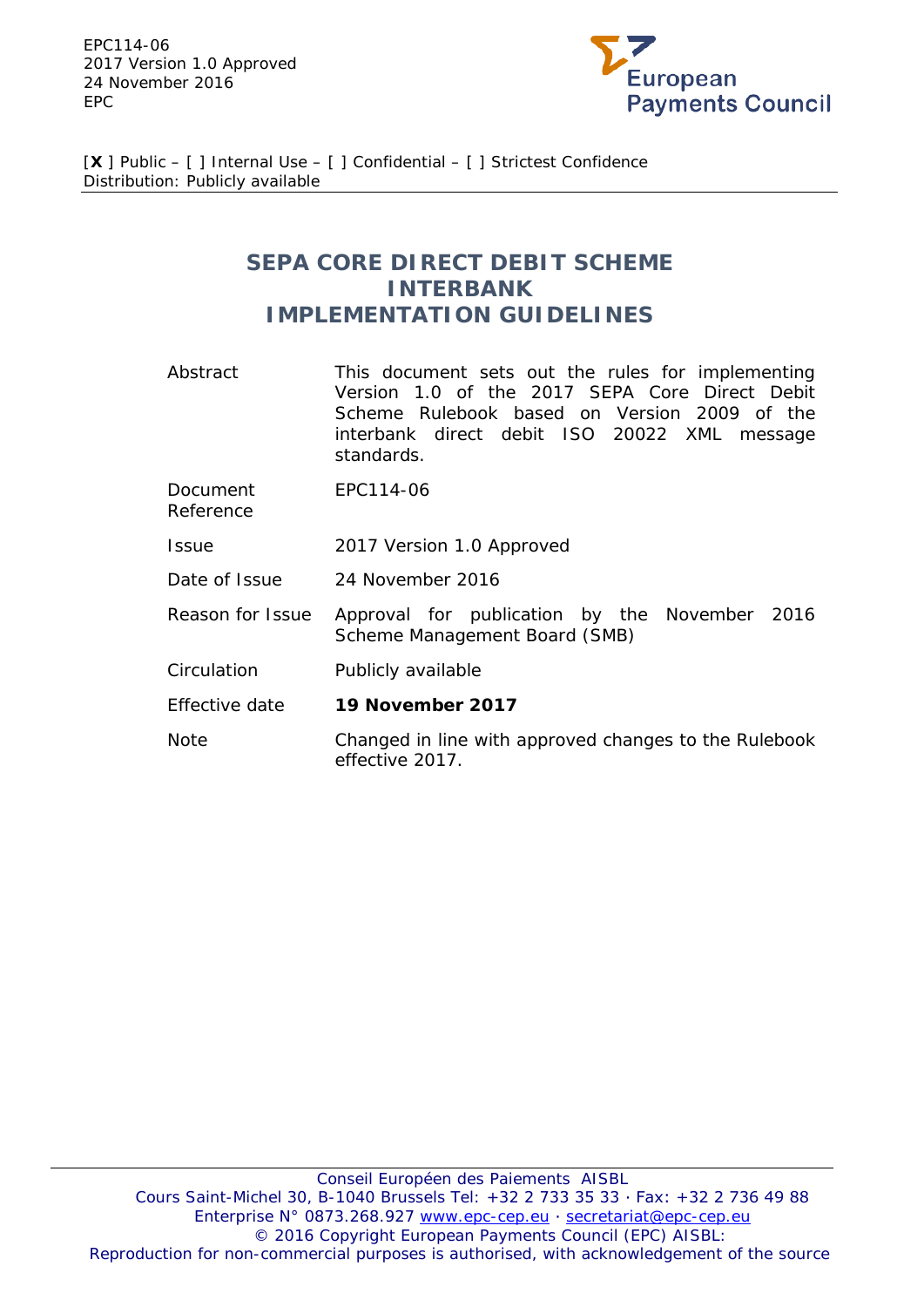

# **TABLE OF CONTENTS**

| O           |       |                                                                         |
|-------------|-------|-------------------------------------------------------------------------|
|             |       |                                                                         |
|             |       |                                                                         |
|             |       |                                                                         |
| $\mathbf 1$ |       |                                                                         |
|             |       |                                                                         |
|             |       | 1.2 USE OF THESE GUIDELINES BY THE INSTRUCTING AND INSTRUCTED PARTIES 6 |
|             |       |                                                                         |
|             |       |                                                                         |
|             |       |                                                                         |
|             | 1.5.1 |                                                                         |
|             | 1.5.2 |                                                                         |
|             | 1.5.3 |                                                                         |
|             |       |                                                                         |
|             |       |                                                                         |
| 2           |       |                                                                         |
|             |       |                                                                         |
|             | 2.1.1 |                                                                         |
|             |       | 2.2 INTERBANK DIRECT DEBIT RETURN/REFUND OF A COLLECTION (DS-05)  36    |
|             | 2.2.1 |                                                                         |
|             | 2.2.2 |                                                                         |
|             |       |                                                                         |
|             | 2.3.1 | Use of the FI to FI Payment Status Report (pacs.002.001.03) 51          |
|             | 2.3.2 |                                                                         |
|             |       |                                                                         |
|             | 2.4.1 |                                                                         |
|             | 2.4.2 |                                                                         |
| 3           |       | LIST OF CHANGES IN CORE DIRECT DEBIT INTERBANK IMPLEMENTATION           |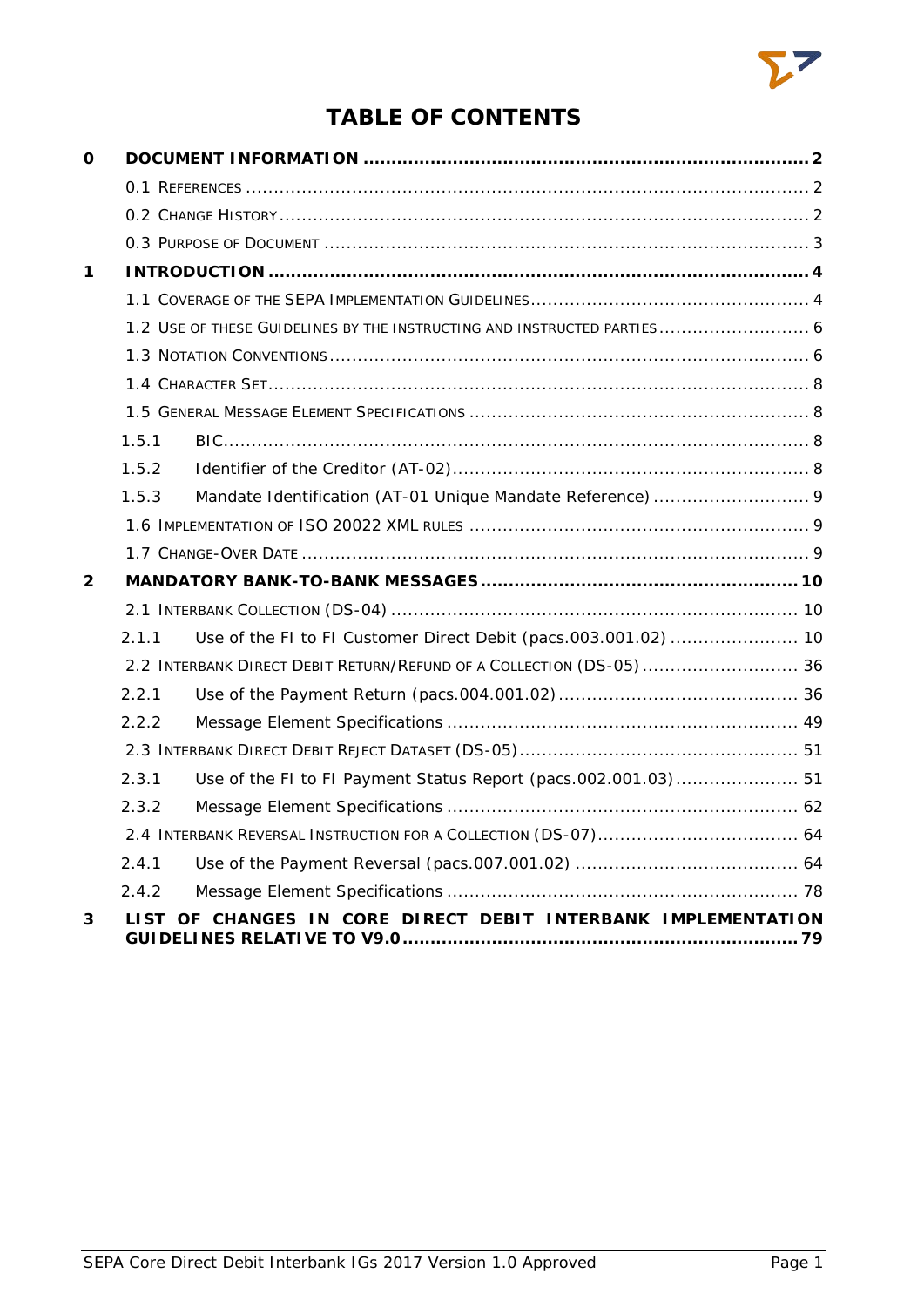

# <span id="page-2-0"></span>**0 DOCUMENT INFORMATION**

#### <span id="page-2-1"></span>**0.1 References**

This section lists relevant documents of interest.

|        | <b>Document</b><br><b>Number</b> | <b>Title</b>                                                                                                                | <b>Issued by:</b> |
|--------|----------------------------------|-----------------------------------------------------------------------------------------------------------------------------|-------------------|
| $[1]$  | EPC016-06                        | SEPA Core Direct Debit Scheme Rulebook Version<br>2017 1.0                                                                  | <b>EPC</b>        |
| $[2]$  |                                  | 20022 XML Direct Debits and<br>ISO.<br>Related<br>messages, September 2009:<br>Initiation<br><b>Clearing and Settlement</b> | <b>ISO 20022</b>  |
| $[3]$  | ISO 3166                         | <b>Country Codes</b>                                                                                                        | <b>ISO</b>        |
| [4]    | ISO 4217                         | <b>Currency Code List</b>                                                                                                   | <u>ISO</u>        |
| [5]    | ISO 9362                         | <b>Business Identifier Codes (BIC)</b>                                                                                      | <b>ISO</b>        |
| [6]    | ISO 13616                        | <b>IBAN: International Bank Account Number</b>                                                                              | ISO <sup>1</sup>  |
| $[7]$  | ISO/IEC<br>7064                  | Information technology - Security techniques -<br>Check character systems                                                   | <b>ISO</b>        |
| [8]    | ISO 11649                        | Structured<br>creditor reference<br>remittance<br>to<br>information                                                         | <u>ISO</u>        |
| $[9]$  | EPC002-09                        | E-Mandate<br>SEPA Core<br><b>Direct</b><br>Debit<br>Scheme<br>Service Implementation Guidelines                             | <b>EPC</b>        |
| $[10]$ | EPC217-08                        | SEPA Requirements for an Extended Character<br>Set                                                                          | <b>EPC</b>        |
| $[11]$ | EPC230-15                        | Clarification Paper on the Use of Slashes in<br>References, Identifications and Identifiers                                 | <b>EPC</b>        |

# <span id="page-2-2"></span>**0.2 Change History**

l

| <b>Issue</b><br>number | <b>Dated</b> | <b>Reason for revision</b>                                 |
|------------------------|--------------|------------------------------------------------------------|
| V1.0                   | 20060824     | Approved under the authority of the EPC Plenary March 2006 |
| V2.3                   | 20070619     | EPC Plenary approval 19 June 2007                          |
| V3.1                   | 20080624     | EPC Plenary approval 24 June 2008                          |
| V3.2                   | 20090122     | EPC Plenary approval 17 December 2008                      |
| V3.3                   | 20090402     | EPC Plenary approval 31 March 2009                         |
| V3.4                   | 20091101     | EPC Plenary approval October 2009                          |

<span id="page-2-3"></span><sup>1</sup> See also [http://www.swift.com/products/bic\\_registration/iban\\_format\\_registration](http://www.swift.com/products/bic_registration/iban_format_registration)

SEPA Core Direct Debit Interbank IGs 2017 Version 1.0 Approved Page 2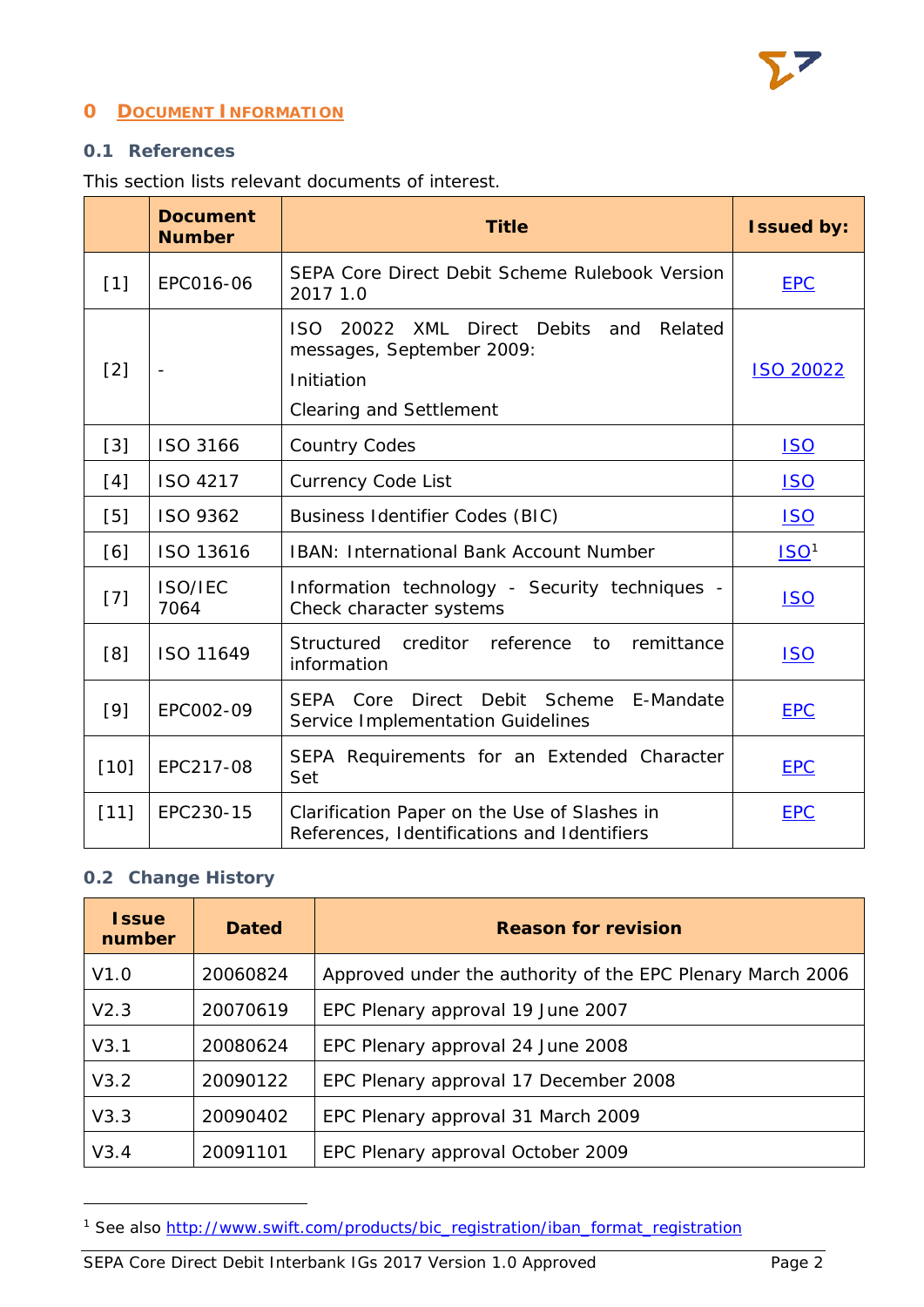

| V4.0             | 20091101 | EPC Plenary approval October 2009                     |  |  |
|------------------|----------|-------------------------------------------------------|--|--|
| V <sub>5.0</sub> | 20101101 | EPC Plenary approval September 2010                   |  |  |
| V6.0             | 20111117 | EPC Plenary approval September 2011                   |  |  |
| V7.0             | 20121130 | EPC Plenary approval September 2012                   |  |  |
| V8.0             | 20141125 | EPC Plenary approval October 2014                     |  |  |
| V9.0             | 20150126 | EPC Plenary approval January 2015                     |  |  |
| 2017 V1.0        | 20161103 | Approval by the November 2016 Scheme Management Board |  |  |

# <span id="page-3-0"></span>**0.3 Purpose of Document**

The objective of these Guidelines is to define the rules to be applied to the interbank ISO 20022 XML message standards for the implementation of the SEPA Direct Debits as defined in the SEPA Core Direct Debit Scheme Rulebook.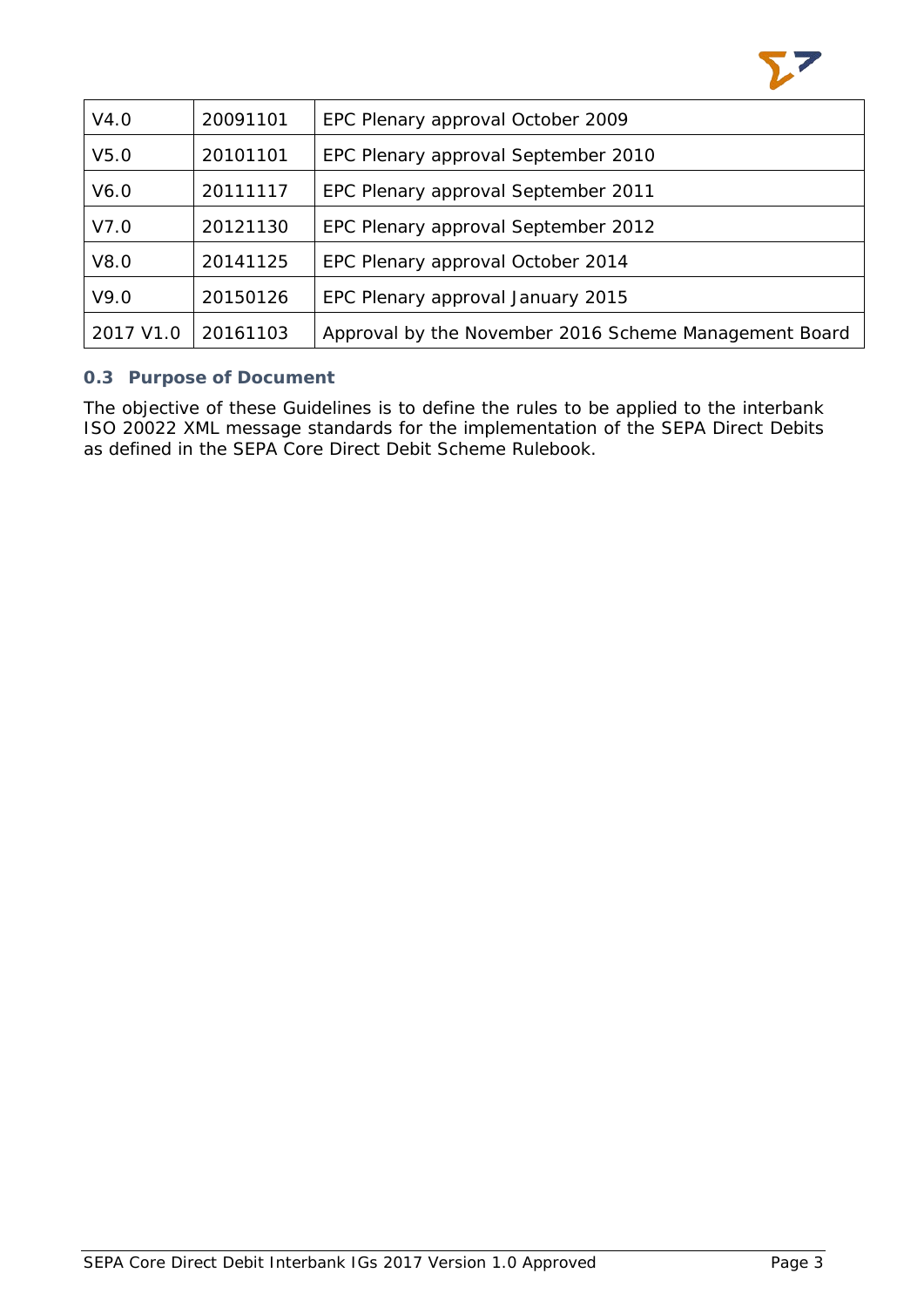

# <span id="page-4-0"></span>**1 INTRODUCTION**

This document sets out the SEPA rules for implementing the interbank direct debit ISO 20022 XML message standards. The SEPA Core Direct Debit Scheme Rulebook defines data sets which are implemented in the relevant ISO 20022 XML message standard as follows.

| <b>SEPA Direct Debit Scheme Rulebook</b>                                                                               | <b>ISO 20022 XML Message Standards</b>                                        |
|------------------------------------------------------------------------------------------------------------------------|-------------------------------------------------------------------------------|
| DS-01 The Mandate                                                                                                      | Not applicable as this refers to the paper<br>mandate                         |
| DS-02 The dematerialised Mandate                                                                                       | For electronic Mandate see the e-Mandate<br>Service Implementation Guidelines |
| DS-04 The interbank Collection                                                                                         | FI to FI Customer Direct Debit<br>(pacs.003.001.02)                           |
| DS-05 Direct Debit Rejection, Return or<br>Refund of a Collection or a Reversal                                        | Return or Refund - Payment Return<br>(pacs.004.001.02)                        |
|                                                                                                                        | Reject - Payment Status Report<br>(pacs.002.001.03)                           |
| DS-06 Bank to customer Direct Debit<br>Information                                                                     | Statements/advice ISO 20022 XML<br>standards are covered separately.          |
| DS-07 The interbank Reversal for a<br>Collection by the Creditor                                                       | Reversal - Payment Reversal<br>(pacs.007.001.02)                              |
| <b>DS-08</b><br>The<br>request and<br>response<br>message for a claim for the Refund of an<br>unauthorised transaction | Not applicable as there is no specific XML<br>message available               |
| DS-09 The request and<br>response<br>template for a claim for the Refund of an<br>unauthorised transaction             | Not applicable as this refers to a paper<br>based exchange                    |
| DS-10 The request message for obtaining<br>a copy of a Mandate                                                         | Not applicable as there is no specific XML<br>message available yet           |
| DS-11 The template for the request and<br>the response for obtaining a copy of a<br>Mandate                            | Not applicable as this refers to a paper<br>based exchange                    |

The Guidelines for the interbank direct debit message standards are mandatory.

# <span id="page-4-1"></span>**1.1 Coverage of the SEPA Implementation Guidelines**

The purpose of the SEPA interbank Implementation Guidelines, hereafter referred to as the Guidelines, is to provide guidance on the use of the Global ISO 20022 XML standards in making SEPA Core payments as defined in the SEPA scheme rulebooks and supplemented by processing requirements.

The Guidelines are fully aligned to the SEPA Core requirements as defined in the Rulebook and identify message elements needed for interbank processing while recognising message elements that may be available for use in Additional Optional Services (AOS), as shown below.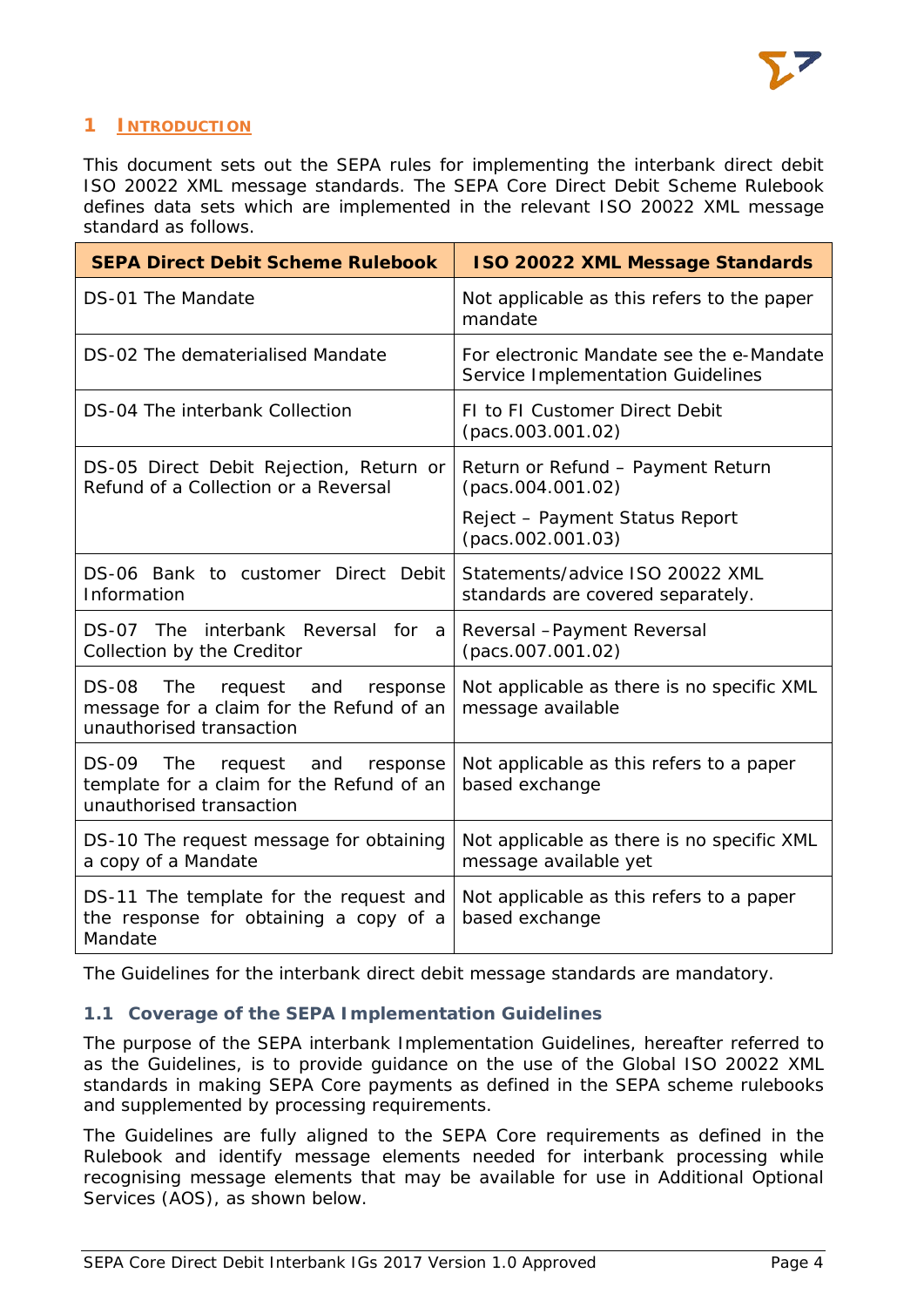

| Global ISO 20022 XML Message Standards                                                                        |                                                                                                                                                                                                                 |                                                                                                                                   |                                                                                           |  |  |
|---------------------------------------------------------------------------------------------------------------|-----------------------------------------------------------------------------------------------------------------------------------------------------------------------------------------------------------------|-----------------------------------------------------------------------------------------------------------------------------------|-------------------------------------------------------------------------------------------|--|--|
| <b>Message</b><br>elements from<br>the ISO<br>messages<br>corresponding to<br><b>Rulebook</b><br>requirements | Message elements that<br>are mandatory in the<br><b>ISO messages or</b><br>needed for Interbank<br>Processing                                                                                                   | <b>Message</b><br>elements from<br>the ISO<br>messages<br>available for<br>use by AOS<br>within an EPC<br>Governance<br>framework | <b>Message</b><br>elements<br>from ISO<br>messages<br>not<br>applicable to<br><b>SEPA</b> |  |  |
| $\mathbf{u}$<br>Note: yellow fields can be used in a<br>specific way for an AOS.                              | <b>EPC Implementation Guidelines for SEPA</b><br><b>Core Mandatory subset, identifying</b><br>elements<br>to be used as defined in ISO<br>to be used with SEPA usage rules<br>(from or completing the Rulebook) | To be<br>developed and<br>documented by<br><b>AOS</b><br><b>Communities</b>                                                       | <b>Not available</b><br>for use in<br><b>SEPA</b><br>payments                             |  |  |
|                                                                                                               |                                                                                                                                                                                                                 |                                                                                                                                   |                                                                                           |  |  |

#### Figure 1

These Guidelines define the SEPA Core Mandatory Subset<sup>[2](#page-5-0)</sup> of the Global ISO 20022 XML standard that consists of message elements:

- required in the Rulebook as business requirements
- needed for processing by banks and clearing and settlement mechanisms

These message elements define the **SEPA Core service** and are denoted by yellow shading in the message structures given in the following chapters. Only these elements are further detailed with relevant SEPA Core requirements, such as the use of the message element, its components or the values that must be used. Usage rules, for example, may indicate limits on the number of repetitions, or code value restrictions, while format rules may be used to indicate the allowable combinations of components of a message element.

These Guidelines also recognise message elements and the usage rules in the ISO 20022 XML standard that may be available for use in an AOS, subject to a governance framework to be defined by the EPC. The definition and documentation of these message elements are a matter for the AOS communities involved. These message elements are denoted by white shading.

Where there are message elements that do not apply to SEPA payments, these are denoted with red shading in the right-most column of the message structures. To date, few such message elements have been identified.

l

<span id="page-5-0"></span><sup>2</sup> The SEPA Core Mandatory subset is hereafter known as the SEPA Core service.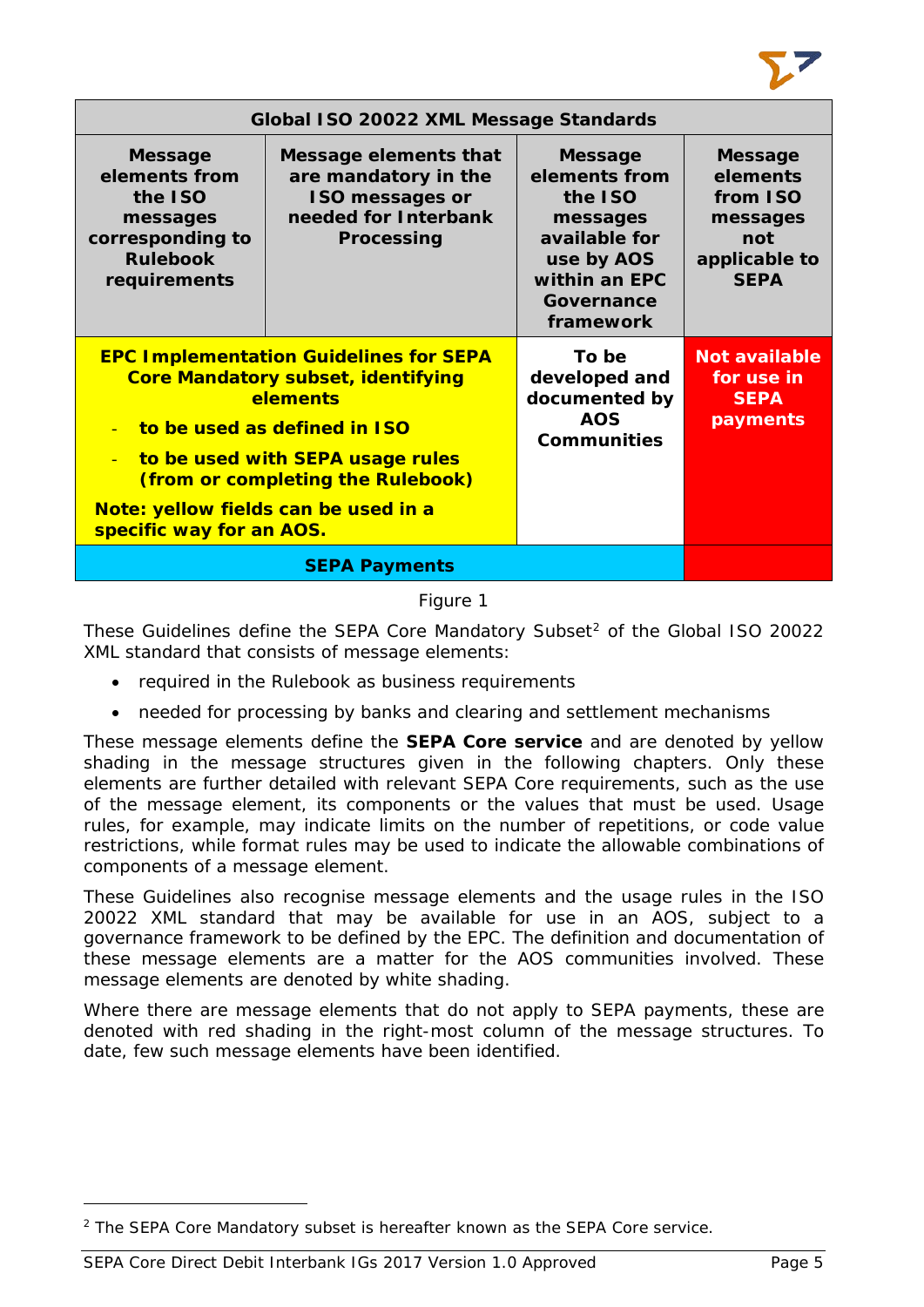

# <span id="page-6-0"></span>**1.2 Use of these Guidelines by the instructing and instructed parties[3](#page-6-2)**

- SEPA Core payments are executed using messages only containing message elements defined as part of the SEPA Core Mandatory Subset (shaded yellow in Figure 2).
- Payments that include message elements that are defined and documented by AOS communities (shaded white/yellow in Figure 2) are considered as SEPA payments, but not as SEPA Core payments.
- It is the responsibility of the instructing bank of the message to ensure that message elements defined for use in an AOS are only included in messages sent to AOS community members.
- The instructed bank receiving a message containing AOS-related message elements, but which is not a member of the AOS community, may ignore the information, that is, not use it for processing, nor forward it to the next party in the chain. The instructed bank, however, may reject the message for this reason.

#### <span id="page-6-1"></span>**1.3 Notation Conventions**

The Guidelines are presented in a similar format than the one used in the ISO 20022 XML standard.

| #    | <b>SEPA</b><br><b>Mult</b> | <b>Message Element</b>                                                                | <b>SEPA Core Requirements</b>                                                                                                                                                                                                                                                                                                                    |
|------|----------------------------|---------------------------------------------------------------------------------------|--------------------------------------------------------------------------------------------------------------------------------------------------------------------------------------------------------------------------------------------------------------------------------------------------------------------------------------------------|
| 1.00 | 11                         | Message root<br>+Group Header<br>$++Sublevel 1$<br>+++Sublevel 2                      | <b>SEPA Usage Rule(s)</b><br>(e.g. Mandatory)<br><b>SEPA Format Rule(s)</b><br><b>ISO</b> Name<br><b>ISO Definition</b><br><b>XML Tag</b><br><b>Type</b><br>(Yellow: Message Element that is part of the SEPA<br>Core Service)                                                                                                                   |
|      | 1.1                        |                                                                                       | <b>XML Tag</b><br>xs:choice                                                                                                                                                                                                                                                                                                                      |
| 1.01 | 11                         | Message root<br>+Group Header<br>$++Sublevel 1$<br>$+++Sublevel 2$<br>$+++Sublevel 3$ | <b>SEPA Rulebook</b><br>(Attribute used in Rulebook)<br>(e.g. Only 'SEPA' is allowed.)<br>$SEPA$ Usage Rule $(s)$<br><b>ISO Name</b><br><b>ISO Definition</b><br><b>XML Tag</b><br><b>Type</b><br><b>ISO Length</b><br><b>SEPA Length</b><br>(Yellow: Message Element that is part of the SEPA<br>Core Service)<br><b>SEPA Code restrictions</b> |
|      |                            |                                                                                       | <b>SEPA</b><br>SingleEuroPaymentsArea<br>Payment must be executed following the Single<br>Euro Payments Area scheme.                                                                                                                                                                                                                             |

l

<span id="page-6-2"></span><sup>3</sup> Instructing and instructed parties include CSMs.

SEPA Core Direct Debit Interbank IGs 2017 Version 1.0 Approved Page 6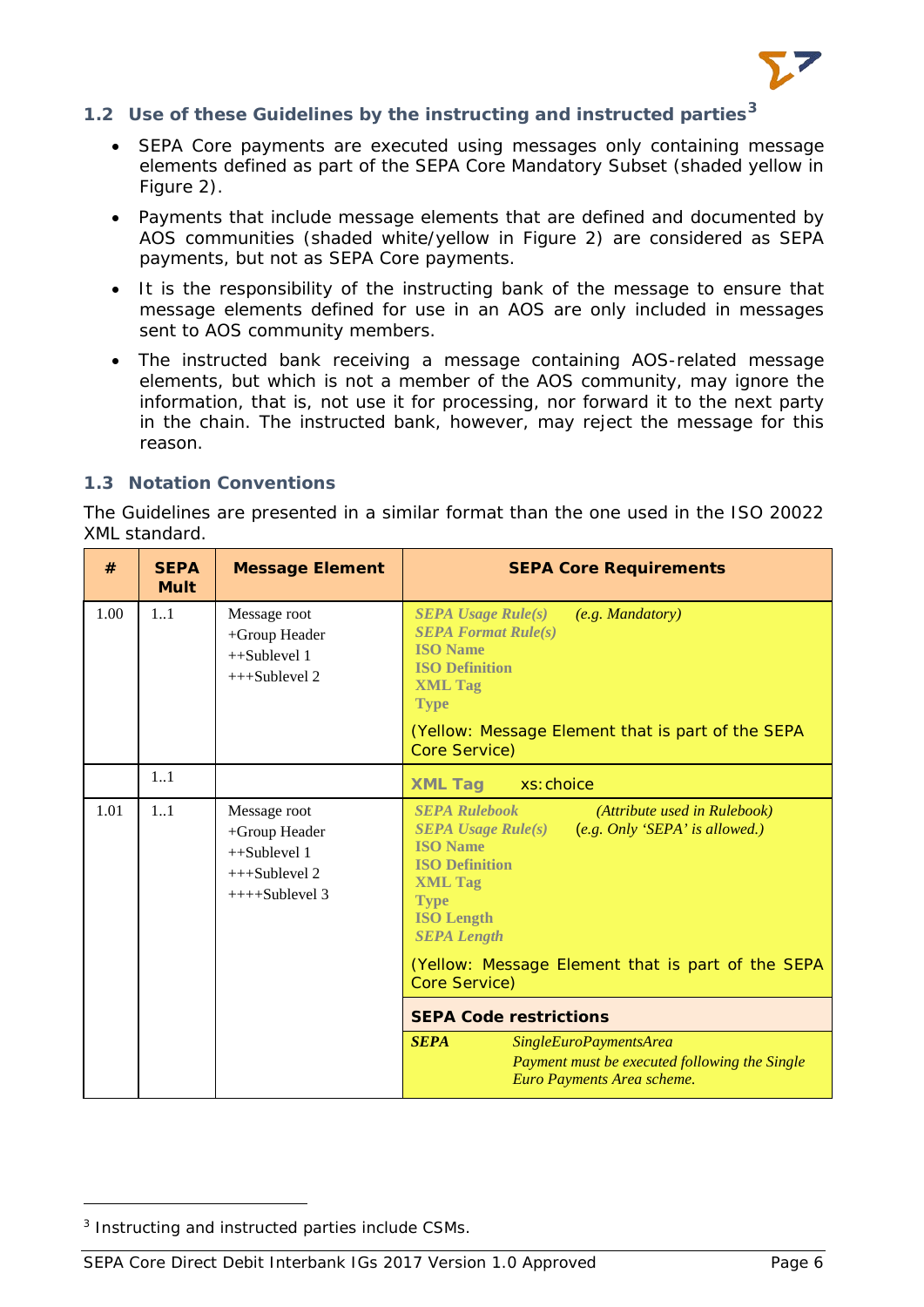

| 1.02             | 11  | Message root<br>+Group Header<br>$++Sublevel 1$<br>$++Sublevel 2$<br>$++++Sublevel 3$ | <b>ISO</b> Name<br><b>ISO Definition</b><br><b>XML</b> Tag<br><b>Type</b><br>(White: Message Element that is not part of the Core Service but<br>is available for use in a SEPA AOS) |
|------------------|-----|---------------------------------------------------------------------------------------|--------------------------------------------------------------------------------------------------------------------------------------------------------------------------------------|
| 1.0 <sub>n</sub> | 0.1 | Message root<br>+Group Header<br>$++Sublevel 1$                                       | <b>ISO</b> Name<br><b>ISO Definition</b><br><b>XML</b> Tag<br><b>Type</b><br>(Red: Message Element that is not to be used in SEPA Payments)                                          |



Where:

 Column 1 indicates the message element Index number specific to these Implementation Guidelines. As a result, the Index numbers differ from the ones used in the relating ISO 20022 Message Definition Report, PDF version.

Components of message elements that are not allowed in SEPA payments or where no SEPA requirements are defined are not displayed in full as the ISO 20022 XML standard applies.

- Column 2 indicates the mandatory or optional status and the number of repetitions defined by the SEPA Core Requirements, e.g.:
	- o 0..1 element is optional and may only be present once
	- o 0..n element is optional with unlimited repetition
	- o 1..1 element is mandatory and must be present exactly once
	- o 1..n element is mandatory with unlimited repetition

The displayed SEPA multiplicity may thus differ from the one of the ISO 20022 XML standard. When an element is shaded yellow, possible remaining ISO 20022 occurrences are available for use in an AOS.

Empty elements are not allowed (i.e. a message shall not contain elements without content).

- Column 3 indicates the full path of an element where the last line contains the name of the message element as defined in the ISO 20022 XML standard. When an element contains sub-elements these are indented to the right and noted with a plus sign (+) per level.
- Column 4 specifies in italic characters the SEPA Core Requirements as additional rules to those specified in the ISO 20022 XML standard, which are shown in non-italic characters.
	- o When defined in the Rulebook, the attribute is indicated by the attribute name and where applicable, the number, i.e., AT-nn. Those message elements are shaded yellow.
	- o When the message element relates to interbank processing requirements, it is shaded yellow.
	- o When the message element specified in the ISO 20022 XML standard is used for SEPA payments without change (regarding the definition and any usage rules), no specific SEPA Core requirements are provided and is shaded yellow.
	- o When the message element is specified in the ISO 20022 XML standard as optional, but is mandatory in SEPA Core requirements, this is specified as 'Mandatory' and is shaded yellow.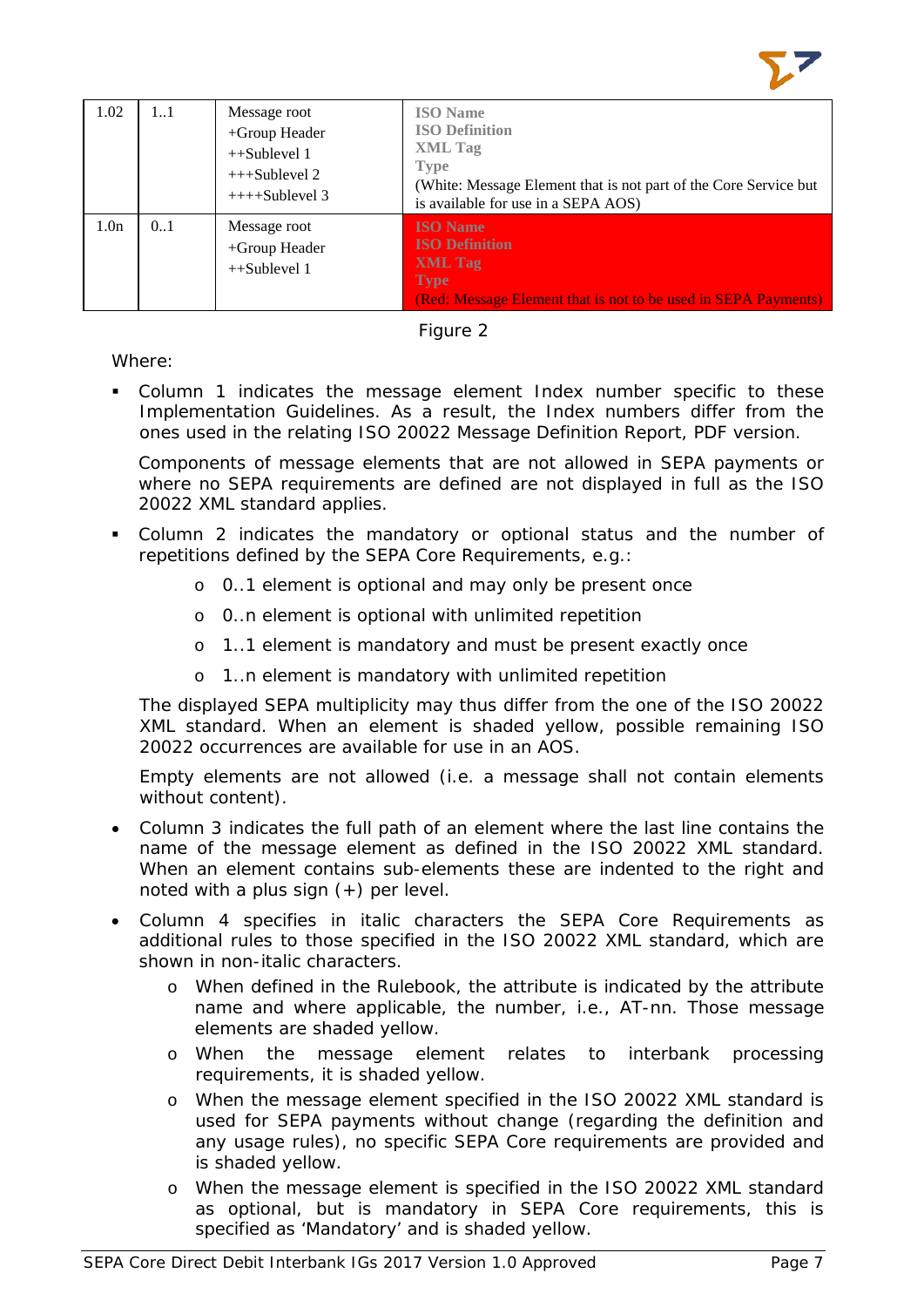

- o When the message element is not available for use in SEPA payments, this is indicated with red shading. Note that these message elements are similarly not available for use in an AOS.
- o The SEPA length is indicated for every message element (if applicable), even if it is the same length as in the ISO 20022 XML standard.

Column 4 may also indicate conditional relationships between components of a message element, for example, either component 1 or component 2 must be present, but not both (indicated, in empty lines without index number, in the column 4 with XML Tag 'xs:choice'). In such case, the choice is to be made between the two following sub-elements, if both are shaded yellow.

# <span id="page-8-0"></span>**1.4 Character Set**

The character set issue centres on the use of the full set of characters in the message elements. Two considerations are:

- While banks must be allowed to use the character set currently in use at national level,
- banks throughout SEPA cannot be required to support the full character set used in SEPA countries.

Therefore:

- The ISO 20022 XML messages allow for the full range of global language requirements (UTF-8)
- Banks must be able to support the Latin character set commonly used in international communication, as follows:

a b c d e f g h i j k l m n o p q r s t u v w x y z A B C D E F G H I J K L M N O P Q R S T U V W X Y Z 0 1 2 3 4 5 6 7 8 9  $/ - ? : () . , ' +$ Space

- References, identifications and identifiers must respect the following [11]:
	- o Content is restricted to the Latin character set as defined above
	- o Content must not start or end with a '/'
	- o Content must not contain '//'s

However, there may be bilateral or multilateral agreements to support one or more sets of characters beyond the Latin character set referred to above.

#### <span id="page-8-1"></span>**1.5 General Message Element Specifications**

#### <span id="page-8-2"></span>**1.5.1 BIC**

The BIC used to identify financial institutions (Agents in the ISO 20022 XML standards) may be either BIC 11 or BIC 8.

# <span id="page-8-3"></span>**1.5.2 Identifier of the Creditor (AT-02)**

The Creditor is identified in the scheme by an identifier as defined below. In these Guidelines, this identifier is indicated in the ISO 20022 data element 'Creditor Scheme Identification'. The creditor can be a legal entity, or an association that is not a legal entity, or a person.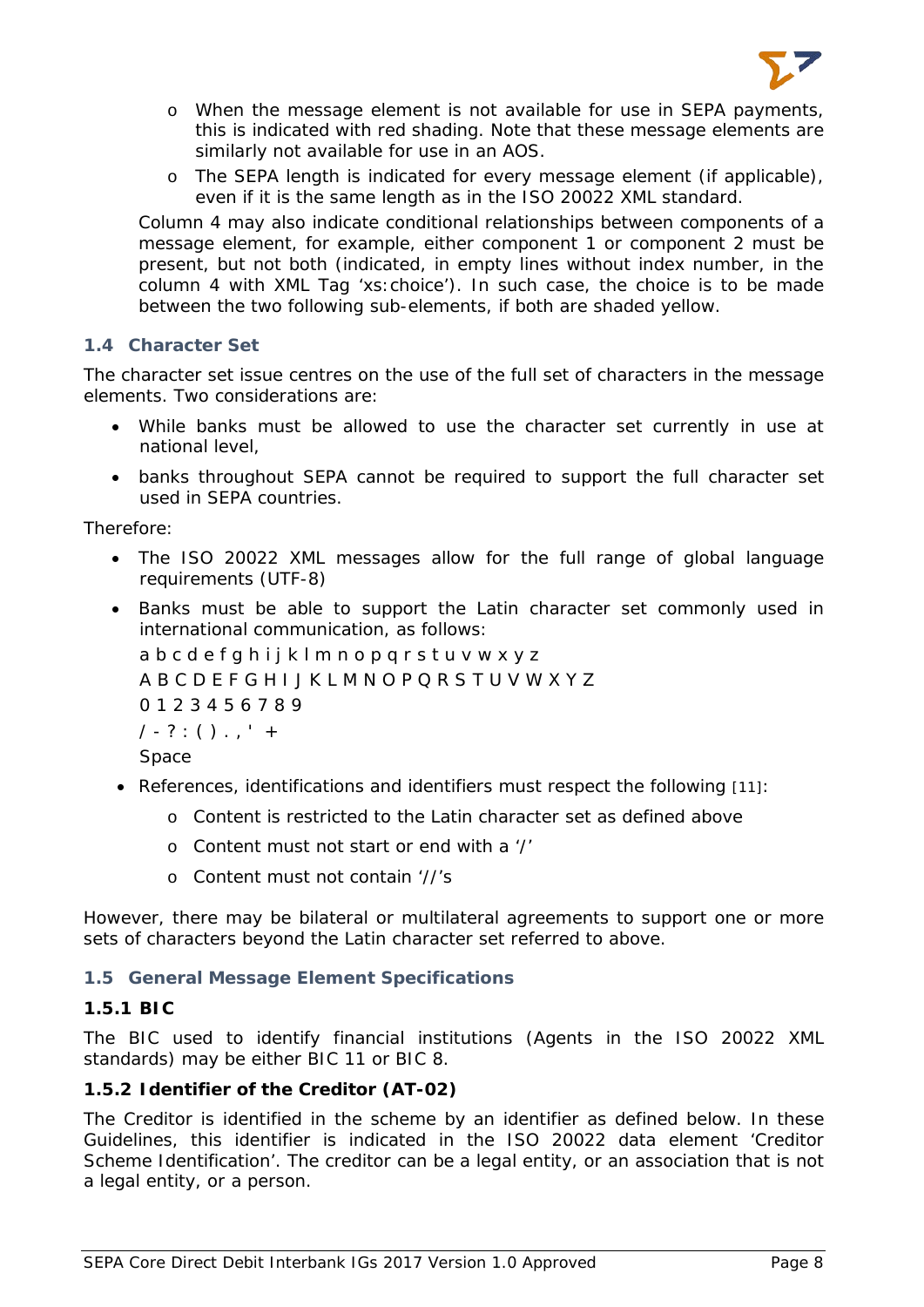

This identifier must be stable over time, to enable the Debtor and the Debtor Bank to come back to the Creditor for Refunds and complaints, and to check the existence of a valid Mandate at the presentation of Collections by the Creditor.

The Creditor identifier has the attributes defined in the Rulebook under AT-02.

This section also applies to AT-18 'The identifier of the original Creditor who issued the Mandate'.

The data element is case and space insensitive.

#### *Format Rule*:

Positions 1 and 2 contain the ISO country code

- Positions 3 and 4 contain the check digits
- Positions 5 to 7 contain the Creditor Business Code. When the Creditor Business Code is not used, then the value is set to 'ZZZ'. The Creditor Business Code cannot contain spaces.
- Positions 8 up to 35 contain the country-specific identifier
- Note: the calculation of the check digit requires the following preliminary steps:
	- o Disregard positions 5 to 7
	- o Take the country-specific part, positions 8 to 35, and delete all nonalphanumeric characters
	- o Add the ISO country code and '00' to the right-hand end
	- o Convert letters to digits in accordance with conversion table 1

| <b>A</b>       | $= 10$ G         | $= 16$ M           | $= 22$ S   | $= 28$  Y     | $= 34$ |
|----------------|------------------|--------------------|------------|---------------|--------|
| B              | $= 11$  H        | $= 17 \text{ N}$   | $= 23$ T   | $= 29 \mid Z$ | $= 35$ |
| $\overline{C}$ | $= 12$           | $= 18$   O         | $= 24$ U   | $= 30$        |        |
| l D            | $= 13$ J         | $= 19$  P          | $= 25$ V   | $= 31$        |        |
| E              | $= 14$ K         | $= 20 \mid Q$      | $= 26$ W   | $= 32$        |        |
| F              | $= 15 \text{ L}$ | $= 21 \, \text{R}$ | $= 27$   X | $= 33$        |        |

o Apply the check character system MOD 97-10 (see ISO 7064)

Table 1

#### <span id="page-9-0"></span>**1.5.3 Mandate Identification (AT-01 Unique Mandate Reference)**

This data element is case insensitive. For example: Mandate Identification 123AAa45678, 123aaA45678, 123aaa45678 and 123AAA45678 shall be considered identical.

#### <span id="page-9-1"></span>**1.6 Implementation of ISO 20022 XML rules**

This document should be read in conjunction with the ISO 20022 XML message standards.

#### <span id="page-9-2"></span>**1.7 Change-Over Date**

As from the change-over date, receiving banks may only receive messages, including the r-messages, in the new version.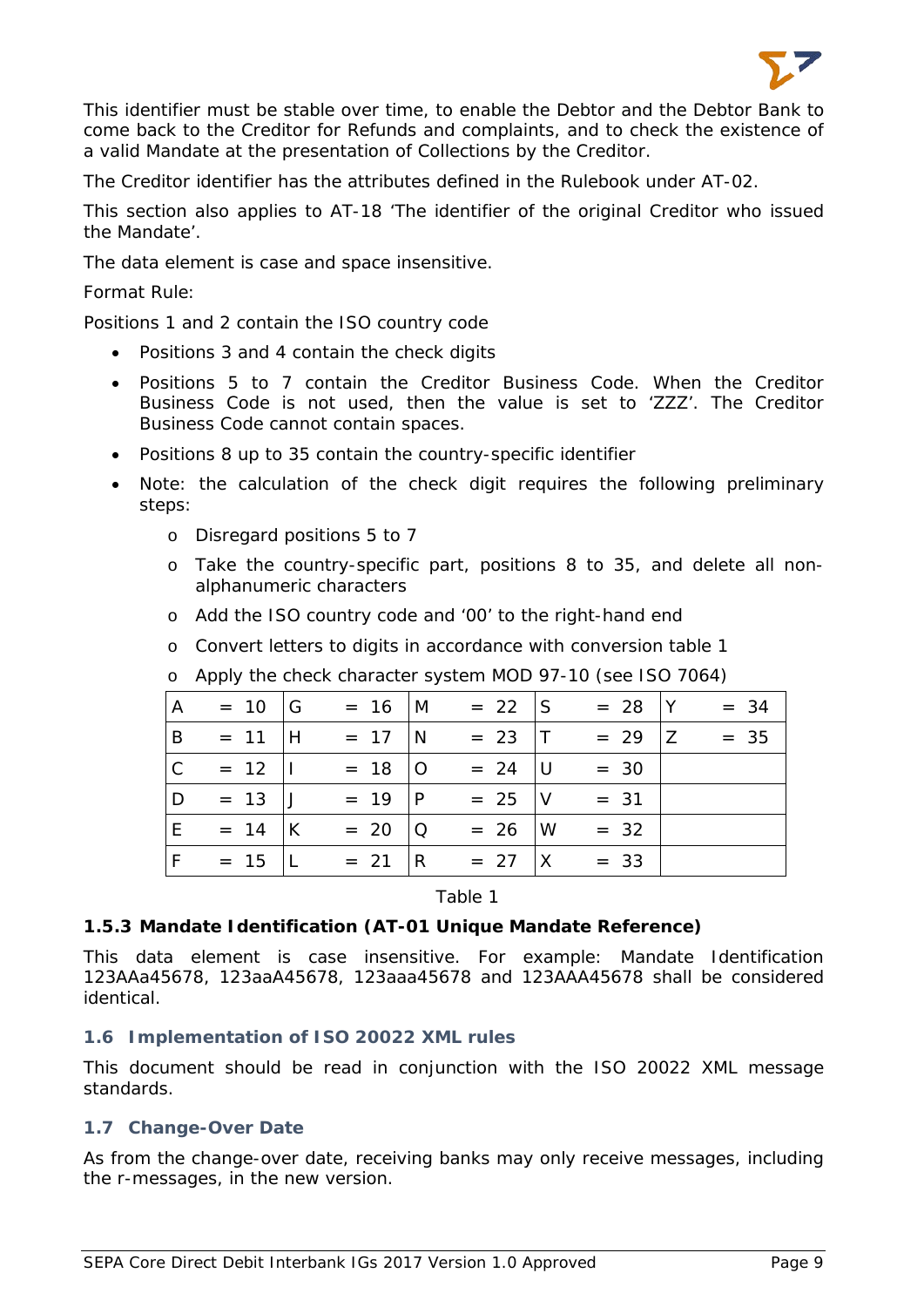

#### <span id="page-10-0"></span>**2 MANDATORY BANK-TO-BANK MESSAGES**

#### <span id="page-10-1"></span>**2.1 Interbank Collection (DS-04)**

# <span id="page-10-2"></span>**2.1.1 Use of the FI to FI Customer Direct Debit (pacs.003.001.02)**

This message is used to transport the Direct Debit Collection instruction from the Creditor Bank to the Debtor Bank, directly or through intermediaries.

The message caters for bulk and single direct debit instructions.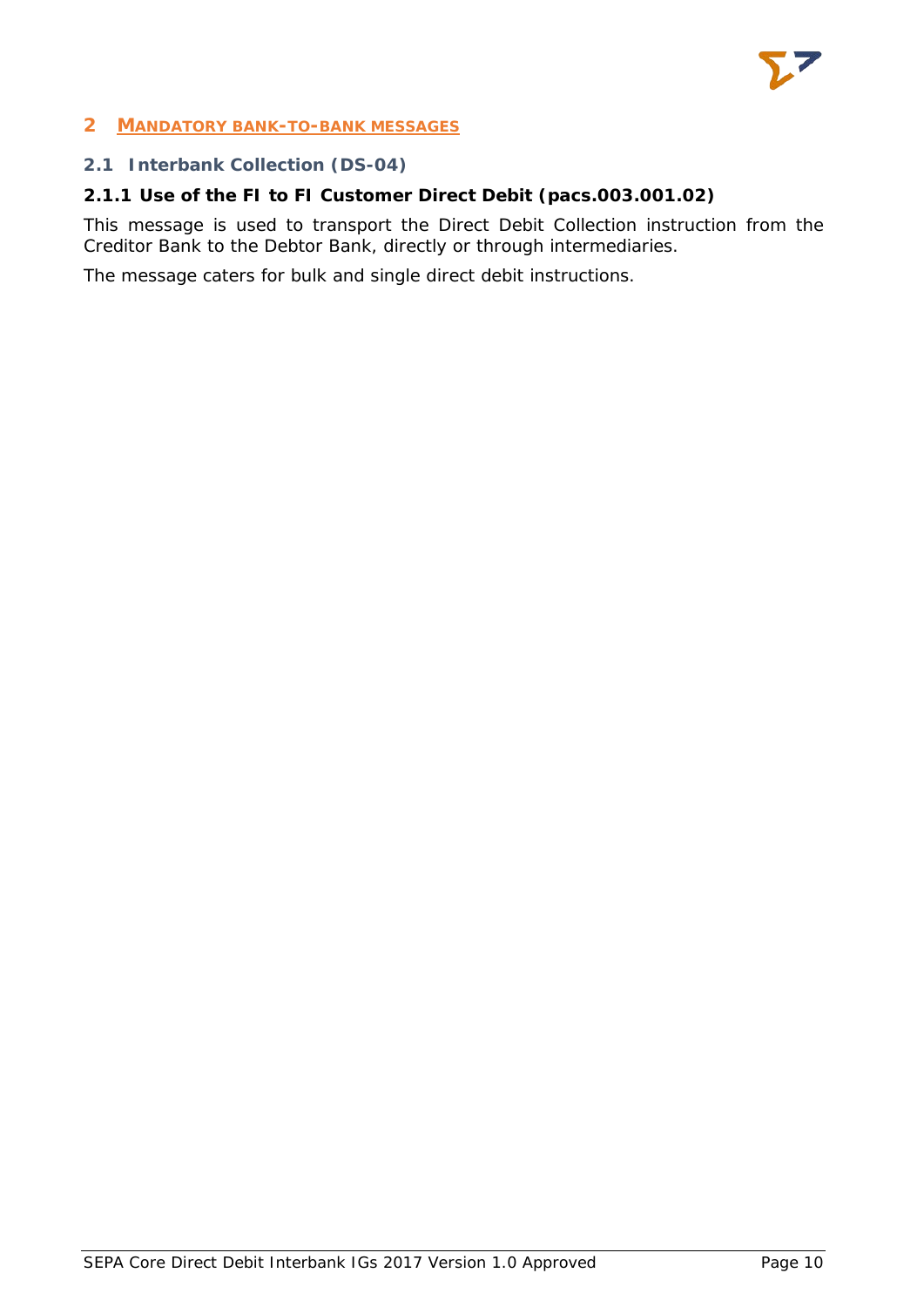

| #   | <b>SEPA</b><br><b>Mult</b> | <b>Message Element</b>                            | <b>SEPA Core Requirements</b>            |                                                                                 |  |  |
|-----|----------------------------|---------------------------------------------------|------------------------------------------|---------------------------------------------------------------------------------|--|--|
|     |                            | Document                                          | <b>XML Tag</b>                           | <b>Document</b>                                                                 |  |  |
|     |                            |                                                   | <b>Type</b>                              | <b>Document</b>                                                                 |  |  |
|     | 11                         | FITo FICustomer Direct Debit V02                  | <b>ISO Name</b>                          | FITo FICustomer Direct Debit V02                                                |  |  |
|     |                            |                                                   | <b>ISO Definition</b>                    | The FIToFICustomerDirectDebit message is sent                                   |  |  |
|     |                            |                                                   |                                          | by the creditor's agent to the debtor's agent,                                  |  |  |
|     |                            |                                                   |                                          | directly or through other agents and/or a payment                               |  |  |
|     |                            |                                                   |                                          | clearing and settlement system. It is used to                                   |  |  |
|     |                            |                                                   |                                          | collect funds from a debtor's account for a                                     |  |  |
|     |                            |                                                   |                                          | creditor.                                                                       |  |  |
|     |                            |                                                   | <b>XML Tag</b><br><b>Type</b>            | FIToFICstmrDrctDbt<br>FIToFICustomerDirectDebitV02                              |  |  |
| 1.0 | 11                         | FITo FICustomer Direct Debit V02                  | <b>ISO Name</b>                          | <b>Group Header</b>                                                             |  |  |
|     |                            | +Group Header                                     | <b>ISO Definition</b>                    | Set of characteristics shared by all individual                                 |  |  |
|     |                            |                                                   |                                          | transactions included in the message.                                           |  |  |
|     |                            |                                                   | <b>XML Tag</b>                           | GrpHdr                                                                          |  |  |
|     |                            |                                                   | <b>Type</b>                              | GroupHeader34                                                                   |  |  |
| 1.1 | 11                         | FITo FICustomer Direct Debit V02                  | <b>ISO Name</b>                          | <b>Message Identification</b>                                                   |  |  |
|     |                            | +Group Header                                     | <b>ISO Definition</b>                    | Point to point reference, as assigned by the                                    |  |  |
|     |                            | ++Message Identification                          |                                          | instructing party, and sent to the next party in the                            |  |  |
|     |                            |                                                   |                                          | chain to unambiguously identify the message.                                    |  |  |
|     |                            |                                                   |                                          | Usage: The instructing party has to make sure                                   |  |  |
|     |                            |                                                   |                                          | that MessageIdentification is unique per                                        |  |  |
|     |                            |                                                   | <b>XML Tag</b>                           | instructed party for a pre-agreed period.<br><b>MsgId</b>                       |  |  |
|     |                            |                                                   | <b>Type</b>                              | Max35Text                                                                       |  |  |
|     |                            |                                                   | <b>ISO Length</b>                        | $\therefore$ 35<br>1                                                            |  |  |
|     |                            |                                                   | <b>SEPA Length</b>                       | $1 \cdot .35$                                                                   |  |  |
| 1.2 | 11                         | FITo FICustomer Direct Debit V02                  | <b>ISO</b> Name                          | <b>Creation Date Time</b>                                                       |  |  |
|     |                            | +Group Header                                     | <b>ISO Definition</b>                    | Date and time at which the message was created.                                 |  |  |
|     |                            | ++Creation Date Time                              | <b>XML Tag</b>                           | CreDtTm                                                                         |  |  |
|     |                            |                                                   | <b>Type</b>                              | <b>ISODateTime</b>                                                              |  |  |
| 1.3 | 0.2                        | FITo FICustomer Direct Debit V02                  | <b>ISO</b> Name                          | Authorisation                                                                   |  |  |
|     |                            | +Group Header                                     | <b>ISO Definition</b>                    | User identification or any user key to be used to                               |  |  |
|     |                            | ++Authorisation                                   |                                          | check whether the initiating party is allowed to                                |  |  |
|     |                            |                                                   |                                          | initiate transactions from the account specified in<br>the message.             |  |  |
|     |                            |                                                   |                                          |                                                                                 |  |  |
|     |                            |                                                   |                                          | Usage: The content is not of a technical nature,                                |  |  |
|     |                            |                                                   |                                          | but reflects the organisational structure at the                                |  |  |
|     |                            |                                                   |                                          | initiating side.                                                                |  |  |
|     |                            |                                                   |                                          | The authorisation element can typically be used                                 |  |  |
|     |                            |                                                   |                                          | in relay scenarios, payment initiations, payment                                |  |  |
|     |                            |                                                   |                                          | returns or payment reversals that are initiated on                              |  |  |
|     |                            |                                                   |                                          | behalf of a party different from the initiating                                 |  |  |
|     |                            |                                                   |                                          | party.<br>Authstn                                                               |  |  |
|     |                            |                                                   | <b>XML Tag</b><br><b>Type</b>            | Authorisation1Choice                                                            |  |  |
| 1.4 | 0.1                        | FITo FICustomer Direct Debit V02                  | <b>ISO</b> Name                          | <b>Batch Booking</b>                                                            |  |  |
|     |                            | +Group Header                                     | <b>ISO Definition</b>                    | Identifies whether a single entry per individual                                |  |  |
|     |                            | ++Batch Booking                                   |                                          | transaction or a batch entry for the sum of the                                 |  |  |
|     |                            |                                                   |                                          | amounts of all transactions within the group of a                               |  |  |
|     |                            |                                                   |                                          | message is requested.                                                           |  |  |
|     |                            |                                                   |                                          | Usage: Batch booking is used to request and not                                 |  |  |
|     |                            |                                                   |                                          | order a possible batch booking.                                                 |  |  |
|     |                            |                                                   | <b>XML Tag</b>                           | BtchBookg                                                                       |  |  |
|     |                            |                                                   | <b>Type</b>                              | BatchBookingIndicator                                                           |  |  |
| 1.5 | 11                         | FITo FICustomer Direct Debit V02<br>+Group Header | <b>ISO Name</b><br><b>ISO Definition</b> | <b>Number Of Transactions</b><br>Number of individual transactions contained in |  |  |
|     |                            | ++Number Of Transactions                          |                                          | the message.                                                                    |  |  |
|     |                            |                                                   | <b>XML Tag</b>                           | <b>NbOfTxs</b>                                                                  |  |  |
|     |                            |                                                   | <b>Type</b>                              | Max15NumericText                                                                |  |  |
|     |                            |                                                   | Pattern                                  | $[0-9]{1,15}$                                                                   |  |  |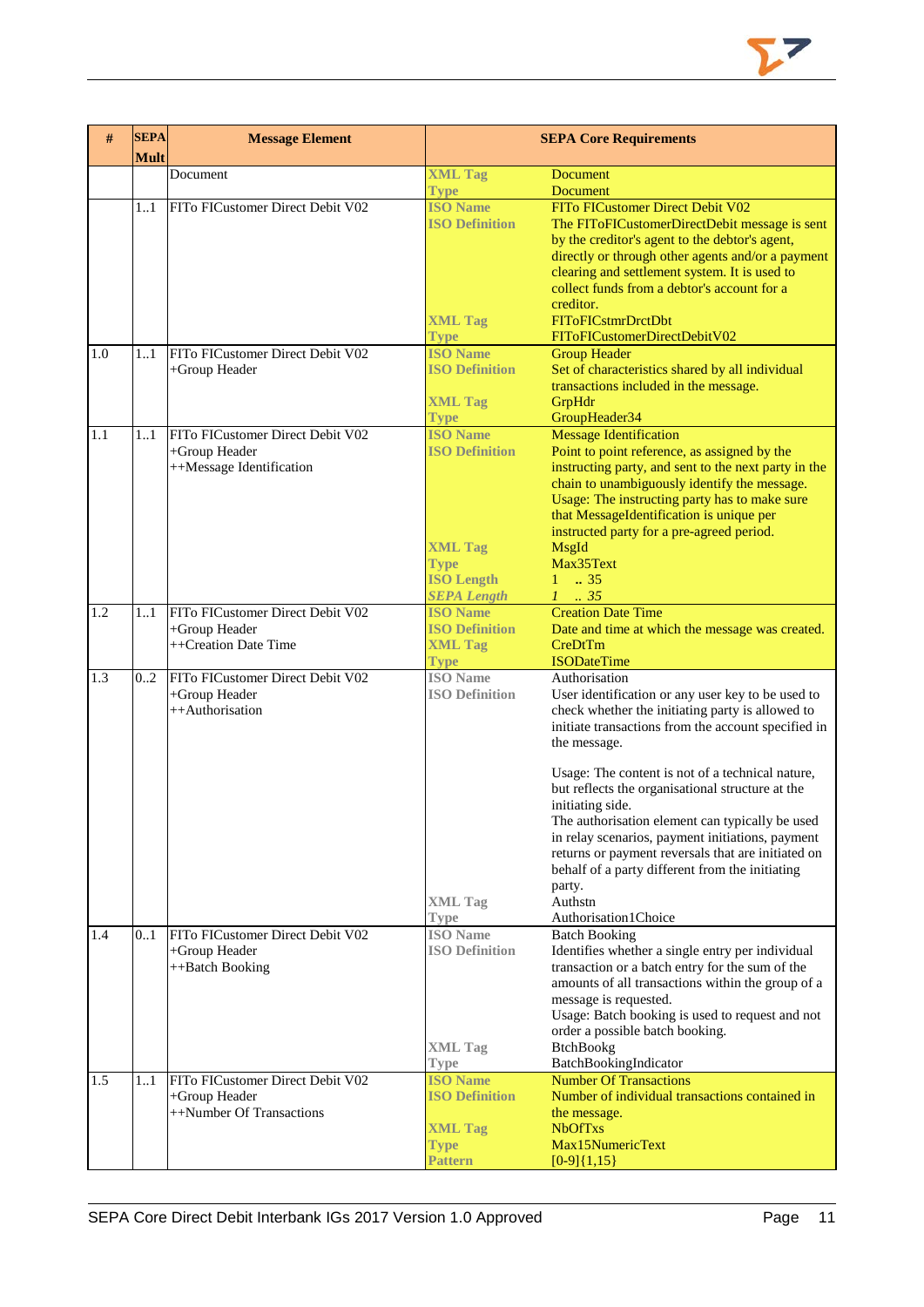

| #    | <b>SEPA</b><br><b>Mult</b> | <b>Message Element</b>                            | <b>SEPA Core Requirements</b>                               |                                                                                                     |  |  |
|------|----------------------------|---------------------------------------------------|-------------------------------------------------------------|-----------------------------------------------------------------------------------------------------|--|--|
| 1.6  | 01                         | FITo FICustomer Direct Debit V02<br>+Group Header | <b>ISO</b> Name<br><b>ISO Definition</b>                    | Control Sum<br>Total of all individual amounts included in the                                      |  |  |
|      |                            | ++Control Sum                                     |                                                             | message, irrespective of currencies.                                                                |  |  |
|      |                            |                                                   | <b>XML Tag</b>                                              | CtrlSum                                                                                             |  |  |
|      |                            |                                                   | <b>Type</b>                                                 | DecimalNumber                                                                                       |  |  |
|      |                            |                                                   | <b>SEPA FractDigits</b>                                     | 17<br>18                                                                                            |  |  |
| 1.7  | 1.1                        | FITo FICustomer Direct Debit V02                  | <b>TotalDigits</b><br><b>SEPA Usage Rule(s) Mandatory</b>   |                                                                                                     |  |  |
|      |                            | +Group Header                                     |                                                             | Only 'EUR' is allowed.                                                                              |  |  |
|      |                            | ++Total Interbank Settlement Amount               |                                                             | Amount must be 0.01 or more and                                                                     |  |  |
|      |                            |                                                   |                                                             | 999999999999999.99 or less.                                                                         |  |  |
|      |                            |                                                   | <b>SEPA Format</b><br>Rule(s)                               | The fractional part has a maximum of two digits.                                                    |  |  |
|      |                            |                                                   | <b>ISO</b> Name                                             | <b>Total Interbank Settlement Amount</b>                                                            |  |  |
|      |                            |                                                   | <b>ISO Definition</b>                                       | Total amount of money moved between the                                                             |  |  |
|      |                            |                                                   | <b>XML Tag</b>                                              | instructing agent and the instructed agent.<br>TtlIntrBkSttlmAmt                                    |  |  |
|      |                            |                                                   | <b>Type</b>                                                 | <b>ActiveCurrencyAndAmount</b>                                                                      |  |  |
|      |                            |                                                   | <b>SEPA FractDigits</b>                                     | 2                                                                                                   |  |  |
|      |                            |                                                   | <b>TotalDigits</b>                                          | 18                                                                                                  |  |  |
|      |                            | FITo FICustomer Direct Debit V02                  | <b>SEPA Inclusive</b>                                       | 0.01<br>999999999999999.99                                                                          |  |  |
| 1.8  | 11                         | +Group Header                                     | <b>SEPA Rulebook</b><br><b>SEPA Usage Rule(s) Mandatory</b> | AT-26 Settlement Date of the Collection.                                                            |  |  |
|      |                            | ++Interbank Settlement Date                       | <b>ISO</b> Name                                             | <b>Interbank Settlement Date</b>                                                                    |  |  |
|      |                            |                                                   | <b>ISO Definition</b>                                       | Date on which the amount of money ceases to be                                                      |  |  |
|      |                            |                                                   |                                                             | available to the agent that owes it and when the                                                    |  |  |
|      |                            |                                                   |                                                             | amount of money becomes available to the agent<br>to which it is due.                               |  |  |
|      |                            |                                                   | <b>XML Tag</b>                                              | <b>IntrBkSttlmDt</b>                                                                                |  |  |
|      |                            |                                                   | <b>Type</b>                                                 | <b>ISODate</b>                                                                                      |  |  |
| 1.9  | 11                         | FITo FICustomer Direct Debit V02                  | <b>ISO Name</b>                                             | <b>Settlement Information</b>                                                                       |  |  |
|      |                            | +Group Header                                     | <b>ISO Definition</b>                                       | Specifies the details on how the settlement of the                                                  |  |  |
|      |                            | ++Settlement Information                          |                                                             | transaction(s) between the instructing agent and<br>the instructed agent is completed.              |  |  |
|      |                            |                                                   | <b>XML Tag</b>                                              | SttlmInf                                                                                            |  |  |
|      |                            |                                                   | <b>Type</b>                                                 | SettlementInformation14                                                                             |  |  |
| 1.10 | 11                         | FITo FICustomer Direct Debit V02                  | <b>ISO Name</b>                                             | <b>Settlement Method</b>                                                                            |  |  |
|      |                            | +Group Header<br>++Settlement Information         | <b>ISO Definition</b>                                       | Method used to settle the (batch of) payment<br>instructions.                                       |  |  |
|      |                            | +++Settlement Method                              | <b>XML Tag</b>                                              | SttlmMtd                                                                                            |  |  |
|      |                            |                                                   | <b>Type</b>                                                 | SettlementMethod2Code                                                                               |  |  |
| 1.11 | 0.1                        | FITo FICustomer Direct Debit V02                  |                                                             | SEPA Usage Rule(s) Only 'Identification' is allowed.                                                |  |  |
|      |                            | +Group Header                                     | <b>ISO Name</b>                                             | <b>Settlement Account</b>                                                                           |  |  |
|      |                            | ++Settlement Information<br>+++Settlement Account | <b>ISO Definition</b>                                       | A specific purpose account used to post debit and<br>credit entries as a result of the transaction. |  |  |
|      |                            |                                                   | <b>XML Tag</b>                                              | <b>SttlmAcct</b>                                                                                    |  |  |
|      |                            |                                                   | <b>Type</b>                                                 | CashAccount16                                                                                       |  |  |
| 1.12 | 0.1                        | FITo FICustomer Direct Debit V02                  | <b>ISO Name</b>                                             | <b>Clearing System</b>                                                                              |  |  |
|      |                            | +Group Header                                     | <b>ISO Definition</b>                                       | Specification of a pre-agreed offering between                                                      |  |  |
|      |                            | ++Settlement Information<br>+++Clearing System    |                                                             | clearing agents or the channel through which the<br>payment instruction is processed.               |  |  |
|      |                            |                                                   | <b>XML Tag</b>                                              | <b>ClrSys</b>                                                                                       |  |  |
|      |                            |                                                   | <b>Type</b>                                                 | ClearingSystemIdentification3Choice                                                                 |  |  |
| 1.13 | 0.1                        | FITo FICustomer Direct Debit V02                  |                                                             | SEPA Usage Rule(s) 'Payment Type Information' must be present in                                    |  |  |
|      |                            | +Group Header<br>++Payment Type Information       |                                                             | either 'Group Header' or in 'Direct Debit<br>Transaction Information'.                              |  |  |
|      |                            |                                                   | <b>ISO</b> Name                                             | <b>Payment Type Information</b>                                                                     |  |  |
|      |                            |                                                   | <b>ISO Definition</b>                                       | Set of elements used to further specify the type of                                                 |  |  |
|      |                            |                                                   |                                                             | transaction.                                                                                        |  |  |
|      |                            |                                                   | <b>XML Tag</b>                                              | PmtTpInf                                                                                            |  |  |
|      |                            |                                                   | <b>Type</b>                                                 | PaymentTypeInformation22                                                                            |  |  |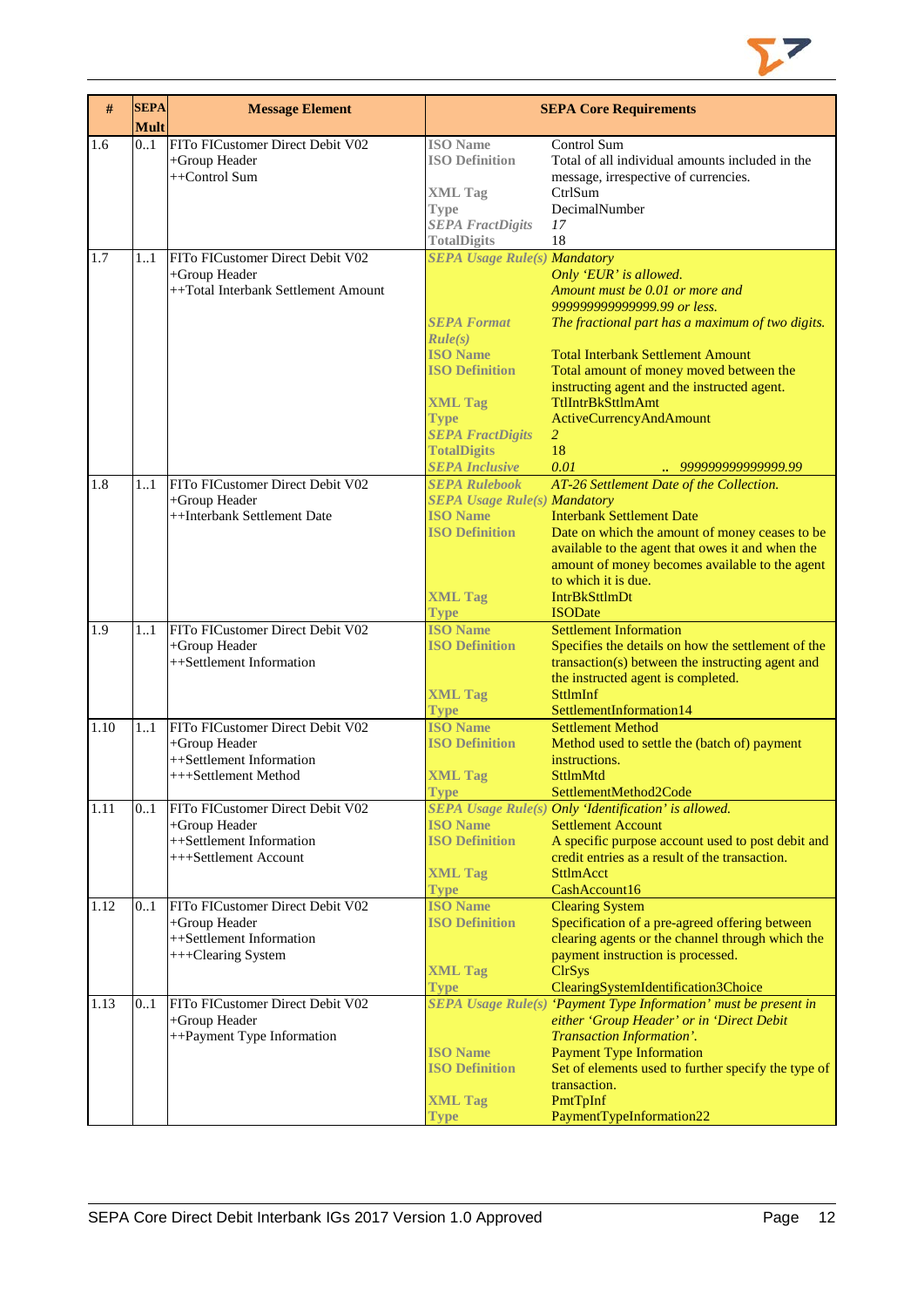

| #    | <b>SEPA</b><br><b>Mult</b> | <b>Message Element</b>                                                                                                 |                                                                                                                                              | <b>SEPA Core Requirements</b>                                                                                                                                                                                                                                                                                                                                                                    |
|------|----------------------------|------------------------------------------------------------------------------------------------------------------------|----------------------------------------------------------------------------------------------------------------------------------------------|--------------------------------------------------------------------------------------------------------------------------------------------------------------------------------------------------------------------------------------------------------------------------------------------------------------------------------------------------------------------------------------------------|
| 1.14 | 0.1                        | FITo FICustomer Direct Debit V02<br>+Group Header<br>++Payment Type Information<br>+++Instruction Priority             | <b>ISO</b> Name<br><b>ISO Definition</b><br><b>XML Tag</b><br><b>Type</b>                                                                    | <b>Instruction Priority</b><br>Indicator of the urgency or order of importance<br>that the instructing party would like the instructed<br>party to apply to the processing of the instruction.<br>InstrPrty<br>Priority2Code                                                                                                                                                                     |
| 1.15 | 01                         | FITo FICustomer Direct Debit V02<br>+Group Header<br>++Payment Type Information<br>+++Clearing Channel                 | <b>ISO</b> Name<br><b>ISO Definition</b><br><b>XML</b> Tag<br><b>Type</b>                                                                    | <b>Clearing Channel</b><br>Specifies the clearing channel to be used to<br>process the payment instruction.<br>ClrChanl<br>ClearingChannel2Code                                                                                                                                                                                                                                                  |
| 1.16 | 11                         | FITo FICustomer Direct Debit V02<br>+Group Header<br>++Payment Type Information<br>+++Service Level                    | <b>SEPA Usage Rule(s) Mandatory</b><br><b>ISO Name</b><br><b>ISO Definition</b><br><b>XML Tag</b><br><b>Type</b>                             | <b>Service Level</b><br>Agreement under which or rules under which the<br>transaction should be processed.<br>SvcLvl<br>ServiceLevel8Choice                                                                                                                                                                                                                                                      |
|      | 11                         |                                                                                                                        | <b>XML Tag</b>                                                                                                                               | xs:choice                                                                                                                                                                                                                                                                                                                                                                                        |
| 1.17 | 11                         | FITo FICustomer Direct Debit V02<br>+Group Header<br>++Payment Type Information<br>+++Service Level<br>$++++Code$      | <b>SEPA Rulebook</b><br><b>ISO Name</b><br><b>ISO Definition</b><br><b>XML Tag</b>                                                           | AT-20 Identification code of the Scheme.<br>SEPA Usage Rule(s) Only 'SEPA' is allowed.<br>Code<br>Specifies a pre-agreed service or level of service<br>between the parties, as published in an external<br>service level code list.<br>C <sub>d</sub>                                                                                                                                           |
|      |                            |                                                                                                                        | <b>Type</b><br><b>ISO Length</b><br><b>SEPA Length</b>                                                                                       | ExternalServiceLevel1Code<br>$\ldots$ 4<br>$\mathbf{1}$<br>$1 \dots 4$                                                                                                                                                                                                                                                                                                                           |
|      |                            |                                                                                                                        | <b>SEPA Code Restrictions</b>                                                                                                                |                                                                                                                                                                                                                                                                                                                                                                                                  |
|      |                            |                                                                                                                        | <b>SEPA</b>                                                                                                                                  | SingleEuroPaymentsArea<br>Payment must be executed following the Single<br>Euro Payments Area scheme.                                                                                                                                                                                                                                                                                            |
| 1.18 | 11                         | FITo FICustomer Direct Debit V02<br>+Group Header<br>++Payment Type Information<br>+++Service Level<br>++++Proprietary | <b>ISO</b> Name<br><b>ISO Definition</b><br><b>XML Tag</b><br><b>Type</b><br><b>ISO Length</b><br><b>SEPA Length</b>                         | Proprietary<br>Specifies a pre-agreed service or level of service<br>between the parties, as a proprietary code.<br>Prtry<br>Max35Text<br>$1 \t . 35$<br>$1 \t . 35$                                                                                                                                                                                                                             |
| 1.19 |                            | 11 FITo FICustomer Direct Debit V02<br>+Group Header<br>++Payment Type Information<br>+++Local Instrument              | <b>SEPA Usage Rule(s) Mandatory</b><br><b>ISO</b> Name<br><b>ISO Definition</b><br><b>XML Tag</b><br><b>Type</b>                             | <b>Local Instrument</b><br>User community specific instrument.<br>Usage: This element is used to specify a local<br>instrument, local clearing option and/or further<br>qualify the service or service level.<br>LelInstrm<br>LocalInstrument2Choice                                                                                                                                             |
|      | 1.1                        |                                                                                                                        | <b>XML Tag</b>                                                                                                                               | xs:choice                                                                                                                                                                                                                                                                                                                                                                                        |
| 1.20 | 11                         | FITo FICustomer Direct Debit V02<br>+Group Header<br>++Payment Type Information<br>+++Local Instrument<br>$+++Code$    | <b>SEPA Rulebook</b><br><b>ISO Name</b><br><b>ISO Definition</b><br><b>XML Tag</b><br><b>Type</b><br><b>ISO Length</b><br><b>SEPA Length</b> | AT-20 The identification code of the scheme.<br>SEPA Usage Rule(s) Only 'CORE' is allowed.<br>The mixing of different Local Instrument values<br>is not allowed in the same message.<br>Code<br>Specifies the local instrument, as published in an<br>external local instrument code list.<br>C <sub>d</sub><br>ExternalLocalInstrument1Code<br>.35<br>$1 -$<br>$\therefore$ 35<br>$\mathcal{I}$ |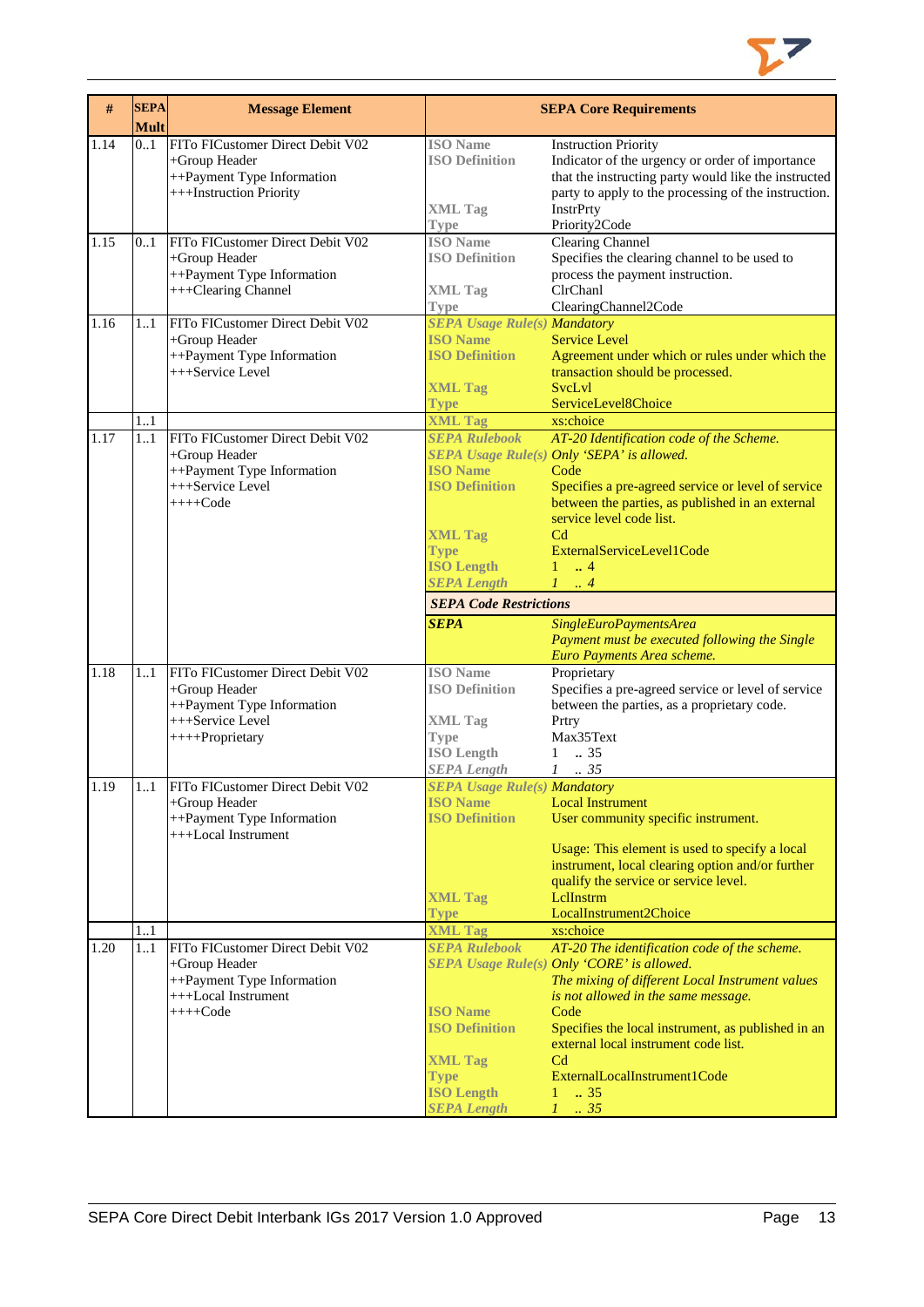

| #    | <b>SEPA</b><br><b>Mult</b> | <b>Message Element</b>                                                                                                    |                                                                                                                                          | <b>SEPA Core Requirements</b>                                                                                                                                                                                                                                                                                                                                                                                                                                                                                                                                                                        |
|------|----------------------------|---------------------------------------------------------------------------------------------------------------------------|------------------------------------------------------------------------------------------------------------------------------------------|------------------------------------------------------------------------------------------------------------------------------------------------------------------------------------------------------------------------------------------------------------------------------------------------------------------------------------------------------------------------------------------------------------------------------------------------------------------------------------------------------------------------------------------------------------------------------------------------------|
| 1.21 | 1.1                        | FITo FICustomer Direct Debit V02<br>+Group Header<br>++Payment Type Information<br>+++Local Instrument<br>++++Proprietary | <b>ISO</b> Name<br><b>ISO Definition</b><br><b>XML Tag</b><br><b>Type</b><br><b>ISO Length</b><br><b>SEPA Length</b>                     | Proprietary<br>Specifies the local instrument, as a proprietary<br>code.<br>Prtry<br>Max35Text<br>.35<br>$\mathbf{1}$<br>$1 \t . 35$                                                                                                                                                                                                                                                                                                                                                                                                                                                                 |
| 1.22 | 11                         | FITo FICustomer Direct Debit V02<br>+Group Header<br>++Payment Type Information<br>+++Sequence Type                       | <b>SEPA Rulebook</b><br><b>SEPA Usage Rule(s) Mandatory</b><br><b>ISO</b> Name<br><b>ISO Definition</b><br><b>XML Tag</b><br><b>Type</b> | AT-21 Transaction / Sequence Type.<br>If 'Amendment Indicator' is 'true', and 'Original<br>Debtor Account' is set to 'SMNDA', this message<br>element indicates either 'FRST', 'RCUR',<br>'FNAL' or 'OOFF' (all four codes allowed, no<br>restrictions).<br><b>Sequence Type</b><br>Identifies the direct debit sequence, such as first,<br>recurrent, final or one-off.<br>SeqTp<br>SequenceType1Code                                                                                                                                                                                               |
| 1.23 | 0.1                        | FITo FICustomer Direct Debit V02<br>+Group Header<br>++Payment Type Information<br>+++Category Purpose                    | <b>SEPA Rulebook</b><br><b>ISO</b> Name<br><b>ISO Definition</b><br><b>XML Tag</b><br><b>Type</b>                                        | AT-59 Category purpose of the Collection.<br>SEPA Usage Rule(s) Depending on the agreement between the<br>Creditor and the Creditor Bank, 'Category<br>Purpose' may be forwarded to the Debtor Bank.<br><b>Category Purpose</b><br>Specifies the high level purpose of the instruction<br>based on a set of pre-defined categories.<br>Usage: This is used by the initiating party to<br>provide information concerning the processing of<br>the payment. It is likely to trigger special<br>processing by any of the agents involved in the<br>payment chain.<br>CtgyPurp<br>CategoryPurpose1Choice |
| 1.24 | 0.1                        | FITo FICustomer Direct Debit V02<br>+Group Header<br>++Instructing Agent                                                  | <b>SEPA Usage Rule(s) Only BIC is allowed.</b><br><b>ISO Name</b><br><b>ISO Definition</b><br><b>XML Tag</b><br><b>Type</b>              | <b>Instructing Agent</b><br>Agent that instructs the next party in the chain to<br>carry out the (set of) instruction(s).<br>InstgAgt<br>BranchAndFinancialInstitutionIdentification4                                                                                                                                                                                                                                                                                                                                                                                                                |
| 1.25 | 0.1                        | FITo FICustomer Direct Debit V02<br>+Group Header<br>++Instructed Agent                                                   | <b>SEPA Usage Rule(s) Only BIC is allowed.</b><br><b>ISO Name</b><br><b>ISO Definition</b><br><b>XML Tag</b><br><b>Type</b>              | <b>Instructed Agent</b><br>Agent that is instructed by the previous party in<br>the chain to carry out the (set of) instruction(s).<br><b>InstdAgt</b><br>BranchAndFinancialInstitutionIdentification4                                                                                                                                                                                                                                                                                                                                                                                               |
| 2.0  | 1n                         | FITo FICustomer Direct Debit V02<br>+Direct Debit Transaction Information                                                 | <b>ISO Name</b><br><b>ISO Definition</b><br><b>XML Tag</b><br><b>Type</b>                                                                | <b>Direct Debit Transaction Information</b><br>Set of elements providing information specific to<br>the individual direct debit(s).<br><b>DrctDbtTxInf</b><br>DirectDebitTransactionInformation10                                                                                                                                                                                                                                                                                                                                                                                                    |
| 2.1  | 11                         | FITo FICustomer Direct Debit V02<br>+Direct Debit Transaction Information<br>++Payment Identification                     | <b>ISO Name</b><br><b>ISO Definition</b><br><b>XML Tag</b><br><b>Type</b>                                                                | <b>Payment Identification</b><br>Set of elements used to reference a payment<br>instruction.<br>PmtId<br>PaymentIdentification3                                                                                                                                                                                                                                                                                                                                                                                                                                                                      |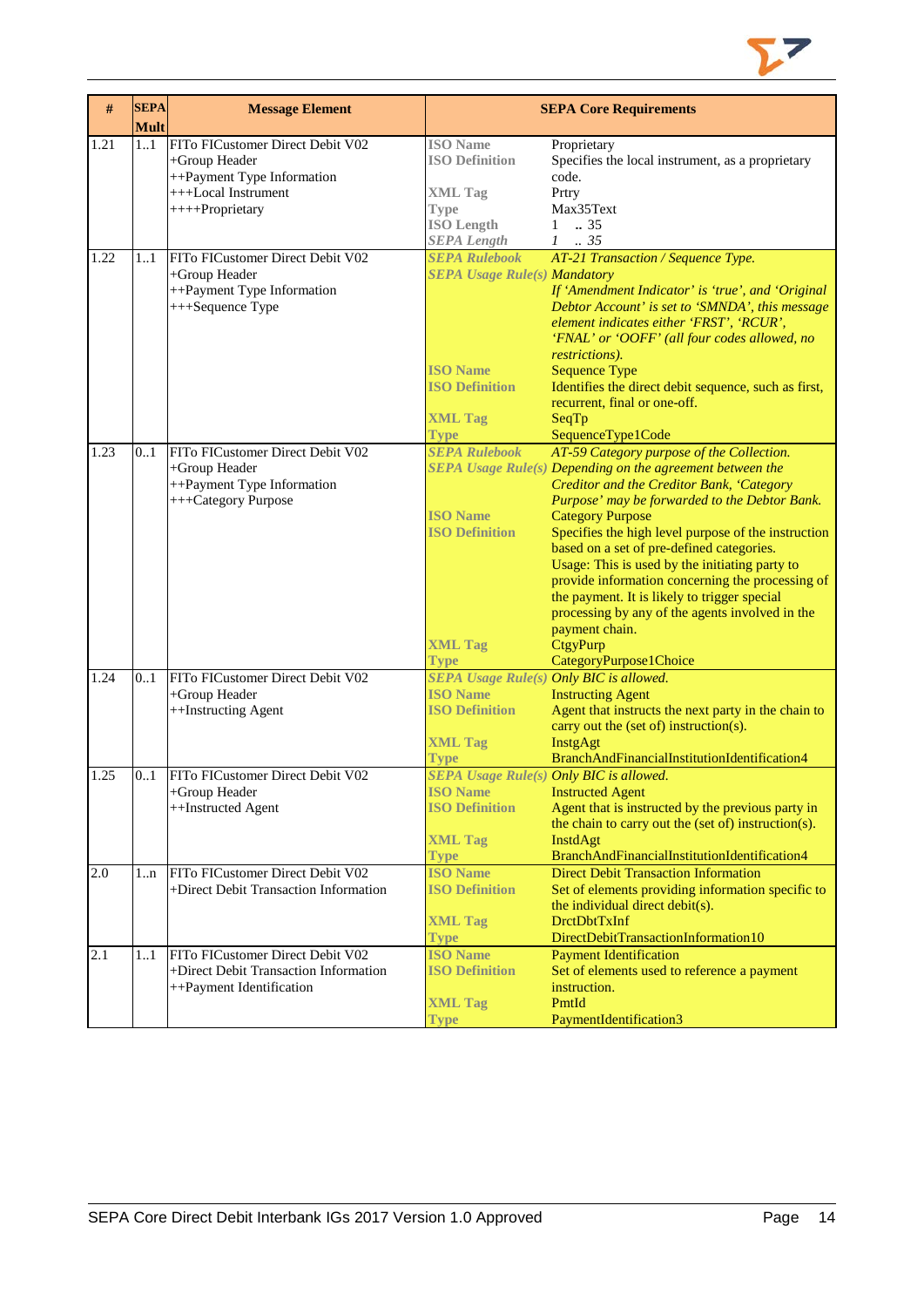

| #   | <b>SEPA</b><br><b>Mult</b> | <b>Message Element</b>                                                                                                                 |                                                                                                                                                                    | <b>SEPA Core Requirements</b>                                                                                                                                                                                                                                                                                                                                                                                                                                                                                                                                                                                                                                                                                                                                                                                                                                                                                                              |
|-----|----------------------------|----------------------------------------------------------------------------------------------------------------------------------------|--------------------------------------------------------------------------------------------------------------------------------------------------------------------|--------------------------------------------------------------------------------------------------------------------------------------------------------------------------------------------------------------------------------------------------------------------------------------------------------------------------------------------------------------------------------------------------------------------------------------------------------------------------------------------------------------------------------------------------------------------------------------------------------------------------------------------------------------------------------------------------------------------------------------------------------------------------------------------------------------------------------------------------------------------------------------------------------------------------------------------|
| 2.2 | 0.1                        | FITo FICustomer Direct Debit V02<br>+Direct Debit Transaction Information<br>++Payment Identification<br>+++Instruction Identification | <b>ISO Name</b><br><b>ISO Definition</b><br><b>XML Tag</b><br><b>Type</b><br><b>ISO Length</b>                                                                     | <b>Instruction Identification</b><br>Unique identification, as assigned by an<br>instructing party for an instructed party, to<br>unambiguously identify the instruction.<br>Usage: The instruction identification is a point to<br>point reference that can be used between the<br>instructing party and the instructed party to refer<br>to the individual instruction. It can be included in<br>several messages related to the instruction.<br>InstrId<br>Max35Text<br>$1 \t . 35$                                                                                                                                                                                                                                                                                                                                                                                                                                                     |
| 2.3 | 11                         | FITo FICustomer Direct Debit V02<br>+Direct Debit Transaction Information<br>++Payment Identification<br>+++End To End Identification  | <b>SEPA Length</b><br><b>SEPA Rulebook</b><br><b>ISO Name</b><br><b>ISO Definition</b><br><b>XML Tag</b><br><b>Type</b><br><b>ISO Length</b>                       | $1 \t 35$<br>AT-10 Creditor's reference of the Direct Debit<br>Transaction.<br>SEPA Usage Rule(s) A customer reference that must be passed on in<br>the end-to-end payment chain. In the event that<br>no reference was given, 'NOTPROVIDED' must<br>be used.<br><b>End To End Identification</b><br>Unique identification, as assigned by the<br>initiating party, to unambiguously identify the<br>transaction. This identification is passed on,<br>unchanged, throughout the entire end-to-end<br>chain.<br>Usage: The end-to-end identification can be used<br>for reconciliation or to link tasks relating to the<br>transaction. It can be included in several<br>messages related to the transaction.<br>Usage: In case there are technical limitations to<br>pass on multiple references, the end-to-end<br>identification must be passed on throughout the<br>entire end-to-end chain.<br>EndToEndId<br>Max35Text<br>$1 \t . 35$ |
| 2.4 | 11                         | FITo FICustomer Direct Debit V02<br>+Direct Debit Transaction Information<br>++Payment Identification<br>+++Transaction Identification | <b>SEPA Length</b><br><b>SEPA Rulebook</b><br><b>ISO</b> Name<br><b>ISO Definition</b><br><b>XML Tag</b><br><b>Type</b><br><b>ISO Length</b><br><b>SEPA Length</b> | $1 \cdot .35$<br>AT-43 Creditor bank's reference of the<br>collection.<br>SEPA Usage Rule(s) Must contain a reference that is meaningful to<br>the Creditor Bank and is unique over time.<br><b>Transaction Identification</b><br>Unique identification, as assigned by the first<br>instructing agent, to unambiguously identify the<br>transaction that is passed on, unchanged,<br>throughout the entire interbank chain.<br>Usage: The transaction identification can be used<br>for reconciliation, tracking or to link tasks<br>relating to the transaction on the interbank level.<br>Usage: The instructing agent has to make sure<br>that the transaction identification is unique for a<br>pre-agreed period.<br>TxId<br>Max35Text<br>$1 \t . 35$<br>$1 \t35$                                                                                                                                                                    |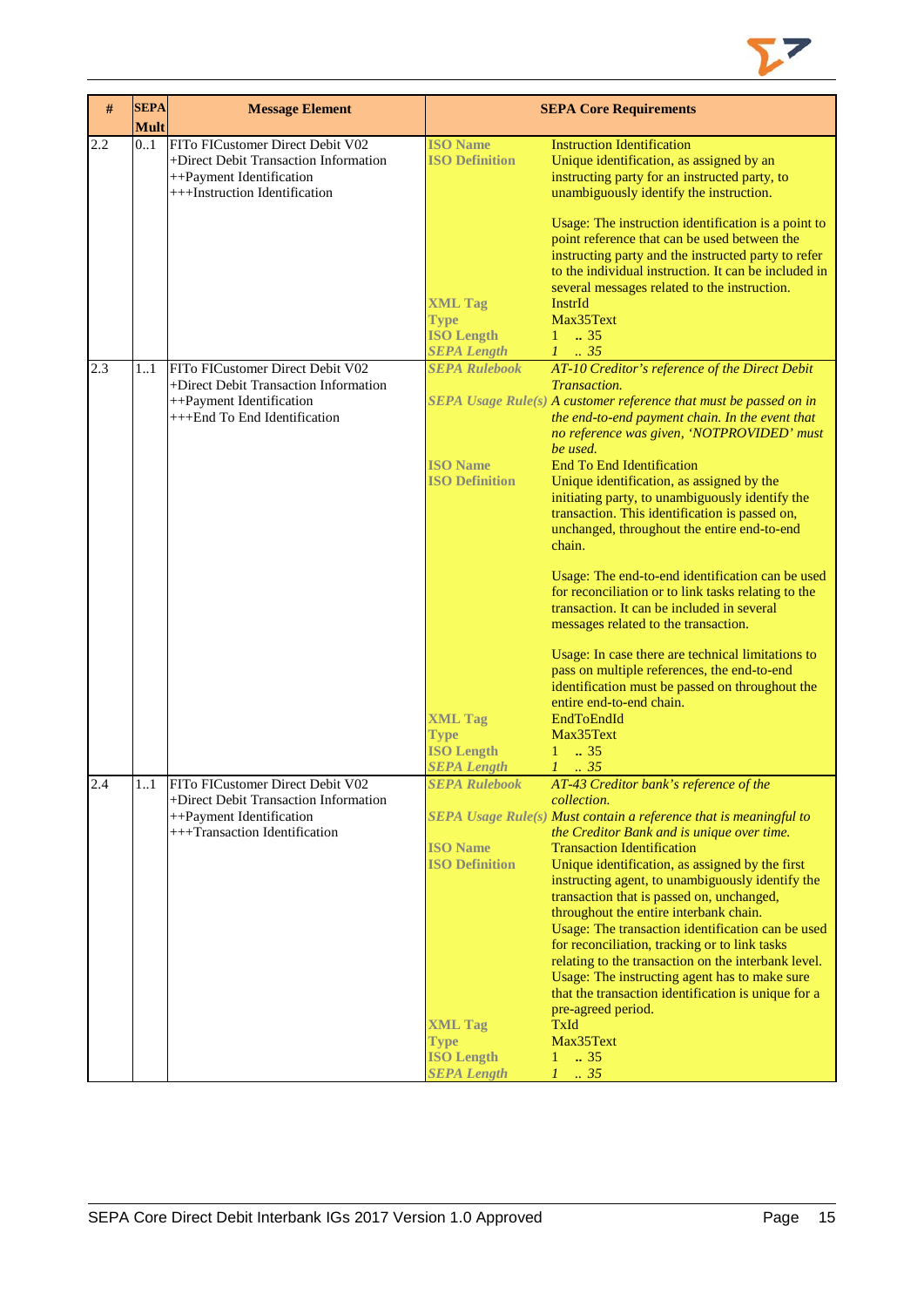

| #    | <b>SEPA</b><br><b>Mult</b> | <b>Message Element</b>                                                                                                                         |                                                                                                                                                                                                                | <b>SEPA Core Requirements</b>                                                                                                                                                                                                                                                                                                                                                                                                                                     |
|------|----------------------------|------------------------------------------------------------------------------------------------------------------------------------------------|----------------------------------------------------------------------------------------------------------------------------------------------------------------------------------------------------------------|-------------------------------------------------------------------------------------------------------------------------------------------------------------------------------------------------------------------------------------------------------------------------------------------------------------------------------------------------------------------------------------------------------------------------------------------------------------------|
| 2.5  | 01                         | FITo FICustomer Direct Debit V02<br>+Direct Debit Transaction Information<br>++Payment Identification<br>+++Clearing System Reference          | <b>ISO</b> Name<br><b>ISO Definition</b><br><b>XML Tag</b><br><b>Type</b><br><b>ISO Length</b><br><b>SEPA Length</b>                                                                                           | <b>Clearing System Reference</b><br>Unique reference, as assigned by a clearing<br>system, to unambiguously identify the<br>instruction.<br>ClrSysRef<br>Max35Text<br>$\ldots$ 35<br>$\mathbf{1}$<br>$1 \t . 35$                                                                                                                                                                                                                                                  |
| 2.6  | 0.1                        | FITo FICustomer Direct Debit V02<br>+Direct Debit Transaction Information<br>++Payment Type Information                                        | <b>ISO</b> Name<br><b>ISO Definition</b><br><b>XML Tag</b><br><b>Type</b>                                                                                                                                      | SEPA Usage Rule(s) 'Payment Type Information' must be present<br>either in 'Group Header' or in 'Direct Debit<br>Transaction Information'.<br><b>Payment Type Information</b><br>Set of elements used to further specify the type of<br>transaction.<br>PmtTpInf<br>PaymentTypeInformation22                                                                                                                                                                      |
| 2.7  | 01                         | FITo FICustomer Direct Debit V02<br>+Direct Debit Transaction Information<br>++Payment Type Information<br>+++Instruction Priority             | <b>ISO</b> Name<br><b>ISO Definition</b><br><b>XML Tag</b><br><b>Type</b>                                                                                                                                      | <b>Instruction Priority</b><br>Indicator of the urgency or order of importance<br>that the instructing party would like the instructed<br>party to apply to the processing of the instruction.<br>InstrPrty<br>Priority2Code                                                                                                                                                                                                                                      |
| 2.8  | 0.1                        | FITo FICustomer Direct Debit V02<br>+Direct Debit Transaction Information<br>++Payment Type Information<br>+++Clearing Channel                 | <b>ISO</b> Name<br><b>ISO Definition</b><br><b>XML Tag</b><br>Type                                                                                                                                             | <b>Clearing Channel</b><br>Specifies the clearing channel to be used to<br>process the payment instruction.<br>ClrChanl<br>ClearingChannel2Code                                                                                                                                                                                                                                                                                                                   |
| 2.9  | 11                         | FITo FICustomer Direct Debit V02<br>+Direct Debit Transaction Information<br>++Payment Type Information<br>+++Service Level                    | <b>SEPA Usage Rule(s) Mandatory</b><br><b>ISO Name</b><br><b>ISO Definition</b><br><b>XML Tag</b><br><b>Type</b>                                                                                               | <b>Service Level</b><br>Agreement under which or rules under which the<br>transaction should be processed.<br><b>SvcLvl</b><br>ServiceLevel8Choice                                                                                                                                                                                                                                                                                                                |
| 2.10 | 1.1<br>1.1                 | FITo FICustomer Direct Debit V02<br>+Direct Debit Transaction Information<br>++Payment Type Information<br>+++Service Level<br>$+++Code$       | <b>XML Tag</b><br><b>SEPA Rulebook</b><br><b>ISO Name</b><br><b>ISO Definition</b><br><b>XML Tag</b><br><b>Type</b><br><b>ISO Length</b><br><b>SEPA Length</b><br><b>SEPA Code Restrictions</b><br><b>SEPA</b> | xs:choice<br>AT-20 The identification code of the Scheme.<br>SEPA Usage Rule(s) Only 'SEPA' is allowed.<br>Code<br>Specifies a pre-agreed service or level of service<br>between the parties, as published in an external<br>service level code list.<br>Cd<br>ExternalServiceLevel1Code<br>$\overline{4}$<br>$\mathbf{1}$<br>$\mathcal{I}$<br>$\cdot$ 4<br>SingleEuroPaymentsArea<br>Payment must be executed following the Single<br>Euro Payments Area scheme. |
| 2.11 | 11                         | FITo FICustomer Direct Debit V02<br>+Direct Debit Transaction Information<br>++Payment Type Information<br>+++Service Level<br>++++Proprietary | <b>ISO</b> Name<br><b>ISO Definition</b><br><b>XML Tag</b><br><b>Type</b><br><b>ISO Length</b><br><b>SEPA Length</b>                                                                                           | Proprietary<br>Specifies a pre-agreed service or level of service<br>between the parties, as a proprietary code.<br>Prtry<br>Max35Text<br>.35<br>$\mathbf{1}$<br>$1-.35$                                                                                                                                                                                                                                                                                          |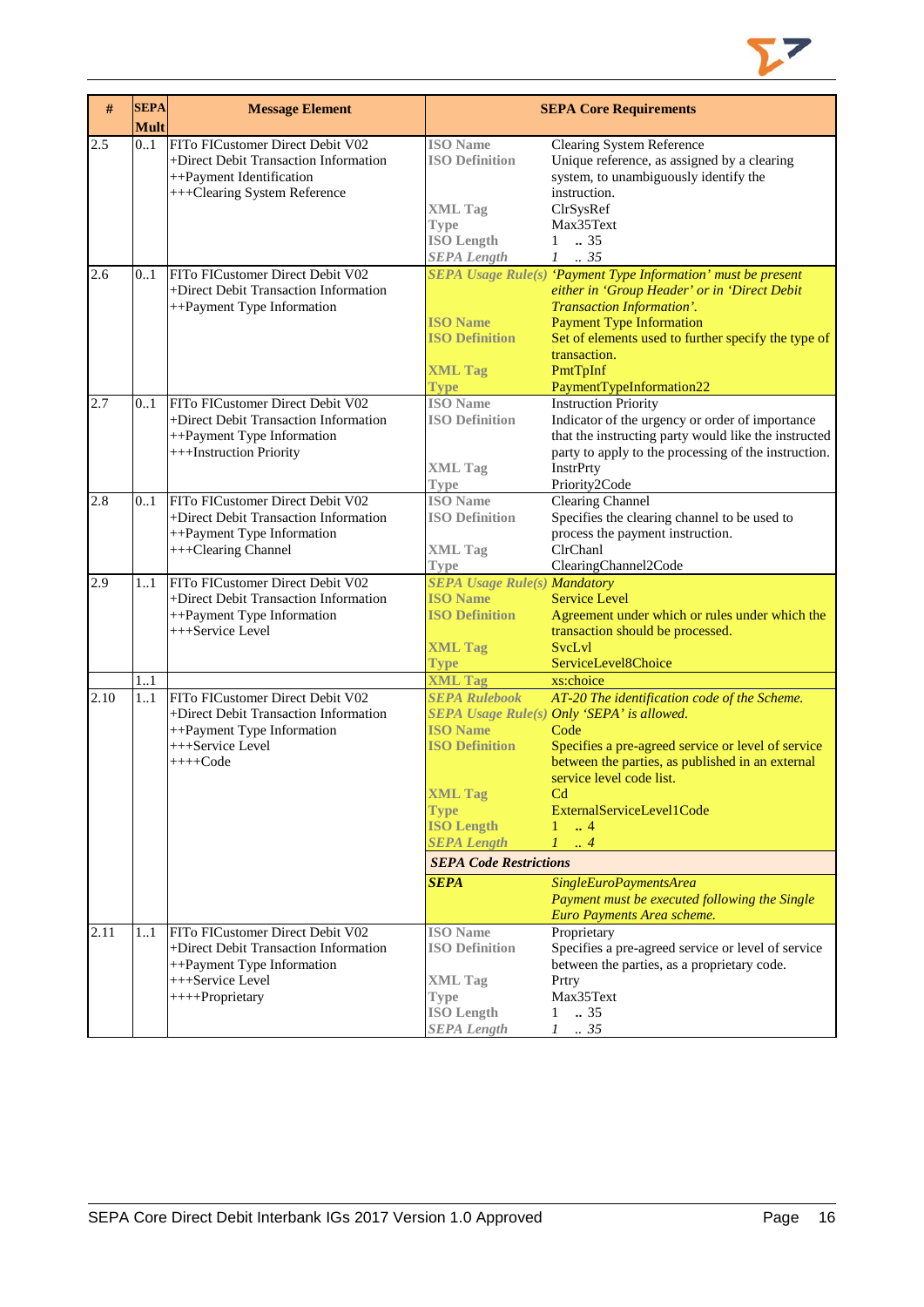

| #    | <b>SEPA</b><br><b>Mult</b> | <b>Message Element</b>                |                                          | <b>SEPA Core Requirements</b>                                                                      |
|------|----------------------------|---------------------------------------|------------------------------------------|----------------------------------------------------------------------------------------------------|
| 2.12 | 11                         | FITo FICustomer Direct Debit V02      | <b>SEPA Usage Rule(s) Mandatory</b>      |                                                                                                    |
|      |                            | +Direct Debit Transaction Information | <b>ISO Name</b>                          | <b>Local Instrument</b>                                                                            |
|      |                            | ++Payment Type Information            | <b>ISO Definition</b>                    | User community specific instrument.                                                                |
|      |                            | +++Local Instrument                   |                                          |                                                                                                    |
|      |                            |                                       |                                          | Usage: This element is used to specify a local                                                     |
|      |                            |                                       |                                          | instrument, local clearing option and/or further                                                   |
|      |                            |                                       |                                          | qualify the service or service level.                                                              |
|      |                            |                                       | <b>XML Tag</b>                           | Lellnstrm                                                                                          |
|      |                            |                                       | <b>Type</b>                              | LocalInstrument2Choice                                                                             |
|      | 11                         |                                       | <b>XML Tag</b>                           | xs:choice                                                                                          |
| 2.13 | 1.1                        | FITo FICustomer Direct Debit V02      | <b>SEPA Rulebook</b>                     | AT-20 The identification code of the Scheme.                                                       |
|      |                            | +Direct Debit Transaction Information |                                          | SEPA Usage Rule(s) Only 'CORE' is allowed.                                                         |
|      |                            | ++Payment Type Information            |                                          | The mixing of different Local Instrument values                                                    |
|      |                            | +++Local Instrument                   |                                          | is not allowed in the same message.                                                                |
|      |                            | $+++Code$                             | <b>ISO</b> Name<br><b>ISO Definition</b> | Code                                                                                               |
|      |                            |                                       |                                          | Specifies the local instrument, as published in an<br>external local instrument code list.         |
|      |                            |                                       |                                          | C <sub>d</sub>                                                                                     |
|      |                            |                                       | <b>XML Tag</b><br><b>Type</b>            | ExternalLocalInstrument1Code                                                                       |
|      |                            |                                       | <b>ISO Length</b>                        | $1 \t . 35$                                                                                        |
|      |                            |                                       | <b>SEPA Length</b>                       | $1 \cdot .35$                                                                                      |
| 2.14 | 11                         | FITo FICustomer Direct Debit V02      | <b>ISO Name</b>                          | Proprietary                                                                                        |
|      |                            | +Direct Debit Transaction Information | <b>ISO Definition</b>                    | Specifies the local instrument, as a proprietary                                                   |
|      |                            | ++Payment Type Information            |                                          | code.                                                                                              |
|      |                            | +++Local Instrument                   | <b>XML Tag</b>                           | Prtry                                                                                              |
|      |                            | ++++Proprietary                       | <b>Type</b>                              | Max35Text                                                                                          |
|      |                            |                                       | <b>ISO Length</b>                        | $1 \t . 35$                                                                                        |
|      |                            |                                       | <b>SEPA Length</b>                       | $1 \t . 35$                                                                                        |
| 2.15 | 11                         | FITo FICustomer Direct Debit V02      | <b>SEPA Rulebook</b>                     | AT-21 Transaction / Sequence Type.                                                                 |
|      |                            | +Direct Debit Transaction Information | <b>SEPA Usage Rule(s) Mandatory</b>      |                                                                                                    |
|      |                            | ++Payment Type Information            |                                          | If 'Amendment Indicator' is 'true', and 'Original                                                  |
|      |                            | +++Sequence Type                      |                                          | Debtor Account' is set to 'SMNDA', this message                                                    |
|      |                            |                                       |                                          | element indicates either 'FRST', 'RCUR',                                                           |
|      |                            |                                       |                                          | 'FNAL' or 'OOFF' (all four codes allowed, no                                                       |
|      |                            |                                       |                                          | restrictions).                                                                                     |
|      |                            |                                       | <b>ISO Name</b>                          | <b>Sequence Type</b>                                                                               |
|      |                            |                                       | <b>ISO Definition</b>                    | Identifies the direct debit sequence, such as first,                                               |
|      |                            |                                       |                                          | recurrent, final or one-off.                                                                       |
|      |                            |                                       | <b>XML Tag</b>                           | SeqTp                                                                                              |
|      |                            |                                       | <b>Type</b>                              | SequenceType1Code                                                                                  |
| 2.16 | 0.1                        | FITo FICustomer Direct Debit V02      | <b>SEPA Rulebook</b>                     | AT-59 Category purpose of the Collection.                                                          |
|      |                            | +Direct Debit Transaction Information |                                          | SEPA Usage Rule(s) Depending on the agreement between the                                          |
|      |                            | ++Payment Type Information            |                                          | Creditor and the Creditor Bank, 'Category                                                          |
|      |                            | +++Category Purpose                   |                                          | Purpose' May be forwarded to the Debtor Bank.                                                      |
|      |                            |                                       | <b>ISO Name</b>                          | <b>Category Purpose</b>                                                                            |
|      |                            |                                       | <b>ISO Definition</b>                    | Specifies the high level purpose of the instruction                                                |
|      |                            |                                       |                                          | based on a set of pre-defined categories.                                                          |
|      |                            |                                       |                                          | Usage: This is used by the initiating party to<br>provide information concerning the processing of |
|      |                            |                                       |                                          | the payment. It is likely to trigger special                                                       |
|      |                            |                                       |                                          | processing by any of the agents involved in the                                                    |
|      |                            |                                       |                                          | payment chain.                                                                                     |
|      |                            |                                       | <b>XML Tag</b>                           | CtgyPurp                                                                                           |
|      |                            |                                       | <b>Type</b>                              | CategoryPurpose1Choice                                                                             |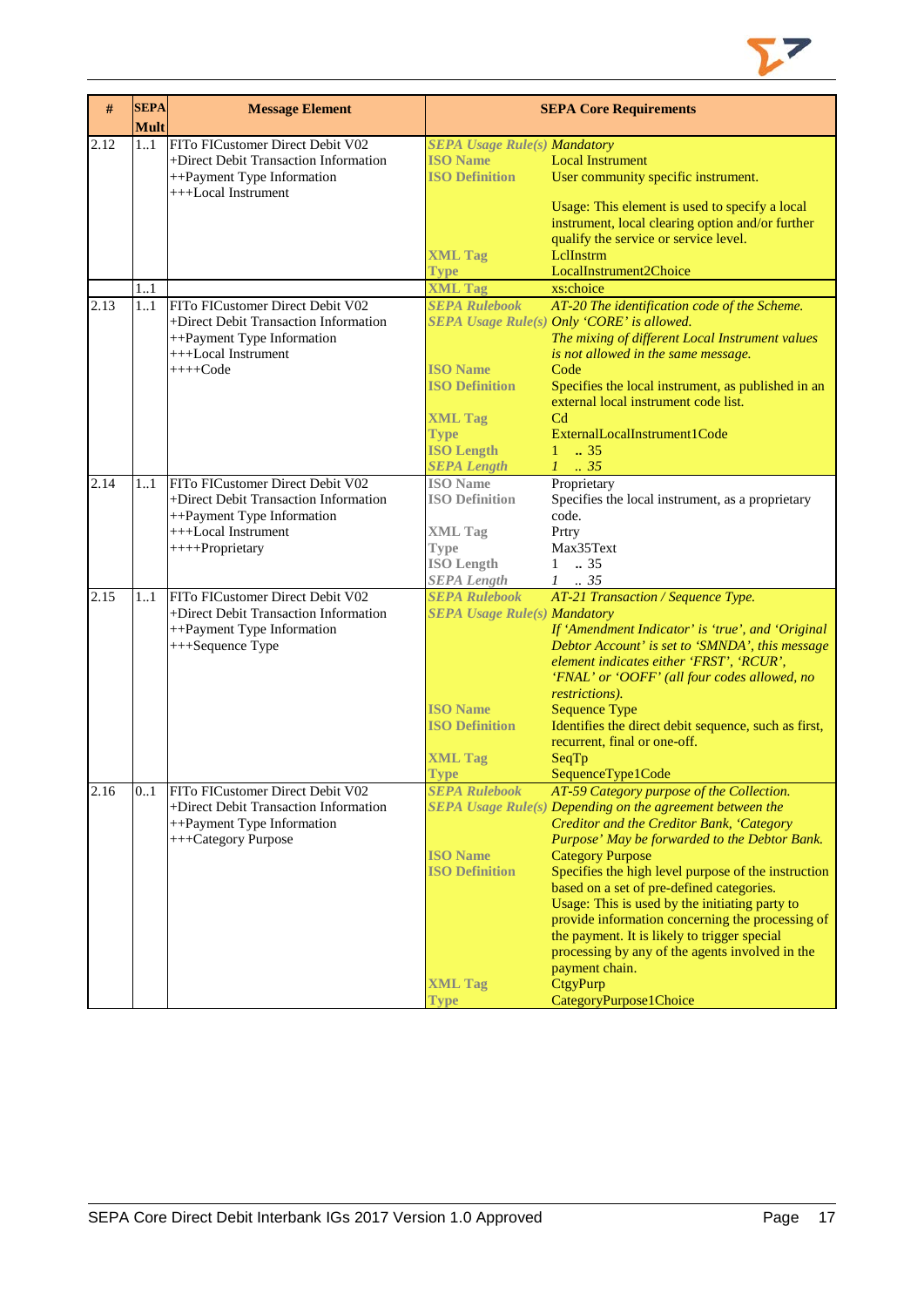

| #    | <b>SEPA</b><br><b>Mult</b> | <b>Message Element</b>                                                                                     |                                                                                                                                                                                                              | <b>SEPA Core Requirements</b>                                                                                                                                                                                                                                                                                                                                                                                                |
|------|----------------------------|------------------------------------------------------------------------------------------------------------|--------------------------------------------------------------------------------------------------------------------------------------------------------------------------------------------------------------|------------------------------------------------------------------------------------------------------------------------------------------------------------------------------------------------------------------------------------------------------------------------------------------------------------------------------------------------------------------------------------------------------------------------------|
| 2.17 | 11                         | FITo FICustomer Direct Debit V02<br>+Direct Debit Transaction Information<br>++Interbank Settlement Amount | <b>SEPA Rulebook</b><br><b>SEPA Format</b><br>Rule(s)<br><b>ISO Name</b><br><b>ISO Definition</b><br><b>XML Tag</b><br><b>Type</b><br><b>SEPA FractDigits</b><br><b>TotalDigits</b><br><b>SEPA Inclusive</b> | AT-06 Amount of the Collection in euro.<br>SEPA Usage Rule(s) Only 'EUR' is allowed.<br>Amount must be 0.01 or more and 999999999.99<br>or less.<br>The fractional part has a maximum of two digits.<br><b>Interbank Settlement Amount</b><br>Amount of money moved between the instructing<br>agent and the instructed agent.<br><b>IntrBkSttlmAmt</b><br><b>ActiveCurrencyAndAmount</b><br>2<br>18<br>0.01<br>999999999.99 |
| 2.18 | 0.1                        | FITo FICustomer Direct Debit V02<br>+Direct Debit Transaction Information<br>++Interbank Settlement Date   | <b>ISO</b> Name<br><b>ISO Definition</b><br><b>XML Tag</b><br><b>Type</b>                                                                                                                                    | <b>Interbank Settlement Date</b><br>Date on which the amount of money ceases to be<br>available to the agent that owes it and when the<br>amount of money becomes available to the agent<br>to which it is due.<br><b>IntrBkSttlmDt</b><br><b>ISODate</b>                                                                                                                                                                    |
| 2.19 | 0.1                        | FITo FICustomer Direct Debit V02<br>+Direct Debit Transaction Information<br>++Instructed Amount           | <b>ISO</b> Name<br><b>ISO Definition</b><br><b>XML Tag</b><br><b>Type</b><br><b>SEPA FractDigits</b><br><b>TotalDigits</b><br><b>SEPA Inclusive</b>                                                          | <b>Instructed Amount</b><br>Amount of money to be moved between the<br>debtor and creditor, before deduction of charges,<br>expressed in the currency as ordered by the<br>initiating party.<br>InstdAmt<br>ActiveOrHistoricCurrencyAndAmount<br>5<br>18<br>0                                                                                                                                                                |
| 2.20 | 0.1                        | FITo FICustomer Direct Debit V02<br>+Direct Debit Transaction Information<br>++Exchange Rate               | <b>ISO</b> Name<br><b>ISO Definition</b><br><b>XML</b> Tag<br><b>Type</b><br><b>SEPA FractDigits</b><br><b>TotalDigits</b>                                                                                   | <b>Exchange Rate</b><br>Factor used to convert an amount from one<br>currency into another. This reflects the price at<br>which one currency was bought with another<br>currency.<br><b>XchgRate</b><br><b>BaseOneRate</b><br>10<br>11                                                                                                                                                                                       |
| 2.21 | 11                         | FITo FICustomer Direct Debit V02<br>+Direct Debit Transaction Information<br>++Charge Bearer               | <b>ISO</b> Name<br><b>ISO Definition</b><br><b>XML Tag</b><br><b>Type</b><br><b>SEPA Code Restrictions</b><br><b>SLEV</b>                                                                                    | SEPA Usage Rule(s) Only 'SLEV' is allowed.<br><b>Charge Bearer</b><br>Specifies which party/parties will bear the<br>charges associated with the processing of the<br>payment transaction.<br>ChrgBr<br>ChargeBearerType1Code<br>FollowingServiceLevel<br>Charges are to be applied following the rules<br>agreed in the service level and/or scheme.                                                                        |
| 2.22 | 0n                         | FITo FICustomer Direct Debit V02<br>+Direct Debit Transaction Information<br>++Charges Information         | <b>ISO</b> Name<br><b>ISO Definition</b><br><b>XML</b> Tag<br><b>Type</b>                                                                                                                                    | Charges Information<br>Provides information on the charges to be paid by<br>the charge bearer(s) related to the payment<br>transaction.<br>ChrgsInf<br>ChargesInformation5                                                                                                                                                                                                                                                   |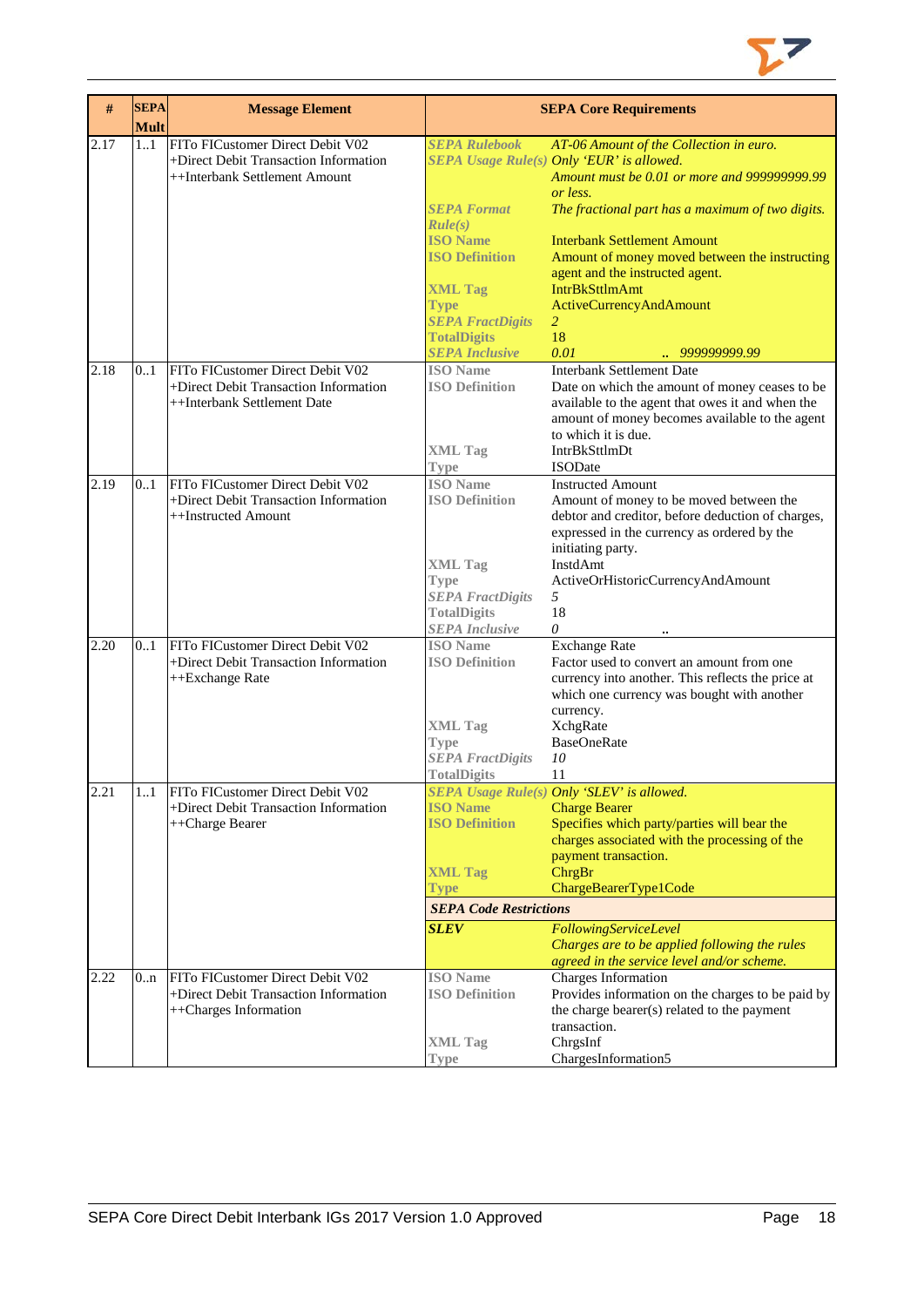

| #    | <b>SEPA</b><br><b>Mult</b> | <b>Message Element</b>                                              |                                          | <b>SEPA Core Requirements</b>                                                   |
|------|----------------------------|---------------------------------------------------------------------|------------------------------------------|---------------------------------------------------------------------------------|
| 2.23 | 11                         | FITo FICustomer Direct Debit V02                                    | <b>SEPA Rulebook</b>                     | AT-11 Due Date of the Collection.                                               |
|      |                            | +Direct Debit Transaction Information                               | <b>SEPA Usage Rule(s) Mandatory</b>      |                                                                                 |
|      |                            | ++Requested Collection Date                                         | <b>ISO Name</b>                          | <b>Requested Collection Date</b>                                                |
|      |                            |                                                                     | <b>ISO Definition</b>                    | Date and time at which the creditor requests that                               |
|      |                            |                                                                     |                                          | the amount of money is to be collected from the                                 |
|      |                            |                                                                     |                                          | debtor.<br>ReqdColltnDt                                                         |
|      |                            |                                                                     | <b>XML Tag</b><br>Type                   | <b>ISODate</b>                                                                  |
| 2.24 | 11                         | FITo FICustomer Direct Debit V02                                    | <b>SEPA Usage Rule(s) Mandatory</b>      |                                                                                 |
|      |                            | +Direct Debit Transaction Information                               | <b>ISO Name</b>                          | <b>Direct Debit Transaction</b>                                                 |
|      |                            | ++Direct Debit Transaction                                          | <b>ISO Definition</b>                    | Set of elements providing information specific to                               |
|      |                            |                                                                     |                                          | the direct debit mandate.                                                       |
|      |                            |                                                                     | <b>XML Tag</b>                           | <b>DrctDbtTx</b>                                                                |
|      |                            |                                                                     | <b>Type</b>                              | DirectDebitTransaction6                                                         |
| 2.25 | 11                         | FITo FICustomer Direct Debit V02                                    | <b>SEPA Usage Rule(s) Mandatory</b>      |                                                                                 |
|      |                            | +Direct Debit Transaction Information<br>++Direct Debit Transaction | <b>ISO</b> Name<br><b>ISO Definition</b> | <b>Mandate Related Information</b>                                              |
|      |                            | +++Mandate Related Information                                      |                                          | Set of elements used to provide further details of                              |
|      |                            |                                                                     |                                          | the direct debit mandate signed between the<br>creditor and the debtor.         |
|      |                            |                                                                     | <b>XML Tag</b>                           | MndtRltdInf                                                                     |
|      |                            |                                                                     | <b>Type</b>                              | MandateRelatedInformation6                                                      |
| 2.26 | 11                         | FITo FICustomer Direct Debit V02                                    | <b>SEPA Rulebook</b>                     | AT-01 Unique Mandate reference.                                                 |
|      |                            | +Direct Debit Transaction Information                               | <b>SEPA Usage Rule(s) Mandatory</b>      |                                                                                 |
|      |                            | ++Direct Debit Transaction                                          | <b>ISO Name</b>                          | <b>Mandate Identification</b>                                                   |
|      |                            | +++Mandate Related Information                                      | <b>ISO Definition</b>                    | Unique identification, as assigned by the creditor,                             |
|      |                            | ++++Mandate Identification                                          |                                          | to unambiguously identify the mandate.                                          |
|      |                            |                                                                     | <b>XML Tag</b>                           | MndtId                                                                          |
|      |                            |                                                                     | <b>Type</b>                              | Max35Text                                                                       |
|      |                            |                                                                     | <b>ISO Length</b>                        | $1 \t . 35$                                                                     |
|      |                            |                                                                     | <b>SEPA Length</b>                       | $1 \t35$                                                                        |
| 2.27 | 1.1                        | FITo FICustomer Direct Debit V02                                    | <b>SEPA Rulebook</b>                     | AT-25 Date of Signing of the Mandate.                                           |
|      |                            | +Direct Debit Transaction Information                               | <b>SEPA Usage Rule(s) Mandatory</b>      |                                                                                 |
|      |                            | ++Direct Debit Transaction                                          | <b>ISO Name</b><br><b>ISO Definition</b> | Date Of Signature<br>Date on which the direct debit mandate has been            |
|      |                            | +++Mandate Related Information<br>++++Date Of Signature             |                                          | signed by the debtor.                                                           |
|      |                            |                                                                     | <b>XML Tag</b>                           | <b>DtOfSgntr</b>                                                                |
|      |                            |                                                                     | <b>Type</b>                              | <b>ISODate</b>                                                                  |
| 2.28 | 0.1                        | FITo FICustomer Direct Debit V02                                    | <b>ISO Name</b>                          | <b>Amendment Indicator</b>                                                      |
|      |                            | +Direct Debit Transaction Information                               | <b>ISO Definition</b>                    | Indicator notifying whether the underlying                                      |
|      |                            | ++Direct Debit Transaction                                          |                                          | mandate is amended or not.                                                      |
|      |                            | +++Mandate Related Information                                      | <b>XML Tag</b>                           | AmdmntInd                                                                       |
|      |                            | ++++Amendment Indicator                                             | <b>Type</b>                              | TrueFalseIndicator                                                              |
| 2.29 | 0.1                        | FITo FICustomer Direct Debit V02                                    | <b>SEPA Rulebook</b>                     | AT-24 Reason for Amendment of the Mandate.                                      |
|      |                            | +Direct Debit Transaction Information                               |                                          | The reason from the Rulebook is indicated by                                    |
|      |                            | ++Direct Debit Transaction                                          |                                          | using the following message sub-elements:                                       |
|      |                            | +++Mandate Related Information                                      |                                          | SEPA Usage Rule(s) Mandatory if 'Amendment Indicator' is 'true'.                |
|      |                            | ++++Amendment Information Details                                   | <b>ISO Name</b><br><b>ISO Definition</b> | <b>Amendment Information Details</b><br>List of mandate elements that have been |
|      |                            |                                                                     |                                          | modified.                                                                       |
|      |                            |                                                                     | <b>XML Tag</b>                           | AmdmntInfDtls                                                                   |
|      |                            |                                                                     | <b>Type</b>                              | AmendmentInformationDetails6                                                    |
| 2.30 | 01                         | FITo FICustomer Direct Debit V02                                    | <b>SEPA Rulebook</b>                     | AT-19 Unique Mandate reference as given by the                                  |
|      |                            | +Direct Debit Transaction Information                               |                                          | original Creditor who issued the Mandate.                                       |
|      |                            | ++Direct Debit Transaction                                          |                                          | SEPA Usage Rule(s) Mandatory if changes occur in 'Mandate                       |
|      |                            | +++Mandate Related Information                                      |                                          | Identification', otherwise not to be used.                                      |
|      |                            | ++++Amendment Information Details                                   | <b>ISO Name</b>                          | <b>Original Mandate Identification</b>                                          |
|      |                            | +++++Original Mandate Identification                                | <b>ISO Definition</b>                    | Unique identification, as assigned by the creditor,                             |
|      |                            |                                                                     |                                          | to unambiguously identify the original mandate.                                 |
|      |                            |                                                                     | <b>XML Tag</b>                           | OrgnlMndtId                                                                     |
|      |                            |                                                                     | <b>Type</b>                              | Max35Text                                                                       |
|      |                            |                                                                     | <b>ISO Length</b>                        | $\overline{.}35$<br>$\mathbf{1}$                                                |
|      |                            |                                                                     | <b>SEPA Length</b>                       | $1 \t35$                                                                        |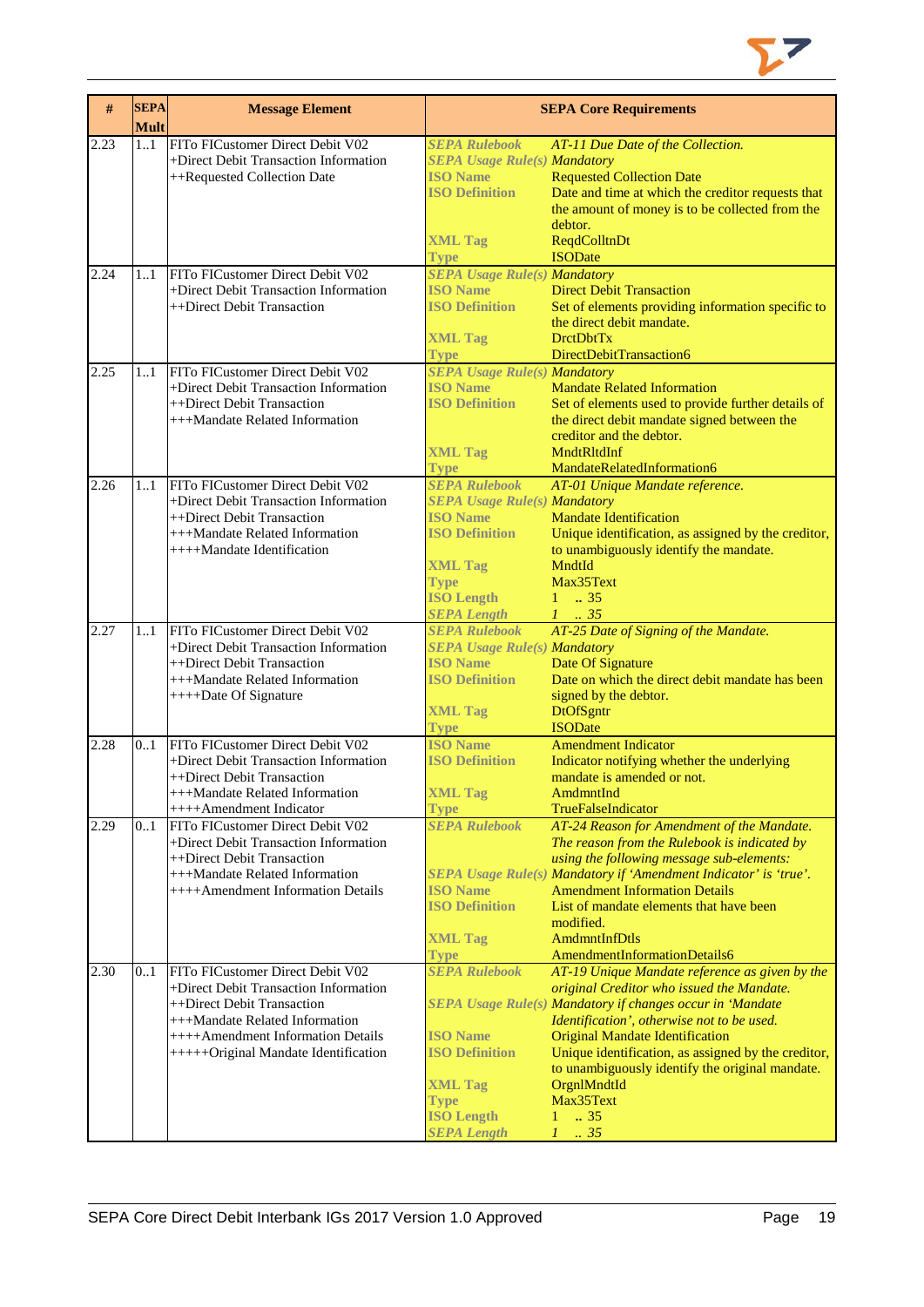

| $\#$ | <b>SEPA</b><br><b>Mult</b> | <b>Message Element</b>                |                                   | <b>SEPA Core Requirements</b>                                           |
|------|----------------------------|---------------------------------------|-----------------------------------|-------------------------------------------------------------------------|
| 2.31 | 0.1                        | FITo FICustomer Direct Debit V02      |                                   | SEPA Usage Rule(s) Mandatory if changes occur in 'Creditor Scheme       |
|      |                            | +Direct Debit Transaction Information |                                   | Identification' and or 'Name', otherwise not to be                      |
|      |                            | ++Direct Debit Transaction            |                                   | used.                                                                   |
|      |                            | +++Mandate Related Information        | <b>ISO Name</b>                   | <b>Original Creditor Scheme Identification</b>                          |
|      |                            | ++++Amendment Information Details     | <b>ISO Definition</b>             | Original creditor scheme identification that has                        |
|      |                            | +++++Original Creditor Scheme         |                                   | been modified.                                                          |
|      |                            | Identification                        | <b>XML Tag</b>                    | OrgnlCdtrSchmeId                                                        |
|      |                            |                                       | <b>Type</b>                       | PartyIdentification32                                                   |
| 2.32 | 01                         | FITo FICustomer Direct Debit V02      | <b>SEPA Rulebook</b>              | Original AT-03 Name of the Creditor.                                    |
|      |                            | +Direct Debit Transaction Information |                                   | SEPA Usage Rule(s) If present, the new name must be specified under     |
|      |                            | ++Direct Debit Transaction            |                                   | Creditor.                                                               |
|      |                            | +++Mandate Related Information        |                                   | 'Name' is limited to 70 characters in length.                           |
|      |                            | ++++Amendment Information Details     | <b>ISO Name</b>                   | Name                                                                    |
|      |                            | +++++Original Creditor Scheme         | <b>ISO Definition</b>             | Name by which a party is known and which is                             |
|      |                            | Identification                        |                                   | usually used to identify that party.                                    |
|      |                            | $+++++Name$                           | <b>XML Tag</b>                    | Nm                                                                      |
|      |                            |                                       | <b>Type</b>                       | Max140Text                                                              |
|      |                            |                                       | <b>ISO Length</b>                 | $1 \t  140$                                                             |
|      |                            |                                       | <b>SEPA Length</b>                | $1 \dots 70$                                                            |
| 2.33 | 01                         | FITo FICustomer Direct Debit V02      | <b>ISO</b> Name                   | <b>Postal Address</b>                                                   |
|      |                            | +Direct Debit Transaction Information | <b>ISO Definition</b>             | Information that locates and identifies a specific                      |
|      |                            | ++Direct Debit Transaction            |                                   | address, as defined by postal services.                                 |
|      |                            | +++Mandate Related Information        | <b>XML Tag</b>                    | PstlAdr                                                                 |
|      |                            | ++++Amendment Information Details     | <b>Type</b>                       | PostalAddress6                                                          |
|      |                            | +++++Original Creditor Scheme         |                                   |                                                                         |
|      |                            | Identification                        |                                   |                                                                         |
|      |                            | +++++++Postal Address                 |                                   |                                                                         |
| 2.34 | 0.1                        | FITo FICustomer Direct Debit V02      | <b>SEPA Rulebook</b>              | AT-18 Identifier of the Original Creditor who                           |
|      |                            | +Direct Debit Transaction Information |                                   | issued the Mandate.                                                     |
|      |                            | ++Direct Debit Transaction            | <b>ISO Name</b>                   | Identification                                                          |
|      |                            | +++Mandate Related Information        | <b>ISO Definition</b>             | Unique and unambiguous identification of a                              |
|      |                            | ++++Amendment Information Details     |                                   | party.                                                                  |
|      |                            | +++++Original Creditor Scheme         | <b>XML Tag</b>                    | Id                                                                      |
|      |                            | Identification                        | <b>Type</b>                       | Party6Choice                                                            |
|      |                            | +++++++Identification                 |                                   |                                                                         |
|      | 1.1                        | FITo FICustomer Direct Debit V02      | <b>XML Tag</b><br><b>ISO</b> Name | xs:choice<br>Organisation Identification                                |
| 2.35 | 1.1                        | +Direct Debit Transaction Information | <b>ISO Definition</b>             | Unique and unambiguous way to identify an                               |
|      |                            | ++Direct Debit Transaction            |                                   | organisation.                                                           |
|      |                            | +++Mandate Related Information        |                                   | OrgId                                                                   |
|      |                            | ++++Amendment Information Details     | <b>XML</b> Tag                    |                                                                         |
|      |                            | +++++Original Creditor Scheme         | Type                              | OrganisationIdentification4                                             |
|      |                            | Identification                        |                                   |                                                                         |
|      |                            | +++++++Identification                 |                                   |                                                                         |
|      |                            | ++++++++Organisation Identification   |                                   |                                                                         |
| 2.36 | 11                         | FITo FICustomer Direct Debit V02      |                                   | SEPA Usage Rule(s) Private Identification is used to identify either an |
|      |                            | +Direct Debit Transaction Information |                                   | organisation or a private person.                                       |
|      |                            | ++Direct Debit Transaction            | <b>ISO Name</b>                   | <b>Private Identification</b>                                           |
|      |                            | +++Mandate Related Information        | <b>ISO Definition</b>             | Unique and unambiguous identification of a                              |
|      |                            | ++++Amendment Information Details     |                                   | person, eg, passport.                                                   |
|      |                            | +++++Original Creditor Scheme         | <b>XML Tag</b>                    | PrvtId                                                                  |
|      |                            | Identification                        | <b>Type</b>                       | PersonIdentification5                                                   |
|      |                            | +++++++Identification                 |                                   |                                                                         |
|      |                            | ++++++++Private Identification        |                                   |                                                                         |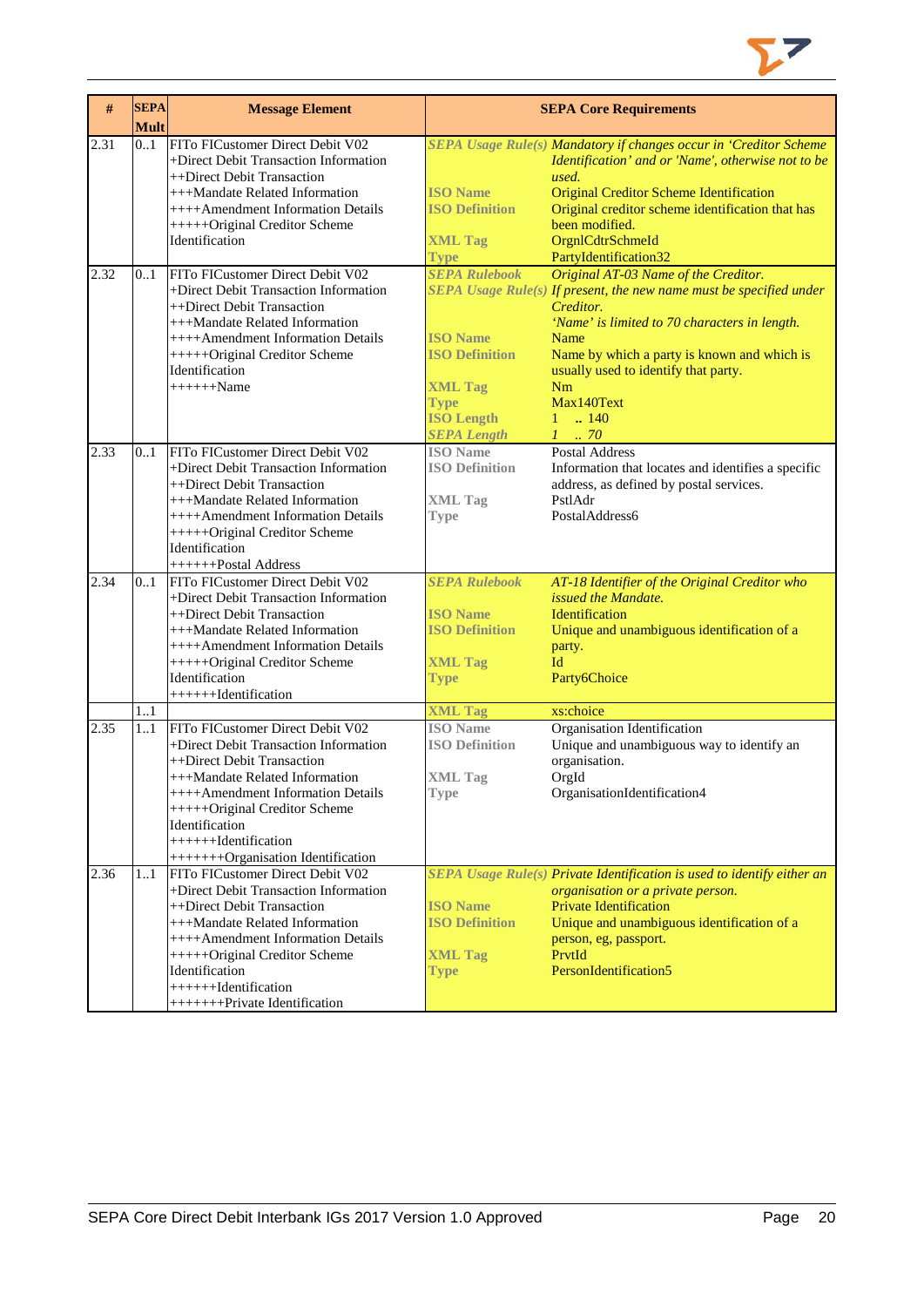

| $\#$ | <b>SEPA</b><br><b>Mult</b> | <b>Message Element</b>                                                                                                                                                                                                                                                                                                                             |                                                                                             | <b>SEPA Core Requirements</b>                                                                                                                                                                                                                                                                                                                                                                                                                               |
|------|----------------------------|----------------------------------------------------------------------------------------------------------------------------------------------------------------------------------------------------------------------------------------------------------------------------------------------------------------------------------------------------|---------------------------------------------------------------------------------------------|-------------------------------------------------------------------------------------------------------------------------------------------------------------------------------------------------------------------------------------------------------------------------------------------------------------------------------------------------------------------------------------------------------------------------------------------------------------|
| 2.37 | 0.1                        | FITo FICustomer Direct Debit V02<br>+Direct Debit Transaction Information<br>++Direct Debit Transaction<br>+++Mandate Related Information<br>++++Amendment Information Details<br>+++++Original Creditor Scheme<br>Identification<br>$+++++Identification$<br>++++++++Private Identification                                                       | <b>ISO</b> Name<br><b>ISO Definition</b><br><b>XML Tag</b><br><b>Type</b>                   | Date And Place Of Birth<br>Date and place of birth of a person.<br>DtAndPlcOfBirth<br>DateAndPlaceOfBirth                                                                                                                                                                                                                                                                                                                                                   |
| 2.38 | 0.1                        | +++++++++Date And Place Of Birth<br>FITo FICustomer Direct Debit V02<br>+Direct Debit Transaction Information<br>++Direct Debit Transaction<br>+++Mandate Related Information<br>++++Amendment Information Details<br>+++++Original Creditor Scheme<br>Identification<br>+++++++Identification<br>++++++++Private Identification<br>$+++++++Other$ | <b>ISO Name</b><br><b>ISO Definition</b><br><b>XML Tag</b><br><b>Type</b>                   | SEPA Usage Rule(s) Only one occurrence of 'Other' is allowed, and<br>no other sub-elements are allowed.<br>'Identification' must be used with an identifier<br>described in General Message Element<br>Specifications, Chapter 1.5.2.<br>'Proprietary' under 'Scheme Name' must specify<br>'SEPA'.<br>Other<br>Unique identification of a person, as assigned by<br>an institution, using an identification scheme.<br>Othr<br>GenericPersonIdentification1 |
| 2.39 | 0.1                        | FITo FICustomer Direct Debit V02<br>+Direct Debit Transaction Information<br>++Direct Debit Transaction<br>+++Mandate Related Information<br>++++Amendment Information Details<br>+++++Original Creditor Scheme<br>Identification<br>++++++Country Of Residence                                                                                    | <b>ISO</b> Name<br><b>ISO Definition</b><br><b>XML Tag</b><br><b>Type</b><br><b>Pattern</b> | <b>Country Of Residence</b><br>Country in which a person resides (the place of a<br>person's home). In the case of a company, it is the<br>country from which the affairs of that company<br>are directed.<br>CtryOfRes<br>CountryCode<br>$[A-Z]\{2,2\}$                                                                                                                                                                                                    |
| 2.40 | 0.1                        | FITo FICustomer Direct Debit V02<br>+Direct Debit Transaction Information<br>++Direct Debit Transaction<br>+++Mandate Related Information<br>++++Amendment Information Details<br>+++++Original Creditor Scheme<br>Identification<br>++++++Contact Details                                                                                         | <b>ISO</b> Name<br><b>ISO Definition</b><br><b>XML Tag</b><br><b>Type</b>                   | <b>Contact Details</b><br>Set of elements used to indicate how to contact<br>the party.<br>CtctDtls<br>ContactDetails2                                                                                                                                                                                                                                                                                                                                      |
| 2.41 | 01                         | FITo FICustomer Direct Debit V02<br>+Direct Debit Transaction Information<br>++Direct Debit Transaction<br>+++Mandate Related Information<br>++++Amendment Information Details<br>+++++Original Creditor Agent                                                                                                                                     | <b>ISO</b> Name<br><b>ISO Definition</b><br>XML Tag<br><b>Type</b>                          | Original Creditor Agent<br>Original creditor agent that has been modified.<br>OrgnICdtrAgt<br>BranchAndFinancialInstitutionIdentification4                                                                                                                                                                                                                                                                                                                  |
| 2.42 | 01                         | FITo FICustomer Direct Debit V02<br>+Direct Debit Transaction Information<br>++Direct Debit Transaction<br>+++Mandate Related Information<br>++++Amendment Information Details<br>+++++Original Creditor Agent Account                                                                                                                             | <b>ISO</b> Name<br><b>ISO Definition</b><br><b>XML Tag</b><br>Type                          | Original Creditor Agent Account<br>Original creditor agent acount that has been<br>modified.<br>OrgnlCdtrAgtAcct<br>CashAccount16                                                                                                                                                                                                                                                                                                                           |
| 2.43 | 0.1                        | FITo FICustomer Direct Debit V02<br>+Direct Debit Transaction Information<br>++Direct Debit Transaction<br>+++Mandate Related Information<br>++++Amendment Information Details<br>+++++Original Debtor                                                                                                                                             | <b>ISO Name</b><br><b>ISO Definition</b><br><b>XML Tag</b><br><b>Type</b>                   | Original Debtor<br>Original debtor that has been modified.<br>OrgnIDbtr<br>PartyIdentification32                                                                                                                                                                                                                                                                                                                                                            |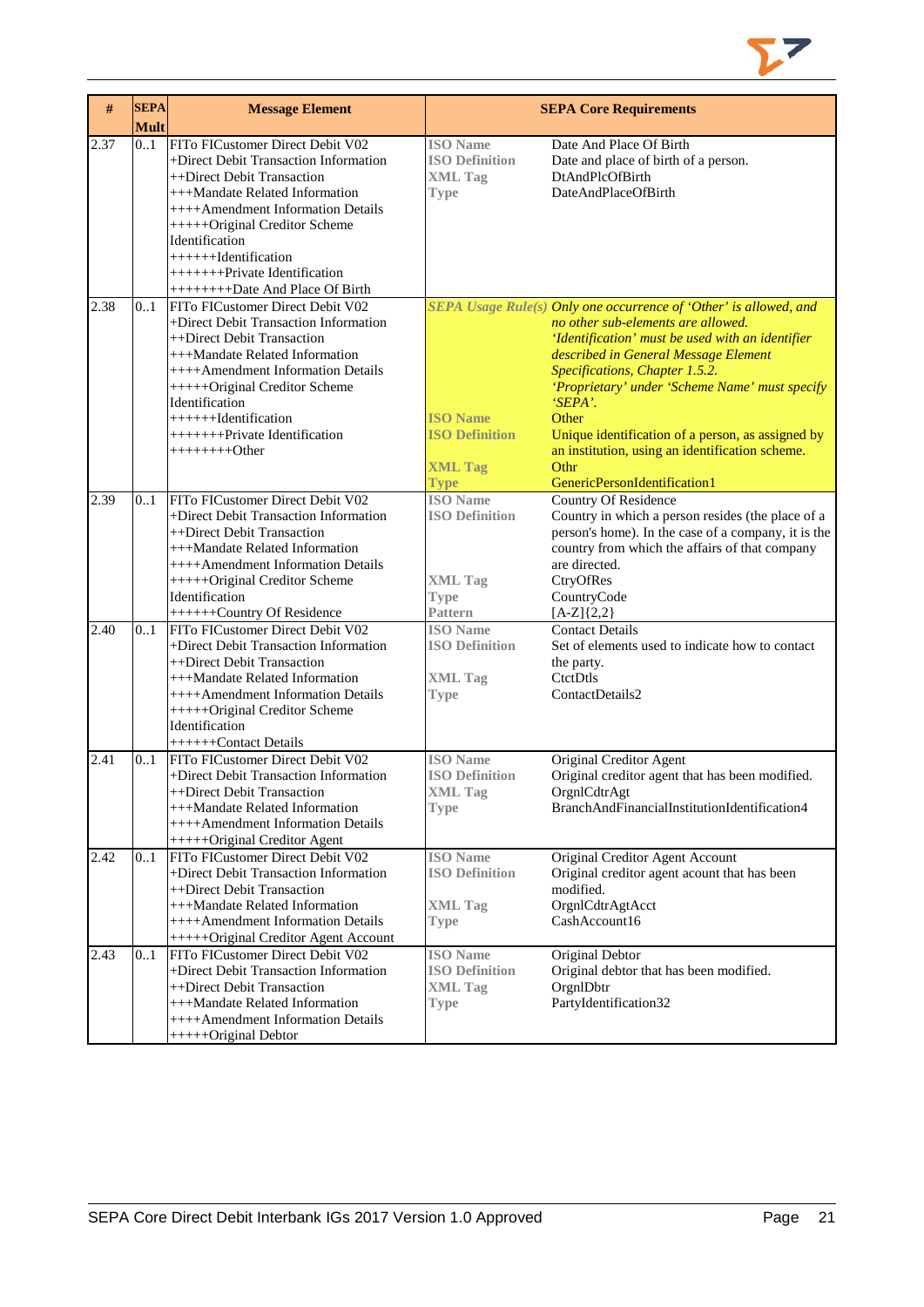

| #    | <b>SEPA</b><br><b>Mult</b> | <b>Message Element</b>                                              |                                | <b>SEPA Core Requirements</b>                                                    |
|------|----------------------------|---------------------------------------------------------------------|--------------------------------|----------------------------------------------------------------------------------|
| 2.44 | 0.1                        | FITo FICustomer Direct Debit V02                                    |                                | SEPA Usage Rule(s) To use 'Identification' under 'Other' under                   |
|      |                            | +Direct Debit Transaction Information                               |                                | 'Identification' with code 'SMNDA' to indicate                                   |
|      |                            | ++Direct Debit Transaction                                          |                                | same mandate with new Debtor Account. Or                                         |
|      |                            | +++Mandate Related Information                                      |                                | In case of an account change within the same                                     |
|      |                            | ++++Amendment Information Details                                   |                                | bank, IBAN is allowed.                                                           |
|      |                            | +++++Original Debtor Account                                        | <b>ISO</b> Name                | <b>Original Debtor Account</b>                                                   |
|      |                            |                                                                     | <b>ISO Definition</b>          | Original debtor account that has been modified.                                  |
|      |                            |                                                                     | <b>XML Tag</b>                 | OrgnlDbtrAcct                                                                    |
|      |                            |                                                                     | <b>Type</b>                    | CashAccount16                                                                    |
| 2.45 | 0.1                        | FITo FICustomer Direct Debit V02                                    |                                | SEPA Usage Rule(s) Not to be used if element Original Debtor                     |
|      |                            | +Direct Debit Transaction Information                               |                                | Account is populated with SMNDA.                                                 |
|      |                            | ++Direct Debit Transaction                                          | <b>ISO Name</b>                | <b>Original Debtor Agent</b>                                                     |
|      |                            | +++Mandate Related Information                                      | <b>ISO Definition</b>          | Original debtor agent that has been modified.                                    |
|      |                            | ++++Amendment Information Details                                   | <b>XML Tag</b>                 | OrgnlDbtrAgt<br>BranchAndFinancialInstitutionIdentification4                     |
| 2.46 |                            | +++++Original Debtor Agent<br>FITo FICustomer Direct Debit V02      | <b>Type</b><br><b>ISO</b> Name |                                                                                  |
|      | 01                         | +Direct Debit Transaction Information                               | <b>ISO Definition</b>          | Original Debtor Agent Account<br>Original debtor agent account that has been     |
|      |                            | ++Direct Debit Transaction                                          |                                | modified.                                                                        |
|      |                            | +++Mandate Related Information                                      | <b>XML Tag</b>                 | OrgnlDbtrAgtAcct                                                                 |
|      |                            | ++++Amendment Information Details                                   | <b>Type</b>                    | CashAccount16                                                                    |
|      |                            | +++++Original Debtor Agent Account                                  |                                |                                                                                  |
| 2.47 | 0.1                        | FITo FICustomer Direct Debit V02                                    | <b>ISO</b> Name                | Original Final Collection Date                                                   |
|      |                            | +Direct Debit Transaction Information                               | <b>ISO Definition</b>          | Original final collection date that has been                                     |
|      |                            | ++Direct Debit Transaction                                          |                                | modified.                                                                        |
|      |                            | +++Mandate Related Information                                      | <b>XML Tag</b>                 | OrgnlFnlColltnDt                                                                 |
|      |                            | ++++Amendment Information Details                                   | <b>Type</b>                    | <b>ISODate</b>                                                                   |
|      |                            | +++++Original Final Collection Date                                 |                                |                                                                                  |
| 2.48 | 0.1                        | FITo FICustomer Direct Debit V02                                    | <b>ISO</b> Name                | Original Frequency                                                               |
|      |                            | +Direct Debit Transaction Information                               | <b>ISO Definition</b>          | Original frequency that has been modified.                                       |
|      |                            | ++Direct Debit Transaction                                          | <b>XML Tag</b>                 | OrgnlFrqcy                                                                       |
|      |                            | +++Mandate Related Information<br>++++Amendment Information Details | <b>Type</b>                    | Frequency1Code                                                                   |
|      |                            | +++++Original Frequency                                             |                                |                                                                                  |
| 2.49 | 01                         | FITo FICustomer Direct Debit V02                                    | <b>SEPA Rulebook</b>           | AT-16 Placeholder for the electronic signature                                   |
|      |                            | +Direct Debit Transaction Information                               |                                | data, if applicable.                                                             |
|      |                            | ++Direct Debit Transaction                                          |                                | AT-17 The type of Mandate (paper or e-                                           |
|      |                            | +++Mandate Related Information                                      |                                | mandate).                                                                        |
|      |                            | ++++Electronic Signature                                            |                                | AT-60 Reference of the validation made by the                                    |
|      |                            |                                                                     |                                | Debtor Bank (if present in DS-03).                                               |
|      |                            |                                                                     |                                | SEPA Usage Rule(s) If the direct debit is based on an EPC electronic             |
|      |                            |                                                                     |                                | mandate, this data element must contain $AT$ -60                                 |
|      |                            |                                                                     |                                | which is the reference to the Mandate Acceptance                                 |
|      |                            |                                                                     |                                | Report made by the Debtor Bank.                                                  |
|      |                            |                                                                     |                                | This data element is not to be used if the mandate                               |
|      |                            |                                                                     | <b>ISO Name</b>                | is a paper mandate.                                                              |
|      |                            |                                                                     | <b>ISO Definition</b>          | <b>Electronic Signature</b><br>Additional security provisions, such as a digital |
|      |                            |                                                                     |                                | signature, as provided by the debtor.                                            |
|      |                            |                                                                     | <b>XML Tag</b>                 | EletrneSgntr                                                                     |
|      |                            |                                                                     | <b>Type</b>                    | Max1025Text                                                                      |
|      |                            |                                                                     | <b>ISO Length</b>              | .1025<br>$1 -$                                                                   |
|      |                            |                                                                     | <b>SEPA Length</b>             | 1<br>.1025                                                                       |
| 2.50 | 0.1                        | FITo FICustomer Direct Debit V02                                    | <b>ISO</b> Name                | <b>First Collection Date</b>                                                     |
|      |                            | +Direct Debit Transaction Information                               | <b>ISO Definition</b>          | Date of the first collection of a direct debit as per                            |
|      |                            | ++Direct Debit Transaction                                          |                                | the mandate.                                                                     |
|      |                            | +++Mandate Related Information                                      | <b>XML Tag</b>                 | FrstColltnDt                                                                     |
|      |                            | ++++First Collection Date                                           | <b>Type</b>                    | <b>ISODate</b>                                                                   |
| 2.51 | 01                         | FITo FICustomer Direct Debit V02                                    | <b>ISO</b> Name                | <b>Final Collection Date</b>                                                     |
|      |                            | +Direct Debit Transaction Information                               | <b>ISO Definition</b>          | Date of the final collection of a direct debit as per                            |
|      |                            | ++Direct Debit Transaction                                          |                                | the mandate.                                                                     |
|      |                            | +++Mandate Related Information                                      | <b>XML</b> Tag                 | FnlColltnDt                                                                      |
|      |                            | ++++Final Collection Date                                           | <b>Type</b>                    | <b>ISODate</b>                                                                   |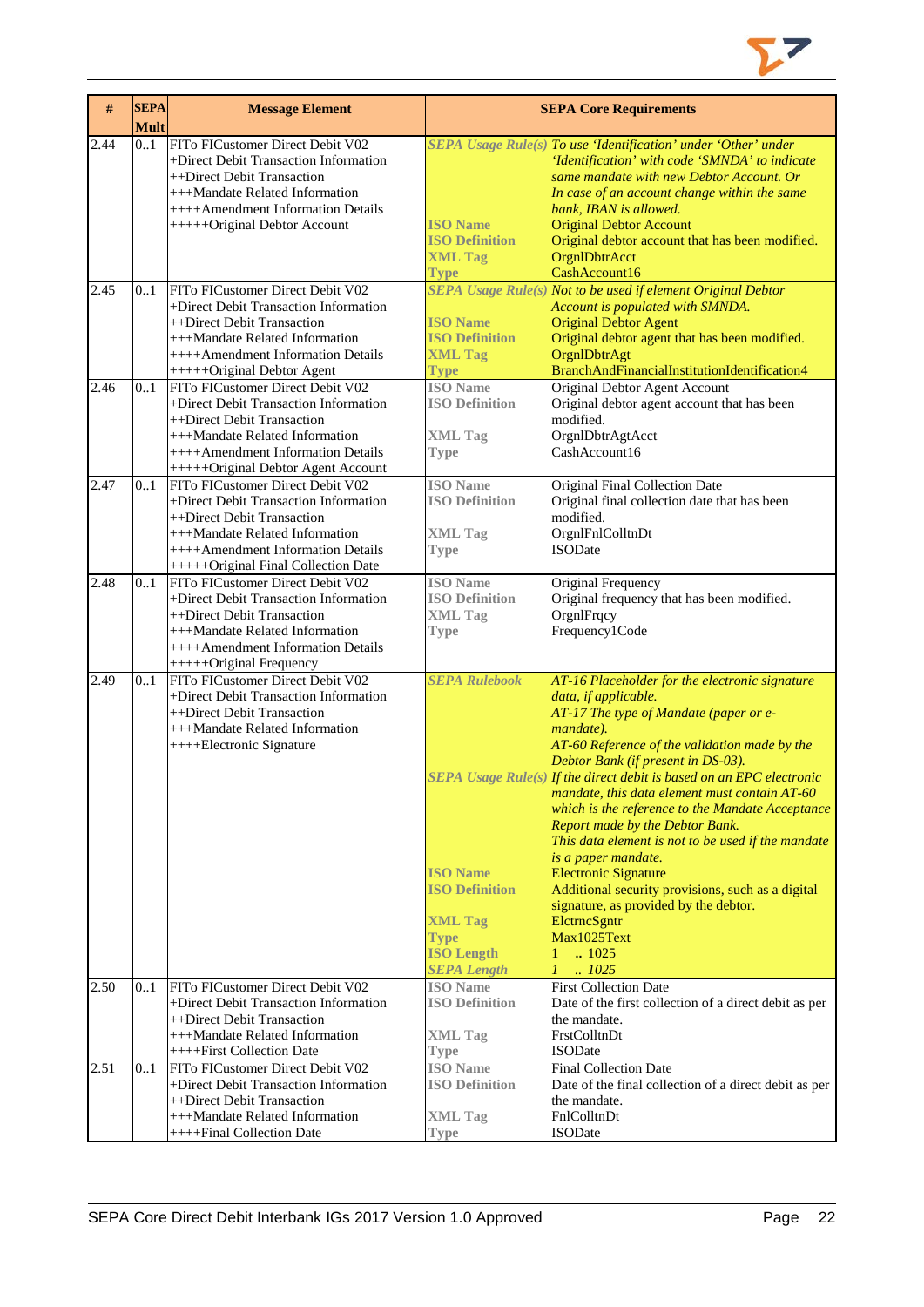

| FITo FICustomer Direct Debit V02<br><b>ISO</b> Name<br>2.52<br>01<br>Frequency<br>Regularity with which direct debit instructions<br>+Direct Debit Transaction Information<br><b>ISO Definition</b><br>++Direct Debit Transaction<br>are to be created and processed.<br>+++Mandate Related Information<br><b>XML Tag</b><br>Frqcy<br>++++Frequency<br>Frequency1Code<br><b>Type</b><br>FITo FICustomer Direct Debit V02<br><b>SEPA Rulebook</b><br>AT-02 Identifier of the Creditor.<br>2.53<br>11<br>+Direct Debit Transaction Information<br><b>SEPA Usage Rule(s) Mandatory</b><br><b>Creditor Scheme Identification</b><br>++Direct Debit Transaction<br><b>ISO Name</b><br><b>ISO Definition</b><br>+++Creditor Scheme Identification<br>Credit party that signs the mandate.<br><b>XML Tag</b><br>CdtrSchmeId<br>PartyIdentification32<br><b>Type</b><br><b>ISO</b> Name<br>FITo FICustomer Direct Debit V02<br>2.54<br>Name<br>01<br>+Direct Debit Transaction Information<br><b>ISO Definition</b><br>Name by which a party is known and which is<br>++Direct Debit Transaction<br>usually used to identify that party.<br>+++Creditor Scheme Identification<br><b>XML Tag</b><br>Nm<br>Max140Text<br>$+++$ Name<br><b>Type</b><br><b>ISO Length</b><br>1<br>.140<br><b>SEPA Length</b><br>$1 \quad . \quad 140$<br>FITo FICustomer Direct Debit V02<br><b>ISO</b> Name<br>Postal Address<br>2.55<br>0.1<br>+Direct Debit Transaction Information<br><b>ISO Definition</b><br>Information that locates and identifies a specific<br>++Direct Debit Transaction<br>address, as defined by postal services.<br>PstlAdr<br>+++Creditor Scheme Identification<br><b>XML Tag</b><br>++++Postal Address<br>PostalAddress6<br><b>Type</b><br><b>SEPA Rulebook</b><br>FITo FICustomer Direct Debit V02<br>AT-02 Identifier of the Creditor.<br>2.56<br>11<br>+Direct Debit Transaction Information<br><b>SEPA Usage Rule(s) Mandatory</b><br><b>ISO Name</b><br>Identification<br>++Direct Debit Transaction<br><b>ISO Definition</b><br>+++Creditor Scheme Identification<br>Unique and unambiguous identification of a<br>++++Identification<br>party.<br>Id<br><b>XML Tag</b><br><b>Type</b><br>Party6Choice<br><b>XML Tag</b><br>1.1<br>xs:choice<br>FITo FICustomer Direct Debit V02<br><b>ISO</b> Name<br>Organisation Identification<br>2.57<br>11<br>+Direct Debit Transaction Information<br><b>ISO Definition</b><br>Unique and unambiguous way to identify an<br>++Direct Debit Transaction<br>organisation.<br>OrgId<br>+++Creditor Scheme Identification<br><b>XML Tag</b><br>OrganisationIdentification4<br>++++Identification<br><b>Type</b><br>+++++Organisation Identification<br>FITo FICustomer Direct Debit V02<br>SEPA Usage Rule(s) Private Identification is used to identify either an<br>2.58<br>1.1<br>+Direct Debit Transaction Information<br>organisation or a private person.<br><b>ISO Name</b><br><b>Private Identification</b><br>++Direct Debit Transaction<br>+++Creditor Scheme Identification<br><b>ISO Definition</b><br>Unique and unambiguous identification of a<br>++++Identification<br>person, eg, passport.<br>+++++Private Identification<br>PrvtId<br><b>XML Tag</b><br>PersonIdentification5<br><b>Type</b><br><b>ISO</b> Name<br>Date And Place Of Birth<br>2.59<br>FITo FICustomer Direct Debit V02<br>01<br>+Direct Debit Transaction Information<br><b>ISO Definition</b><br>Date and place of birth of a person.<br>++Direct Debit Transaction<br>DtAndPlcOfBirth<br><b>XML Tag</b><br>DateAndPlaceOfBirth<br>+++Creditor Scheme Identification<br><b>Type</b><br>$++++$ Identification<br>++++++Private Identification<br>+++++++Date And Place Of Birth<br>SEPA Usage Rule(s) Only one occurrence of 'Other' is allowed, and<br>2.60<br>0.1<br>FITo FICustomer Direct Debit V02<br>+Direct Debit Transaction Information<br>no other sub-elements are allowed.<br>++Direct Debit Transaction<br>'Identification' must be used with an identifier<br>+++Creditor Scheme Identification<br>described in General Message Element<br>++++Identification<br>Specifications, Chapter 1.5.2.<br>++++++Private Identification<br>'Proprietary' under 'Scheme Name' must specify<br>$+++++Other$<br>'SEPA'.<br><b>ISO Name</b><br>Other<br><b>ISO Definition</b><br>Unique identification of a person, as assigned by<br>an institution, using an identification scheme.<br>Othr<br><b>XML Tag</b> | # | <b>SEPA</b><br><b>Mult</b> | <b>Message Element</b> |             | <b>SEPA Core Requirements</b> |
|---------------------------------------------------------------------------------------------------------------------------------------------------------------------------------------------------------------------------------------------------------------------------------------------------------------------------------------------------------------------------------------------------------------------------------------------------------------------------------------------------------------------------------------------------------------------------------------------------------------------------------------------------------------------------------------------------------------------------------------------------------------------------------------------------------------------------------------------------------------------------------------------------------------------------------------------------------------------------------------------------------------------------------------------------------------------------------------------------------------------------------------------------------------------------------------------------------------------------------------------------------------------------------------------------------------------------------------------------------------------------------------------------------------------------------------------------------------------------------------------------------------------------------------------------------------------------------------------------------------------------------------------------------------------------------------------------------------------------------------------------------------------------------------------------------------------------------------------------------------------------------------------------------------------------------------------------------------------------------------------------------------------------------------------------------------------------------------------------------------------------------------------------------------------------------------------------------------------------------------------------------------------------------------------------------------------------------------------------------------------------------------------------------------------------------------------------------------------------------------------------------------------------------------------------------------------------------------------------------------------------------------------------------------------------------------------------------------------------------------------------------------------------------------------------------------------------------------------------------------------------------------------------------------------------------------------------------------------------------------------------------------------------------------------------------------------------------------------------------------------------------------------------------------------------------------------------------------------------------------------------------------------------------------------------------------------------------------------------------------------------------------------------------------------------------------------------------------------------------------------------------------------------------------------------------------------------------------------------------------------------------------------------------------------------------------------------------------------------------------------------------------------------------------------------------------------------------------------------------------------------------------------------------------------------------------------------------------------------------------------------------------------------------------------------------------------------------------------------------------------------------------------------------------------------------------------------------------------------------------------------------------------------------------------------------------------------------------------------------------------------------------------------------------------------------------------------|---|----------------------------|------------------------|-------------|-------------------------------|
|                                                                                                                                                                                                                                                                                                                                                                                                                                                                                                                                                                                                                                                                                                                                                                                                                                                                                                                                                                                                                                                                                                                                                                                                                                                                                                                                                                                                                                                                                                                                                                                                                                                                                                                                                                                                                                                                                                                                                                                                                                                                                                                                                                                                                                                                                                                                                                                                                                                                                                                                                                                                                                                                                                                                                                                                                                                                                                                                                                                                                                                                                                                                                                                                                                                                                                                                                                                                                                                                                                                                                                                                                                                                                                                                                                                                                                                                                                                                                                                                                                                                                                                                                                                                                                                                                                                                                                                                                                                   |   |                            |                        |             |                               |
|                                                                                                                                                                                                                                                                                                                                                                                                                                                                                                                                                                                                                                                                                                                                                                                                                                                                                                                                                                                                                                                                                                                                                                                                                                                                                                                                                                                                                                                                                                                                                                                                                                                                                                                                                                                                                                                                                                                                                                                                                                                                                                                                                                                                                                                                                                                                                                                                                                                                                                                                                                                                                                                                                                                                                                                                                                                                                                                                                                                                                                                                                                                                                                                                                                                                                                                                                                                                                                                                                                                                                                                                                                                                                                                                                                                                                                                                                                                                                                                                                                                                                                                                                                                                                                                                                                                                                                                                                                                   |   |                            |                        |             |                               |
|                                                                                                                                                                                                                                                                                                                                                                                                                                                                                                                                                                                                                                                                                                                                                                                                                                                                                                                                                                                                                                                                                                                                                                                                                                                                                                                                                                                                                                                                                                                                                                                                                                                                                                                                                                                                                                                                                                                                                                                                                                                                                                                                                                                                                                                                                                                                                                                                                                                                                                                                                                                                                                                                                                                                                                                                                                                                                                                                                                                                                                                                                                                                                                                                                                                                                                                                                                                                                                                                                                                                                                                                                                                                                                                                                                                                                                                                                                                                                                                                                                                                                                                                                                                                                                                                                                                                                                                                                                                   |   |                            |                        |             |                               |
|                                                                                                                                                                                                                                                                                                                                                                                                                                                                                                                                                                                                                                                                                                                                                                                                                                                                                                                                                                                                                                                                                                                                                                                                                                                                                                                                                                                                                                                                                                                                                                                                                                                                                                                                                                                                                                                                                                                                                                                                                                                                                                                                                                                                                                                                                                                                                                                                                                                                                                                                                                                                                                                                                                                                                                                                                                                                                                                                                                                                                                                                                                                                                                                                                                                                                                                                                                                                                                                                                                                                                                                                                                                                                                                                                                                                                                                                                                                                                                                                                                                                                                                                                                                                                                                                                                                                                                                                                                                   |   |                            |                        |             |                               |
|                                                                                                                                                                                                                                                                                                                                                                                                                                                                                                                                                                                                                                                                                                                                                                                                                                                                                                                                                                                                                                                                                                                                                                                                                                                                                                                                                                                                                                                                                                                                                                                                                                                                                                                                                                                                                                                                                                                                                                                                                                                                                                                                                                                                                                                                                                                                                                                                                                                                                                                                                                                                                                                                                                                                                                                                                                                                                                                                                                                                                                                                                                                                                                                                                                                                                                                                                                                                                                                                                                                                                                                                                                                                                                                                                                                                                                                                                                                                                                                                                                                                                                                                                                                                                                                                                                                                                                                                                                                   |   |                            |                        |             |                               |
|                                                                                                                                                                                                                                                                                                                                                                                                                                                                                                                                                                                                                                                                                                                                                                                                                                                                                                                                                                                                                                                                                                                                                                                                                                                                                                                                                                                                                                                                                                                                                                                                                                                                                                                                                                                                                                                                                                                                                                                                                                                                                                                                                                                                                                                                                                                                                                                                                                                                                                                                                                                                                                                                                                                                                                                                                                                                                                                                                                                                                                                                                                                                                                                                                                                                                                                                                                                                                                                                                                                                                                                                                                                                                                                                                                                                                                                                                                                                                                                                                                                                                                                                                                                                                                                                                                                                                                                                                                                   |   |                            |                        |             |                               |
|                                                                                                                                                                                                                                                                                                                                                                                                                                                                                                                                                                                                                                                                                                                                                                                                                                                                                                                                                                                                                                                                                                                                                                                                                                                                                                                                                                                                                                                                                                                                                                                                                                                                                                                                                                                                                                                                                                                                                                                                                                                                                                                                                                                                                                                                                                                                                                                                                                                                                                                                                                                                                                                                                                                                                                                                                                                                                                                                                                                                                                                                                                                                                                                                                                                                                                                                                                                                                                                                                                                                                                                                                                                                                                                                                                                                                                                                                                                                                                                                                                                                                                                                                                                                                                                                                                                                                                                                                                                   |   |                            |                        |             |                               |
|                                                                                                                                                                                                                                                                                                                                                                                                                                                                                                                                                                                                                                                                                                                                                                                                                                                                                                                                                                                                                                                                                                                                                                                                                                                                                                                                                                                                                                                                                                                                                                                                                                                                                                                                                                                                                                                                                                                                                                                                                                                                                                                                                                                                                                                                                                                                                                                                                                                                                                                                                                                                                                                                                                                                                                                                                                                                                                                                                                                                                                                                                                                                                                                                                                                                                                                                                                                                                                                                                                                                                                                                                                                                                                                                                                                                                                                                                                                                                                                                                                                                                                                                                                                                                                                                                                                                                                                                                                                   |   |                            |                        |             |                               |
|                                                                                                                                                                                                                                                                                                                                                                                                                                                                                                                                                                                                                                                                                                                                                                                                                                                                                                                                                                                                                                                                                                                                                                                                                                                                                                                                                                                                                                                                                                                                                                                                                                                                                                                                                                                                                                                                                                                                                                                                                                                                                                                                                                                                                                                                                                                                                                                                                                                                                                                                                                                                                                                                                                                                                                                                                                                                                                                                                                                                                                                                                                                                                                                                                                                                                                                                                                                                                                                                                                                                                                                                                                                                                                                                                                                                                                                                                                                                                                                                                                                                                                                                                                                                                                                                                                                                                                                                                                                   |   |                            |                        |             |                               |
|                                                                                                                                                                                                                                                                                                                                                                                                                                                                                                                                                                                                                                                                                                                                                                                                                                                                                                                                                                                                                                                                                                                                                                                                                                                                                                                                                                                                                                                                                                                                                                                                                                                                                                                                                                                                                                                                                                                                                                                                                                                                                                                                                                                                                                                                                                                                                                                                                                                                                                                                                                                                                                                                                                                                                                                                                                                                                                                                                                                                                                                                                                                                                                                                                                                                                                                                                                                                                                                                                                                                                                                                                                                                                                                                                                                                                                                                                                                                                                                                                                                                                                                                                                                                                                                                                                                                                                                                                                                   |   |                            |                        |             |                               |
|                                                                                                                                                                                                                                                                                                                                                                                                                                                                                                                                                                                                                                                                                                                                                                                                                                                                                                                                                                                                                                                                                                                                                                                                                                                                                                                                                                                                                                                                                                                                                                                                                                                                                                                                                                                                                                                                                                                                                                                                                                                                                                                                                                                                                                                                                                                                                                                                                                                                                                                                                                                                                                                                                                                                                                                                                                                                                                                                                                                                                                                                                                                                                                                                                                                                                                                                                                                                                                                                                                                                                                                                                                                                                                                                                                                                                                                                                                                                                                                                                                                                                                                                                                                                                                                                                                                                                                                                                                                   |   |                            |                        |             |                               |
|                                                                                                                                                                                                                                                                                                                                                                                                                                                                                                                                                                                                                                                                                                                                                                                                                                                                                                                                                                                                                                                                                                                                                                                                                                                                                                                                                                                                                                                                                                                                                                                                                                                                                                                                                                                                                                                                                                                                                                                                                                                                                                                                                                                                                                                                                                                                                                                                                                                                                                                                                                                                                                                                                                                                                                                                                                                                                                                                                                                                                                                                                                                                                                                                                                                                                                                                                                                                                                                                                                                                                                                                                                                                                                                                                                                                                                                                                                                                                                                                                                                                                                                                                                                                                                                                                                                                                                                                                                                   |   |                            |                        |             |                               |
|                                                                                                                                                                                                                                                                                                                                                                                                                                                                                                                                                                                                                                                                                                                                                                                                                                                                                                                                                                                                                                                                                                                                                                                                                                                                                                                                                                                                                                                                                                                                                                                                                                                                                                                                                                                                                                                                                                                                                                                                                                                                                                                                                                                                                                                                                                                                                                                                                                                                                                                                                                                                                                                                                                                                                                                                                                                                                                                                                                                                                                                                                                                                                                                                                                                                                                                                                                                                                                                                                                                                                                                                                                                                                                                                                                                                                                                                                                                                                                                                                                                                                                                                                                                                                                                                                                                                                                                                                                                   |   |                            |                        |             |                               |
|                                                                                                                                                                                                                                                                                                                                                                                                                                                                                                                                                                                                                                                                                                                                                                                                                                                                                                                                                                                                                                                                                                                                                                                                                                                                                                                                                                                                                                                                                                                                                                                                                                                                                                                                                                                                                                                                                                                                                                                                                                                                                                                                                                                                                                                                                                                                                                                                                                                                                                                                                                                                                                                                                                                                                                                                                                                                                                                                                                                                                                                                                                                                                                                                                                                                                                                                                                                                                                                                                                                                                                                                                                                                                                                                                                                                                                                                                                                                                                                                                                                                                                                                                                                                                                                                                                                                                                                                                                                   |   |                            |                        |             |                               |
|                                                                                                                                                                                                                                                                                                                                                                                                                                                                                                                                                                                                                                                                                                                                                                                                                                                                                                                                                                                                                                                                                                                                                                                                                                                                                                                                                                                                                                                                                                                                                                                                                                                                                                                                                                                                                                                                                                                                                                                                                                                                                                                                                                                                                                                                                                                                                                                                                                                                                                                                                                                                                                                                                                                                                                                                                                                                                                                                                                                                                                                                                                                                                                                                                                                                                                                                                                                                                                                                                                                                                                                                                                                                                                                                                                                                                                                                                                                                                                                                                                                                                                                                                                                                                                                                                                                                                                                                                                                   |   |                            |                        |             |                               |
|                                                                                                                                                                                                                                                                                                                                                                                                                                                                                                                                                                                                                                                                                                                                                                                                                                                                                                                                                                                                                                                                                                                                                                                                                                                                                                                                                                                                                                                                                                                                                                                                                                                                                                                                                                                                                                                                                                                                                                                                                                                                                                                                                                                                                                                                                                                                                                                                                                                                                                                                                                                                                                                                                                                                                                                                                                                                                                                                                                                                                                                                                                                                                                                                                                                                                                                                                                                                                                                                                                                                                                                                                                                                                                                                                                                                                                                                                                                                                                                                                                                                                                                                                                                                                                                                                                                                                                                                                                                   |   |                            |                        |             |                               |
|                                                                                                                                                                                                                                                                                                                                                                                                                                                                                                                                                                                                                                                                                                                                                                                                                                                                                                                                                                                                                                                                                                                                                                                                                                                                                                                                                                                                                                                                                                                                                                                                                                                                                                                                                                                                                                                                                                                                                                                                                                                                                                                                                                                                                                                                                                                                                                                                                                                                                                                                                                                                                                                                                                                                                                                                                                                                                                                                                                                                                                                                                                                                                                                                                                                                                                                                                                                                                                                                                                                                                                                                                                                                                                                                                                                                                                                                                                                                                                                                                                                                                                                                                                                                                                                                                                                                                                                                                                                   |   |                            |                        |             |                               |
|                                                                                                                                                                                                                                                                                                                                                                                                                                                                                                                                                                                                                                                                                                                                                                                                                                                                                                                                                                                                                                                                                                                                                                                                                                                                                                                                                                                                                                                                                                                                                                                                                                                                                                                                                                                                                                                                                                                                                                                                                                                                                                                                                                                                                                                                                                                                                                                                                                                                                                                                                                                                                                                                                                                                                                                                                                                                                                                                                                                                                                                                                                                                                                                                                                                                                                                                                                                                                                                                                                                                                                                                                                                                                                                                                                                                                                                                                                                                                                                                                                                                                                                                                                                                                                                                                                                                                                                                                                                   |   |                            |                        |             |                               |
|                                                                                                                                                                                                                                                                                                                                                                                                                                                                                                                                                                                                                                                                                                                                                                                                                                                                                                                                                                                                                                                                                                                                                                                                                                                                                                                                                                                                                                                                                                                                                                                                                                                                                                                                                                                                                                                                                                                                                                                                                                                                                                                                                                                                                                                                                                                                                                                                                                                                                                                                                                                                                                                                                                                                                                                                                                                                                                                                                                                                                                                                                                                                                                                                                                                                                                                                                                                                                                                                                                                                                                                                                                                                                                                                                                                                                                                                                                                                                                                                                                                                                                                                                                                                                                                                                                                                                                                                                                                   |   |                            |                        |             |                               |
|                                                                                                                                                                                                                                                                                                                                                                                                                                                                                                                                                                                                                                                                                                                                                                                                                                                                                                                                                                                                                                                                                                                                                                                                                                                                                                                                                                                                                                                                                                                                                                                                                                                                                                                                                                                                                                                                                                                                                                                                                                                                                                                                                                                                                                                                                                                                                                                                                                                                                                                                                                                                                                                                                                                                                                                                                                                                                                                                                                                                                                                                                                                                                                                                                                                                                                                                                                                                                                                                                                                                                                                                                                                                                                                                                                                                                                                                                                                                                                                                                                                                                                                                                                                                                                                                                                                                                                                                                                                   |   |                            |                        |             |                               |
|                                                                                                                                                                                                                                                                                                                                                                                                                                                                                                                                                                                                                                                                                                                                                                                                                                                                                                                                                                                                                                                                                                                                                                                                                                                                                                                                                                                                                                                                                                                                                                                                                                                                                                                                                                                                                                                                                                                                                                                                                                                                                                                                                                                                                                                                                                                                                                                                                                                                                                                                                                                                                                                                                                                                                                                                                                                                                                                                                                                                                                                                                                                                                                                                                                                                                                                                                                                                                                                                                                                                                                                                                                                                                                                                                                                                                                                                                                                                                                                                                                                                                                                                                                                                                                                                                                                                                                                                                                                   |   |                            |                        |             |                               |
|                                                                                                                                                                                                                                                                                                                                                                                                                                                                                                                                                                                                                                                                                                                                                                                                                                                                                                                                                                                                                                                                                                                                                                                                                                                                                                                                                                                                                                                                                                                                                                                                                                                                                                                                                                                                                                                                                                                                                                                                                                                                                                                                                                                                                                                                                                                                                                                                                                                                                                                                                                                                                                                                                                                                                                                                                                                                                                                                                                                                                                                                                                                                                                                                                                                                                                                                                                                                                                                                                                                                                                                                                                                                                                                                                                                                                                                                                                                                                                                                                                                                                                                                                                                                                                                                                                                                                                                                                                                   |   |                            |                        |             |                               |
|                                                                                                                                                                                                                                                                                                                                                                                                                                                                                                                                                                                                                                                                                                                                                                                                                                                                                                                                                                                                                                                                                                                                                                                                                                                                                                                                                                                                                                                                                                                                                                                                                                                                                                                                                                                                                                                                                                                                                                                                                                                                                                                                                                                                                                                                                                                                                                                                                                                                                                                                                                                                                                                                                                                                                                                                                                                                                                                                                                                                                                                                                                                                                                                                                                                                                                                                                                                                                                                                                                                                                                                                                                                                                                                                                                                                                                                                                                                                                                                                                                                                                                                                                                                                                                                                                                                                                                                                                                                   |   |                            |                        |             |                               |
|                                                                                                                                                                                                                                                                                                                                                                                                                                                                                                                                                                                                                                                                                                                                                                                                                                                                                                                                                                                                                                                                                                                                                                                                                                                                                                                                                                                                                                                                                                                                                                                                                                                                                                                                                                                                                                                                                                                                                                                                                                                                                                                                                                                                                                                                                                                                                                                                                                                                                                                                                                                                                                                                                                                                                                                                                                                                                                                                                                                                                                                                                                                                                                                                                                                                                                                                                                                                                                                                                                                                                                                                                                                                                                                                                                                                                                                                                                                                                                                                                                                                                                                                                                                                                                                                                                                                                                                                                                                   |   |                            |                        |             |                               |
|                                                                                                                                                                                                                                                                                                                                                                                                                                                                                                                                                                                                                                                                                                                                                                                                                                                                                                                                                                                                                                                                                                                                                                                                                                                                                                                                                                                                                                                                                                                                                                                                                                                                                                                                                                                                                                                                                                                                                                                                                                                                                                                                                                                                                                                                                                                                                                                                                                                                                                                                                                                                                                                                                                                                                                                                                                                                                                                                                                                                                                                                                                                                                                                                                                                                                                                                                                                                                                                                                                                                                                                                                                                                                                                                                                                                                                                                                                                                                                                                                                                                                                                                                                                                                                                                                                                                                                                                                                                   |   |                            |                        |             |                               |
|                                                                                                                                                                                                                                                                                                                                                                                                                                                                                                                                                                                                                                                                                                                                                                                                                                                                                                                                                                                                                                                                                                                                                                                                                                                                                                                                                                                                                                                                                                                                                                                                                                                                                                                                                                                                                                                                                                                                                                                                                                                                                                                                                                                                                                                                                                                                                                                                                                                                                                                                                                                                                                                                                                                                                                                                                                                                                                                                                                                                                                                                                                                                                                                                                                                                                                                                                                                                                                                                                                                                                                                                                                                                                                                                                                                                                                                                                                                                                                                                                                                                                                                                                                                                                                                                                                                                                                                                                                                   |   |                            |                        |             |                               |
|                                                                                                                                                                                                                                                                                                                                                                                                                                                                                                                                                                                                                                                                                                                                                                                                                                                                                                                                                                                                                                                                                                                                                                                                                                                                                                                                                                                                                                                                                                                                                                                                                                                                                                                                                                                                                                                                                                                                                                                                                                                                                                                                                                                                                                                                                                                                                                                                                                                                                                                                                                                                                                                                                                                                                                                                                                                                                                                                                                                                                                                                                                                                                                                                                                                                                                                                                                                                                                                                                                                                                                                                                                                                                                                                                                                                                                                                                                                                                                                                                                                                                                                                                                                                                                                                                                                                                                                                                                                   |   |                            |                        |             |                               |
|                                                                                                                                                                                                                                                                                                                                                                                                                                                                                                                                                                                                                                                                                                                                                                                                                                                                                                                                                                                                                                                                                                                                                                                                                                                                                                                                                                                                                                                                                                                                                                                                                                                                                                                                                                                                                                                                                                                                                                                                                                                                                                                                                                                                                                                                                                                                                                                                                                                                                                                                                                                                                                                                                                                                                                                                                                                                                                                                                                                                                                                                                                                                                                                                                                                                                                                                                                                                                                                                                                                                                                                                                                                                                                                                                                                                                                                                                                                                                                                                                                                                                                                                                                                                                                                                                                                                                                                                                                                   |   |                            |                        |             |                               |
|                                                                                                                                                                                                                                                                                                                                                                                                                                                                                                                                                                                                                                                                                                                                                                                                                                                                                                                                                                                                                                                                                                                                                                                                                                                                                                                                                                                                                                                                                                                                                                                                                                                                                                                                                                                                                                                                                                                                                                                                                                                                                                                                                                                                                                                                                                                                                                                                                                                                                                                                                                                                                                                                                                                                                                                                                                                                                                                                                                                                                                                                                                                                                                                                                                                                                                                                                                                                                                                                                                                                                                                                                                                                                                                                                                                                                                                                                                                                                                                                                                                                                                                                                                                                                                                                                                                                                                                                                                                   |   |                            |                        |             |                               |
|                                                                                                                                                                                                                                                                                                                                                                                                                                                                                                                                                                                                                                                                                                                                                                                                                                                                                                                                                                                                                                                                                                                                                                                                                                                                                                                                                                                                                                                                                                                                                                                                                                                                                                                                                                                                                                                                                                                                                                                                                                                                                                                                                                                                                                                                                                                                                                                                                                                                                                                                                                                                                                                                                                                                                                                                                                                                                                                                                                                                                                                                                                                                                                                                                                                                                                                                                                                                                                                                                                                                                                                                                                                                                                                                                                                                                                                                                                                                                                                                                                                                                                                                                                                                                                                                                                                                                                                                                                                   |   |                            |                        |             |                               |
|                                                                                                                                                                                                                                                                                                                                                                                                                                                                                                                                                                                                                                                                                                                                                                                                                                                                                                                                                                                                                                                                                                                                                                                                                                                                                                                                                                                                                                                                                                                                                                                                                                                                                                                                                                                                                                                                                                                                                                                                                                                                                                                                                                                                                                                                                                                                                                                                                                                                                                                                                                                                                                                                                                                                                                                                                                                                                                                                                                                                                                                                                                                                                                                                                                                                                                                                                                                                                                                                                                                                                                                                                                                                                                                                                                                                                                                                                                                                                                                                                                                                                                                                                                                                                                                                                                                                                                                                                                                   |   |                            |                        |             |                               |
|                                                                                                                                                                                                                                                                                                                                                                                                                                                                                                                                                                                                                                                                                                                                                                                                                                                                                                                                                                                                                                                                                                                                                                                                                                                                                                                                                                                                                                                                                                                                                                                                                                                                                                                                                                                                                                                                                                                                                                                                                                                                                                                                                                                                                                                                                                                                                                                                                                                                                                                                                                                                                                                                                                                                                                                                                                                                                                                                                                                                                                                                                                                                                                                                                                                                                                                                                                                                                                                                                                                                                                                                                                                                                                                                                                                                                                                                                                                                                                                                                                                                                                                                                                                                                                                                                                                                                                                                                                                   |   |                            |                        |             |                               |
|                                                                                                                                                                                                                                                                                                                                                                                                                                                                                                                                                                                                                                                                                                                                                                                                                                                                                                                                                                                                                                                                                                                                                                                                                                                                                                                                                                                                                                                                                                                                                                                                                                                                                                                                                                                                                                                                                                                                                                                                                                                                                                                                                                                                                                                                                                                                                                                                                                                                                                                                                                                                                                                                                                                                                                                                                                                                                                                                                                                                                                                                                                                                                                                                                                                                                                                                                                                                                                                                                                                                                                                                                                                                                                                                                                                                                                                                                                                                                                                                                                                                                                                                                                                                                                                                                                                                                                                                                                                   |   |                            |                        |             |                               |
|                                                                                                                                                                                                                                                                                                                                                                                                                                                                                                                                                                                                                                                                                                                                                                                                                                                                                                                                                                                                                                                                                                                                                                                                                                                                                                                                                                                                                                                                                                                                                                                                                                                                                                                                                                                                                                                                                                                                                                                                                                                                                                                                                                                                                                                                                                                                                                                                                                                                                                                                                                                                                                                                                                                                                                                                                                                                                                                                                                                                                                                                                                                                                                                                                                                                                                                                                                                                                                                                                                                                                                                                                                                                                                                                                                                                                                                                                                                                                                                                                                                                                                                                                                                                                                                                                                                                                                                                                                                   |   |                            |                        |             |                               |
|                                                                                                                                                                                                                                                                                                                                                                                                                                                                                                                                                                                                                                                                                                                                                                                                                                                                                                                                                                                                                                                                                                                                                                                                                                                                                                                                                                                                                                                                                                                                                                                                                                                                                                                                                                                                                                                                                                                                                                                                                                                                                                                                                                                                                                                                                                                                                                                                                                                                                                                                                                                                                                                                                                                                                                                                                                                                                                                                                                                                                                                                                                                                                                                                                                                                                                                                                                                                                                                                                                                                                                                                                                                                                                                                                                                                                                                                                                                                                                                                                                                                                                                                                                                                                                                                                                                                                                                                                                                   |   |                            |                        |             |                               |
|                                                                                                                                                                                                                                                                                                                                                                                                                                                                                                                                                                                                                                                                                                                                                                                                                                                                                                                                                                                                                                                                                                                                                                                                                                                                                                                                                                                                                                                                                                                                                                                                                                                                                                                                                                                                                                                                                                                                                                                                                                                                                                                                                                                                                                                                                                                                                                                                                                                                                                                                                                                                                                                                                                                                                                                                                                                                                                                                                                                                                                                                                                                                                                                                                                                                                                                                                                                                                                                                                                                                                                                                                                                                                                                                                                                                                                                                                                                                                                                                                                                                                                                                                                                                                                                                                                                                                                                                                                                   |   |                            |                        |             |                               |
|                                                                                                                                                                                                                                                                                                                                                                                                                                                                                                                                                                                                                                                                                                                                                                                                                                                                                                                                                                                                                                                                                                                                                                                                                                                                                                                                                                                                                                                                                                                                                                                                                                                                                                                                                                                                                                                                                                                                                                                                                                                                                                                                                                                                                                                                                                                                                                                                                                                                                                                                                                                                                                                                                                                                                                                                                                                                                                                                                                                                                                                                                                                                                                                                                                                                                                                                                                                                                                                                                                                                                                                                                                                                                                                                                                                                                                                                                                                                                                                                                                                                                                                                                                                                                                                                                                                                                                                                                                                   |   |                            |                        |             |                               |
|                                                                                                                                                                                                                                                                                                                                                                                                                                                                                                                                                                                                                                                                                                                                                                                                                                                                                                                                                                                                                                                                                                                                                                                                                                                                                                                                                                                                                                                                                                                                                                                                                                                                                                                                                                                                                                                                                                                                                                                                                                                                                                                                                                                                                                                                                                                                                                                                                                                                                                                                                                                                                                                                                                                                                                                                                                                                                                                                                                                                                                                                                                                                                                                                                                                                                                                                                                                                                                                                                                                                                                                                                                                                                                                                                                                                                                                                                                                                                                                                                                                                                                                                                                                                                                                                                                                                                                                                                                                   |   |                            |                        |             |                               |
|                                                                                                                                                                                                                                                                                                                                                                                                                                                                                                                                                                                                                                                                                                                                                                                                                                                                                                                                                                                                                                                                                                                                                                                                                                                                                                                                                                                                                                                                                                                                                                                                                                                                                                                                                                                                                                                                                                                                                                                                                                                                                                                                                                                                                                                                                                                                                                                                                                                                                                                                                                                                                                                                                                                                                                                                                                                                                                                                                                                                                                                                                                                                                                                                                                                                                                                                                                                                                                                                                                                                                                                                                                                                                                                                                                                                                                                                                                                                                                                                                                                                                                                                                                                                                                                                                                                                                                                                                                                   |   |                            |                        |             |                               |
|                                                                                                                                                                                                                                                                                                                                                                                                                                                                                                                                                                                                                                                                                                                                                                                                                                                                                                                                                                                                                                                                                                                                                                                                                                                                                                                                                                                                                                                                                                                                                                                                                                                                                                                                                                                                                                                                                                                                                                                                                                                                                                                                                                                                                                                                                                                                                                                                                                                                                                                                                                                                                                                                                                                                                                                                                                                                                                                                                                                                                                                                                                                                                                                                                                                                                                                                                                                                                                                                                                                                                                                                                                                                                                                                                                                                                                                                                                                                                                                                                                                                                                                                                                                                                                                                                                                                                                                                                                                   |   |                            |                        |             |                               |
|                                                                                                                                                                                                                                                                                                                                                                                                                                                                                                                                                                                                                                                                                                                                                                                                                                                                                                                                                                                                                                                                                                                                                                                                                                                                                                                                                                                                                                                                                                                                                                                                                                                                                                                                                                                                                                                                                                                                                                                                                                                                                                                                                                                                                                                                                                                                                                                                                                                                                                                                                                                                                                                                                                                                                                                                                                                                                                                                                                                                                                                                                                                                                                                                                                                                                                                                                                                                                                                                                                                                                                                                                                                                                                                                                                                                                                                                                                                                                                                                                                                                                                                                                                                                                                                                                                                                                                                                                                                   |   |                            |                        |             |                               |
|                                                                                                                                                                                                                                                                                                                                                                                                                                                                                                                                                                                                                                                                                                                                                                                                                                                                                                                                                                                                                                                                                                                                                                                                                                                                                                                                                                                                                                                                                                                                                                                                                                                                                                                                                                                                                                                                                                                                                                                                                                                                                                                                                                                                                                                                                                                                                                                                                                                                                                                                                                                                                                                                                                                                                                                                                                                                                                                                                                                                                                                                                                                                                                                                                                                                                                                                                                                                                                                                                                                                                                                                                                                                                                                                                                                                                                                                                                                                                                                                                                                                                                                                                                                                                                                                                                                                                                                                                                                   |   |                            |                        |             |                               |
|                                                                                                                                                                                                                                                                                                                                                                                                                                                                                                                                                                                                                                                                                                                                                                                                                                                                                                                                                                                                                                                                                                                                                                                                                                                                                                                                                                                                                                                                                                                                                                                                                                                                                                                                                                                                                                                                                                                                                                                                                                                                                                                                                                                                                                                                                                                                                                                                                                                                                                                                                                                                                                                                                                                                                                                                                                                                                                                                                                                                                                                                                                                                                                                                                                                                                                                                                                                                                                                                                                                                                                                                                                                                                                                                                                                                                                                                                                                                                                                                                                                                                                                                                                                                                                                                                                                                                                                                                                                   |   |                            |                        |             |                               |
|                                                                                                                                                                                                                                                                                                                                                                                                                                                                                                                                                                                                                                                                                                                                                                                                                                                                                                                                                                                                                                                                                                                                                                                                                                                                                                                                                                                                                                                                                                                                                                                                                                                                                                                                                                                                                                                                                                                                                                                                                                                                                                                                                                                                                                                                                                                                                                                                                                                                                                                                                                                                                                                                                                                                                                                                                                                                                                                                                                                                                                                                                                                                                                                                                                                                                                                                                                                                                                                                                                                                                                                                                                                                                                                                                                                                                                                                                                                                                                                                                                                                                                                                                                                                                                                                                                                                                                                                                                                   |   |                            |                        |             |                               |
|                                                                                                                                                                                                                                                                                                                                                                                                                                                                                                                                                                                                                                                                                                                                                                                                                                                                                                                                                                                                                                                                                                                                                                                                                                                                                                                                                                                                                                                                                                                                                                                                                                                                                                                                                                                                                                                                                                                                                                                                                                                                                                                                                                                                                                                                                                                                                                                                                                                                                                                                                                                                                                                                                                                                                                                                                                                                                                                                                                                                                                                                                                                                                                                                                                                                                                                                                                                                                                                                                                                                                                                                                                                                                                                                                                                                                                                                                                                                                                                                                                                                                                                                                                                                                                                                                                                                                                                                                                                   |   |                            |                        |             |                               |
|                                                                                                                                                                                                                                                                                                                                                                                                                                                                                                                                                                                                                                                                                                                                                                                                                                                                                                                                                                                                                                                                                                                                                                                                                                                                                                                                                                                                                                                                                                                                                                                                                                                                                                                                                                                                                                                                                                                                                                                                                                                                                                                                                                                                                                                                                                                                                                                                                                                                                                                                                                                                                                                                                                                                                                                                                                                                                                                                                                                                                                                                                                                                                                                                                                                                                                                                                                                                                                                                                                                                                                                                                                                                                                                                                                                                                                                                                                                                                                                                                                                                                                                                                                                                                                                                                                                                                                                                                                                   |   |                            |                        |             |                               |
|                                                                                                                                                                                                                                                                                                                                                                                                                                                                                                                                                                                                                                                                                                                                                                                                                                                                                                                                                                                                                                                                                                                                                                                                                                                                                                                                                                                                                                                                                                                                                                                                                                                                                                                                                                                                                                                                                                                                                                                                                                                                                                                                                                                                                                                                                                                                                                                                                                                                                                                                                                                                                                                                                                                                                                                                                                                                                                                                                                                                                                                                                                                                                                                                                                                                                                                                                                                                                                                                                                                                                                                                                                                                                                                                                                                                                                                                                                                                                                                                                                                                                                                                                                                                                                                                                                                                                                                                                                                   |   |                            |                        |             |                               |
|                                                                                                                                                                                                                                                                                                                                                                                                                                                                                                                                                                                                                                                                                                                                                                                                                                                                                                                                                                                                                                                                                                                                                                                                                                                                                                                                                                                                                                                                                                                                                                                                                                                                                                                                                                                                                                                                                                                                                                                                                                                                                                                                                                                                                                                                                                                                                                                                                                                                                                                                                                                                                                                                                                                                                                                                                                                                                                                                                                                                                                                                                                                                                                                                                                                                                                                                                                                                                                                                                                                                                                                                                                                                                                                                                                                                                                                                                                                                                                                                                                                                                                                                                                                                                                                                                                                                                                                                                                                   |   |                            |                        |             |                               |
|                                                                                                                                                                                                                                                                                                                                                                                                                                                                                                                                                                                                                                                                                                                                                                                                                                                                                                                                                                                                                                                                                                                                                                                                                                                                                                                                                                                                                                                                                                                                                                                                                                                                                                                                                                                                                                                                                                                                                                                                                                                                                                                                                                                                                                                                                                                                                                                                                                                                                                                                                                                                                                                                                                                                                                                                                                                                                                                                                                                                                                                                                                                                                                                                                                                                                                                                                                                                                                                                                                                                                                                                                                                                                                                                                                                                                                                                                                                                                                                                                                                                                                                                                                                                                                                                                                                                                                                                                                                   |   |                            |                        |             |                               |
|                                                                                                                                                                                                                                                                                                                                                                                                                                                                                                                                                                                                                                                                                                                                                                                                                                                                                                                                                                                                                                                                                                                                                                                                                                                                                                                                                                                                                                                                                                                                                                                                                                                                                                                                                                                                                                                                                                                                                                                                                                                                                                                                                                                                                                                                                                                                                                                                                                                                                                                                                                                                                                                                                                                                                                                                                                                                                                                                                                                                                                                                                                                                                                                                                                                                                                                                                                                                                                                                                                                                                                                                                                                                                                                                                                                                                                                                                                                                                                                                                                                                                                                                                                                                                                                                                                                                                                                                                                                   |   |                            |                        |             |                               |
|                                                                                                                                                                                                                                                                                                                                                                                                                                                                                                                                                                                                                                                                                                                                                                                                                                                                                                                                                                                                                                                                                                                                                                                                                                                                                                                                                                                                                                                                                                                                                                                                                                                                                                                                                                                                                                                                                                                                                                                                                                                                                                                                                                                                                                                                                                                                                                                                                                                                                                                                                                                                                                                                                                                                                                                                                                                                                                                                                                                                                                                                                                                                                                                                                                                                                                                                                                                                                                                                                                                                                                                                                                                                                                                                                                                                                                                                                                                                                                                                                                                                                                                                                                                                                                                                                                                                                                                                                                                   |   |                            |                        |             |                               |
|                                                                                                                                                                                                                                                                                                                                                                                                                                                                                                                                                                                                                                                                                                                                                                                                                                                                                                                                                                                                                                                                                                                                                                                                                                                                                                                                                                                                                                                                                                                                                                                                                                                                                                                                                                                                                                                                                                                                                                                                                                                                                                                                                                                                                                                                                                                                                                                                                                                                                                                                                                                                                                                                                                                                                                                                                                                                                                                                                                                                                                                                                                                                                                                                                                                                                                                                                                                                                                                                                                                                                                                                                                                                                                                                                                                                                                                                                                                                                                                                                                                                                                                                                                                                                                                                                                                                                                                                                                                   |   |                            |                        |             |                               |
|                                                                                                                                                                                                                                                                                                                                                                                                                                                                                                                                                                                                                                                                                                                                                                                                                                                                                                                                                                                                                                                                                                                                                                                                                                                                                                                                                                                                                                                                                                                                                                                                                                                                                                                                                                                                                                                                                                                                                                                                                                                                                                                                                                                                                                                                                                                                                                                                                                                                                                                                                                                                                                                                                                                                                                                                                                                                                                                                                                                                                                                                                                                                                                                                                                                                                                                                                                                                                                                                                                                                                                                                                                                                                                                                                                                                                                                                                                                                                                                                                                                                                                                                                                                                                                                                                                                                                                                                                                                   |   |                            |                        |             |                               |
|                                                                                                                                                                                                                                                                                                                                                                                                                                                                                                                                                                                                                                                                                                                                                                                                                                                                                                                                                                                                                                                                                                                                                                                                                                                                                                                                                                                                                                                                                                                                                                                                                                                                                                                                                                                                                                                                                                                                                                                                                                                                                                                                                                                                                                                                                                                                                                                                                                                                                                                                                                                                                                                                                                                                                                                                                                                                                                                                                                                                                                                                                                                                                                                                                                                                                                                                                                                                                                                                                                                                                                                                                                                                                                                                                                                                                                                                                                                                                                                                                                                                                                                                                                                                                                                                                                                                                                                                                                                   |   |                            |                        |             |                               |
|                                                                                                                                                                                                                                                                                                                                                                                                                                                                                                                                                                                                                                                                                                                                                                                                                                                                                                                                                                                                                                                                                                                                                                                                                                                                                                                                                                                                                                                                                                                                                                                                                                                                                                                                                                                                                                                                                                                                                                                                                                                                                                                                                                                                                                                                                                                                                                                                                                                                                                                                                                                                                                                                                                                                                                                                                                                                                                                                                                                                                                                                                                                                                                                                                                                                                                                                                                                                                                                                                                                                                                                                                                                                                                                                                                                                                                                                                                                                                                                                                                                                                                                                                                                                                                                                                                                                                                                                                                                   |   |                            |                        |             |                               |
|                                                                                                                                                                                                                                                                                                                                                                                                                                                                                                                                                                                                                                                                                                                                                                                                                                                                                                                                                                                                                                                                                                                                                                                                                                                                                                                                                                                                                                                                                                                                                                                                                                                                                                                                                                                                                                                                                                                                                                                                                                                                                                                                                                                                                                                                                                                                                                                                                                                                                                                                                                                                                                                                                                                                                                                                                                                                                                                                                                                                                                                                                                                                                                                                                                                                                                                                                                                                                                                                                                                                                                                                                                                                                                                                                                                                                                                                                                                                                                                                                                                                                                                                                                                                                                                                                                                                                                                                                                                   |   |                            |                        |             |                               |
|                                                                                                                                                                                                                                                                                                                                                                                                                                                                                                                                                                                                                                                                                                                                                                                                                                                                                                                                                                                                                                                                                                                                                                                                                                                                                                                                                                                                                                                                                                                                                                                                                                                                                                                                                                                                                                                                                                                                                                                                                                                                                                                                                                                                                                                                                                                                                                                                                                                                                                                                                                                                                                                                                                                                                                                                                                                                                                                                                                                                                                                                                                                                                                                                                                                                                                                                                                                                                                                                                                                                                                                                                                                                                                                                                                                                                                                                                                                                                                                                                                                                                                                                                                                                                                                                                                                                                                                                                                                   |   |                            |                        |             |                               |
|                                                                                                                                                                                                                                                                                                                                                                                                                                                                                                                                                                                                                                                                                                                                                                                                                                                                                                                                                                                                                                                                                                                                                                                                                                                                                                                                                                                                                                                                                                                                                                                                                                                                                                                                                                                                                                                                                                                                                                                                                                                                                                                                                                                                                                                                                                                                                                                                                                                                                                                                                                                                                                                                                                                                                                                                                                                                                                                                                                                                                                                                                                                                                                                                                                                                                                                                                                                                                                                                                                                                                                                                                                                                                                                                                                                                                                                                                                                                                                                                                                                                                                                                                                                                                                                                                                                                                                                                                                                   |   |                            |                        |             |                               |
|                                                                                                                                                                                                                                                                                                                                                                                                                                                                                                                                                                                                                                                                                                                                                                                                                                                                                                                                                                                                                                                                                                                                                                                                                                                                                                                                                                                                                                                                                                                                                                                                                                                                                                                                                                                                                                                                                                                                                                                                                                                                                                                                                                                                                                                                                                                                                                                                                                                                                                                                                                                                                                                                                                                                                                                                                                                                                                                                                                                                                                                                                                                                                                                                                                                                                                                                                                                                                                                                                                                                                                                                                                                                                                                                                                                                                                                                                                                                                                                                                                                                                                                                                                                                                                                                                                                                                                                                                                                   |   |                            |                        |             |                               |
|                                                                                                                                                                                                                                                                                                                                                                                                                                                                                                                                                                                                                                                                                                                                                                                                                                                                                                                                                                                                                                                                                                                                                                                                                                                                                                                                                                                                                                                                                                                                                                                                                                                                                                                                                                                                                                                                                                                                                                                                                                                                                                                                                                                                                                                                                                                                                                                                                                                                                                                                                                                                                                                                                                                                                                                                                                                                                                                                                                                                                                                                                                                                                                                                                                                                                                                                                                                                                                                                                                                                                                                                                                                                                                                                                                                                                                                                                                                                                                                                                                                                                                                                                                                                                                                                                                                                                                                                                                                   |   |                            |                        |             |                               |
|                                                                                                                                                                                                                                                                                                                                                                                                                                                                                                                                                                                                                                                                                                                                                                                                                                                                                                                                                                                                                                                                                                                                                                                                                                                                                                                                                                                                                                                                                                                                                                                                                                                                                                                                                                                                                                                                                                                                                                                                                                                                                                                                                                                                                                                                                                                                                                                                                                                                                                                                                                                                                                                                                                                                                                                                                                                                                                                                                                                                                                                                                                                                                                                                                                                                                                                                                                                                                                                                                                                                                                                                                                                                                                                                                                                                                                                                                                                                                                                                                                                                                                                                                                                                                                                                                                                                                                                                                                                   |   |                            |                        |             |                               |
|                                                                                                                                                                                                                                                                                                                                                                                                                                                                                                                                                                                                                                                                                                                                                                                                                                                                                                                                                                                                                                                                                                                                                                                                                                                                                                                                                                                                                                                                                                                                                                                                                                                                                                                                                                                                                                                                                                                                                                                                                                                                                                                                                                                                                                                                                                                                                                                                                                                                                                                                                                                                                                                                                                                                                                                                                                                                                                                                                                                                                                                                                                                                                                                                                                                                                                                                                                                                                                                                                                                                                                                                                                                                                                                                                                                                                                                                                                                                                                                                                                                                                                                                                                                                                                                                                                                                                                                                                                                   |   |                            |                        | <b>Type</b> | GenericPersonIdentification1  |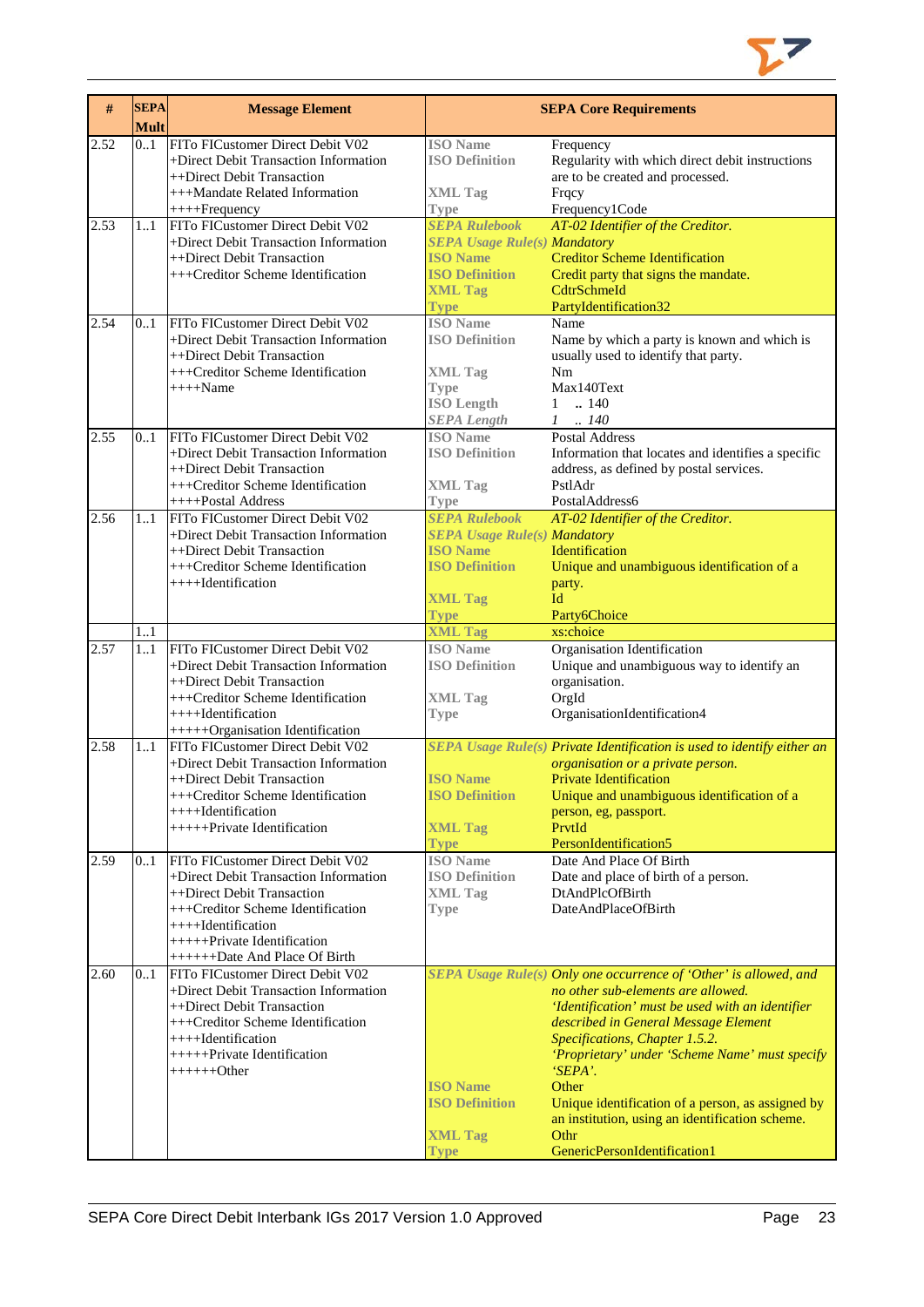

| #    | <b>SEPA</b><br><b>Mult</b> | <b>Message Element</b>                                                                                                                                                   |                                                                                                         | <b>SEPA Core Requirements</b>                                                                                                                                                                                                                                            |
|------|----------------------------|--------------------------------------------------------------------------------------------------------------------------------------------------------------------------|---------------------------------------------------------------------------------------------------------|--------------------------------------------------------------------------------------------------------------------------------------------------------------------------------------------------------------------------------------------------------------------------|
| 2.61 | 0.1                        | FITo FICustomer Direct Debit V02<br>+Direct Debit Transaction Information<br>++Direct Debit Transaction<br>+++Creditor Scheme Identification<br>++++Country Of Residence | <b>ISO</b> Name<br><b>ISO Definition</b><br><b>XML Tag</b><br><b>Type</b>                               | Country Of Residence<br>Country in which a person resides (the place of a<br>person's home). In the case of a company, it is the<br>country from which the affairs of that company<br>are directed.<br>CtryOfRes<br>CountryCode                                          |
| 2.62 | 01                         | FITo FICustomer Direct Debit V02<br>+Direct Debit Transaction Information                                                                                                | <b>Pattern</b><br><b>ISO</b> Name<br><b>ISO Definition</b>                                              | $[A-Z]\{2,2\}$<br><b>Contact Details</b><br>Set of elements used to indicate how to contact                                                                                                                                                                              |
|      |                            | ++Direct Debit Transaction<br>+++Creditor Scheme Identification<br>++++Contact Details                                                                                   | <b>XML Tag</b><br><b>Type</b>                                                                           | the party.<br>CtctDtls<br>ContactDetails2                                                                                                                                                                                                                                |
| 2.63 | 0.1                        | FITo FICustomer Direct Debit V02<br>+Direct Debit Transaction Information<br>++Direct Debit Transaction<br>+++Pre Notification Identification                            | <b>SEPA Rulebook</b><br><b>ISO</b> Name<br><b>ISO Definition</b>                                        | (Note: according to the Rulebook, the<br>information may be provided in Remittance<br>Information)<br>Pre Notification Identification<br>Unique and unambiguous identification of the<br>pre-notification which is sent separately from the<br>direct debit instruction. |
|      |                            |                                                                                                                                                                          | <b>XML Tag</b><br><b>Type</b><br><b>ISO</b> Length<br><b>SEPA Length</b>                                | Usage: The direct debit pre-notification is used to<br>reconcile separately sent collection information<br>with the direct debit transaction information.<br>PreNtfctnId<br>Max35Text<br>$\mathbf{1}$<br>.35<br>$1-.35$                                                  |
| 2.64 | 01                         | FITo FICustomer Direct Debit V02<br>+Direct Debit Transaction Information<br>++Direct Debit Transaction<br>+++Pre Notification Date                                      | <b>ISO</b> Name<br><b>ISO Definition</b>                                                                | Pre Notification Date<br>Date on which the creditor notifies the debtor<br>about the amount and date on which the direct<br>debit instruction will be presented to the debtor's<br>agent.                                                                                |
|      |                            |                                                                                                                                                                          | <b>XML Tag</b><br><b>Type</b>                                                                           | PreNtfctnDt<br><b>ISODate</b>                                                                                                                                                                                                                                            |
| 2.65 | 1.1                        | FITo FICustomer Direct Debit V02<br>+Direct Debit Transaction Information<br>++Creditor                                                                                  | <b>ISO Name</b><br><b>ISO Definition</b><br><b>XML Tag</b><br><b>Type</b>                               | Creditor<br>Party to which an amount of money is due.<br>C <sub>dt</sub><br>PartyIdentification32                                                                                                                                                                        |
| 2.66 | 11                         | FITo FICustomer Direct Debit V02<br>+Direct Debit Transaction Information<br>++Creditor<br>$+++Name$                                                                     | <b>SEPA Rulebook</b><br><b>SEPA Usage Rule(s) Mandatory</b><br><b>ISO Name</b><br><b>ISO Definition</b> | AT-03 Name of the Creditor.<br>'Name' is limited to 70 characters in length.<br>Name<br>Name by which a party is known and which is                                                                                                                                      |
|      |                            |                                                                                                                                                                          | <b>XML Tag</b><br><b>Type</b><br><b>ISO Length</b><br><b>SEPA Length</b>                                | usually used to identify that party.<br>Nm<br>Max140Text<br>.140<br>$1 -$<br>$1 \cdot .70$                                                                                                                                                                               |
| 2.67 | 01                         | FITo FICustomer Direct Debit V02<br>+Direct Debit Transaction Information<br>++Creditor<br>+++Postal Address                                                             | <b>SEPA Rulebook</b><br><b>ISO Name</b>                                                                 | AT-05 Address of the Creditor.<br>SEPA Usage Rule(s) 'Postal Address' is optional but is mandatory if<br>provided by the Creditor.<br><b>Postal Address</b>                                                                                                              |
|      |                            |                                                                                                                                                                          | <b>ISO Definition</b><br><b>XML Tag</b><br><b>Type</b>                                                  | Information that locates and identifies a specific<br>address, as defined by postal services.<br>PstlAdr<br>PostalAddress6                                                                                                                                               |
| 2.68 | 01                         | FITo FICustomer Direct Debit V02<br>+Direct Debit Transaction Information<br>$++Creditor$<br>+++Postal Address                                                           | <b>ISO Name</b><br><b>ISO Definition</b><br><b>XML Tag</b><br>Type                                      | Address Type<br>Identifies the nature of the postal address.<br>AdrTp<br>AddressType2Code                                                                                                                                                                                |
|      |                            | ++++Address Type                                                                                                                                                         |                                                                                                         |                                                                                                                                                                                                                                                                          |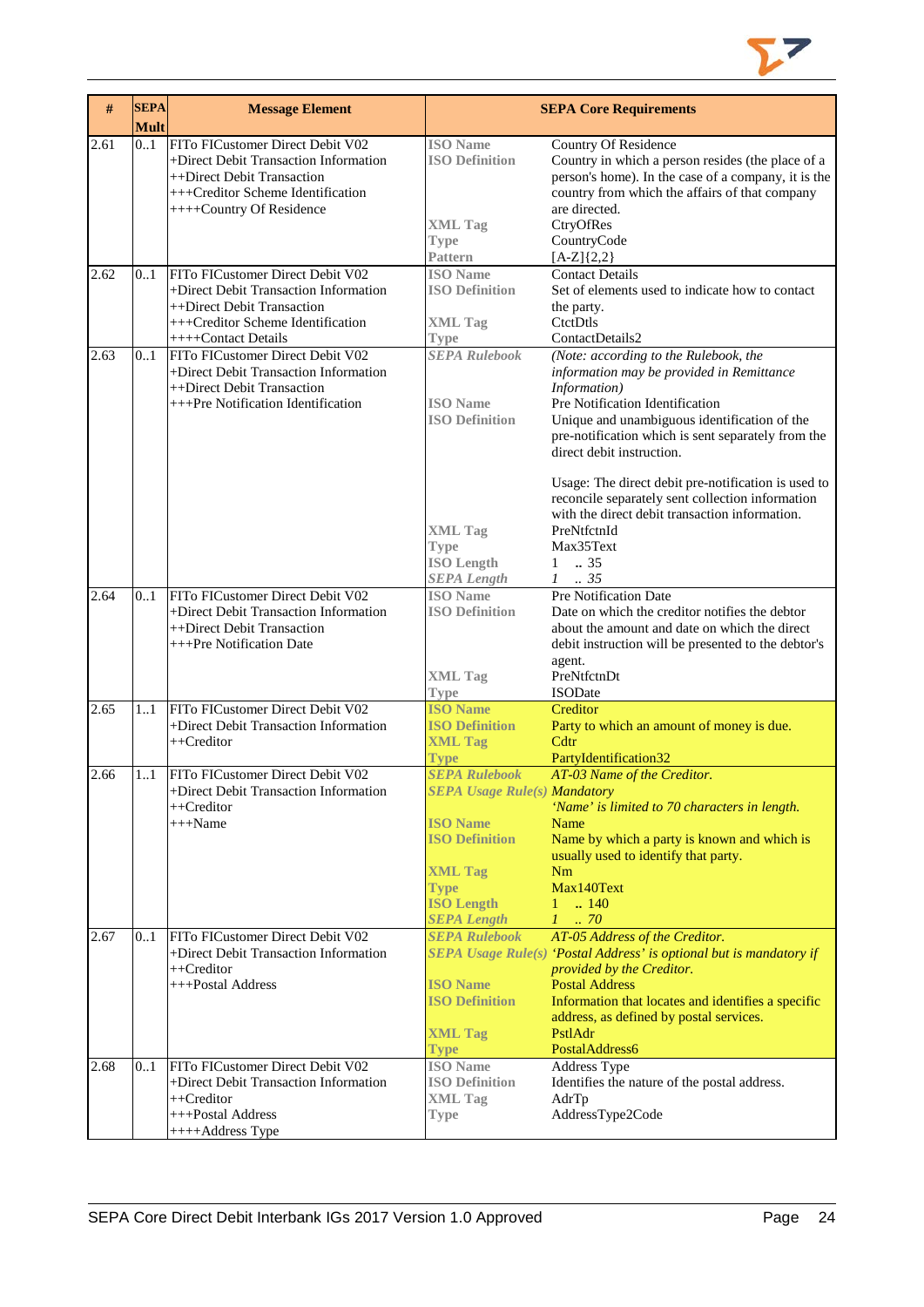

| #    | <b>SEPA</b><br><b>Mult</b> | <b>Message Element</b>                                                    |                                          | <b>SEPA Core Requirements</b>                                                      |
|------|----------------------------|---------------------------------------------------------------------------|------------------------------------------|------------------------------------------------------------------------------------|
| 2.69 | 01                         | FITo FICustomer Direct Debit V02                                          | <b>ISO</b> Name                          | Department                                                                         |
|      |                            | +Direct Debit Transaction Information<br>++Creditor                       | <b>ISO Definition</b>                    | Identification of a division of a large organisation<br>or building.               |
|      |                            | +++Postal Address                                                         | <b>XML Tag</b>                           | Dept                                                                               |
|      |                            | $+++Department$                                                           | <b>Type</b>                              | Max70Text                                                                          |
|      |                            |                                                                           | <b>ISO Length</b>                        | $1 \t . 70$                                                                        |
|      |                            |                                                                           | <b>SEPA Length</b>                       | $1$ 70                                                                             |
| 2.70 | 01                         | FITo FICustomer Direct Debit V02                                          | <b>ISO Name</b>                          | Sub Department                                                                     |
|      |                            | +Direct Debit Transaction Information                                     | <b>ISO Definition</b>                    | Identification of a sub-division of a large                                        |
|      |                            | $++Creditor$                                                              |                                          | organisation or building.                                                          |
|      |                            | +++Postal Address                                                         | <b>XML Tag</b>                           | SubDept                                                                            |
|      |                            | ++++Sub Department                                                        | <b>Type</b>                              | Max70Text                                                                          |
|      |                            |                                                                           | <b>ISO Length</b>                        | $1 \t . 70$                                                                        |
|      |                            |                                                                           | <b>SEPA Length</b>                       | $1 \t . 70$                                                                        |
| 2.71 | 0.1                        | FITo FICustomer Direct Debit V02                                          | <b>ISO</b> Name                          | <b>Street Name</b>                                                                 |
|      |                            | +Direct Debit Transaction Information                                     | <b>ISO Definition</b>                    | Name of a street or thoroughfare.                                                  |
|      |                            | ++Creditor                                                                | <b>XML Tag</b>                           | <b>StrtNm</b>                                                                      |
|      |                            | +++Postal Address<br>++++Street Name                                      | <b>Type</b>                              | Max70Text<br>$1 \t . 70$                                                           |
|      |                            |                                                                           | <b>ISO Length</b><br><b>SEPA Length</b>  | $1 \quad .70$                                                                      |
| 2.72 | 0.1                        | FITo FICustomer Direct Debit V02                                          | <b>ISO</b> Name                          | <b>Building Number</b>                                                             |
|      |                            | +Direct Debit Transaction Information                                     | <b>ISO Definition</b>                    | Number that identifies the position of a building                                  |
|      |                            | ++Creditor                                                                |                                          | on a street.                                                                       |
|      |                            | +++Postal Address                                                         | <b>XML Tag</b>                           | BldgNb                                                                             |
|      |                            | ++++Building Number                                                       | <b>Type</b>                              | Max16Text                                                                          |
|      |                            |                                                                           | <b>ISO Length</b>                        | $1 \t . 16$                                                                        |
|      |                            |                                                                           | <b>SEPA Length</b>                       | $1 \quad .16$                                                                      |
| 2.73 | 0.1                        | FITo FICustomer Direct Debit V02                                          | <b>ISO Name</b>                          | Post Code                                                                          |
|      |                            | +Direct Debit Transaction Information                                     | <b>ISO Definition</b>                    | Identifier consisting of a group of letters and/or                                 |
|      |                            | ++Creditor                                                                |                                          | numbers that is added to a postal address to assist                                |
|      |                            | +++Postal Address                                                         |                                          | the sorting of mail.                                                               |
|      |                            | ++++Post Code                                                             | <b>XML Tag</b>                           | PstCd                                                                              |
|      |                            |                                                                           | <b>Type</b>                              | Max16Text                                                                          |
|      |                            |                                                                           | <b>ISO Length</b>                        | $1 \t . 16$                                                                        |
|      |                            |                                                                           | <b>SEPA Length</b>                       | $1 \t . 16$                                                                        |
| 2.74 | 01                         | FITo FICustomer Direct Debit V02<br>+Direct Debit Transaction Information | <b>ISO</b> Name<br><b>ISO Definition</b> | <b>Town Name</b>                                                                   |
|      |                            | ++Creditor                                                                |                                          | Name of a built-up area, with defined boundaries,<br>and a local government.       |
|      |                            | +++Postal Address                                                         | <b>XML</b> Tag                           | TwnNm                                                                              |
|      |                            | $+++$ Town Name                                                           | <b>Type</b>                              | Max35Text                                                                          |
|      |                            |                                                                           | <b>ISO</b> Length                        | $\mathbf{1}$<br>$\therefore$ 35                                                    |
|      |                            |                                                                           | <b>SEPA Length</b>                       | $1 \t . 35$                                                                        |
| 2.75 | 01                         | FITo FICustomer Direct Debit V02                                          | <b>ISO</b> Name                          | Country Sub Division                                                               |
|      |                            | +Direct Debit Transaction Information                                     | <b>ISO Definition</b>                    | Identifies a subdivision of a country such as state,                               |
|      |                            | ++Creditor                                                                |                                          | region, county.                                                                    |
|      |                            | +++Postal Address                                                         | <b>XML Tag</b>                           | CtrySubDvsn                                                                        |
|      |                            | ++++Country Sub Division                                                  | <b>Type</b>                              | Max35Text                                                                          |
|      |                            |                                                                           | <b>ISO Length</b>                        | 1<br>$\therefore$ 35                                                               |
|      |                            |                                                                           | <b>SEPA Length</b>                       | $1 \t . 35$                                                                        |
| 2.76 | 0.1                        | FITo FICustomer Direct Debit V02                                          | <b>ISO Name</b>                          | Country                                                                            |
|      |                            | +Direct Debit Transaction Information                                     | <b>ISO Definition</b>                    | Nation with its own government.                                                    |
|      |                            | ++Creditor                                                                | <b>XML Tag</b>                           | Ctry                                                                               |
|      |                            | +++Postal Address                                                         | <b>Type</b>                              | CountryCode                                                                        |
|      |                            | $+++$ Country                                                             | <b>Pattern</b>                           | $[A-Z]\{2,2\}$                                                                     |
| 2.77 | 0.2                        | FITo FICustomer Direct Debit V02<br>+Direct Debit Transaction Information | <b>ISO Name</b>                          | <b>SEPA Usage Rule(s) Only two occurrences are allowed.</b><br><b>Address Line</b> |
|      |                            | ++Creditor                                                                | <b>ISO Definition</b>                    | Information that locates and identifies a specific                                 |
|      |                            | +++Postal Address                                                         |                                          | address, as defined by postal services, presented                                  |
|      |                            | ++++Address Line                                                          |                                          | in free format text.                                                               |
|      |                            |                                                                           | <b>XML Tag</b>                           | <b>AdrLine</b>                                                                     |
|      |                            |                                                                           | <b>Type</b>                              | Max70Text                                                                          |
|      |                            |                                                                           | <b>ISO Length</b>                        | $1 \t . 70$                                                                        |
|      |                            |                                                                           | <b>SEPA Length</b>                       | $1 \dots 70$                                                                       |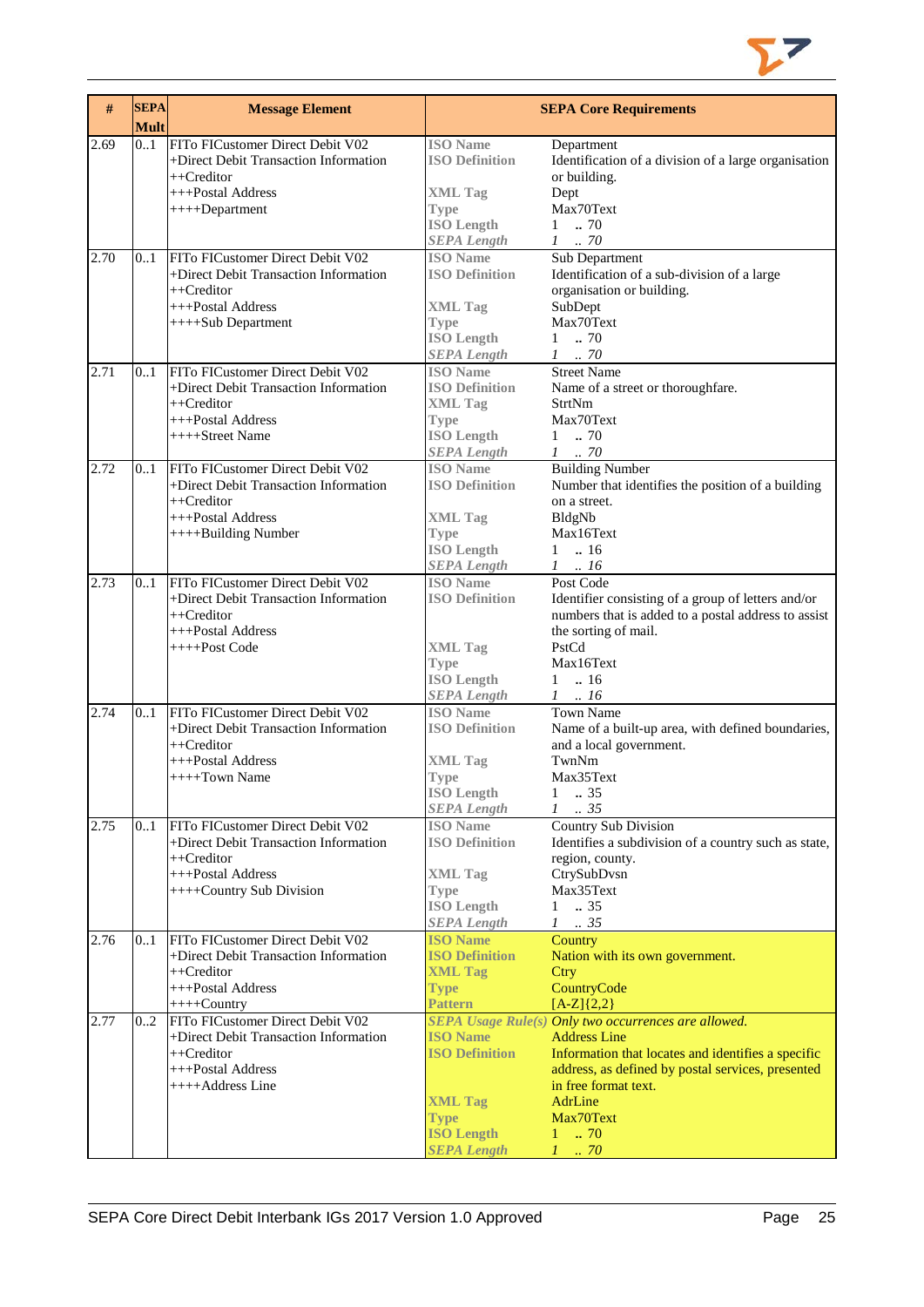

| #    | <b>SEPA</b><br><b>Mult</b> | <b>Message Element</b>                                                                                             |                                                                                                                                              | <b>SEPA Core Requirements</b>                                                                                                                                                                                                                                                                          |
|------|----------------------------|--------------------------------------------------------------------------------------------------------------------|----------------------------------------------------------------------------------------------------------------------------------------------|--------------------------------------------------------------------------------------------------------------------------------------------------------------------------------------------------------------------------------------------------------------------------------------------------------|
| 2.78 | 01                         | FITo FICustomer Direct Debit V02<br>+Direct Debit Transaction Information<br>++Creditor<br>+++Identification       | <b>ISO</b> Name<br><b>ISO Definition</b><br><b>XML Tag</b>                                                                                   | Identification<br>Unique and unambiguous identification of a<br>party.<br>Id                                                                                                                                                                                                                           |
| 2.79 | 01                         | FITo FICustomer Direct Debit V02<br>+Direct Debit Transaction Information<br>++Creditor<br>+++Country Of Residence | <b>Type</b><br><b>ISO</b> Name<br><b>ISO Definition</b>                                                                                      | Party6Choice<br><b>Country Of Residence</b><br>Country in which a person resides (the place of a<br>person's home). In the case of a company, it is the<br>country from which the affairs of that company<br>are directed.                                                                             |
|      |                            |                                                                                                                    | <b>XML Tag</b><br><b>Type</b><br><b>Pattern</b>                                                                                              | CtryOfRes<br>CountryCode<br>$[A-Z]\{2,2\}$                                                                                                                                                                                                                                                             |
| 2.80 | 01                         | FITo FICustomer Direct Debit V02<br>+Direct Debit Transaction Information<br>$++Creditor$<br>+++Contact Details    | <b>ISO</b> Name<br><b>ISO Definition</b><br><b>XML Tag</b>                                                                                   | <b>Contact Details</b><br>Set of elements used to indicate how to contact<br>the party.<br>CtctDtls                                                                                                                                                                                                    |
| 2.81 | 11                         | FITo FICustomer Direct Debit V02<br>+Direct Debit Transaction Information<br>++Creditor Account                    | <b>Type</b><br><b>SEPA Rulebook</b><br><b>SEPA Usage Rule(s) Mandatory</b><br><b>ISO</b> Name                                                | ContactDetails2<br>AT-04 The account number (IBAN) of the<br>Creditor.<br>Only IBAN is allowed.<br><b>Creditor Account</b>                                                                                                                                                                             |
|      |                            |                                                                                                                    | <b>ISO Definition</b><br><b>XML Tag</b><br><b>Type</b>                                                                                       | Unambiguous identification of the account of the<br>creditor to which a credit entry will be posted as a<br>result of the payment transaction.<br>CdtrAcct<br>CashAccount16                                                                                                                            |
| 2.82 | 1.1                        | FITo FICustomer Direct Debit V02<br>+Direct Debit Transaction Information<br>++Creditor Agent                      | <b>SEPA Rulebook</b><br>SEPA Usage Rule(s) Only BIC is allowed.<br><b>ISO Name</b><br><b>ISO Definition</b><br><b>XML Tag</b><br><b>Type</b> | AT-12 BIC of the Creditor bank.<br><b>Creditor Agent</b><br>Financial institution servicing an account for the<br>creditor.<br>CdtrAgt<br>BranchAndFinancialInstitutionIdentification4                                                                                                                 |
| 2.83 | 0.1                        | FITo FICustomer Direct Debit V02<br>+Direct Debit Transaction Information<br>++Creditor Agent Account              | <b>ISO</b> Name<br><b>ISO Definition</b><br><b>XML Tag</b>                                                                                   | Creditor Agent Account<br>Unambiguous identification of the account of the<br>creditor agent at its servicing agent to which a<br>credit entry will be made as a result of the<br>payment transaction.<br>CdtrAgtAcct                                                                                  |
| 2.84 | 0.1                        | FITo FICustomer Direct Debit V02<br>+Direct Debit Transaction Information<br>++Ultimate Creditor                   | Type<br><b>ISO</b> Name<br><b>ISO Definition</b><br><b>XML Tag</b><br><b>Type</b>                                                            | CashAccount16<br>SEPA Usage Rule(s) Mandatory if given by the Creditor in 'pain.<br>008.001.02' and must be forwarded through the<br>payment chain up to the Debtor.<br><b>Ultimate Creditor</b><br>Ultimate party to which an amount of money is<br>due.<br><b>UltmtCdtr</b><br>PartyIdentification32 |
| 2.85 | 0.1                        | FITo FICustomer Direct Debit V02<br>+Direct Debit Transaction Information<br>++Ultimate Creditor<br>$+++Name$      | <b>SEPA Rulebook</b><br><b>ISO Name</b><br><b>ISO Definition</b><br><b>XML Tag</b><br><b>Type</b><br><b>ISO Length</b><br><b>SEPA Length</b> | AT-38 Name of the Creditor Reference Party.<br>SEPA Usage Rule(s) 'Name' is limited to 70 characters in length.<br>Name<br>Name by which a party is known and which is<br>usually used to identify that party.<br>Nm<br>Max140Text<br>$\therefore$ 140<br>$\mathbf{1}$<br>$1 \ldots 70$                |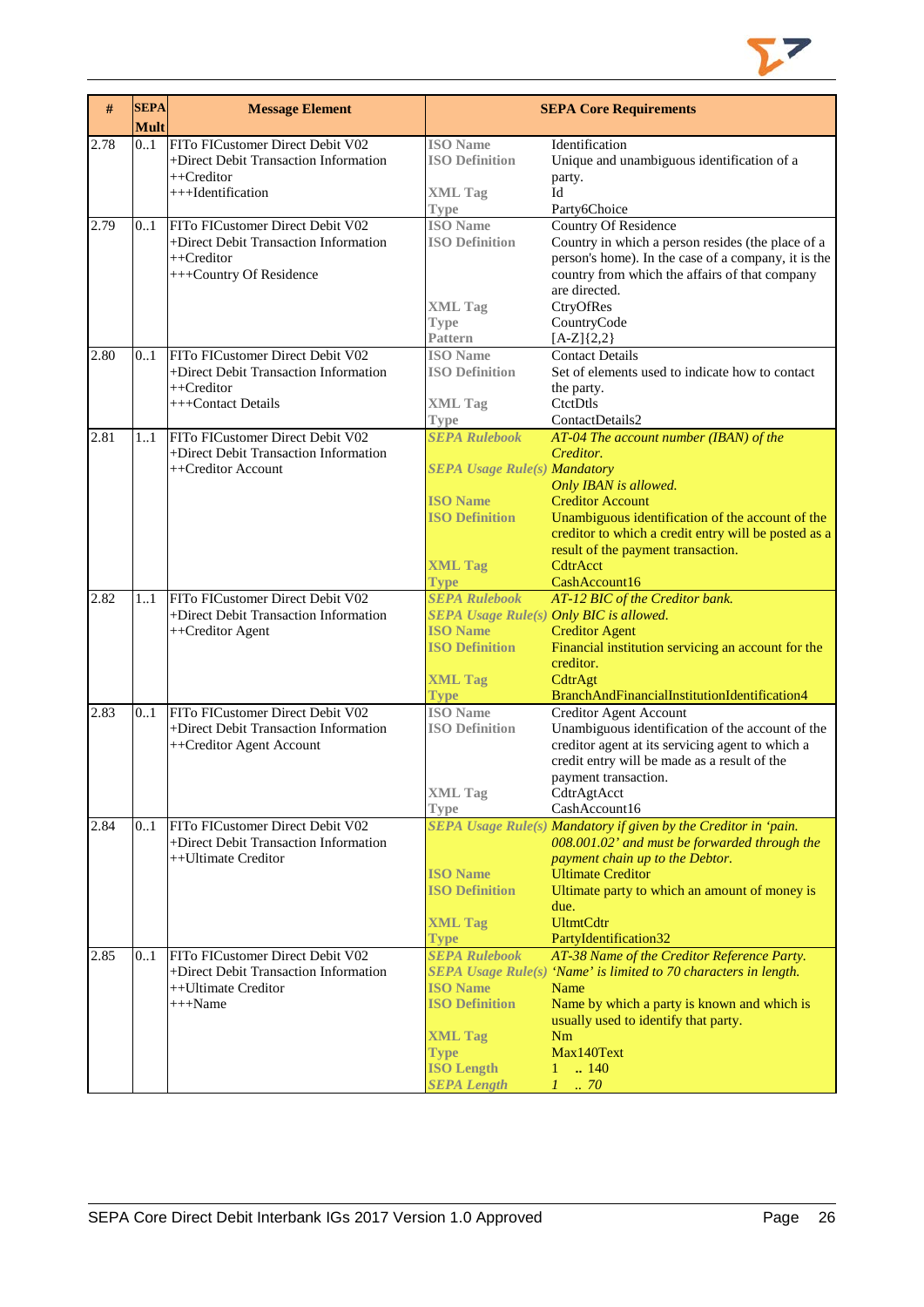

| FITo FICustomer Direct Debit V02<br><b>ISO</b> Name<br><b>Postal Address</b><br>2.86<br>01<br><b>ISO Definition</b><br>+Direct Debit Transaction Information<br>Information that locates and identifies a specific<br>address, as defined by postal services.<br>++Ultimate Creditor<br>+++Postal Address<br><b>XML Tag</b><br>PstlAdr<br>PostalAddress6<br><b>Type</b><br><b>SEPA Rulebook</b><br>FITo FICustomer Direct Debit V02<br>AT-39 Identification code of the Creditor<br>2.87<br>01<br>+Direct Debit Transaction Information<br>Reference Party.<br>++Ultimate Creditor<br><b>ISO Name</b><br><b>Identification</b><br><b>ISO Definition</b><br>Unique and unambiguous identification of a<br>+++Identification<br>party.<br>Id<br><b>XML Tag</b><br><b>Type</b><br>Party6Choice<br><b>XML Tag</b><br>xs:choice<br>1.1<br>2.88<br>FITo FICustomer Direct Debit V02<br>SEPA Usage Rule(s) Either 'BIC or BEI' or one occurrence of 'Other'<br>11<br>is allowed.<br>+Direct Debit Transaction Information<br><b>ISO Name</b><br><b>Organisation Identification</b><br>++Ultimate Creditor<br><b>ISO Definition</b><br>Unique and unambiguous way to identify an<br>+++Identification<br>++++Organisation Identification<br>organisation.<br>OrgId<br><b>XML Tag</b><br>OrganisationIdentification4<br><b>Type</b><br>FITo FICustomer Direct Debit V02<br><b>SEPA Usage Rule(s) Either 'Date and Place of Birth' or one</b><br>2.89<br>1.1<br>+Direct Debit Transaction Information<br>occurrence of 'Other' is allowed.<br><b>ISO Name</b><br><b>Private Identification</b><br>++Ultimate Creditor<br><b>ISO Definition</b><br>Unique and unambiguous identification of a<br>+++Identification<br>++++Private Identification<br>person, eg, passport.<br><b>XML Tag</b><br>PrytId<br>PersonIdentification5<br><b>Type</b><br>FITo FICustomer Direct Debit V02<br><b>ISO Name</b><br>2.90<br>Country Of Residence<br>0.1<br>+Direct Debit Transaction Information<br><b>ISO Definition</b><br>Country in which a person resides (the place of a<br>++Ultimate Creditor<br>person's home). In the case of a company, it is the<br>country from which the affairs of that company<br>+++Country Of Residence<br>are directed.<br><b>XML Tag</b><br>CtryOfRes<br>CountryCode<br><b>Type</b><br><b>Pattern</b><br>$[A-Z]{2,2}$<br>FITo FICustomer Direct Debit V02<br><b>ISO</b> Name<br><b>Contact Details</b><br>2.91<br>0.1<br>+Direct Debit Transaction Information<br><b>ISO Definition</b><br>Set of elements used to indicate how to contact<br>++Ultimate Creditor<br>the party.<br>CtctDtls<br>+++Contact Details<br><b>XML</b> Tag<br>ContactDetails2<br><b>Type</b><br><b>ISO</b> Name<br><b>Initiating Party</b><br>2.92<br>FITo FICustomer Direct Debit V02<br>0.1<br>+Direct Debit Transaction Information<br><b>ISO Definition</b><br>Party that initiates the payment.<br>Usage: This can be either the creditor or a party<br>++Initiating Party<br>that initiates the direct debit on behalf of the<br>creditor.<br><b>XML Tag</b><br>InitgPty<br>PartyIdentification32<br><b>Type</b><br>FITo FICustomer Direct Debit V02<br><b>SEPA Usage Rule(s) Only BIC is allowed.</b><br>2.93<br>0.1<br>+Direct Debit Transaction Information<br><b>ISO Name</b><br><b>Instructing Agent</b><br><b>ISO Definition</b><br>Agent that instructs the next party in the chain to<br>++Instructing Agent<br>carry out the (set of) instruction(s).<br><b>XML Tag</b><br>InstgAgt<br>BranchAndFinancialInstitutionIdentification4<br><b>Type</b><br>FITo FICustomer Direct Debit V02<br><b>SEPA Usage Rule(s) Only BIC is allowed.</b><br>2.94<br>0.1<br><b>ISO Name</b><br>+Direct Debit Transaction Information<br><b>Instructed Agent</b><br><b>ISO Definition</b><br>++Instructed Agent<br>Agent that is instructed by the previous party in<br>the chain to carry out the (set of) instruction(s).<br><b>XML Tag</b><br>InstdAgt<br>BranchAndFinancialInstitutionIdentification4<br><b>Type</b> | # | <b>SEPA</b><br><b>Mult</b> | <b>Message Element</b> | <b>SEPA Core Requirements</b> |
|-------------------------------------------------------------------------------------------------------------------------------------------------------------------------------------------------------------------------------------------------------------------------------------------------------------------------------------------------------------------------------------------------------------------------------------------------------------------------------------------------------------------------------------------------------------------------------------------------------------------------------------------------------------------------------------------------------------------------------------------------------------------------------------------------------------------------------------------------------------------------------------------------------------------------------------------------------------------------------------------------------------------------------------------------------------------------------------------------------------------------------------------------------------------------------------------------------------------------------------------------------------------------------------------------------------------------------------------------------------------------------------------------------------------------------------------------------------------------------------------------------------------------------------------------------------------------------------------------------------------------------------------------------------------------------------------------------------------------------------------------------------------------------------------------------------------------------------------------------------------------------------------------------------------------------------------------------------------------------------------------------------------------------------------------------------------------------------------------------------------------------------------------------------------------------------------------------------------------------------------------------------------------------------------------------------------------------------------------------------------------------------------------------------------------------------------------------------------------------------------------------------------------------------------------------------------------------------------------------------------------------------------------------------------------------------------------------------------------------------------------------------------------------------------------------------------------------------------------------------------------------------------------------------------------------------------------------------------------------------------------------------------------------------------------------------------------------------------------------------------------------------------------------------------------------------------------------------------------------------------------------------------------------------------------------------------------------------------------------------------------------------------------------------------------------------------------------------------------------------------------------------------------------------------------------------------------------------------------------------------------------------------------------------------------------------------------------------------------------------------------------------------------------------------------------------------------------------------------------------------------------------------------------------------------------------------------------------------------------------------------------------|---|----------------------------|------------------------|-------------------------------|
|                                                                                                                                                                                                                                                                                                                                                                                                                                                                                                                                                                                                                                                                                                                                                                                                                                                                                                                                                                                                                                                                                                                                                                                                                                                                                                                                                                                                                                                                                                                                                                                                                                                                                                                                                                                                                                                                                                                                                                                                                                                                                                                                                                                                                                                                                                                                                                                                                                                                                                                                                                                                                                                                                                                                                                                                                                                                                                                                                                                                                                                                                                                                                                                                                                                                                                                                                                                                                                                                                                                                                                                                                                                                                                                                                                                                                                                                                                                                                                                                             |   |                            |                        |                               |
|                                                                                                                                                                                                                                                                                                                                                                                                                                                                                                                                                                                                                                                                                                                                                                                                                                                                                                                                                                                                                                                                                                                                                                                                                                                                                                                                                                                                                                                                                                                                                                                                                                                                                                                                                                                                                                                                                                                                                                                                                                                                                                                                                                                                                                                                                                                                                                                                                                                                                                                                                                                                                                                                                                                                                                                                                                                                                                                                                                                                                                                                                                                                                                                                                                                                                                                                                                                                                                                                                                                                                                                                                                                                                                                                                                                                                                                                                                                                                                                                             |   |                            |                        |                               |
|                                                                                                                                                                                                                                                                                                                                                                                                                                                                                                                                                                                                                                                                                                                                                                                                                                                                                                                                                                                                                                                                                                                                                                                                                                                                                                                                                                                                                                                                                                                                                                                                                                                                                                                                                                                                                                                                                                                                                                                                                                                                                                                                                                                                                                                                                                                                                                                                                                                                                                                                                                                                                                                                                                                                                                                                                                                                                                                                                                                                                                                                                                                                                                                                                                                                                                                                                                                                                                                                                                                                                                                                                                                                                                                                                                                                                                                                                                                                                                                                             |   |                            |                        |                               |
|                                                                                                                                                                                                                                                                                                                                                                                                                                                                                                                                                                                                                                                                                                                                                                                                                                                                                                                                                                                                                                                                                                                                                                                                                                                                                                                                                                                                                                                                                                                                                                                                                                                                                                                                                                                                                                                                                                                                                                                                                                                                                                                                                                                                                                                                                                                                                                                                                                                                                                                                                                                                                                                                                                                                                                                                                                                                                                                                                                                                                                                                                                                                                                                                                                                                                                                                                                                                                                                                                                                                                                                                                                                                                                                                                                                                                                                                                                                                                                                                             |   |                            |                        |                               |
|                                                                                                                                                                                                                                                                                                                                                                                                                                                                                                                                                                                                                                                                                                                                                                                                                                                                                                                                                                                                                                                                                                                                                                                                                                                                                                                                                                                                                                                                                                                                                                                                                                                                                                                                                                                                                                                                                                                                                                                                                                                                                                                                                                                                                                                                                                                                                                                                                                                                                                                                                                                                                                                                                                                                                                                                                                                                                                                                                                                                                                                                                                                                                                                                                                                                                                                                                                                                                                                                                                                                                                                                                                                                                                                                                                                                                                                                                                                                                                                                             |   |                            |                        |                               |
|                                                                                                                                                                                                                                                                                                                                                                                                                                                                                                                                                                                                                                                                                                                                                                                                                                                                                                                                                                                                                                                                                                                                                                                                                                                                                                                                                                                                                                                                                                                                                                                                                                                                                                                                                                                                                                                                                                                                                                                                                                                                                                                                                                                                                                                                                                                                                                                                                                                                                                                                                                                                                                                                                                                                                                                                                                                                                                                                                                                                                                                                                                                                                                                                                                                                                                                                                                                                                                                                                                                                                                                                                                                                                                                                                                                                                                                                                                                                                                                                             |   |                            |                        |                               |
|                                                                                                                                                                                                                                                                                                                                                                                                                                                                                                                                                                                                                                                                                                                                                                                                                                                                                                                                                                                                                                                                                                                                                                                                                                                                                                                                                                                                                                                                                                                                                                                                                                                                                                                                                                                                                                                                                                                                                                                                                                                                                                                                                                                                                                                                                                                                                                                                                                                                                                                                                                                                                                                                                                                                                                                                                                                                                                                                                                                                                                                                                                                                                                                                                                                                                                                                                                                                                                                                                                                                                                                                                                                                                                                                                                                                                                                                                                                                                                                                             |   |                            |                        |                               |
|                                                                                                                                                                                                                                                                                                                                                                                                                                                                                                                                                                                                                                                                                                                                                                                                                                                                                                                                                                                                                                                                                                                                                                                                                                                                                                                                                                                                                                                                                                                                                                                                                                                                                                                                                                                                                                                                                                                                                                                                                                                                                                                                                                                                                                                                                                                                                                                                                                                                                                                                                                                                                                                                                                                                                                                                                                                                                                                                                                                                                                                                                                                                                                                                                                                                                                                                                                                                                                                                                                                                                                                                                                                                                                                                                                                                                                                                                                                                                                                                             |   |                            |                        |                               |
|                                                                                                                                                                                                                                                                                                                                                                                                                                                                                                                                                                                                                                                                                                                                                                                                                                                                                                                                                                                                                                                                                                                                                                                                                                                                                                                                                                                                                                                                                                                                                                                                                                                                                                                                                                                                                                                                                                                                                                                                                                                                                                                                                                                                                                                                                                                                                                                                                                                                                                                                                                                                                                                                                                                                                                                                                                                                                                                                                                                                                                                                                                                                                                                                                                                                                                                                                                                                                                                                                                                                                                                                                                                                                                                                                                                                                                                                                                                                                                                                             |   |                            |                        |                               |
|                                                                                                                                                                                                                                                                                                                                                                                                                                                                                                                                                                                                                                                                                                                                                                                                                                                                                                                                                                                                                                                                                                                                                                                                                                                                                                                                                                                                                                                                                                                                                                                                                                                                                                                                                                                                                                                                                                                                                                                                                                                                                                                                                                                                                                                                                                                                                                                                                                                                                                                                                                                                                                                                                                                                                                                                                                                                                                                                                                                                                                                                                                                                                                                                                                                                                                                                                                                                                                                                                                                                                                                                                                                                                                                                                                                                                                                                                                                                                                                                             |   |                            |                        |                               |
|                                                                                                                                                                                                                                                                                                                                                                                                                                                                                                                                                                                                                                                                                                                                                                                                                                                                                                                                                                                                                                                                                                                                                                                                                                                                                                                                                                                                                                                                                                                                                                                                                                                                                                                                                                                                                                                                                                                                                                                                                                                                                                                                                                                                                                                                                                                                                                                                                                                                                                                                                                                                                                                                                                                                                                                                                                                                                                                                                                                                                                                                                                                                                                                                                                                                                                                                                                                                                                                                                                                                                                                                                                                                                                                                                                                                                                                                                                                                                                                                             |   |                            |                        |                               |
|                                                                                                                                                                                                                                                                                                                                                                                                                                                                                                                                                                                                                                                                                                                                                                                                                                                                                                                                                                                                                                                                                                                                                                                                                                                                                                                                                                                                                                                                                                                                                                                                                                                                                                                                                                                                                                                                                                                                                                                                                                                                                                                                                                                                                                                                                                                                                                                                                                                                                                                                                                                                                                                                                                                                                                                                                                                                                                                                                                                                                                                                                                                                                                                                                                                                                                                                                                                                                                                                                                                                                                                                                                                                                                                                                                                                                                                                                                                                                                                                             |   |                            |                        |                               |
|                                                                                                                                                                                                                                                                                                                                                                                                                                                                                                                                                                                                                                                                                                                                                                                                                                                                                                                                                                                                                                                                                                                                                                                                                                                                                                                                                                                                                                                                                                                                                                                                                                                                                                                                                                                                                                                                                                                                                                                                                                                                                                                                                                                                                                                                                                                                                                                                                                                                                                                                                                                                                                                                                                                                                                                                                                                                                                                                                                                                                                                                                                                                                                                                                                                                                                                                                                                                                                                                                                                                                                                                                                                                                                                                                                                                                                                                                                                                                                                                             |   |                            |                        |                               |
|                                                                                                                                                                                                                                                                                                                                                                                                                                                                                                                                                                                                                                                                                                                                                                                                                                                                                                                                                                                                                                                                                                                                                                                                                                                                                                                                                                                                                                                                                                                                                                                                                                                                                                                                                                                                                                                                                                                                                                                                                                                                                                                                                                                                                                                                                                                                                                                                                                                                                                                                                                                                                                                                                                                                                                                                                                                                                                                                                                                                                                                                                                                                                                                                                                                                                                                                                                                                                                                                                                                                                                                                                                                                                                                                                                                                                                                                                                                                                                                                             |   |                            |                        |                               |
|                                                                                                                                                                                                                                                                                                                                                                                                                                                                                                                                                                                                                                                                                                                                                                                                                                                                                                                                                                                                                                                                                                                                                                                                                                                                                                                                                                                                                                                                                                                                                                                                                                                                                                                                                                                                                                                                                                                                                                                                                                                                                                                                                                                                                                                                                                                                                                                                                                                                                                                                                                                                                                                                                                                                                                                                                                                                                                                                                                                                                                                                                                                                                                                                                                                                                                                                                                                                                                                                                                                                                                                                                                                                                                                                                                                                                                                                                                                                                                                                             |   |                            |                        |                               |
|                                                                                                                                                                                                                                                                                                                                                                                                                                                                                                                                                                                                                                                                                                                                                                                                                                                                                                                                                                                                                                                                                                                                                                                                                                                                                                                                                                                                                                                                                                                                                                                                                                                                                                                                                                                                                                                                                                                                                                                                                                                                                                                                                                                                                                                                                                                                                                                                                                                                                                                                                                                                                                                                                                                                                                                                                                                                                                                                                                                                                                                                                                                                                                                                                                                                                                                                                                                                                                                                                                                                                                                                                                                                                                                                                                                                                                                                                                                                                                                                             |   |                            |                        |                               |
|                                                                                                                                                                                                                                                                                                                                                                                                                                                                                                                                                                                                                                                                                                                                                                                                                                                                                                                                                                                                                                                                                                                                                                                                                                                                                                                                                                                                                                                                                                                                                                                                                                                                                                                                                                                                                                                                                                                                                                                                                                                                                                                                                                                                                                                                                                                                                                                                                                                                                                                                                                                                                                                                                                                                                                                                                                                                                                                                                                                                                                                                                                                                                                                                                                                                                                                                                                                                                                                                                                                                                                                                                                                                                                                                                                                                                                                                                                                                                                                                             |   |                            |                        |                               |
|                                                                                                                                                                                                                                                                                                                                                                                                                                                                                                                                                                                                                                                                                                                                                                                                                                                                                                                                                                                                                                                                                                                                                                                                                                                                                                                                                                                                                                                                                                                                                                                                                                                                                                                                                                                                                                                                                                                                                                                                                                                                                                                                                                                                                                                                                                                                                                                                                                                                                                                                                                                                                                                                                                                                                                                                                                                                                                                                                                                                                                                                                                                                                                                                                                                                                                                                                                                                                                                                                                                                                                                                                                                                                                                                                                                                                                                                                                                                                                                                             |   |                            |                        |                               |
|                                                                                                                                                                                                                                                                                                                                                                                                                                                                                                                                                                                                                                                                                                                                                                                                                                                                                                                                                                                                                                                                                                                                                                                                                                                                                                                                                                                                                                                                                                                                                                                                                                                                                                                                                                                                                                                                                                                                                                                                                                                                                                                                                                                                                                                                                                                                                                                                                                                                                                                                                                                                                                                                                                                                                                                                                                                                                                                                                                                                                                                                                                                                                                                                                                                                                                                                                                                                                                                                                                                                                                                                                                                                                                                                                                                                                                                                                                                                                                                                             |   |                            |                        |                               |
|                                                                                                                                                                                                                                                                                                                                                                                                                                                                                                                                                                                                                                                                                                                                                                                                                                                                                                                                                                                                                                                                                                                                                                                                                                                                                                                                                                                                                                                                                                                                                                                                                                                                                                                                                                                                                                                                                                                                                                                                                                                                                                                                                                                                                                                                                                                                                                                                                                                                                                                                                                                                                                                                                                                                                                                                                                                                                                                                                                                                                                                                                                                                                                                                                                                                                                                                                                                                                                                                                                                                                                                                                                                                                                                                                                                                                                                                                                                                                                                                             |   |                            |                        |                               |
|                                                                                                                                                                                                                                                                                                                                                                                                                                                                                                                                                                                                                                                                                                                                                                                                                                                                                                                                                                                                                                                                                                                                                                                                                                                                                                                                                                                                                                                                                                                                                                                                                                                                                                                                                                                                                                                                                                                                                                                                                                                                                                                                                                                                                                                                                                                                                                                                                                                                                                                                                                                                                                                                                                                                                                                                                                                                                                                                                                                                                                                                                                                                                                                                                                                                                                                                                                                                                                                                                                                                                                                                                                                                                                                                                                                                                                                                                                                                                                                                             |   |                            |                        |                               |
|                                                                                                                                                                                                                                                                                                                                                                                                                                                                                                                                                                                                                                                                                                                                                                                                                                                                                                                                                                                                                                                                                                                                                                                                                                                                                                                                                                                                                                                                                                                                                                                                                                                                                                                                                                                                                                                                                                                                                                                                                                                                                                                                                                                                                                                                                                                                                                                                                                                                                                                                                                                                                                                                                                                                                                                                                                                                                                                                                                                                                                                                                                                                                                                                                                                                                                                                                                                                                                                                                                                                                                                                                                                                                                                                                                                                                                                                                                                                                                                                             |   |                            |                        |                               |
|                                                                                                                                                                                                                                                                                                                                                                                                                                                                                                                                                                                                                                                                                                                                                                                                                                                                                                                                                                                                                                                                                                                                                                                                                                                                                                                                                                                                                                                                                                                                                                                                                                                                                                                                                                                                                                                                                                                                                                                                                                                                                                                                                                                                                                                                                                                                                                                                                                                                                                                                                                                                                                                                                                                                                                                                                                                                                                                                                                                                                                                                                                                                                                                                                                                                                                                                                                                                                                                                                                                                                                                                                                                                                                                                                                                                                                                                                                                                                                                                             |   |                            |                        |                               |
|                                                                                                                                                                                                                                                                                                                                                                                                                                                                                                                                                                                                                                                                                                                                                                                                                                                                                                                                                                                                                                                                                                                                                                                                                                                                                                                                                                                                                                                                                                                                                                                                                                                                                                                                                                                                                                                                                                                                                                                                                                                                                                                                                                                                                                                                                                                                                                                                                                                                                                                                                                                                                                                                                                                                                                                                                                                                                                                                                                                                                                                                                                                                                                                                                                                                                                                                                                                                                                                                                                                                                                                                                                                                                                                                                                                                                                                                                                                                                                                                             |   |                            |                        |                               |
|                                                                                                                                                                                                                                                                                                                                                                                                                                                                                                                                                                                                                                                                                                                                                                                                                                                                                                                                                                                                                                                                                                                                                                                                                                                                                                                                                                                                                                                                                                                                                                                                                                                                                                                                                                                                                                                                                                                                                                                                                                                                                                                                                                                                                                                                                                                                                                                                                                                                                                                                                                                                                                                                                                                                                                                                                                                                                                                                                                                                                                                                                                                                                                                                                                                                                                                                                                                                                                                                                                                                                                                                                                                                                                                                                                                                                                                                                                                                                                                                             |   |                            |                        |                               |
|                                                                                                                                                                                                                                                                                                                                                                                                                                                                                                                                                                                                                                                                                                                                                                                                                                                                                                                                                                                                                                                                                                                                                                                                                                                                                                                                                                                                                                                                                                                                                                                                                                                                                                                                                                                                                                                                                                                                                                                                                                                                                                                                                                                                                                                                                                                                                                                                                                                                                                                                                                                                                                                                                                                                                                                                                                                                                                                                                                                                                                                                                                                                                                                                                                                                                                                                                                                                                                                                                                                                                                                                                                                                                                                                                                                                                                                                                                                                                                                                             |   |                            |                        |                               |
|                                                                                                                                                                                                                                                                                                                                                                                                                                                                                                                                                                                                                                                                                                                                                                                                                                                                                                                                                                                                                                                                                                                                                                                                                                                                                                                                                                                                                                                                                                                                                                                                                                                                                                                                                                                                                                                                                                                                                                                                                                                                                                                                                                                                                                                                                                                                                                                                                                                                                                                                                                                                                                                                                                                                                                                                                                                                                                                                                                                                                                                                                                                                                                                                                                                                                                                                                                                                                                                                                                                                                                                                                                                                                                                                                                                                                                                                                                                                                                                                             |   |                            |                        |                               |
|                                                                                                                                                                                                                                                                                                                                                                                                                                                                                                                                                                                                                                                                                                                                                                                                                                                                                                                                                                                                                                                                                                                                                                                                                                                                                                                                                                                                                                                                                                                                                                                                                                                                                                                                                                                                                                                                                                                                                                                                                                                                                                                                                                                                                                                                                                                                                                                                                                                                                                                                                                                                                                                                                                                                                                                                                                                                                                                                                                                                                                                                                                                                                                                                                                                                                                                                                                                                                                                                                                                                                                                                                                                                                                                                                                                                                                                                                                                                                                                                             |   |                            |                        |                               |
|                                                                                                                                                                                                                                                                                                                                                                                                                                                                                                                                                                                                                                                                                                                                                                                                                                                                                                                                                                                                                                                                                                                                                                                                                                                                                                                                                                                                                                                                                                                                                                                                                                                                                                                                                                                                                                                                                                                                                                                                                                                                                                                                                                                                                                                                                                                                                                                                                                                                                                                                                                                                                                                                                                                                                                                                                                                                                                                                                                                                                                                                                                                                                                                                                                                                                                                                                                                                                                                                                                                                                                                                                                                                                                                                                                                                                                                                                                                                                                                                             |   |                            |                        |                               |
|                                                                                                                                                                                                                                                                                                                                                                                                                                                                                                                                                                                                                                                                                                                                                                                                                                                                                                                                                                                                                                                                                                                                                                                                                                                                                                                                                                                                                                                                                                                                                                                                                                                                                                                                                                                                                                                                                                                                                                                                                                                                                                                                                                                                                                                                                                                                                                                                                                                                                                                                                                                                                                                                                                                                                                                                                                                                                                                                                                                                                                                                                                                                                                                                                                                                                                                                                                                                                                                                                                                                                                                                                                                                                                                                                                                                                                                                                                                                                                                                             |   |                            |                        |                               |
|                                                                                                                                                                                                                                                                                                                                                                                                                                                                                                                                                                                                                                                                                                                                                                                                                                                                                                                                                                                                                                                                                                                                                                                                                                                                                                                                                                                                                                                                                                                                                                                                                                                                                                                                                                                                                                                                                                                                                                                                                                                                                                                                                                                                                                                                                                                                                                                                                                                                                                                                                                                                                                                                                                                                                                                                                                                                                                                                                                                                                                                                                                                                                                                                                                                                                                                                                                                                                                                                                                                                                                                                                                                                                                                                                                                                                                                                                                                                                                                                             |   |                            |                        |                               |
|                                                                                                                                                                                                                                                                                                                                                                                                                                                                                                                                                                                                                                                                                                                                                                                                                                                                                                                                                                                                                                                                                                                                                                                                                                                                                                                                                                                                                                                                                                                                                                                                                                                                                                                                                                                                                                                                                                                                                                                                                                                                                                                                                                                                                                                                                                                                                                                                                                                                                                                                                                                                                                                                                                                                                                                                                                                                                                                                                                                                                                                                                                                                                                                                                                                                                                                                                                                                                                                                                                                                                                                                                                                                                                                                                                                                                                                                                                                                                                                                             |   |                            |                        |                               |
|                                                                                                                                                                                                                                                                                                                                                                                                                                                                                                                                                                                                                                                                                                                                                                                                                                                                                                                                                                                                                                                                                                                                                                                                                                                                                                                                                                                                                                                                                                                                                                                                                                                                                                                                                                                                                                                                                                                                                                                                                                                                                                                                                                                                                                                                                                                                                                                                                                                                                                                                                                                                                                                                                                                                                                                                                                                                                                                                                                                                                                                                                                                                                                                                                                                                                                                                                                                                                                                                                                                                                                                                                                                                                                                                                                                                                                                                                                                                                                                                             |   |                            |                        |                               |
|                                                                                                                                                                                                                                                                                                                                                                                                                                                                                                                                                                                                                                                                                                                                                                                                                                                                                                                                                                                                                                                                                                                                                                                                                                                                                                                                                                                                                                                                                                                                                                                                                                                                                                                                                                                                                                                                                                                                                                                                                                                                                                                                                                                                                                                                                                                                                                                                                                                                                                                                                                                                                                                                                                                                                                                                                                                                                                                                                                                                                                                                                                                                                                                                                                                                                                                                                                                                                                                                                                                                                                                                                                                                                                                                                                                                                                                                                                                                                                                                             |   |                            |                        |                               |
|                                                                                                                                                                                                                                                                                                                                                                                                                                                                                                                                                                                                                                                                                                                                                                                                                                                                                                                                                                                                                                                                                                                                                                                                                                                                                                                                                                                                                                                                                                                                                                                                                                                                                                                                                                                                                                                                                                                                                                                                                                                                                                                                                                                                                                                                                                                                                                                                                                                                                                                                                                                                                                                                                                                                                                                                                                                                                                                                                                                                                                                                                                                                                                                                                                                                                                                                                                                                                                                                                                                                                                                                                                                                                                                                                                                                                                                                                                                                                                                                             |   |                            |                        |                               |
|                                                                                                                                                                                                                                                                                                                                                                                                                                                                                                                                                                                                                                                                                                                                                                                                                                                                                                                                                                                                                                                                                                                                                                                                                                                                                                                                                                                                                                                                                                                                                                                                                                                                                                                                                                                                                                                                                                                                                                                                                                                                                                                                                                                                                                                                                                                                                                                                                                                                                                                                                                                                                                                                                                                                                                                                                                                                                                                                                                                                                                                                                                                                                                                                                                                                                                                                                                                                                                                                                                                                                                                                                                                                                                                                                                                                                                                                                                                                                                                                             |   |                            |                        |                               |
|                                                                                                                                                                                                                                                                                                                                                                                                                                                                                                                                                                                                                                                                                                                                                                                                                                                                                                                                                                                                                                                                                                                                                                                                                                                                                                                                                                                                                                                                                                                                                                                                                                                                                                                                                                                                                                                                                                                                                                                                                                                                                                                                                                                                                                                                                                                                                                                                                                                                                                                                                                                                                                                                                                                                                                                                                                                                                                                                                                                                                                                                                                                                                                                                                                                                                                                                                                                                                                                                                                                                                                                                                                                                                                                                                                                                                                                                                                                                                                                                             |   |                            |                        |                               |
|                                                                                                                                                                                                                                                                                                                                                                                                                                                                                                                                                                                                                                                                                                                                                                                                                                                                                                                                                                                                                                                                                                                                                                                                                                                                                                                                                                                                                                                                                                                                                                                                                                                                                                                                                                                                                                                                                                                                                                                                                                                                                                                                                                                                                                                                                                                                                                                                                                                                                                                                                                                                                                                                                                                                                                                                                                                                                                                                                                                                                                                                                                                                                                                                                                                                                                                                                                                                                                                                                                                                                                                                                                                                                                                                                                                                                                                                                                                                                                                                             |   |                            |                        |                               |
|                                                                                                                                                                                                                                                                                                                                                                                                                                                                                                                                                                                                                                                                                                                                                                                                                                                                                                                                                                                                                                                                                                                                                                                                                                                                                                                                                                                                                                                                                                                                                                                                                                                                                                                                                                                                                                                                                                                                                                                                                                                                                                                                                                                                                                                                                                                                                                                                                                                                                                                                                                                                                                                                                                                                                                                                                                                                                                                                                                                                                                                                                                                                                                                                                                                                                                                                                                                                                                                                                                                                                                                                                                                                                                                                                                                                                                                                                                                                                                                                             |   |                            |                        |                               |
|                                                                                                                                                                                                                                                                                                                                                                                                                                                                                                                                                                                                                                                                                                                                                                                                                                                                                                                                                                                                                                                                                                                                                                                                                                                                                                                                                                                                                                                                                                                                                                                                                                                                                                                                                                                                                                                                                                                                                                                                                                                                                                                                                                                                                                                                                                                                                                                                                                                                                                                                                                                                                                                                                                                                                                                                                                                                                                                                                                                                                                                                                                                                                                                                                                                                                                                                                                                                                                                                                                                                                                                                                                                                                                                                                                                                                                                                                                                                                                                                             |   |                            |                        |                               |
|                                                                                                                                                                                                                                                                                                                                                                                                                                                                                                                                                                                                                                                                                                                                                                                                                                                                                                                                                                                                                                                                                                                                                                                                                                                                                                                                                                                                                                                                                                                                                                                                                                                                                                                                                                                                                                                                                                                                                                                                                                                                                                                                                                                                                                                                                                                                                                                                                                                                                                                                                                                                                                                                                                                                                                                                                                                                                                                                                                                                                                                                                                                                                                                                                                                                                                                                                                                                                                                                                                                                                                                                                                                                                                                                                                                                                                                                                                                                                                                                             |   |                            |                        |                               |
|                                                                                                                                                                                                                                                                                                                                                                                                                                                                                                                                                                                                                                                                                                                                                                                                                                                                                                                                                                                                                                                                                                                                                                                                                                                                                                                                                                                                                                                                                                                                                                                                                                                                                                                                                                                                                                                                                                                                                                                                                                                                                                                                                                                                                                                                                                                                                                                                                                                                                                                                                                                                                                                                                                                                                                                                                                                                                                                                                                                                                                                                                                                                                                                                                                                                                                                                                                                                                                                                                                                                                                                                                                                                                                                                                                                                                                                                                                                                                                                                             |   |                            |                        |                               |
|                                                                                                                                                                                                                                                                                                                                                                                                                                                                                                                                                                                                                                                                                                                                                                                                                                                                                                                                                                                                                                                                                                                                                                                                                                                                                                                                                                                                                                                                                                                                                                                                                                                                                                                                                                                                                                                                                                                                                                                                                                                                                                                                                                                                                                                                                                                                                                                                                                                                                                                                                                                                                                                                                                                                                                                                                                                                                                                                                                                                                                                                                                                                                                                                                                                                                                                                                                                                                                                                                                                                                                                                                                                                                                                                                                                                                                                                                                                                                                                                             |   |                            |                        |                               |
|                                                                                                                                                                                                                                                                                                                                                                                                                                                                                                                                                                                                                                                                                                                                                                                                                                                                                                                                                                                                                                                                                                                                                                                                                                                                                                                                                                                                                                                                                                                                                                                                                                                                                                                                                                                                                                                                                                                                                                                                                                                                                                                                                                                                                                                                                                                                                                                                                                                                                                                                                                                                                                                                                                                                                                                                                                                                                                                                                                                                                                                                                                                                                                                                                                                                                                                                                                                                                                                                                                                                                                                                                                                                                                                                                                                                                                                                                                                                                                                                             |   |                            |                        |                               |
|                                                                                                                                                                                                                                                                                                                                                                                                                                                                                                                                                                                                                                                                                                                                                                                                                                                                                                                                                                                                                                                                                                                                                                                                                                                                                                                                                                                                                                                                                                                                                                                                                                                                                                                                                                                                                                                                                                                                                                                                                                                                                                                                                                                                                                                                                                                                                                                                                                                                                                                                                                                                                                                                                                                                                                                                                                                                                                                                                                                                                                                                                                                                                                                                                                                                                                                                                                                                                                                                                                                                                                                                                                                                                                                                                                                                                                                                                                                                                                                                             |   |                            |                        |                               |
|                                                                                                                                                                                                                                                                                                                                                                                                                                                                                                                                                                                                                                                                                                                                                                                                                                                                                                                                                                                                                                                                                                                                                                                                                                                                                                                                                                                                                                                                                                                                                                                                                                                                                                                                                                                                                                                                                                                                                                                                                                                                                                                                                                                                                                                                                                                                                                                                                                                                                                                                                                                                                                                                                                                                                                                                                                                                                                                                                                                                                                                                                                                                                                                                                                                                                                                                                                                                                                                                                                                                                                                                                                                                                                                                                                                                                                                                                                                                                                                                             |   |                            |                        |                               |
|                                                                                                                                                                                                                                                                                                                                                                                                                                                                                                                                                                                                                                                                                                                                                                                                                                                                                                                                                                                                                                                                                                                                                                                                                                                                                                                                                                                                                                                                                                                                                                                                                                                                                                                                                                                                                                                                                                                                                                                                                                                                                                                                                                                                                                                                                                                                                                                                                                                                                                                                                                                                                                                                                                                                                                                                                                                                                                                                                                                                                                                                                                                                                                                                                                                                                                                                                                                                                                                                                                                                                                                                                                                                                                                                                                                                                                                                                                                                                                                                             |   |                            |                        |                               |
|                                                                                                                                                                                                                                                                                                                                                                                                                                                                                                                                                                                                                                                                                                                                                                                                                                                                                                                                                                                                                                                                                                                                                                                                                                                                                                                                                                                                                                                                                                                                                                                                                                                                                                                                                                                                                                                                                                                                                                                                                                                                                                                                                                                                                                                                                                                                                                                                                                                                                                                                                                                                                                                                                                                                                                                                                                                                                                                                                                                                                                                                                                                                                                                                                                                                                                                                                                                                                                                                                                                                                                                                                                                                                                                                                                                                                                                                                                                                                                                                             |   |                            |                        |                               |
|                                                                                                                                                                                                                                                                                                                                                                                                                                                                                                                                                                                                                                                                                                                                                                                                                                                                                                                                                                                                                                                                                                                                                                                                                                                                                                                                                                                                                                                                                                                                                                                                                                                                                                                                                                                                                                                                                                                                                                                                                                                                                                                                                                                                                                                                                                                                                                                                                                                                                                                                                                                                                                                                                                                                                                                                                                                                                                                                                                                                                                                                                                                                                                                                                                                                                                                                                                                                                                                                                                                                                                                                                                                                                                                                                                                                                                                                                                                                                                                                             |   |                            |                        |                               |
|                                                                                                                                                                                                                                                                                                                                                                                                                                                                                                                                                                                                                                                                                                                                                                                                                                                                                                                                                                                                                                                                                                                                                                                                                                                                                                                                                                                                                                                                                                                                                                                                                                                                                                                                                                                                                                                                                                                                                                                                                                                                                                                                                                                                                                                                                                                                                                                                                                                                                                                                                                                                                                                                                                                                                                                                                                                                                                                                                                                                                                                                                                                                                                                                                                                                                                                                                                                                                                                                                                                                                                                                                                                                                                                                                                                                                                                                                                                                                                                                             |   |                            |                        |                               |
|                                                                                                                                                                                                                                                                                                                                                                                                                                                                                                                                                                                                                                                                                                                                                                                                                                                                                                                                                                                                                                                                                                                                                                                                                                                                                                                                                                                                                                                                                                                                                                                                                                                                                                                                                                                                                                                                                                                                                                                                                                                                                                                                                                                                                                                                                                                                                                                                                                                                                                                                                                                                                                                                                                                                                                                                                                                                                                                                                                                                                                                                                                                                                                                                                                                                                                                                                                                                                                                                                                                                                                                                                                                                                                                                                                                                                                                                                                                                                                                                             |   |                            |                        |                               |
|                                                                                                                                                                                                                                                                                                                                                                                                                                                                                                                                                                                                                                                                                                                                                                                                                                                                                                                                                                                                                                                                                                                                                                                                                                                                                                                                                                                                                                                                                                                                                                                                                                                                                                                                                                                                                                                                                                                                                                                                                                                                                                                                                                                                                                                                                                                                                                                                                                                                                                                                                                                                                                                                                                                                                                                                                                                                                                                                                                                                                                                                                                                                                                                                                                                                                                                                                                                                                                                                                                                                                                                                                                                                                                                                                                                                                                                                                                                                                                                                             |   |                            |                        |                               |
|                                                                                                                                                                                                                                                                                                                                                                                                                                                                                                                                                                                                                                                                                                                                                                                                                                                                                                                                                                                                                                                                                                                                                                                                                                                                                                                                                                                                                                                                                                                                                                                                                                                                                                                                                                                                                                                                                                                                                                                                                                                                                                                                                                                                                                                                                                                                                                                                                                                                                                                                                                                                                                                                                                                                                                                                                                                                                                                                                                                                                                                                                                                                                                                                                                                                                                                                                                                                                                                                                                                                                                                                                                                                                                                                                                                                                                                                                                                                                                                                             |   |                            |                        |                               |
|                                                                                                                                                                                                                                                                                                                                                                                                                                                                                                                                                                                                                                                                                                                                                                                                                                                                                                                                                                                                                                                                                                                                                                                                                                                                                                                                                                                                                                                                                                                                                                                                                                                                                                                                                                                                                                                                                                                                                                                                                                                                                                                                                                                                                                                                                                                                                                                                                                                                                                                                                                                                                                                                                                                                                                                                                                                                                                                                                                                                                                                                                                                                                                                                                                                                                                                                                                                                                                                                                                                                                                                                                                                                                                                                                                                                                                                                                                                                                                                                             |   |                            |                        |                               |
|                                                                                                                                                                                                                                                                                                                                                                                                                                                                                                                                                                                                                                                                                                                                                                                                                                                                                                                                                                                                                                                                                                                                                                                                                                                                                                                                                                                                                                                                                                                                                                                                                                                                                                                                                                                                                                                                                                                                                                                                                                                                                                                                                                                                                                                                                                                                                                                                                                                                                                                                                                                                                                                                                                                                                                                                                                                                                                                                                                                                                                                                                                                                                                                                                                                                                                                                                                                                                                                                                                                                                                                                                                                                                                                                                                                                                                                                                                                                                                                                             |   |                            |                        |                               |
|                                                                                                                                                                                                                                                                                                                                                                                                                                                                                                                                                                                                                                                                                                                                                                                                                                                                                                                                                                                                                                                                                                                                                                                                                                                                                                                                                                                                                                                                                                                                                                                                                                                                                                                                                                                                                                                                                                                                                                                                                                                                                                                                                                                                                                                                                                                                                                                                                                                                                                                                                                                                                                                                                                                                                                                                                                                                                                                                                                                                                                                                                                                                                                                                                                                                                                                                                                                                                                                                                                                                                                                                                                                                                                                                                                                                                                                                                                                                                                                                             |   |                            |                        |                               |
|                                                                                                                                                                                                                                                                                                                                                                                                                                                                                                                                                                                                                                                                                                                                                                                                                                                                                                                                                                                                                                                                                                                                                                                                                                                                                                                                                                                                                                                                                                                                                                                                                                                                                                                                                                                                                                                                                                                                                                                                                                                                                                                                                                                                                                                                                                                                                                                                                                                                                                                                                                                                                                                                                                                                                                                                                                                                                                                                                                                                                                                                                                                                                                                                                                                                                                                                                                                                                                                                                                                                                                                                                                                                                                                                                                                                                                                                                                                                                                                                             |   |                            |                        |                               |
|                                                                                                                                                                                                                                                                                                                                                                                                                                                                                                                                                                                                                                                                                                                                                                                                                                                                                                                                                                                                                                                                                                                                                                                                                                                                                                                                                                                                                                                                                                                                                                                                                                                                                                                                                                                                                                                                                                                                                                                                                                                                                                                                                                                                                                                                                                                                                                                                                                                                                                                                                                                                                                                                                                                                                                                                                                                                                                                                                                                                                                                                                                                                                                                                                                                                                                                                                                                                                                                                                                                                                                                                                                                                                                                                                                                                                                                                                                                                                                                                             |   |                            |                        |                               |
|                                                                                                                                                                                                                                                                                                                                                                                                                                                                                                                                                                                                                                                                                                                                                                                                                                                                                                                                                                                                                                                                                                                                                                                                                                                                                                                                                                                                                                                                                                                                                                                                                                                                                                                                                                                                                                                                                                                                                                                                                                                                                                                                                                                                                                                                                                                                                                                                                                                                                                                                                                                                                                                                                                                                                                                                                                                                                                                                                                                                                                                                                                                                                                                                                                                                                                                                                                                                                                                                                                                                                                                                                                                                                                                                                                                                                                                                                                                                                                                                             |   |                            |                        |                               |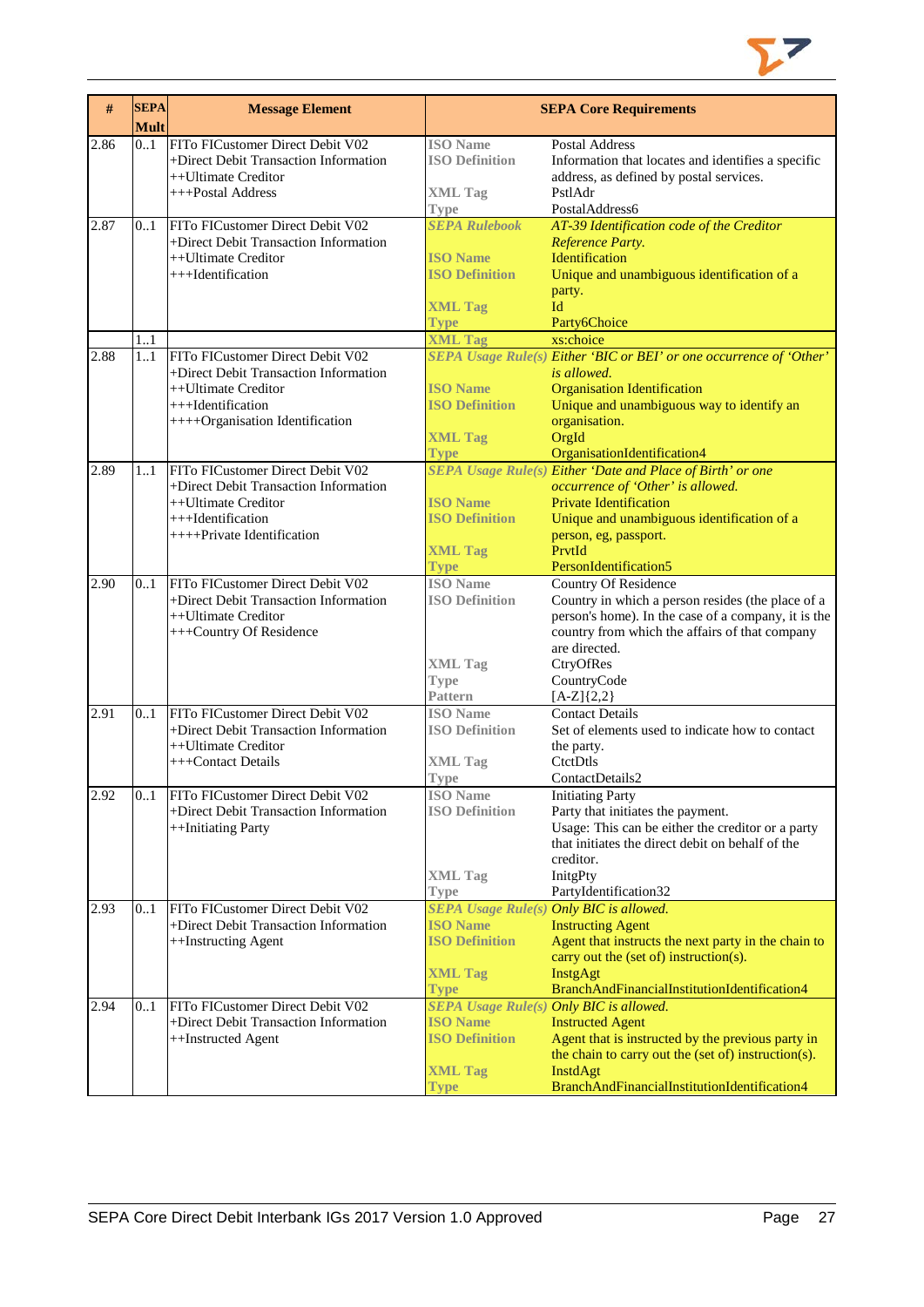

| #     | <b>SEPA</b> | <b>Message Element</b>                                                                                     |                                                                           | <b>SEPA Core Requirements</b>                                                                                                                                                                     |
|-------|-------------|------------------------------------------------------------------------------------------------------------|---------------------------------------------------------------------------|---------------------------------------------------------------------------------------------------------------------------------------------------------------------------------------------------|
|       | <b>Mult</b> |                                                                                                            |                                                                           |                                                                                                                                                                                                   |
| 2.95  | 0.1         | FITo FICustomer Direct Debit V02<br>+Direct Debit Transaction Information<br>++Intermediary Agent 1        | <b>ISO</b> Name<br><b>ISO Definition</b>                                  | <b>Intermediary Agent 1</b><br>Agent between the debtor's agent and the<br>creditor's agent.                                                                                                      |
|       |             |                                                                                                            | <b>XML Tag</b>                                                            | Usage: If more than one intermediary agent is<br>present, then IntermediaryAgent1 identifies the<br>agent between the DebtorAgent and the<br>IntermediaryAgent2.<br>IntrmyAgt1                    |
|       |             | FITo FICustomer Direct Debit V02                                                                           | <b>Type</b>                                                               | BranchAndFinancialInstitutionIdentification4                                                                                                                                                      |
| 2.96  | 0.1         | +Direct Debit Transaction Information<br>++Intermediary Agent 1Account                                     | <b>ISO</b> Name<br><b>ISO Definition</b><br><b>XML</b> Tag<br><b>Type</b> | <b>Intermediary Agent 1Account</b><br>Unambiguous identification of the account of the<br>intermediary agent 1 at its servicing agent in the<br>payment chain.<br>IntrmyAgt1Acct<br>CashAccount16 |
| 2.97  | 0.1         | FITo FICustomer Direct Debit V02                                                                           | <b>ISO</b> Name                                                           | Intermediary Agent 2                                                                                                                                                                              |
|       |             | +Direct Debit Transaction Information<br>++Intermediary Agent 2                                            | <b>ISO Definition</b>                                                     | Agent between the debtor's agent and the<br>creditor's agent.                                                                                                                                     |
|       |             |                                                                                                            | <b>XML Tag</b>                                                            | Usage: If more than two intermediary agents are<br>present, then IntermediaryAgent2 identifies the<br>agent between the IntermediaryAgent1 and the<br>IntermediaryAgent3.<br>IntrmyAgt2           |
|       |             |                                                                                                            | <b>Type</b>                                                               | BranchAndFinancialInstitutionIdentification4                                                                                                                                                      |
| 2.98  | 0.1         | FITo FICustomer Direct Debit V02<br>+Direct Debit Transaction Information<br>++Intermediary Agent 2Account | <b>ISO</b> Name<br><b>ISO Definition</b><br><b>XML Tag</b>                | Intermediary Agent 2Account<br>Unambiguous identification of the account of the<br>intermediary agent 2 at its servicing agent in the<br>payment chain.<br>IntrmyAgt2Acct                         |
|       |             |                                                                                                            | <b>Type</b>                                                               | CashAccount16                                                                                                                                                                                     |
| 2.99  | 0.1         | FITo FICustomer Direct Debit V02<br>+Direct Debit Transaction Information<br>++Intermediary Agent 3        | <b>ISO</b> Name<br><b>ISO Definition</b>                                  | Intermediary Agent 3<br>Agent between the debtor agent and creditor<br>agent.                                                                                                                     |
|       |             |                                                                                                            | XML Tag                                                                   | Usage: If IntermediaryAgent3 is present, then it<br>identifies the agent between the intermediary<br>agent 2 and the debtor agent.<br>IntrmyAgt3                                                  |
|       |             |                                                                                                            | <b>Type</b>                                                               | BranchAndFinancialInstitutionIdentification4                                                                                                                                                      |
| 2.100 | 01          | FITo FICustomer Direct Debit V02<br>+Direct Debit Transaction Information<br>++Intermediary Agent 3Account | <b>ISO</b> Name<br><b>ISO Definition</b>                                  | Intermediary Agent 3Account<br>Unambiguous identification of the account of the<br>intermediary agent 3 at its servicing agent in the<br>payment chain.                                           |
|       |             |                                                                                                            | <b>XML Tag</b>                                                            | IntrmyAgt3Acct                                                                                                                                                                                    |
|       |             |                                                                                                            | <b>Type</b>                                                               | CashAccount16                                                                                                                                                                                     |
| 2.101 | 11          | FITo FICustomer Direct Debit V02                                                                           | <b>ISO Name</b>                                                           | Debtor                                                                                                                                                                                            |
|       |             | +Direct Debit Transaction Information<br>++Debtor                                                          | <b>ISO Definition</b>                                                     | Party that owes an amount of money to the<br>(ultimate) creditor.                                                                                                                                 |
|       |             |                                                                                                            | <b>XML Tag</b>                                                            | <b>D</b> btr                                                                                                                                                                                      |
|       |             |                                                                                                            | <b>Type</b>                                                               | PartyIdentification32                                                                                                                                                                             |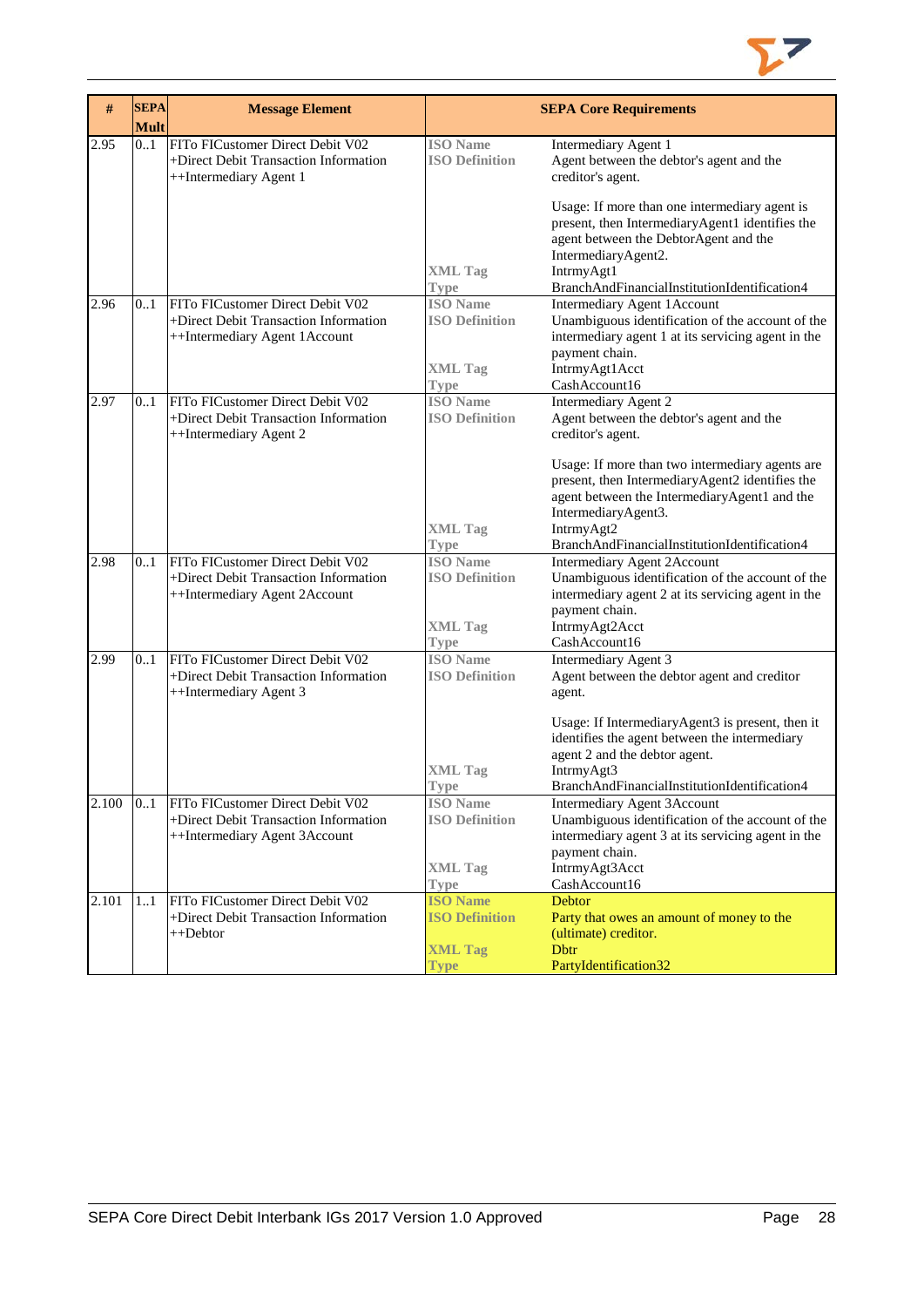| #     | <b>SEPA</b><br><b>Mult</b> | <b>Message Element</b>                |                                            | <b>SEPA Core Requirements</b>                                    |
|-------|----------------------------|---------------------------------------|--------------------------------------------|------------------------------------------------------------------|
| 2.102 | 11                         | FITo FICustomer Direct Debit V02      | <b>SEPA Rulebook</b>                       | AT-14 Name of the Debtor.                                        |
|       |                            | +Direct Debit Transaction Information | <b>SEPA Usage Rule(s) Mandatory</b>        |                                                                  |
|       |                            | $++Dektor$                            |                                            | 'Name' is limited to 70 characters in length.                    |
|       |                            | $+++Name$                             |                                            |                                                                  |
|       |                            |                                       |                                            | In case of a mandate generated using data from                   |
|       |                            |                                       |                                            | a payment card at the point of sale which results                |
|       |                            |                                       |                                            | in a direct debit to and from a payment account,                 |
|       |                            |                                       |                                            | and where the name of the Debtor is not                          |
|       |                            |                                       |                                            | available, the attribute "Name of the Debtor"                    |
|       |                            |                                       |                                            | must be filled in with "/CDGM" (note: Card                       |
|       |                            |                                       |                                            | Data Generated Mandate), followed by "/card                      |
|       |                            |                                       |                                            | number", "/sequence number" and "/expiry date                    |
|       |                            |                                       |                                            | of the card" (note: this means that the                          |
|       |                            |                                       |                                            | information parts are delimited by "/") or, if                   |
|       |                            |                                       |                                            | these data elements are not available, by any                    |
|       |                            |                                       |                                            | other data element(s) that would uniquely                        |
|       |                            |                                       |                                            | identify the Debtor to the Debtor Bank.                          |
|       |                            |                                       | <b>ISO Name</b>                            | Name                                                             |
|       |                            |                                       | <b>ISO Definition</b>                      | Name by which a party is known and which is                      |
|       |                            |                                       |                                            | usually used to identify that party.                             |
|       |                            |                                       | <b>XML Tag</b>                             | <b>Nm</b>                                                        |
|       |                            |                                       |                                            | Max140Text                                                       |
|       |                            |                                       | <b>Type</b><br><b>ISO Length</b>           | $1 \t  140$                                                      |
|       |                            |                                       |                                            |                                                                  |
|       |                            |                                       | <b>SEPA Length</b><br><b>SEPA Rulebook</b> | $1 \ldots 70$                                                    |
| 2.103 | 0.1                        | FITo FICustomer Direct Debit V02      |                                            | AT-09 Address of the Debtor.                                     |
|       |                            | +Direct Debit Transaction Information |                                            | SEPA Usage Rule(s) 'Postal Address' is optional but mandatory if |
|       |                            | ++Debtor                              |                                            | present in DS-02 or when the Creditor Bank or                    |
|       |                            | +++Postal Address                     |                                            | the Debtor Bank is located in a non-EEA SEPA                     |
|       |                            |                                       |                                            | country or territory.                                            |
|       |                            |                                       | <b>ISO Name</b>                            | <b>Postal Address</b>                                            |
|       |                            |                                       | <b>ISO Definition</b>                      | Information that locates and identifies a specific               |
|       |                            |                                       |                                            | address, as defined by postal services.                          |
|       |                            |                                       | <b>XML Tag</b>                             | PstlAdr                                                          |
|       |                            |                                       | <b>Type</b>                                | PostalAddress6                                                   |
| 2.104 | 0.1                        | FITo FICustomer Direct Debit V02      | <b>ISO</b> Name                            | Address Type                                                     |
|       |                            | +Direct Debit Transaction Information | <b>ISO Definition</b>                      | Identifies the nature of the postal address.                     |
|       |                            | $++Dektor$                            | <b>XML Tag</b>                             | AdrTp                                                            |
|       |                            | +++Postal Address                     | <b>Type</b>                                | AddressType2Code                                                 |
|       |                            | ++++Address Type                      |                                            |                                                                  |
| 2.105 | 0.1                        | FITo FICustomer Direct Debit V02      | <b>ISO</b> Name                            | Department                                                       |
|       |                            | +Direct Debit Transaction Information | <b>ISO Definition</b>                      | Identification of a division of a large organisation             |
|       |                            | ++Debtor                              |                                            | or building.                                                     |
|       |                            | +++Postal Address                     | <b>XML Tag</b>                             | Dept                                                             |
|       |                            | ++++Department                        | <b>Type</b>                                | Max70Text                                                        |
|       |                            |                                       | <b>ISO Length</b>                          | 70<br>$\mathbf{1}$                                               |
|       |                            |                                       | <b>SEPA Length</b>                         | $1 \t . 70$                                                      |
| 2.106 | 01                         | FITo FICustomer Direct Debit V02      | <b>ISO</b> Name                            | <b>Sub Department</b>                                            |
|       |                            | +Direct Debit Transaction Information | <b>ISO Definition</b>                      | Identification of a sub-division of a large                      |
|       |                            | ++Debtor                              |                                            | organisation or building.                                        |
|       |                            | +++Postal Address                     | <b>XML Tag</b>                             | SubDept                                                          |
|       |                            | ++++Sub Department                    | <b>Type</b>                                | Max70Text                                                        |
|       |                            |                                       | <b>ISO Length</b>                          | $1 \t . 70$                                                      |
|       |                            |                                       | <b>SEPA Length</b>                         | $1$ $\,$ . $70$                                                  |
| 2.107 | 0.1                        | FITo FICustomer Direct Debit V02      | <b>ISO</b> Name                            | <b>Street Name</b>                                               |
|       |                            | +Direct Debit Transaction Information | <b>ISO Definition</b>                      | Name of a street or thoroughfare.                                |
|       |                            | ++Debtor                              | <b>XML Tag</b>                             | StrtNm                                                           |
|       |                            | +++Postal Address                     |                                            | Max70Text                                                        |
|       |                            | ++++Street Name                       | <b>Type</b><br><b>ISO Length</b>           | $1 \t . 70$                                                      |
|       |                            |                                       | <b>SEPA Length</b>                         | $1$ $\,$ . $70$                                                  |
|       |                            |                                       |                                            |                                                                  |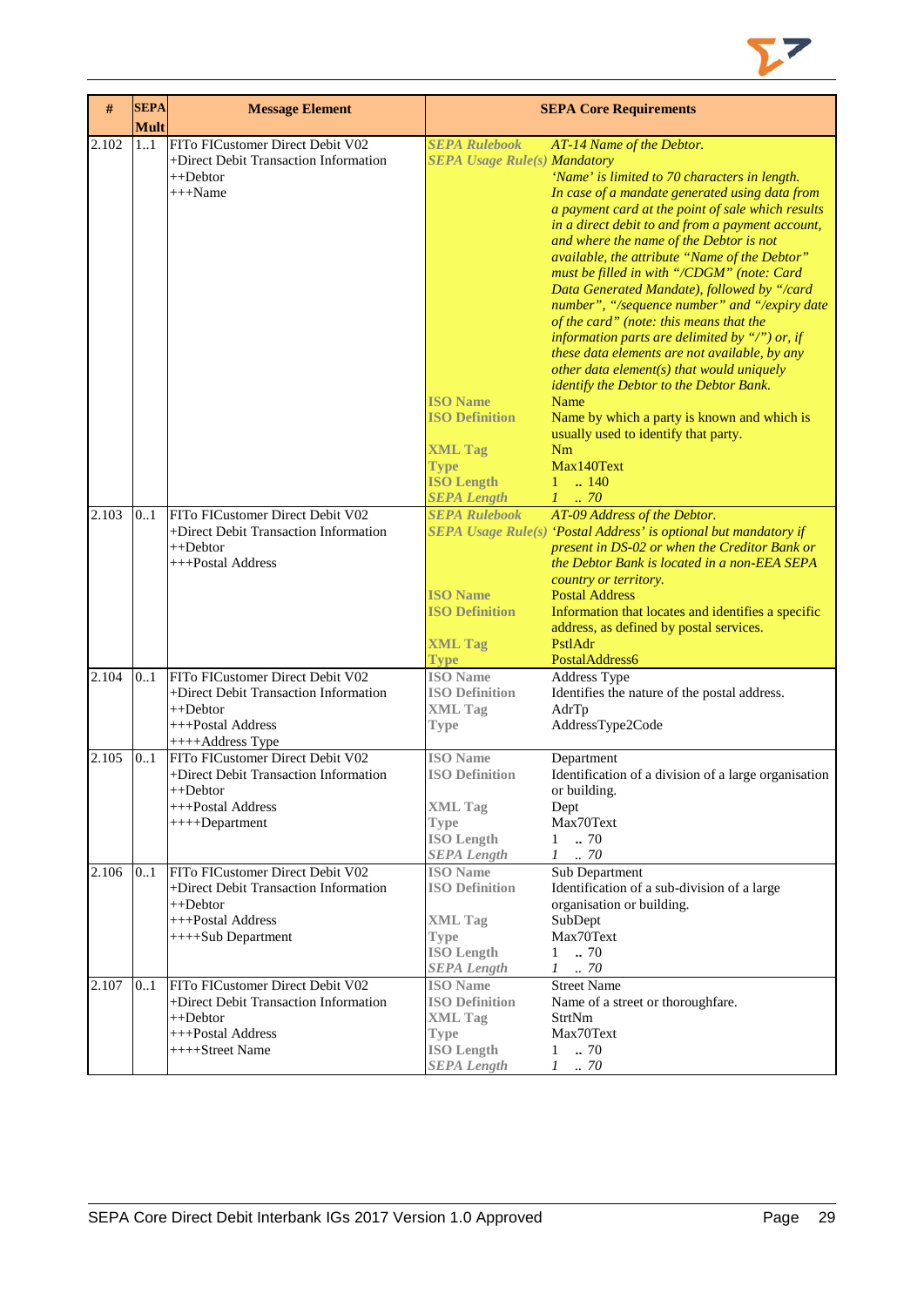

| #     | <b>SEPA</b><br><b>Mult</b> | <b>Message Element</b>                                                                                                                        |                                                                                                                      | <b>SEPA Core Requirements</b>                                                                                                                                                                                                                                      |
|-------|----------------------------|-----------------------------------------------------------------------------------------------------------------------------------------------|----------------------------------------------------------------------------------------------------------------------|--------------------------------------------------------------------------------------------------------------------------------------------------------------------------------------------------------------------------------------------------------------------|
| 2.108 | 0.1                        | FITo FICustomer Direct Debit V02<br>+Direct Debit Transaction Information<br>++Debtor<br>+++Postal Address<br>++++Building Number             | <b>ISO</b> Name<br><b>ISO Definition</b><br><b>XML Tag</b><br><b>Type</b><br><b>ISO Length</b><br><b>SEPA Length</b> | <b>Building Number</b><br>Number that identifies the position of a building<br>on a street.<br>BldgNb<br>Max16Text<br>$1 \t . 16$<br>$1 \t . 16$                                                                                                                   |
| 2.109 | 0.1                        | FITo FICustomer Direct Debit V02<br>+Direct Debit Transaction Information<br>$++Dektor$<br>+++Postal Address<br>++++Post Code                 | <b>ISO</b> Name<br><b>ISO Definition</b><br><b>XML Tag</b><br><b>Type</b><br><b>ISO Length</b><br><b>SEPA Length</b> | Post Code<br>Identifier consisting of a group of letters and/or<br>numbers that is added to a postal address to assist<br>the sorting of mail.<br>PstCd<br>Max16Text<br>$1 \t . 16$<br>$1 \ldots 16$                                                               |
| 2.110 | 0.1                        | FITo FICustomer Direct Debit V02<br>+Direct Debit Transaction Information<br>++Debtor<br>+++Postal Address<br>$++++$ Town Name                | <b>ISO</b> Name<br><b>ISO Definition</b><br><b>XML Tag</b><br><b>Type</b><br><b>ISO Length</b><br><b>SEPA Length</b> | <b>Town Name</b><br>Name of a built-up area, with defined boundaries,<br>and a local government.<br>TwnNm<br>Max35Text<br>$1 \t . 35$<br>$1-.35$                                                                                                                   |
| 2.111 | 0.1                        | FITo FICustomer Direct Debit V02<br>+Direct Debit Transaction Information<br>++Debtor<br>+++Postal Address<br>++++Country Sub Division        | <b>ISO</b> Name<br><b>ISO Definition</b><br><b>XML Tag</b><br><b>Type</b><br><b>ISO Length</b><br><b>SEPA Length</b> | Country Sub Division<br>Identifies a subdivision of a country such as state,<br>region, county.<br>CtrySubDvsn<br>Max35Text<br>$1 \t . 35$<br>$1 \t . 35$                                                                                                          |
| 2.112 | 01                         | FITo FICustomer Direct Debit V02<br>+Direct Debit Transaction Information<br>$++Dektor$<br>+++Postal Address<br>++++Country                   | <b>ISO Name</b><br><b>ISO Definition</b><br><b>XML Tag</b><br><b>Type</b><br><b>Pattern</b>                          | Country<br>Nation with its own government.<br>Ctry<br>CountryCode<br>$[A-Z]\{2,2\}$                                                                                                                                                                                |
| 2.113 | 02                         | FITo FICustomer Direct Debit V02<br>+Direct Debit Transaction Information<br>$++Dektor$<br>+++Postal Address<br>++++Address Line              | <b>ISO Name</b><br><b>ISO Definition</b><br><b>XML Tag</b><br><b>Type</b><br><b>ISO Length</b><br><b>SEPA Length</b> | SEPA Usage Rule(s) Only two occurrences are allowed.<br><b>Address Line</b><br>Information that locates and identifies a specific<br>address, as defined by postal services, presented<br>in free format text.<br>AdrLine<br>Max70Text<br>.70<br>1<br>$1 \dots 70$ |
| 2.114 | 0.1                        | FITo FICustomer Direct Debit V02<br>+Direct Debit Transaction Information<br>$++Dektor$<br>+++Identification                                  | <b>SEPA Rulebook</b><br><b>ISO Name</b><br><b>ISO Definition</b><br><b>XML Tag</b><br><b>Type</b>                    | AT-27 Debtor identification code.<br>Identification<br>Unique and unambiguous identification of a<br>party.<br>Id<br>Party6Choice                                                                                                                                  |
|       | 11                         |                                                                                                                                               | <b>XML Tag</b>                                                                                                       | xs:choice                                                                                                                                                                                                                                                          |
| 2.115 | 1.1                        | FITo FICustomer Direct Debit V02<br>+Direct Debit Transaction Information<br>++Debtor<br>+++Identification<br>++++Organisation Identification | <b>ISO Name</b><br><b>ISO Definition</b><br><b>XML Tag</b><br><b>Type</b>                                            | SEPA Usage Rule(s) Either 'BIC or BEI' or one occurrence of 'Other'<br><i>is allowed.</i><br><b>Organisation Identification</b><br>Unique and unambiguous way to identify an<br>organisation.<br>OrgId<br>OrganisationIdentification4                              |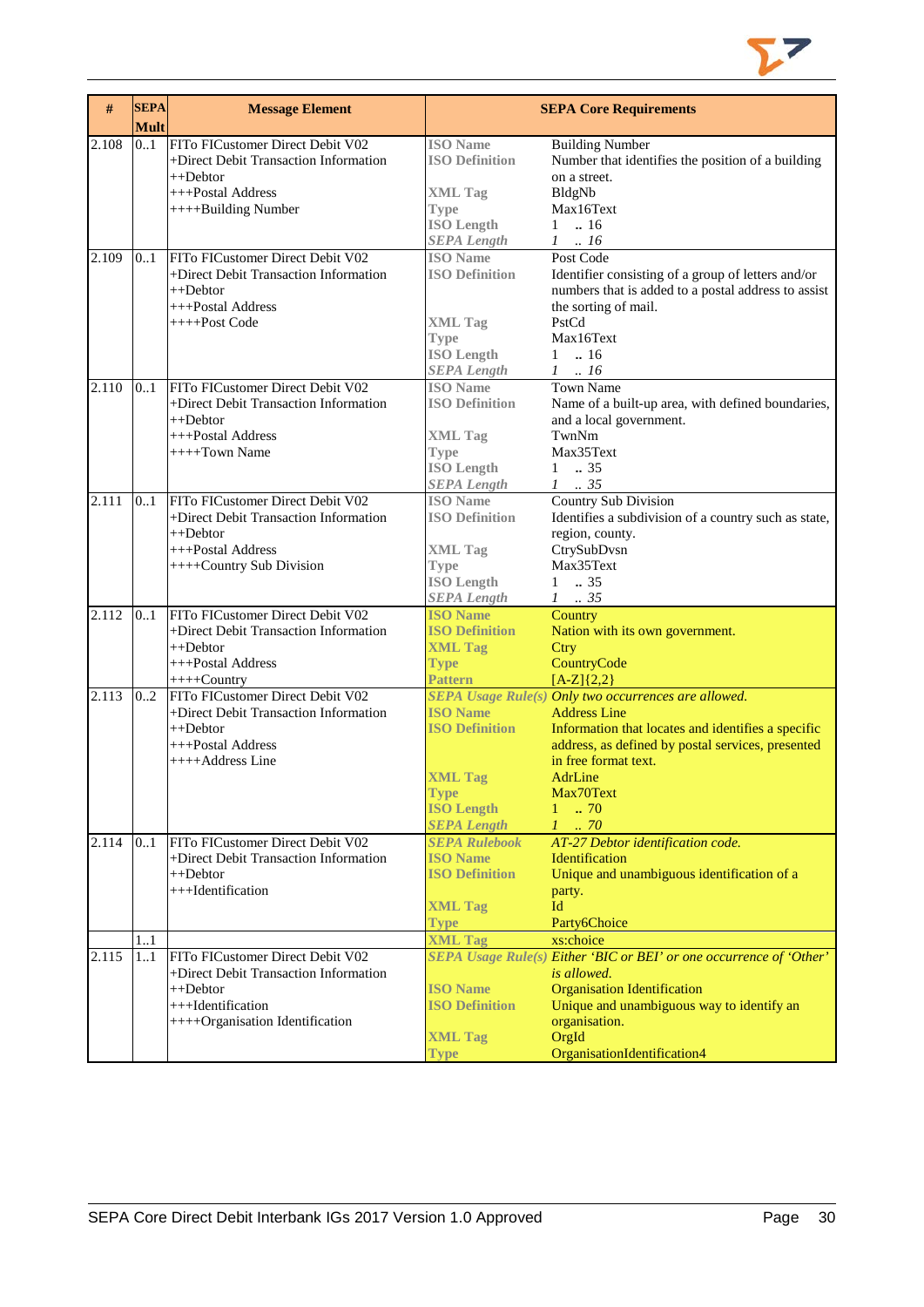

| #     | <b>SEPA</b><br><b>Mult</b> | <b>Message Element</b>                |                                         | <b>SEPA Core Requirements</b>                                    |
|-------|----------------------------|---------------------------------------|-----------------------------------------|------------------------------------------------------------------|
| 2.116 | 1.1                        | FITo FICustomer Direct Debit V02      |                                         | SEPA Usage Rule(s) Either 'Date and Place of Birth' or one       |
|       |                            | +Direct Debit Transaction Information |                                         |                                                                  |
|       |                            |                                       | <b>ISO Name</b>                         | occurrence of 'Other' is allowed.                                |
|       |                            | $++Dektor$                            | <b>ISO Definition</b>                   | <b>Private Identification</b>                                    |
|       |                            | +++Identification                     |                                         | Unique and unambiguous identification of a                       |
|       |                            | ++++Private Identification            |                                         | person, eg, passport.                                            |
|       |                            |                                       | <b>XML Tag</b>                          | PrvtId                                                           |
|       |                            |                                       | <b>Type</b>                             | PersonIdentification5                                            |
| 2.117 | 0.1                        | FITo FICustomer Direct Debit V02      | <b>ISO</b> Name                         | <b>Country Of Residence</b>                                      |
|       |                            | +Direct Debit Transaction Information | <b>ISO Definition</b>                   | Country in which a person resides (the place of a                |
|       |                            | ++Debtor                              |                                         | person's home). In the case of a company, it is the              |
|       |                            | +++Country Of Residence               |                                         | country from which the affairs of that company                   |
|       |                            |                                       |                                         | are directed.                                                    |
|       |                            |                                       | <b>XML Tag</b>                          | CtryOfRes                                                        |
|       |                            |                                       | Type                                    | CountryCode                                                      |
|       |                            |                                       | <b>Pattern</b>                          | $[A-Z]{2,2}$                                                     |
| 2.118 | 0.1                        | FITo FICustomer Direct Debit V02      | <b>ISO</b> Name                         | <b>Contact Details</b>                                           |
|       |                            | +Direct Debit Transaction Information | <b>ISO Definition</b>                   | Set of elements used to indicate how to contact                  |
|       |                            | $++Dektor$                            |                                         | the party.                                                       |
|       |                            | +++Contact Details                    | <b>XML Tag</b>                          | CtctDtls                                                         |
|       |                            |                                       | <b>Type</b>                             | ContactDetails2                                                  |
| 2.119 | 11                         | FITo FICustomer Direct Debit V02      | <b>SEPA Rulebook</b>                    | AT-07 The account number (IBAN) of the Debtor.                   |
|       |                            | +Direct Debit Transaction Information |                                         | SEPA Usage Rule(s) Only IBAN is allowed.                         |
|       |                            | ++Debtor Account                      | <b>ISO Name</b>                         | <b>Debtor Account</b>                                            |
|       |                            |                                       | <b>ISO Definition</b>                   | Unambiguous identification of the account of the                 |
|       |                            |                                       |                                         | debtor to which a debit entry will be made as a                  |
|       |                            |                                       |                                         | result of the transaction.                                       |
|       |                            |                                       | <b>XML Tag</b>                          | <b>DhtrAcct</b>                                                  |
|       |                            |                                       | <b>Type</b>                             | CashAccount16                                                    |
| 2.120 | 11                         | FITo FICustomer Direct Debit V02      | <b>SEPA Rulebook</b>                    | AT-13 BIC of Debtor's Bank.                                      |
|       |                            | +Direct Debit Transaction Information | SEPA Usage Rule(s) Only BIC is allowed. |                                                                  |
|       |                            | ++Debtor Agent                        | <b>ISO Name</b>                         | <b>Debtor Agent</b>                                              |
|       |                            |                                       | <b>ISO Definition</b>                   | Financial institution servicing an account for the               |
|       |                            |                                       |                                         | debtor.                                                          |
|       |                            |                                       | <b>XML Tag</b>                          | <b>DbtrAgt</b>                                                   |
|       |                            |                                       | <b>Type</b>                             | BranchAndFinancialInstitutionIdentification4                     |
| 2.121 | 0.1                        | FITo FICustomer Direct Debit V02      | <b>ISO</b> Name                         | Debtor Agent Account                                             |
|       |                            | +Direct Debit Transaction Information | <b>ISO Definition</b>                   | Unambiguous identification of the account of the                 |
|       |                            | ++Debtor Agent Account                |                                         | debtor agent at its servicing agent in the payment               |
|       |                            |                                       |                                         | chain.                                                           |
|       |                            |                                       | <b>XML Tag</b>                          | DbtrAgtAcct                                                      |
|       |                            |                                       | 'I ype                                  | CashAccount16                                                    |
| 2.122 | 0.1                        | FITo FICustomer Direct Debit V02      |                                         | SEPA Usage Rule(s) Mandatory if given by the Creditor in 'pain.  |
|       |                            | +Direct Debit Transaction Information |                                         | 008.001.02' and must be forwarded through the                    |
|       |                            | ++Ultimate Debtor                     |                                         | payment chain up to the Debtor.                                  |
|       |                            |                                       | <b>ISO</b> Name                         | <b>Ultimate Debtor</b>                                           |
|       |                            |                                       | <b>ISO Definition</b>                   | Ultimate party that owes an amount of money to                   |
|       |                            |                                       |                                         | the (ultimate) creditor.                                         |
|       |                            |                                       | <b>XML Tag</b>                          | <b>UltmtDbtr</b>                                                 |
|       |                            |                                       | Type                                    | PartyIdentification32                                            |
| 2.123 | 0.1                        | FITo FICustomer Direct Debit V02      | <b>SEPA Rulebook</b>                    | AT-15 Name of the Debtor Reference Party.                        |
|       |                            | +Direct Debit Transaction Information |                                         | SEPA Usage Rule(s) 'Name' is limited to 70 characters in length. |
|       |                            | ++Ultimate Debtor                     | <b>ISO Name</b>                         | Name                                                             |
|       |                            | $+++Name$                             | <b>ISO Definition</b>                   | Name by which a party is known and which is                      |
|       |                            |                                       |                                         | usually used to identify that party.                             |
|       |                            |                                       | <b>XML Tag</b>                          | Nm                                                               |
|       |                            |                                       | <b>Type</b>                             | Max140Text                                                       |
|       |                            |                                       | <b>ISO Length</b>                       | .140<br>$1 -$                                                    |
|       |                            |                                       | <b>SEPA Length</b>                      | $1-.70$                                                          |
| 2.124 | 0.1                        | FITo FICustomer Direct Debit V02      | <b>ISO</b> Name                         | Postal Address                                                   |
|       |                            | +Direct Debit Transaction Information | <b>ISO Definition</b>                   | Information that locates and identifies a specific               |
|       |                            | ++Ultimate Debtor                     |                                         | address, as defined by postal services.                          |
|       |                            | +++Postal Address                     | <b>XML Tag</b>                          | PstlAdr                                                          |
|       |                            |                                       | <b>Type</b>                             | PostalAddress6                                                   |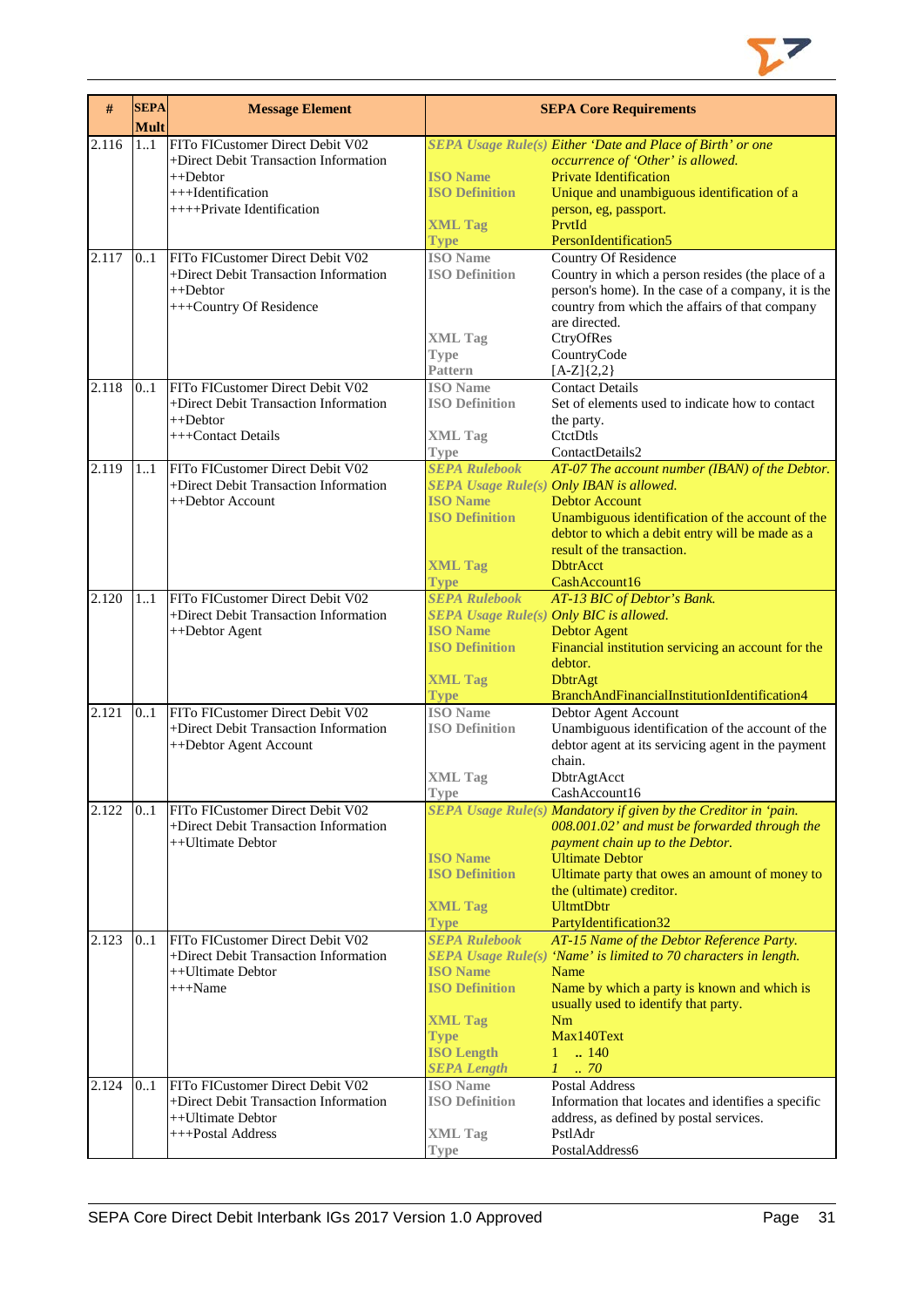

| #     | <b>SEPA</b><br><b>Mult</b> | <b>Message Element</b>                                                                                                                                 |                                                                                                                                        | <b>SEPA Core Requirements</b>                                                                                                                                                                                                                                                                                                                                                                                    |
|-------|----------------------------|--------------------------------------------------------------------------------------------------------------------------------------------------------|----------------------------------------------------------------------------------------------------------------------------------------|------------------------------------------------------------------------------------------------------------------------------------------------------------------------------------------------------------------------------------------------------------------------------------------------------------------------------------------------------------------------------------------------------------------|
| 2.125 | 0.1                        | FITo FICustomer Direct Debit V02<br>+Direct Debit Transaction Information<br>++Ultimate Debtor<br>$+++$ Identification                                 | <b>SEPA Rulebook</b><br><b>ISO Name</b><br><b>ISO Definition</b><br><b>XML Tag</b><br>Type                                             | AT-37 Identification code of the Debtor<br>Reference Party.<br>Identification<br>Unique and unambiguous identification of a<br>party.<br>Id<br>Party6Choice                                                                                                                                                                                                                                                      |
| 2.126 | 1.1<br>1.1                 | FITo FICustomer Direct Debit V02<br>+Direct Debit Transaction Information<br>++Ultimate Debtor<br>+++Identification<br>++++Organisation Identification | <b>XML Tag</b><br><b>ISO</b> Name<br><b>ISO Definition</b><br><b>XML Tag</b>                                                           | xs:choice<br>SEPA Usage Rule(s) Either 'BIC or BEI' or one occurrence of 'Other'<br>is allowed.<br><b>Organisation Identification</b><br>Unique and unambiguous way to identify an<br>organisation.<br>OrgId                                                                                                                                                                                                     |
| 2.127 | 1.1                        | FITo FICustomer Direct Debit V02<br>+Direct Debit Transaction Information<br>++Ultimate Debtor<br>+++Identification<br>$++++$ Private Identification   | <b>Type</b><br><b>ISO Name</b><br><b>ISO Definition</b><br><b>XML Tag</b><br><b>Type</b>                                               | OrganisationIdentification4<br>SEPA Usage Rule(s) Either 'Date and Place of Birth' or one<br>occurrence of 'Other' is allowed.<br><b>Private Identification</b><br>Unique and unambiguous identification of a<br>person, eg, passport.<br>PrvtId<br>PersonIdentification5                                                                                                                                        |
| 2.128 | 0.1                        | FITo FICustomer Direct Debit V02<br>+Direct Debit Transaction Information<br>++Ultimate Debtor<br>+++Country Of Residence                              | <b>ISO</b> Name<br><b>ISO Definition</b><br><b>XML Tag</b><br><b>Type</b><br><b>Pattern</b>                                            | Country Of Residence<br>Country in which a person resides (the place of a<br>person's home). In the case of a company, it is the<br>country from which the affairs of that company<br>are directed.<br>CtryOfRes<br>CountryCode<br>$[A-Z]\{2,2\}$                                                                                                                                                                |
| 2.129 | 0.1                        | FITo FICustomer Direct Debit V02<br>+Direct Debit Transaction Information<br>++Ultimate Debtor<br>+++Contact Details                                   | <b>ISO</b> Name<br><b>ISO Definition</b><br><b>XML Tag</b><br><b>Type</b>                                                              | <b>Contact Details</b><br>Set of elements used to indicate how to contact<br>the party.<br>CtetDtls<br>ContactDetails2                                                                                                                                                                                                                                                                                           |
| 2.130 | 0.1                        | FITo FICustomer Direct Debit V02<br>+Direct Debit Transaction Information<br>++Purpose                                                                 | <b>SEPA Rulebook</b><br><b>ISO Name</b><br><b>ISO Definition</b>                                                                       | AT-58 Purpose of the Collection.<br>Purpose<br>Underlying reason for the payment transaction.<br>Usage: Purpose is used by the end-customers,<br>that is initiating party, (ultimate) debtor,<br>(ultimate) creditor to provide information<br>concerning the nature of the payment. Purpose is<br>a content element, which is not used for<br>processing by any of the agents involved in the<br>payment chain. |
|       |                            |                                                                                                                                                        | <b>XML Tag</b><br><b>Type</b>                                                                                                          | Purp<br>Purpose2Choice                                                                                                                                                                                                                                                                                                                                                                                           |
| 2.131 | 11<br>11                   | FITo FICustomer Direct Debit V02<br>+Direct Debit Transaction Information<br>++Purpose<br>$+++Code$                                                    | <b>XML Tag</b><br><b>ISO Name</b><br><b>ISO Definition</b><br><b>XML Tag</b><br><b>Type</b><br><b>ISO Length</b><br><b>SEPA Length</b> | xs:choice<br>Code<br>Underlying reason for the payment transaction, as<br>published in an external purpose code list.<br>C <sub>d</sub><br>ExternalPurpose1Code<br>$\therefore$ 4<br>1<br>$\mathcal{I}$<br>$\overline{4}$                                                                                                                                                                                        |
| 2.132 | 11                         | FITo FICustomer Direct Debit V02<br>+Direct Debit Transaction Information<br>++Purpose<br>+++Proprietary                                               | <b>ISO</b> Name<br><b>ISO Definition</b><br><b>XML Tag</b><br><b>Type</b><br><b>ISO Length</b><br><b>SEPA Length</b>                   | Proprietary<br>Purpose, in a proprietary form.<br>Prtry<br>Max35Text<br>.35<br>$\mathbf{1}$<br>$1 \t . 35$                                                                                                                                                                                                                                                                                                       |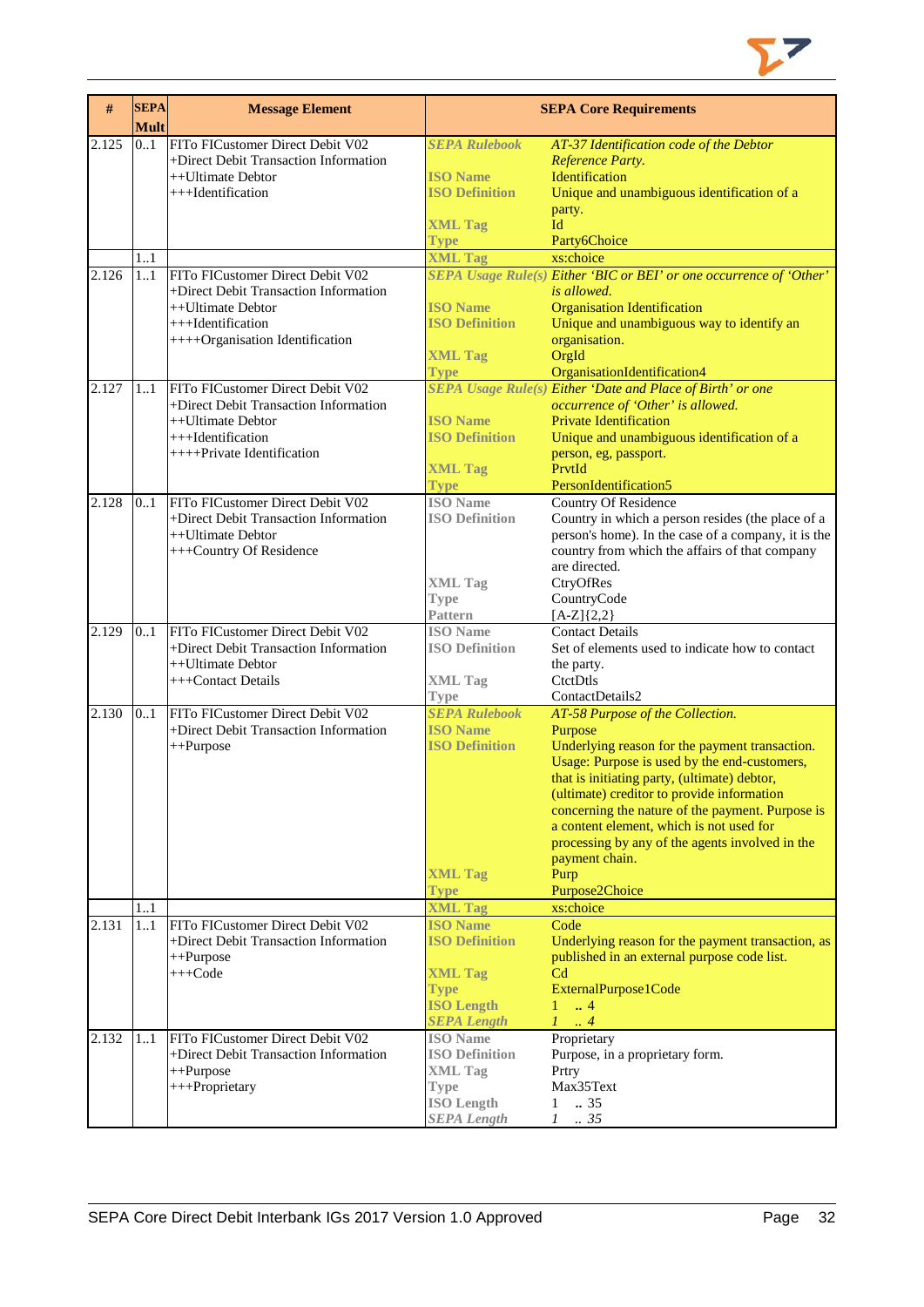

| #     | <b>SEPA</b><br><b>Mult</b> | <b>Message Element</b>                                                                                                                                                                      |                                                                                                            | <b>SEPA Core Requirements</b>                                                                                                                                                                                                                                                                                                                                                                                                                                                                                           |
|-------|----------------------------|---------------------------------------------------------------------------------------------------------------------------------------------------------------------------------------------|------------------------------------------------------------------------------------------------------------|-------------------------------------------------------------------------------------------------------------------------------------------------------------------------------------------------------------------------------------------------------------------------------------------------------------------------------------------------------------------------------------------------------------------------------------------------------------------------------------------------------------------------|
| 2.133 | 0.<br>10                   | FITo FICustomer Direct Debit V02<br>+Direct Debit Transaction Information<br>++Regulatory Reporting                                                                                         | <b>ISO</b> Name<br><b>ISO Definition</b><br><b>XML</b> Tag                                                 | <b>Regulatory Reporting</b><br>Information needed due to regulatory and<br>statutory requirements.<br>RgltryRptg                                                                                                                                                                                                                                                                                                                                                                                                        |
| 2.134 | 01                         | FITo FICustomer Direct Debit V02<br>+Direct Debit Transaction Information<br>++Related Remittance Information                                                                               | <b>Type</b><br><b>ISO</b> Name<br><b>ISO Definition</b>                                                    | RegulatoryReporting3<br><b>Related Remittance Information</b><br>Set of elements used to provide information<br>related to the handling of the remittance<br>information by any of the agents in the<br>transaction processing chain.                                                                                                                                                                                                                                                                                   |
|       |                            |                                                                                                                                                                                             | <b>XML Tag</b><br><b>Type</b>                                                                              | RltdRmtInf<br>RemittanceLocation2                                                                                                                                                                                                                                                                                                                                                                                                                                                                                       |
| 2.135 | 0.1                        | FITo FICustomer Direct Debit V02<br>+Direct Debit Transaction Information<br>++Remittance Information                                                                                       | <b>SEPA Rulebook</b><br><b>ISO Name</b><br><b>ISO Definition</b>                                           | AT-22 Remittance information from the Creditor.<br>SEPA Usage Rule(s) Either 'Structured' or 'Unstructured' may be<br>present.<br><b>Remittance Information</b><br>Information supplied to enable the matching of<br>an entry with the items that the transfer is<br>intended to settle, such as commercial invoices in<br>an accounts' receivable system.                                                                                                                                                              |
|       |                            |                                                                                                                                                                                             | <b>XML Tag</b><br><b>Type</b>                                                                              | RmtInf<br>RemittanceInformation5                                                                                                                                                                                                                                                                                                                                                                                                                                                                                        |
| 2.136 | 0.1                        | FITo FICustomer Direct Debit V02<br>+Direct Debit Transaction Information<br>++Remittance Information<br>+++Unstructured                                                                    | <b>ISO</b> Name<br><b>ISO Definition</b>                                                                   | <b>SEPA Usage Rule(s) 'Unstructured' may carry structured remittance</b><br>information, as agreed between the Creditor and<br>the Debtor.<br>Only one occurrence of 'Unstructured' is<br>allowed.<br>Unstructured<br>Information supplied to enable the matching/<br>reconciliation of an entry with the items that the<br>payment is intended to settle, such as commercial<br>invoices in an accounts' receivable system, in an<br>unstructured form.                                                                |
|       |                            |                                                                                                                                                                                             | <b>XML Tag</b><br><b>Type</b><br><b>ISO Length</b><br><b>SEPA Length</b>                                   | <b>Ustrd</b><br>Max140Text<br>$1 \t  140$<br>$1 \t . 140$                                                                                                                                                                                                                                                                                                                                                                                                                                                               |
| 2.137 | 0.1                        | FITo FICustomer Direct Debit V02<br>+Direct Debit Transaction Information<br>++Remittance Information<br>+++Structured                                                                      | <b>SEPA Format</b><br>Rule(s)<br><b>ISO</b> Name<br><b>ISO Definition</b><br><b>XML Tag</b><br><b>Type</b> | SEPA Usage Rule(s) Only one occurrence of 'Structured' is allowed.<br>'Structured' can be used, provided the tags and<br>the data within the 'Structured' element do not<br>exceed 140 characters in length.<br><b>Structured</b><br>Information supplied to enable the matching/<br>reconciliation of an entry with the items that the<br>payment is intended to settle, such as commercial<br>invoices in an accounts' receivable system, in a<br>structured form.<br><b>Strd</b><br>StructuredRemittanceInformation7 |
| 2.138 | 0 <sub>n</sub>             | FITo FICustomer Direct Debit V02<br>+Direct Debit Transaction Information<br>++Remittance Information<br>+++Structured                                                                      | <b>ISO</b> Name<br><b>ISO Definition</b><br><b>XML Tag</b>                                                 | Referred Document Information<br>Set of elements used to identify the documents<br>referred to in the remittance information.<br>RfrdDocInf                                                                                                                                                                                                                                                                                                                                                                             |
| 2.139 | 0.1                        | ++++Referred Document Information<br>FITo FICustomer Direct Debit V02<br>+Direct Debit Transaction Information<br>++Remittance Information<br>+++Structured<br>++++Referred Document Amount | <b>Type</b><br><b>ISO</b> Name<br><b>ISO Definition</b><br><b>XML Tag</b><br><b>Type</b>                   | ReferredDocumentInformation3<br><b>Referred Document Amount</b><br>Set of elements used to provide details on the<br>amounts of the referred document.<br><b>RfrdDocAmt</b><br>RemittanceAmount1                                                                                                                                                                                                                                                                                                                        |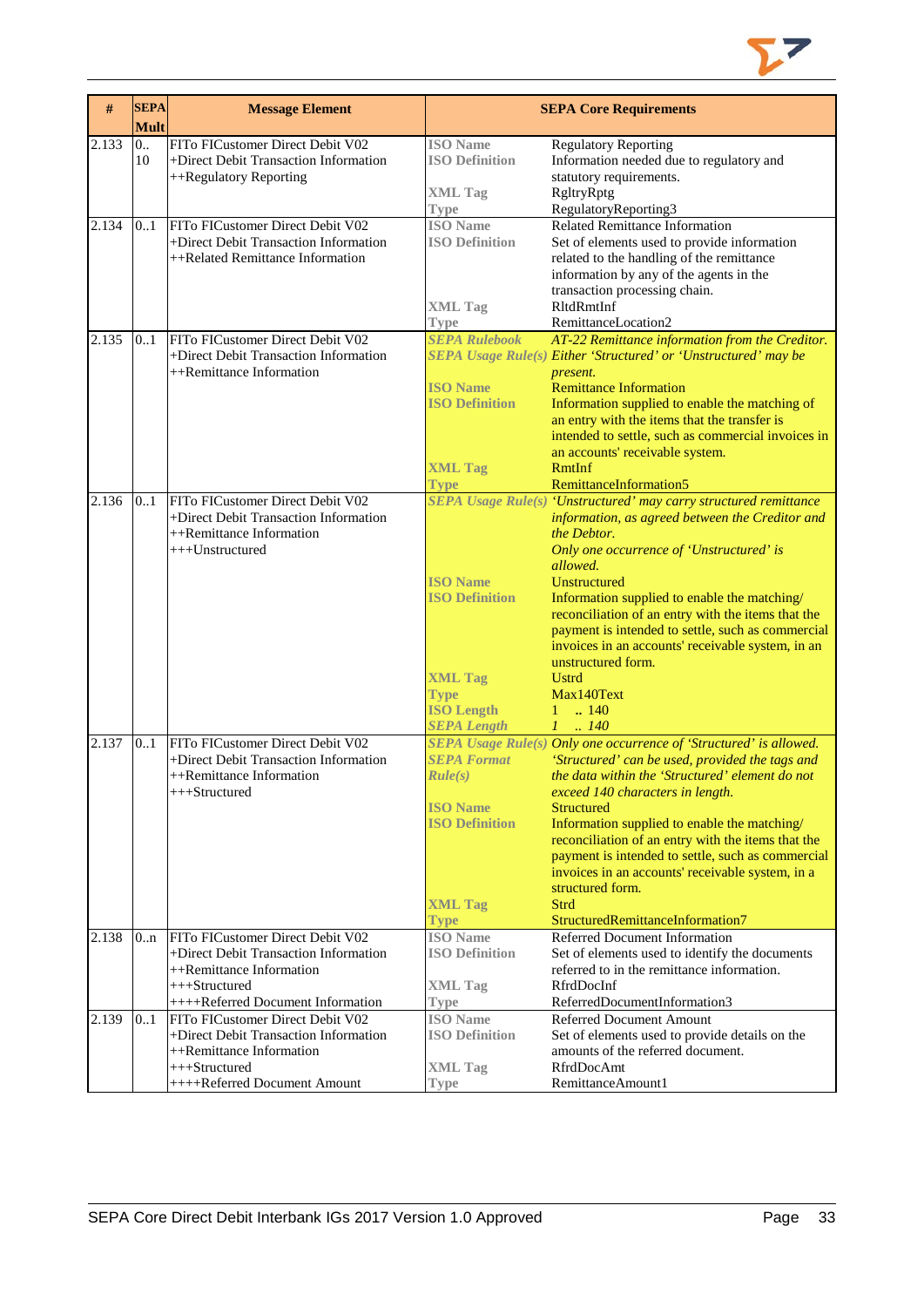

| #     | <b>SEPA</b><br><b>Mult</b> | <b>Message Element</b>                                                                                                                                                                                                           |                                                                                                                      | <b>SEPA Core Requirements</b>                                                                                                                                                                                                                                                                                                                                                   |
|-------|----------------------------|----------------------------------------------------------------------------------------------------------------------------------------------------------------------------------------------------------------------------------|----------------------------------------------------------------------------------------------------------------------|---------------------------------------------------------------------------------------------------------------------------------------------------------------------------------------------------------------------------------------------------------------------------------------------------------------------------------------------------------------------------------|
| 2.140 | 0.1                        | FITo FICustomer Direct Debit V02<br>+Direct Debit Transaction Information<br>++Remittance Information<br>+++Structured<br>++++Creditor Reference Information                                                                     | <b>ISO Name</b><br><b>ISO Definition</b><br><b>XML Tag</b><br><b>Type</b>                                            | SEPA Usage Rule(s) When present, the Debtor Bank is not obliged to<br>validate the reference information.<br>When used both 'Type' and 'Reference' must be<br>present.<br><b>Creditor Reference Information</b><br>Reference information provided by the creditor to<br>allow the identification of the underlying<br>documents.<br>CdtrRefInf<br>CreditorReferenceInformation2 |
| 2.141 | 0.1                        | FITo FICustomer Direct Debit V02<br>+Direct Debit Transaction Information<br>++Remittance Information<br>+++Structured<br>++++Creditor Reference Information<br>$+++++Type$                                                      | <b>ISO Name</b><br><b>ISO Definition</b><br><b>XML Tag</b><br><b>Type</b>                                            | <b>Type</b><br>Specifies the type of creditor reference.<br>Tp<br>CreditorReferenceType2                                                                                                                                                                                                                                                                                        |
| 2.142 | 11                         | FITo FICustomer Direct Debit V02<br>+Direct Debit Transaction Information<br>++Remittance Information<br>$+++Structured$<br>++++Creditor Reference Information<br>$+++++Type$<br>+++++++Code Or Proprietary                      | <b>ISO Name</b><br><b>ISO Definition</b><br><b>XML Tag</b><br><b>Type</b>                                            | <b>Code Or Proprietary</b><br>Coded or proprietary format creditor reference<br>type.<br>CdOrPrtry<br>CreditorReferenceType1Choice                                                                                                                                                                                                                                              |
|       | 11                         |                                                                                                                                                                                                                                  | <b>XML Tag</b>                                                                                                       | xs:choice                                                                                                                                                                                                                                                                                                                                                                       |
| 2.143 | 1.1                        | FITo FICustomer Direct Debit V02<br>+Direct Debit Transaction Information<br>++Remittance Information<br>$+++Structured$<br>++++Creditor Reference Information<br>$+++++Type$<br>+++++++Code Or Proprietary<br>$+++++Code$       | <b>ISO Name</b><br><b>ISO Definition</b><br><b>XML Tag</b><br><b>Type</b>                                            | SEPA Usage Rule(s) Only 'SCOR' is allowed.<br>Code<br>Type of creditor reference, in a coded form.<br>C <sub>d</sub><br>DocumentType3Code                                                                                                                                                                                                                                       |
|       |                            |                                                                                                                                                                                                                                  | <b>SEPA Code Restrictions</b>                                                                                        |                                                                                                                                                                                                                                                                                                                                                                                 |
|       |                            |                                                                                                                                                                                                                                  | <b>SCOR</b>                                                                                                          | StructuredCommunicationReference<br>Document is a structured communication<br>reference provided by the creditor to identify the<br>referred transaction.                                                                                                                                                                                                                       |
| 2.144 | 1.1                        | FITo FICustomer Direct Debit V02<br>+Direct Debit Transaction Information<br>++Remittance Information<br>+++Structured<br>++++Creditor Reference Information<br>$+++++Type$<br>+++++++Code Or Proprietary<br>++++++++Proprietary | <b>ISO</b> Name<br><b>ISO Definition</b><br><b>XML Tag</b><br>Type<br><b>ISO Length</b><br><b>SEPA</b> Length        | Proprietary<br>Creditor reference type, in a proprietary form.<br>Prtry<br>Max35Text<br>.35<br>$\mathbf{1}$<br>$1 \t . 35$                                                                                                                                                                                                                                                      |
| 2.145 | 0.1                        | FITo FICustomer Direct Debit V02<br>+Direct Debit Transaction Information<br>++Remittance Information<br>+++Structured<br>++++Creditor Reference Information<br>$+++++Type$<br>$+++++Issuer$                                     | <b>ISO Name</b><br><b>ISO Definition</b><br><b>XML Tag</b><br><b>Type</b><br><b>ISO Length</b><br><b>SEPA Length</b> | <b>Issuer</b><br>Entity that assigns the credit reference type.<br><b>Issr</b><br>Max35Text<br>$1 \t . 35$<br>$1 \t35$                                                                                                                                                                                                                                                          |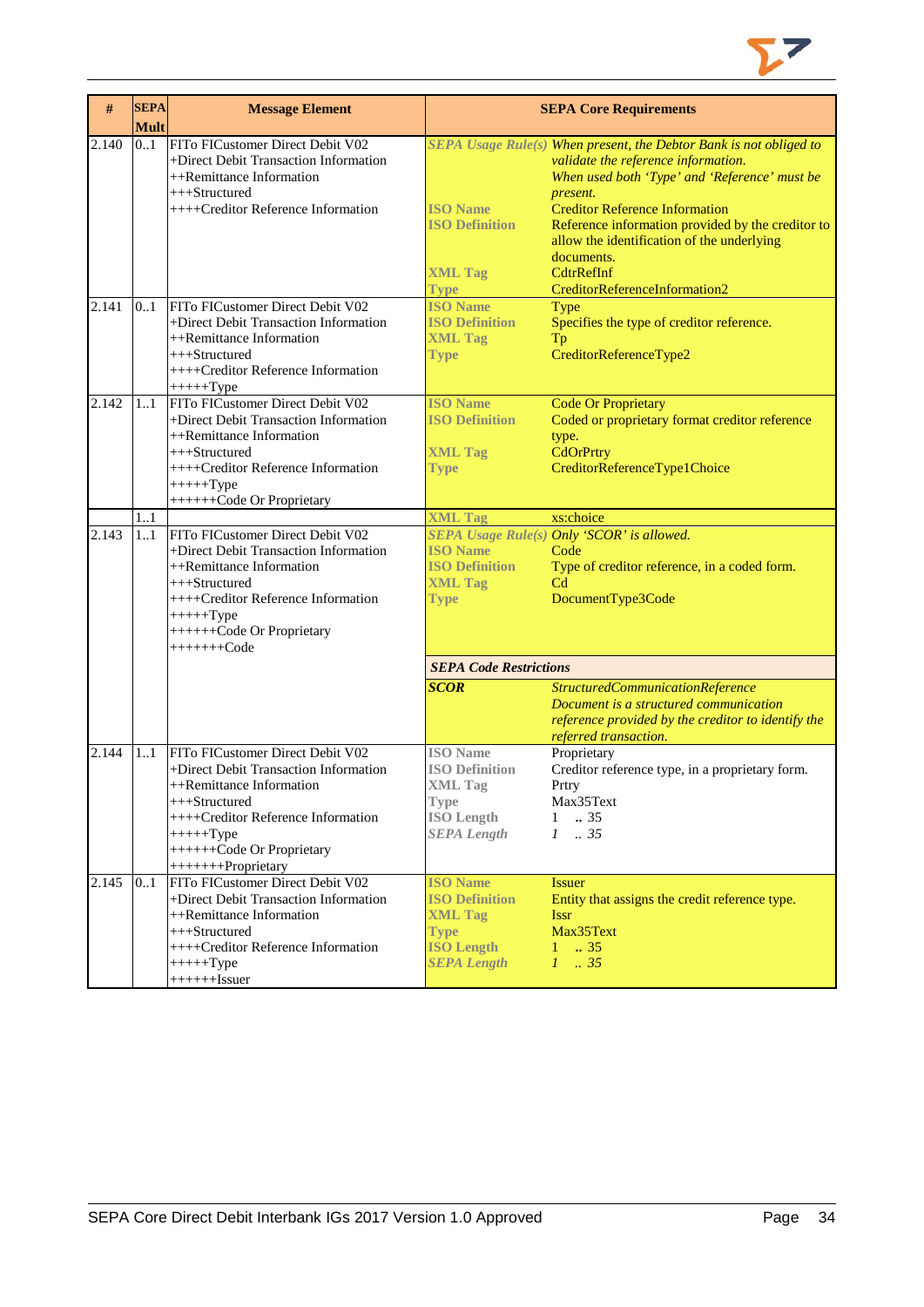

| #     | <b>SEPA</b> | <b>Message Element</b>                                                                                                                                                             |                                                                                                                      | <b>SEPA Core Requirements</b>                                                                                                                                                                                                                                                                                                                                                                                                                                                                                                          |
|-------|-------------|------------------------------------------------------------------------------------------------------------------------------------------------------------------------------------|----------------------------------------------------------------------------------------------------------------------|----------------------------------------------------------------------------------------------------------------------------------------------------------------------------------------------------------------------------------------------------------------------------------------------------------------------------------------------------------------------------------------------------------------------------------------------------------------------------------------------------------------------------------------|
|       | <b>Mult</b> |                                                                                                                                                                                    |                                                                                                                      |                                                                                                                                                                                                                                                                                                                                                                                                                                                                                                                                        |
| 2.146 | 0.1         | FITo FICustomer Direct Debit V02<br>+Direct Debit Transaction Information<br>++Remittance Information<br>$+++Structured$<br>++++Creditor Reference Information<br>$+++++Reference$ | <b>ISO Name</b><br><b>ISO Definition</b>                                                                             | SEPA Usage Rule(s) If a 'Reference' contains a check digit, the<br>receiving bank is not required to validate this.<br>If the receiving bank validates the check digit and<br>if this validation fails, the bank may continue its<br>processing and send the transaction to the next<br>party in the chain.<br>RF Creditor Reference may be used (ISO 11649).<br>Reference<br>Unique reference, as assigned by the creditor, to<br>unambiguously refer to the payment transaction.<br>Usage: If available, the initiating party should |
|       |             |                                                                                                                                                                                    |                                                                                                                      | provide this reference in the structured remittance<br>information, to enable reconciliation by the<br>creditor upon receipt of the amount of money.                                                                                                                                                                                                                                                                                                                                                                                   |
|       |             |                                                                                                                                                                                    |                                                                                                                      | If the business context requires the use of a<br>creditor reference or a payment remit<br>identification, and only one identifier can be<br>passed through the end-to-end chain, the<br>creditor's reference or payment remittance<br>identification should be quoted in the end-to-end                                                                                                                                                                                                                                                |
|       |             |                                                                                                                                                                                    | <b>XML Tag</b><br><b>Type</b><br><b>ISO Length</b><br><b>SEPA Length</b>                                             | transaction identification.<br>Ref<br>Max35Text<br>$1 \t . 35$<br>$1-.35$                                                                                                                                                                                                                                                                                                                                                                                                                                                              |
| 2.147 | 0.1         | FITo FICustomer Direct Debit V02<br>+Direct Debit Transaction Information<br>++Remittance Information<br>+++Structured<br>$++++Invoicer$                                           | <b>ISO</b> Name<br><b>ISO Definition</b><br><b>XML Tag</b><br>Type                                                   | Invoicer<br>Identification of the organisation issuing the<br>invoice, when it is different from the creditor or<br>ultimate creditor.<br>Inver<br>PartyIdentification32                                                                                                                                                                                                                                                                                                                                                               |
| 2.148 | 0.1         | FITo FICustomer Direct Debit V02<br>+Direct Debit Transaction Information<br>++Remittance Information<br>+++Structured<br>$+++$ Invoicee                                           | <b>ISO</b> Name<br><b>ISO Definition</b><br><b>XML</b> Tag<br><b>Type</b>                                            | Invoicee<br>Identification of the party to whom an invoice is<br>issued, when it is different from the debtor or<br>ultimate debtor.<br>Invcee<br>PartyIdentification32                                                                                                                                                                                                                                                                                                                                                                |
| 2.149 | 03          | FITo FICustomer Direct Debit V02<br>+Direct Debit Transaction Information<br>$++$ Remittance Information<br>$+++Structured$<br>++++Additional Remittance Information               | <b>ISO</b> Name<br><b>ISO Definition</b><br><b>XML</b> Tag<br><b>Type</b><br><b>ISO</b> Length<br><b>SEPA</b> Length | <b>Additional Remittance Information</b><br>Additional information, in free text form, to<br>complement the structured remittance<br>information.<br>AddtlRmtInf<br>Max140Text<br>.140<br>1<br>$1 \quad .140$                                                                                                                                                                                                                                                                                                                          |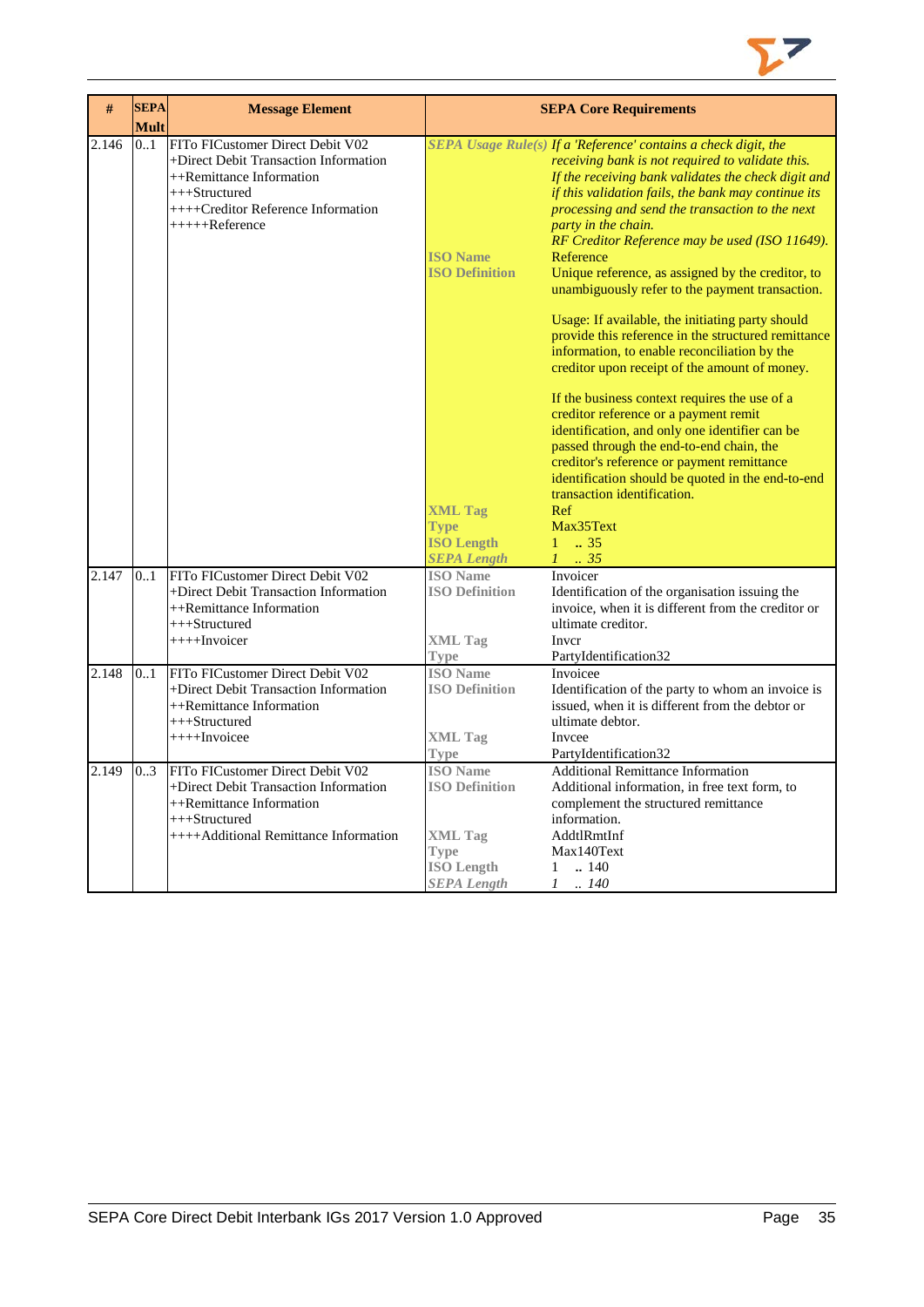

### **2.2 Interbank Direct Debit Return/Refund of a Collection (DS-05)**

#### **2.2.1 Use of the Payment Return (pacs.004.001.02)**

The Payment Return is the message used to transport the direct debit return/refund instruction from the Debtor Bank to the Creditor Bank, directly or through intermediaries. If the 'Return Originator' contains a 'Name', this means that the message is being used as a Refund. If the 'Return Originator' contains a BIC, this means that the message is being used as a Return.

This message caters for bulk and single direct debit return/refund instructions.

This message caters for Interchange Fees in the return of a collection.

**Note**: Attribute AT-R1 is implied by the Message Name, 'pacs.004.001.02' the 'Original Message Name Identification', 'pacs.003.001.02'.

**Note**: Message elements under the 'Original Transaction Reference' sequence are based on DS-04 attributes.

**Note**: The mixing of different 'Local Instrument' values under 'Original Transaction Reference' is not allowed in the same message.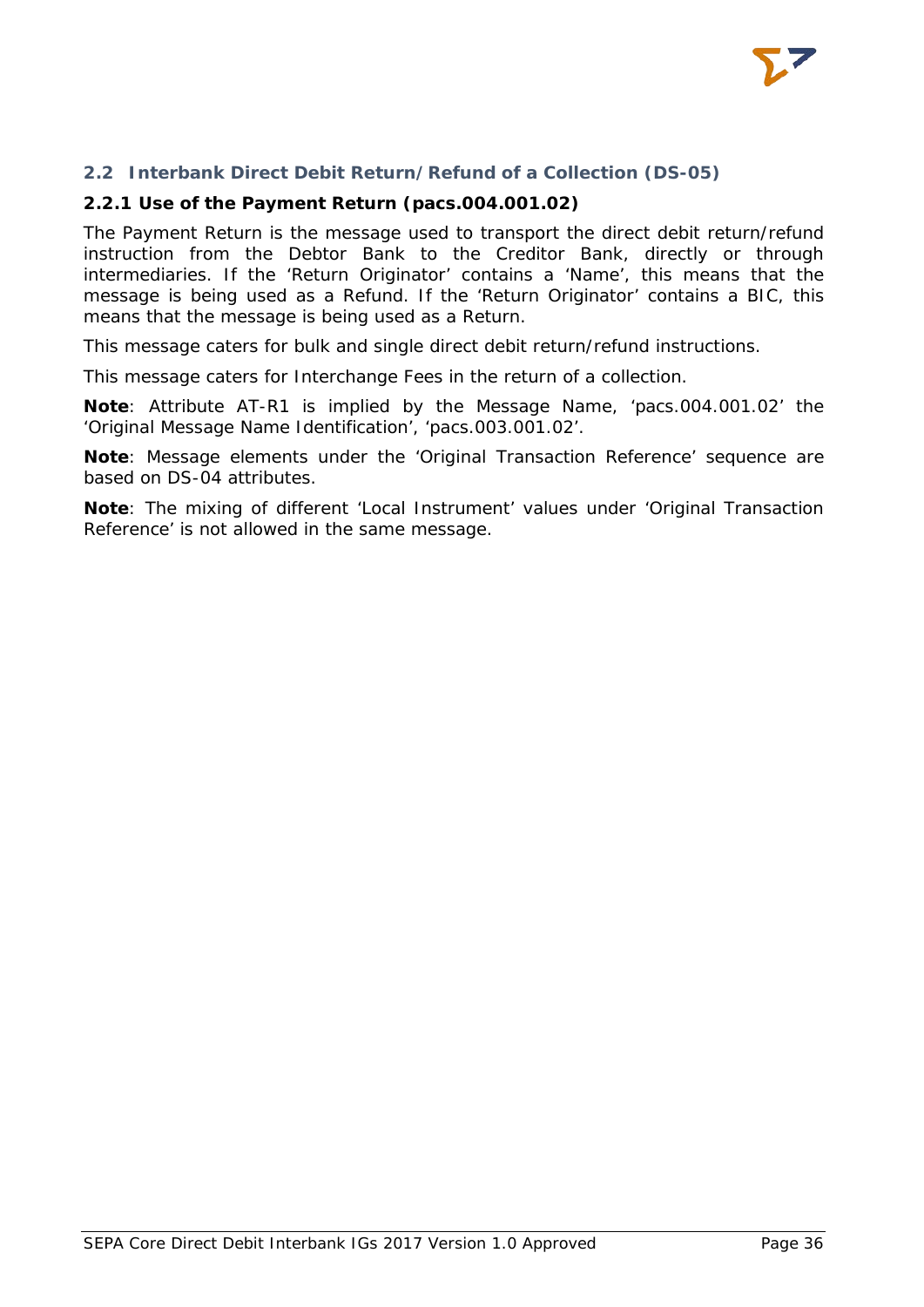| <b>XML Tag</b><br>Document<br>Document<br><b>Document</b><br><b>Type</b><br><b>ISO Name</b><br><b>Payment Return V02</b><br>Payment Return V02<br>11<br><b>ISO Definition</b><br>The PaymentReturn message is sent by an agent<br>to the previous agent in the payment chain to<br>undo a payment previously settled.<br><b>XML Tag</b><br>PmtRtr<br>PaymentReturnV02<br><b>Type</b><br><b>ISO Name</b><br><b>Group Header</b><br>1.0<br>11<br>Payment Return V02<br><b>ISO Definition</b><br>+Group Header<br>Set of characteristics shared by all individual<br>transactions included in the message.<br><b>XML Tag</b><br>GrpHdr<br>GroupHeader38<br><b>Type</b><br><b>ISO Name</b><br><b>Message Identification</b><br>1.1<br>Payment Return V02<br>11<br><b>ISO Definition</b><br>+Group Header<br>Point to point reference, as assigned by the<br>++Message Identification<br>instructing party and sent to the next party in the<br>chain, to unambiguously identify the message.<br>Usage: The instructing party has to make sure<br>that MessageIdentification is unique per<br>instructed party for a pre-agreed period.<br><b>XML Tag</b><br>MsgId<br>Max35Text<br><b>Type</b><br><b>ISO Length</b><br>$1 - .35$<br><b>SEPA Length</b><br>$1 \cdot .35$<br><b>Creation Date Time</b><br>1.2<br><b>ISO Name</b><br>11<br>Payment Return V02<br><b>ISO Definition</b><br>+Group Header<br>Date and time at which the message was created.<br>++Creation Date Time<br>CreDtTm<br><b>XML Tag</b><br><b>ISODateTime</b><br><b>Type</b><br><b>ISO</b> Name<br>1.3<br>Payment Return V02<br>Authorisation<br>02<br>+Group Header<br><b>ISO Definition</b><br>User identification or any user key to be used to<br>check whether the initiating party is allowed to<br>++Authorisation<br>initiate transactions from the account specified in<br>the message.<br>Usage: The content is not of a technical nature,<br>but reflects the organisational structure at the<br>initiating side.<br>The authorisation element can typically be used<br>in relay scenarios, payment initiations, payment<br>returns or payment reversals that are initiated on<br>behalf of a party different from the initiating<br>party.<br><b>XML Tag</b><br>Authstn<br>Authorisation1Choice<br><b>Type</b><br><b>ISO</b> Name<br>1.4<br>Payment Return V02<br><b>Batch Booking</b><br>0.1<br>Identifies whether a single entry per individual<br>+Group Header<br><b>ISO Definition</b><br>transaction or a batch entry for the sum of the<br>++Batch Booking<br>amounts of all transactions within the group of a<br>message is requested.<br>Usage: Batch booking is used to request and not<br>order a possible batch booking.<br><b>XML Tag</b><br><b>BtchBookg</b><br>BatchBookingIndicator<br><b>Type</b><br>1.5<br>Payment Return V02<br><b>ISO Name</b><br><b>Number Of Transactions</b><br>11<br>Number of individual transactions contained in<br>+Group Header<br><b>ISO Definition</b> | # | <b>SEPA</b><br><b>Mult</b> | <b>Message Element</b> | <b>SEPA Core Requirements</b> |
|------------------------------------------------------------------------------------------------------------------------------------------------------------------------------------------------------------------------------------------------------------------------------------------------------------------------------------------------------------------------------------------------------------------------------------------------------------------------------------------------------------------------------------------------------------------------------------------------------------------------------------------------------------------------------------------------------------------------------------------------------------------------------------------------------------------------------------------------------------------------------------------------------------------------------------------------------------------------------------------------------------------------------------------------------------------------------------------------------------------------------------------------------------------------------------------------------------------------------------------------------------------------------------------------------------------------------------------------------------------------------------------------------------------------------------------------------------------------------------------------------------------------------------------------------------------------------------------------------------------------------------------------------------------------------------------------------------------------------------------------------------------------------------------------------------------------------------------------------------------------------------------------------------------------------------------------------------------------------------------------------------------------------------------------------------------------------------------------------------------------------------------------------------------------------------------------------------------------------------------------------------------------------------------------------------------------------------------------------------------------------------------------------------------------------------------------------------------------------------------------------------------------------------------------------------------------------------------------------------------------------------------------------------------------------------------------------------------------------------------------------------------------------------------------------------------------------------------------------------------------------------------------------------------------------------------------------------------------------------|---|----------------------------|------------------------|-------------------------------|
|                                                                                                                                                                                                                                                                                                                                                                                                                                                                                                                                                                                                                                                                                                                                                                                                                                                                                                                                                                                                                                                                                                                                                                                                                                                                                                                                                                                                                                                                                                                                                                                                                                                                                                                                                                                                                                                                                                                                                                                                                                                                                                                                                                                                                                                                                                                                                                                                                                                                                                                                                                                                                                                                                                                                                                                                                                                                                                                                                                                    |   |                            |                        |                               |
|                                                                                                                                                                                                                                                                                                                                                                                                                                                                                                                                                                                                                                                                                                                                                                                                                                                                                                                                                                                                                                                                                                                                                                                                                                                                                                                                                                                                                                                                                                                                                                                                                                                                                                                                                                                                                                                                                                                                                                                                                                                                                                                                                                                                                                                                                                                                                                                                                                                                                                                                                                                                                                                                                                                                                                                                                                                                                                                                                                                    |   |                            |                        |                               |
|                                                                                                                                                                                                                                                                                                                                                                                                                                                                                                                                                                                                                                                                                                                                                                                                                                                                                                                                                                                                                                                                                                                                                                                                                                                                                                                                                                                                                                                                                                                                                                                                                                                                                                                                                                                                                                                                                                                                                                                                                                                                                                                                                                                                                                                                                                                                                                                                                                                                                                                                                                                                                                                                                                                                                                                                                                                                                                                                                                                    |   |                            |                        |                               |
|                                                                                                                                                                                                                                                                                                                                                                                                                                                                                                                                                                                                                                                                                                                                                                                                                                                                                                                                                                                                                                                                                                                                                                                                                                                                                                                                                                                                                                                                                                                                                                                                                                                                                                                                                                                                                                                                                                                                                                                                                                                                                                                                                                                                                                                                                                                                                                                                                                                                                                                                                                                                                                                                                                                                                                                                                                                                                                                                                                                    |   |                            |                        |                               |
|                                                                                                                                                                                                                                                                                                                                                                                                                                                                                                                                                                                                                                                                                                                                                                                                                                                                                                                                                                                                                                                                                                                                                                                                                                                                                                                                                                                                                                                                                                                                                                                                                                                                                                                                                                                                                                                                                                                                                                                                                                                                                                                                                                                                                                                                                                                                                                                                                                                                                                                                                                                                                                                                                                                                                                                                                                                                                                                                                                                    |   |                            |                        |                               |
|                                                                                                                                                                                                                                                                                                                                                                                                                                                                                                                                                                                                                                                                                                                                                                                                                                                                                                                                                                                                                                                                                                                                                                                                                                                                                                                                                                                                                                                                                                                                                                                                                                                                                                                                                                                                                                                                                                                                                                                                                                                                                                                                                                                                                                                                                                                                                                                                                                                                                                                                                                                                                                                                                                                                                                                                                                                                                                                                                                                    |   |                            |                        |                               |
|                                                                                                                                                                                                                                                                                                                                                                                                                                                                                                                                                                                                                                                                                                                                                                                                                                                                                                                                                                                                                                                                                                                                                                                                                                                                                                                                                                                                                                                                                                                                                                                                                                                                                                                                                                                                                                                                                                                                                                                                                                                                                                                                                                                                                                                                                                                                                                                                                                                                                                                                                                                                                                                                                                                                                                                                                                                                                                                                                                                    |   |                            |                        |                               |
|                                                                                                                                                                                                                                                                                                                                                                                                                                                                                                                                                                                                                                                                                                                                                                                                                                                                                                                                                                                                                                                                                                                                                                                                                                                                                                                                                                                                                                                                                                                                                                                                                                                                                                                                                                                                                                                                                                                                                                                                                                                                                                                                                                                                                                                                                                                                                                                                                                                                                                                                                                                                                                                                                                                                                                                                                                                                                                                                                                                    |   |                            |                        |                               |
|                                                                                                                                                                                                                                                                                                                                                                                                                                                                                                                                                                                                                                                                                                                                                                                                                                                                                                                                                                                                                                                                                                                                                                                                                                                                                                                                                                                                                                                                                                                                                                                                                                                                                                                                                                                                                                                                                                                                                                                                                                                                                                                                                                                                                                                                                                                                                                                                                                                                                                                                                                                                                                                                                                                                                                                                                                                                                                                                                                                    |   |                            |                        |                               |
|                                                                                                                                                                                                                                                                                                                                                                                                                                                                                                                                                                                                                                                                                                                                                                                                                                                                                                                                                                                                                                                                                                                                                                                                                                                                                                                                                                                                                                                                                                                                                                                                                                                                                                                                                                                                                                                                                                                                                                                                                                                                                                                                                                                                                                                                                                                                                                                                                                                                                                                                                                                                                                                                                                                                                                                                                                                                                                                                                                                    |   |                            |                        |                               |
|                                                                                                                                                                                                                                                                                                                                                                                                                                                                                                                                                                                                                                                                                                                                                                                                                                                                                                                                                                                                                                                                                                                                                                                                                                                                                                                                                                                                                                                                                                                                                                                                                                                                                                                                                                                                                                                                                                                                                                                                                                                                                                                                                                                                                                                                                                                                                                                                                                                                                                                                                                                                                                                                                                                                                                                                                                                                                                                                                                                    |   |                            |                        |                               |
|                                                                                                                                                                                                                                                                                                                                                                                                                                                                                                                                                                                                                                                                                                                                                                                                                                                                                                                                                                                                                                                                                                                                                                                                                                                                                                                                                                                                                                                                                                                                                                                                                                                                                                                                                                                                                                                                                                                                                                                                                                                                                                                                                                                                                                                                                                                                                                                                                                                                                                                                                                                                                                                                                                                                                                                                                                                                                                                                                                                    |   |                            |                        |                               |
|                                                                                                                                                                                                                                                                                                                                                                                                                                                                                                                                                                                                                                                                                                                                                                                                                                                                                                                                                                                                                                                                                                                                                                                                                                                                                                                                                                                                                                                                                                                                                                                                                                                                                                                                                                                                                                                                                                                                                                                                                                                                                                                                                                                                                                                                                                                                                                                                                                                                                                                                                                                                                                                                                                                                                                                                                                                                                                                                                                                    |   |                            |                        |                               |
|                                                                                                                                                                                                                                                                                                                                                                                                                                                                                                                                                                                                                                                                                                                                                                                                                                                                                                                                                                                                                                                                                                                                                                                                                                                                                                                                                                                                                                                                                                                                                                                                                                                                                                                                                                                                                                                                                                                                                                                                                                                                                                                                                                                                                                                                                                                                                                                                                                                                                                                                                                                                                                                                                                                                                                                                                                                                                                                                                                                    |   |                            |                        |                               |
|                                                                                                                                                                                                                                                                                                                                                                                                                                                                                                                                                                                                                                                                                                                                                                                                                                                                                                                                                                                                                                                                                                                                                                                                                                                                                                                                                                                                                                                                                                                                                                                                                                                                                                                                                                                                                                                                                                                                                                                                                                                                                                                                                                                                                                                                                                                                                                                                                                                                                                                                                                                                                                                                                                                                                                                                                                                                                                                                                                                    |   |                            |                        |                               |
|                                                                                                                                                                                                                                                                                                                                                                                                                                                                                                                                                                                                                                                                                                                                                                                                                                                                                                                                                                                                                                                                                                                                                                                                                                                                                                                                                                                                                                                                                                                                                                                                                                                                                                                                                                                                                                                                                                                                                                                                                                                                                                                                                                                                                                                                                                                                                                                                                                                                                                                                                                                                                                                                                                                                                                                                                                                                                                                                                                                    |   |                            |                        |                               |
|                                                                                                                                                                                                                                                                                                                                                                                                                                                                                                                                                                                                                                                                                                                                                                                                                                                                                                                                                                                                                                                                                                                                                                                                                                                                                                                                                                                                                                                                                                                                                                                                                                                                                                                                                                                                                                                                                                                                                                                                                                                                                                                                                                                                                                                                                                                                                                                                                                                                                                                                                                                                                                                                                                                                                                                                                                                                                                                                                                                    |   |                            |                        |                               |
|                                                                                                                                                                                                                                                                                                                                                                                                                                                                                                                                                                                                                                                                                                                                                                                                                                                                                                                                                                                                                                                                                                                                                                                                                                                                                                                                                                                                                                                                                                                                                                                                                                                                                                                                                                                                                                                                                                                                                                                                                                                                                                                                                                                                                                                                                                                                                                                                                                                                                                                                                                                                                                                                                                                                                                                                                                                                                                                                                                                    |   |                            |                        |                               |
|                                                                                                                                                                                                                                                                                                                                                                                                                                                                                                                                                                                                                                                                                                                                                                                                                                                                                                                                                                                                                                                                                                                                                                                                                                                                                                                                                                                                                                                                                                                                                                                                                                                                                                                                                                                                                                                                                                                                                                                                                                                                                                                                                                                                                                                                                                                                                                                                                                                                                                                                                                                                                                                                                                                                                                                                                                                                                                                                                                                    |   |                            |                        |                               |
|                                                                                                                                                                                                                                                                                                                                                                                                                                                                                                                                                                                                                                                                                                                                                                                                                                                                                                                                                                                                                                                                                                                                                                                                                                                                                                                                                                                                                                                                                                                                                                                                                                                                                                                                                                                                                                                                                                                                                                                                                                                                                                                                                                                                                                                                                                                                                                                                                                                                                                                                                                                                                                                                                                                                                                                                                                                                                                                                                                                    |   |                            |                        |                               |
|                                                                                                                                                                                                                                                                                                                                                                                                                                                                                                                                                                                                                                                                                                                                                                                                                                                                                                                                                                                                                                                                                                                                                                                                                                                                                                                                                                                                                                                                                                                                                                                                                                                                                                                                                                                                                                                                                                                                                                                                                                                                                                                                                                                                                                                                                                                                                                                                                                                                                                                                                                                                                                                                                                                                                                                                                                                                                                                                                                                    |   |                            |                        |                               |
|                                                                                                                                                                                                                                                                                                                                                                                                                                                                                                                                                                                                                                                                                                                                                                                                                                                                                                                                                                                                                                                                                                                                                                                                                                                                                                                                                                                                                                                                                                                                                                                                                                                                                                                                                                                                                                                                                                                                                                                                                                                                                                                                                                                                                                                                                                                                                                                                                                                                                                                                                                                                                                                                                                                                                                                                                                                                                                                                                                                    |   |                            |                        |                               |
|                                                                                                                                                                                                                                                                                                                                                                                                                                                                                                                                                                                                                                                                                                                                                                                                                                                                                                                                                                                                                                                                                                                                                                                                                                                                                                                                                                                                                                                                                                                                                                                                                                                                                                                                                                                                                                                                                                                                                                                                                                                                                                                                                                                                                                                                                                                                                                                                                                                                                                                                                                                                                                                                                                                                                                                                                                                                                                                                                                                    |   |                            |                        |                               |
|                                                                                                                                                                                                                                                                                                                                                                                                                                                                                                                                                                                                                                                                                                                                                                                                                                                                                                                                                                                                                                                                                                                                                                                                                                                                                                                                                                                                                                                                                                                                                                                                                                                                                                                                                                                                                                                                                                                                                                                                                                                                                                                                                                                                                                                                                                                                                                                                                                                                                                                                                                                                                                                                                                                                                                                                                                                                                                                                                                                    |   |                            |                        |                               |
|                                                                                                                                                                                                                                                                                                                                                                                                                                                                                                                                                                                                                                                                                                                                                                                                                                                                                                                                                                                                                                                                                                                                                                                                                                                                                                                                                                                                                                                                                                                                                                                                                                                                                                                                                                                                                                                                                                                                                                                                                                                                                                                                                                                                                                                                                                                                                                                                                                                                                                                                                                                                                                                                                                                                                                                                                                                                                                                                                                                    |   |                            |                        |                               |
|                                                                                                                                                                                                                                                                                                                                                                                                                                                                                                                                                                                                                                                                                                                                                                                                                                                                                                                                                                                                                                                                                                                                                                                                                                                                                                                                                                                                                                                                                                                                                                                                                                                                                                                                                                                                                                                                                                                                                                                                                                                                                                                                                                                                                                                                                                                                                                                                                                                                                                                                                                                                                                                                                                                                                                                                                                                                                                                                                                                    |   |                            |                        |                               |
|                                                                                                                                                                                                                                                                                                                                                                                                                                                                                                                                                                                                                                                                                                                                                                                                                                                                                                                                                                                                                                                                                                                                                                                                                                                                                                                                                                                                                                                                                                                                                                                                                                                                                                                                                                                                                                                                                                                                                                                                                                                                                                                                                                                                                                                                                                                                                                                                                                                                                                                                                                                                                                                                                                                                                                                                                                                                                                                                                                                    |   |                            |                        |                               |
|                                                                                                                                                                                                                                                                                                                                                                                                                                                                                                                                                                                                                                                                                                                                                                                                                                                                                                                                                                                                                                                                                                                                                                                                                                                                                                                                                                                                                                                                                                                                                                                                                                                                                                                                                                                                                                                                                                                                                                                                                                                                                                                                                                                                                                                                                                                                                                                                                                                                                                                                                                                                                                                                                                                                                                                                                                                                                                                                                                                    |   |                            |                        |                               |
|                                                                                                                                                                                                                                                                                                                                                                                                                                                                                                                                                                                                                                                                                                                                                                                                                                                                                                                                                                                                                                                                                                                                                                                                                                                                                                                                                                                                                                                                                                                                                                                                                                                                                                                                                                                                                                                                                                                                                                                                                                                                                                                                                                                                                                                                                                                                                                                                                                                                                                                                                                                                                                                                                                                                                                                                                                                                                                                                                                                    |   |                            |                        |                               |
|                                                                                                                                                                                                                                                                                                                                                                                                                                                                                                                                                                                                                                                                                                                                                                                                                                                                                                                                                                                                                                                                                                                                                                                                                                                                                                                                                                                                                                                                                                                                                                                                                                                                                                                                                                                                                                                                                                                                                                                                                                                                                                                                                                                                                                                                                                                                                                                                                                                                                                                                                                                                                                                                                                                                                                                                                                                                                                                                                                                    |   |                            |                        |                               |
|                                                                                                                                                                                                                                                                                                                                                                                                                                                                                                                                                                                                                                                                                                                                                                                                                                                                                                                                                                                                                                                                                                                                                                                                                                                                                                                                                                                                                                                                                                                                                                                                                                                                                                                                                                                                                                                                                                                                                                                                                                                                                                                                                                                                                                                                                                                                                                                                                                                                                                                                                                                                                                                                                                                                                                                                                                                                                                                                                                                    |   |                            |                        |                               |
|                                                                                                                                                                                                                                                                                                                                                                                                                                                                                                                                                                                                                                                                                                                                                                                                                                                                                                                                                                                                                                                                                                                                                                                                                                                                                                                                                                                                                                                                                                                                                                                                                                                                                                                                                                                                                                                                                                                                                                                                                                                                                                                                                                                                                                                                                                                                                                                                                                                                                                                                                                                                                                                                                                                                                                                                                                                                                                                                                                                    |   |                            |                        |                               |
|                                                                                                                                                                                                                                                                                                                                                                                                                                                                                                                                                                                                                                                                                                                                                                                                                                                                                                                                                                                                                                                                                                                                                                                                                                                                                                                                                                                                                                                                                                                                                                                                                                                                                                                                                                                                                                                                                                                                                                                                                                                                                                                                                                                                                                                                                                                                                                                                                                                                                                                                                                                                                                                                                                                                                                                                                                                                                                                                                                                    |   |                            |                        |                               |
|                                                                                                                                                                                                                                                                                                                                                                                                                                                                                                                                                                                                                                                                                                                                                                                                                                                                                                                                                                                                                                                                                                                                                                                                                                                                                                                                                                                                                                                                                                                                                                                                                                                                                                                                                                                                                                                                                                                                                                                                                                                                                                                                                                                                                                                                                                                                                                                                                                                                                                                                                                                                                                                                                                                                                                                                                                                                                                                                                                                    |   |                            |                        |                               |
|                                                                                                                                                                                                                                                                                                                                                                                                                                                                                                                                                                                                                                                                                                                                                                                                                                                                                                                                                                                                                                                                                                                                                                                                                                                                                                                                                                                                                                                                                                                                                                                                                                                                                                                                                                                                                                                                                                                                                                                                                                                                                                                                                                                                                                                                                                                                                                                                                                                                                                                                                                                                                                                                                                                                                                                                                                                                                                                                                                                    |   |                            |                        |                               |
|                                                                                                                                                                                                                                                                                                                                                                                                                                                                                                                                                                                                                                                                                                                                                                                                                                                                                                                                                                                                                                                                                                                                                                                                                                                                                                                                                                                                                                                                                                                                                                                                                                                                                                                                                                                                                                                                                                                                                                                                                                                                                                                                                                                                                                                                                                                                                                                                                                                                                                                                                                                                                                                                                                                                                                                                                                                                                                                                                                                    |   |                            |                        |                               |
|                                                                                                                                                                                                                                                                                                                                                                                                                                                                                                                                                                                                                                                                                                                                                                                                                                                                                                                                                                                                                                                                                                                                                                                                                                                                                                                                                                                                                                                                                                                                                                                                                                                                                                                                                                                                                                                                                                                                                                                                                                                                                                                                                                                                                                                                                                                                                                                                                                                                                                                                                                                                                                                                                                                                                                                                                                                                                                                                                                                    |   |                            |                        |                               |
|                                                                                                                                                                                                                                                                                                                                                                                                                                                                                                                                                                                                                                                                                                                                                                                                                                                                                                                                                                                                                                                                                                                                                                                                                                                                                                                                                                                                                                                                                                                                                                                                                                                                                                                                                                                                                                                                                                                                                                                                                                                                                                                                                                                                                                                                                                                                                                                                                                                                                                                                                                                                                                                                                                                                                                                                                                                                                                                                                                                    |   |                            |                        |                               |
|                                                                                                                                                                                                                                                                                                                                                                                                                                                                                                                                                                                                                                                                                                                                                                                                                                                                                                                                                                                                                                                                                                                                                                                                                                                                                                                                                                                                                                                                                                                                                                                                                                                                                                                                                                                                                                                                                                                                                                                                                                                                                                                                                                                                                                                                                                                                                                                                                                                                                                                                                                                                                                                                                                                                                                                                                                                                                                                                                                                    |   |                            |                        |                               |
|                                                                                                                                                                                                                                                                                                                                                                                                                                                                                                                                                                                                                                                                                                                                                                                                                                                                                                                                                                                                                                                                                                                                                                                                                                                                                                                                                                                                                                                                                                                                                                                                                                                                                                                                                                                                                                                                                                                                                                                                                                                                                                                                                                                                                                                                                                                                                                                                                                                                                                                                                                                                                                                                                                                                                                                                                                                                                                                                                                                    |   |                            |                        |                               |
|                                                                                                                                                                                                                                                                                                                                                                                                                                                                                                                                                                                                                                                                                                                                                                                                                                                                                                                                                                                                                                                                                                                                                                                                                                                                                                                                                                                                                                                                                                                                                                                                                                                                                                                                                                                                                                                                                                                                                                                                                                                                                                                                                                                                                                                                                                                                                                                                                                                                                                                                                                                                                                                                                                                                                                                                                                                                                                                                                                                    |   |                            |                        |                               |
|                                                                                                                                                                                                                                                                                                                                                                                                                                                                                                                                                                                                                                                                                                                                                                                                                                                                                                                                                                                                                                                                                                                                                                                                                                                                                                                                                                                                                                                                                                                                                                                                                                                                                                                                                                                                                                                                                                                                                                                                                                                                                                                                                                                                                                                                                                                                                                                                                                                                                                                                                                                                                                                                                                                                                                                                                                                                                                                                                                                    |   |                            |                        |                               |
|                                                                                                                                                                                                                                                                                                                                                                                                                                                                                                                                                                                                                                                                                                                                                                                                                                                                                                                                                                                                                                                                                                                                                                                                                                                                                                                                                                                                                                                                                                                                                                                                                                                                                                                                                                                                                                                                                                                                                                                                                                                                                                                                                                                                                                                                                                                                                                                                                                                                                                                                                                                                                                                                                                                                                                                                                                                                                                                                                                                    |   |                            |                        |                               |
|                                                                                                                                                                                                                                                                                                                                                                                                                                                                                                                                                                                                                                                                                                                                                                                                                                                                                                                                                                                                                                                                                                                                                                                                                                                                                                                                                                                                                                                                                                                                                                                                                                                                                                                                                                                                                                                                                                                                                                                                                                                                                                                                                                                                                                                                                                                                                                                                                                                                                                                                                                                                                                                                                                                                                                                                                                                                                                                                                                                    |   |                            |                        |                               |
|                                                                                                                                                                                                                                                                                                                                                                                                                                                                                                                                                                                                                                                                                                                                                                                                                                                                                                                                                                                                                                                                                                                                                                                                                                                                                                                                                                                                                                                                                                                                                                                                                                                                                                                                                                                                                                                                                                                                                                                                                                                                                                                                                                                                                                                                                                                                                                                                                                                                                                                                                                                                                                                                                                                                                                                                                                                                                                                                                                                    |   |                            |                        |                               |
|                                                                                                                                                                                                                                                                                                                                                                                                                                                                                                                                                                                                                                                                                                                                                                                                                                                                                                                                                                                                                                                                                                                                                                                                                                                                                                                                                                                                                                                                                                                                                                                                                                                                                                                                                                                                                                                                                                                                                                                                                                                                                                                                                                                                                                                                                                                                                                                                                                                                                                                                                                                                                                                                                                                                                                                                                                                                                                                                                                                    |   |                            |                        |                               |
|                                                                                                                                                                                                                                                                                                                                                                                                                                                                                                                                                                                                                                                                                                                                                                                                                                                                                                                                                                                                                                                                                                                                                                                                                                                                                                                                                                                                                                                                                                                                                                                                                                                                                                                                                                                                                                                                                                                                                                                                                                                                                                                                                                                                                                                                                                                                                                                                                                                                                                                                                                                                                                                                                                                                                                                                                                                                                                                                                                                    |   |                            |                        |                               |
|                                                                                                                                                                                                                                                                                                                                                                                                                                                                                                                                                                                                                                                                                                                                                                                                                                                                                                                                                                                                                                                                                                                                                                                                                                                                                                                                                                                                                                                                                                                                                                                                                                                                                                                                                                                                                                                                                                                                                                                                                                                                                                                                                                                                                                                                                                                                                                                                                                                                                                                                                                                                                                                                                                                                                                                                                                                                                                                                                                                    |   |                            |                        |                               |
|                                                                                                                                                                                                                                                                                                                                                                                                                                                                                                                                                                                                                                                                                                                                                                                                                                                                                                                                                                                                                                                                                                                                                                                                                                                                                                                                                                                                                                                                                                                                                                                                                                                                                                                                                                                                                                                                                                                                                                                                                                                                                                                                                                                                                                                                                                                                                                                                                                                                                                                                                                                                                                                                                                                                                                                                                                                                                                                                                                                    |   |                            |                        |                               |
|                                                                                                                                                                                                                                                                                                                                                                                                                                                                                                                                                                                                                                                                                                                                                                                                                                                                                                                                                                                                                                                                                                                                                                                                                                                                                                                                                                                                                                                                                                                                                                                                                                                                                                                                                                                                                                                                                                                                                                                                                                                                                                                                                                                                                                                                                                                                                                                                                                                                                                                                                                                                                                                                                                                                                                                                                                                                                                                                                                                    |   |                            |                        |                               |
|                                                                                                                                                                                                                                                                                                                                                                                                                                                                                                                                                                                                                                                                                                                                                                                                                                                                                                                                                                                                                                                                                                                                                                                                                                                                                                                                                                                                                                                                                                                                                                                                                                                                                                                                                                                                                                                                                                                                                                                                                                                                                                                                                                                                                                                                                                                                                                                                                                                                                                                                                                                                                                                                                                                                                                                                                                                                                                                                                                                    |   |                            |                        |                               |
|                                                                                                                                                                                                                                                                                                                                                                                                                                                                                                                                                                                                                                                                                                                                                                                                                                                                                                                                                                                                                                                                                                                                                                                                                                                                                                                                                                                                                                                                                                                                                                                                                                                                                                                                                                                                                                                                                                                                                                                                                                                                                                                                                                                                                                                                                                                                                                                                                                                                                                                                                                                                                                                                                                                                                                                                                                                                                                                                                                                    |   |                            |                        |                               |
| ++Number Of Transactions<br>the message.<br><b>NbOfTxs</b>                                                                                                                                                                                                                                                                                                                                                                                                                                                                                                                                                                                                                                                                                                                                                                                                                                                                                                                                                                                                                                                                                                                                                                                                                                                                                                                                                                                                                                                                                                                                                                                                                                                                                                                                                                                                                                                                                                                                                                                                                                                                                                                                                                                                                                                                                                                                                                                                                                                                                                                                                                                                                                                                                                                                                                                                                                                                                                                         |   |                            |                        |                               |
| <b>XML Tag</b><br>Max15NumericText<br><b>Type</b>                                                                                                                                                                                                                                                                                                                                                                                                                                                                                                                                                                                                                                                                                                                                                                                                                                                                                                                                                                                                                                                                                                                                                                                                                                                                                                                                                                                                                                                                                                                                                                                                                                                                                                                                                                                                                                                                                                                                                                                                                                                                                                                                                                                                                                                                                                                                                                                                                                                                                                                                                                                                                                                                                                                                                                                                                                                                                                                                  |   |                            |                        |                               |
| <b>Pattern</b><br>$[0-9]{1,15}$                                                                                                                                                                                                                                                                                                                                                                                                                                                                                                                                                                                                                                                                                                                                                                                                                                                                                                                                                                                                                                                                                                                                                                                                                                                                                                                                                                                                                                                                                                                                                                                                                                                                                                                                                                                                                                                                                                                                                                                                                                                                                                                                                                                                                                                                                                                                                                                                                                                                                                                                                                                                                                                                                                                                                                                                                                                                                                                                                    |   |                            |                        |                               |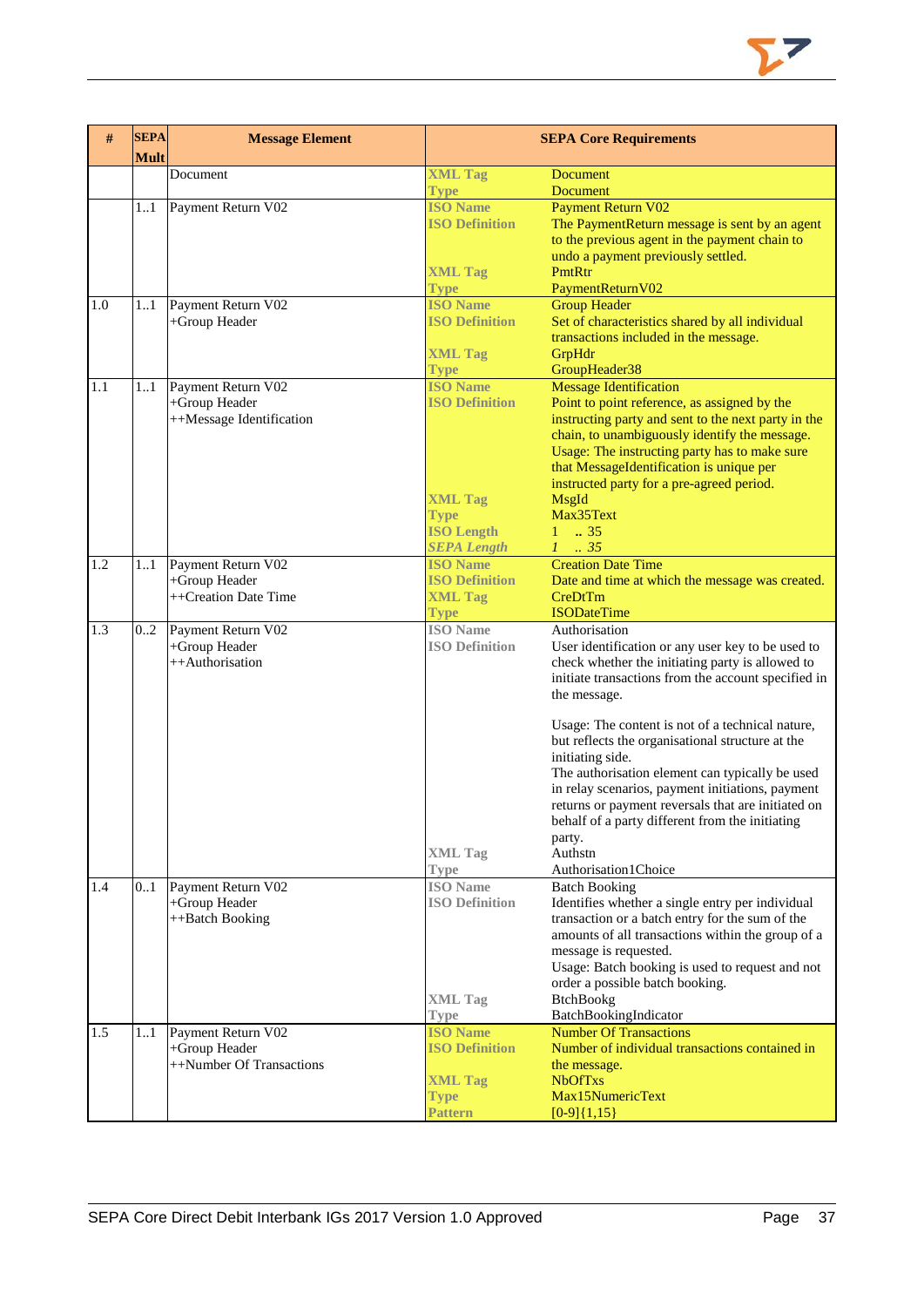

| #    | <b>SEPA</b><br>Mult | <b>Message Element</b>                                                                  |                                                                                                                                                                                                                             | <b>SEPA Core Requirements</b>                                                                                                                                                                                                                                                                                                                                                                                                                                                                                                                   |
|------|---------------------|-----------------------------------------------------------------------------------------|-----------------------------------------------------------------------------------------------------------------------------------------------------------------------------------------------------------------------------|-------------------------------------------------------------------------------------------------------------------------------------------------------------------------------------------------------------------------------------------------------------------------------------------------------------------------------------------------------------------------------------------------------------------------------------------------------------------------------------------------------------------------------------------------|
| 1.6  | 01                  | Payment Return V02<br>+Group Header<br>++Control Sum                                    | <b>ISO</b> Name<br><b>ISO Definition</b><br><b>XML Tag</b><br>Type<br><b>SEPA FractDigits</b><br><b>TotalDigits</b>                                                                                                         | Control Sum<br>Total of all individual amounts included in the<br>message, irrespective of currencies.<br>CtrlSum<br>DecimalNumber<br>17<br>18                                                                                                                                                                                                                                                                                                                                                                                                  |
| 1.7  | 0.1                 | Payment Return V02<br>+Group Header<br>++Group Return                                   | <b>ISO</b> Name<br><b>ISO Definition</b><br><b>XML Tag</b><br><b>Type</b>                                                                                                                                                   | Group Return<br>Indicates whether the return applies to the whole<br>group of transactions or to individual transactions<br>within the original group(s).<br>GrpRtr<br>TrueFalseIndicator                                                                                                                                                                                                                                                                                                                                                       |
| 1.8  | 1.1                 | Payment Return V02<br>+Group Header<br>++Total Returned Interbank Settlement<br>Amount  | <b>SEPA Usage Rule(s) Mandatory</b><br><b>SEPA Format</b><br>Rule(s)<br><b>ISO</b> Name<br><b>ISO Definition</b><br><b>XML Tag</b><br><b>Type</b><br><b>SEPA FractDigits</b><br><b>TotalDigits</b><br><b>SEPA Inclusive</b> | Only 'EUR' is allowed.<br>Amount must be 0.01 or more and<br>999999999999999.99 or less.<br>The fractional part has a maximum of two digits.<br><b>Total Returned Interbank Settlement Amount</b><br>Total amount of money moved between the<br>instructing agent and the instructed agent in the<br>return message.<br>TtlRtrdIntrBkSttlmAmt<br>ActiveCurrencyAndAmount<br>2<br>18<br>0.01<br>999999999999999.99                                                                                                                               |
| 1.9  | 1.1                 | Payment Return V02<br>+Group Header<br>++Interbank Settlement Date                      | <b>SEPA Rulebook</b><br><b>SEPA Usage Rule(s) Mandatory</b><br><b>ISO Name</b><br><b>ISO Definition</b><br><b>XML Tag</b><br><b>Type</b>                                                                                    | AT-R4 Settlement Date for Return.<br><b>Interbank Settlement Date</b><br>Date on which the amount of money ceases to be<br>available to the agent that owes it and when the<br>amount of money becomes available to the agent<br>to which it is due.<br><b>IntrBkSttImDt</b><br><b>ISODate</b>                                                                                                                                                                                                                                                  |
| 1.10 | 1.1                 | Payment Return V02<br>+Group Header<br>++Settlement Information                         | <b>ISO Name</b><br><b>ISO Definition</b><br><b>XML Tag</b><br><b>Type</b>                                                                                                                                                   | <b>Settlement Information</b><br>Specifies the details on how the settlement of the<br>transaction(s) between the instructing agent and<br>the instructed agent is completed.<br><b>SttlmInf</b><br>SettlementInformation13                                                                                                                                                                                                                                                                                                                     |
| 1.11 | 11                  | Payment Return V02<br>+Group Header<br>++Settlement Information<br>+++Settlement Method | <b>ISO Name</b><br><b>ISO Definition</b><br><b>XML Tag</b><br><b>Type</b><br><b>SEPA Code Restrictions</b><br><b>CLRG</b><br><b>INDA</b><br><b>INGA</b>                                                                     | SEPA Usage Rule(s) Only CLRG, INGA and INDA are allowed.<br><b>Settlement Method</b><br>Method used to settle the (batch of) payment<br>instructions.<br>SttlmMtd<br>SettlementMethod1Code<br><b>ClearingSystem</b><br>Settlement is done through a payment clearing<br>system.<br><b>InstructedAgent</b><br>Settlement is done by the agent instructed to<br>execute a payment instruction.<br><b>InstructingAgent</b><br>Settlement is done by the agent instructing and<br>forwarding the payment to the next party in the<br>payment chain. |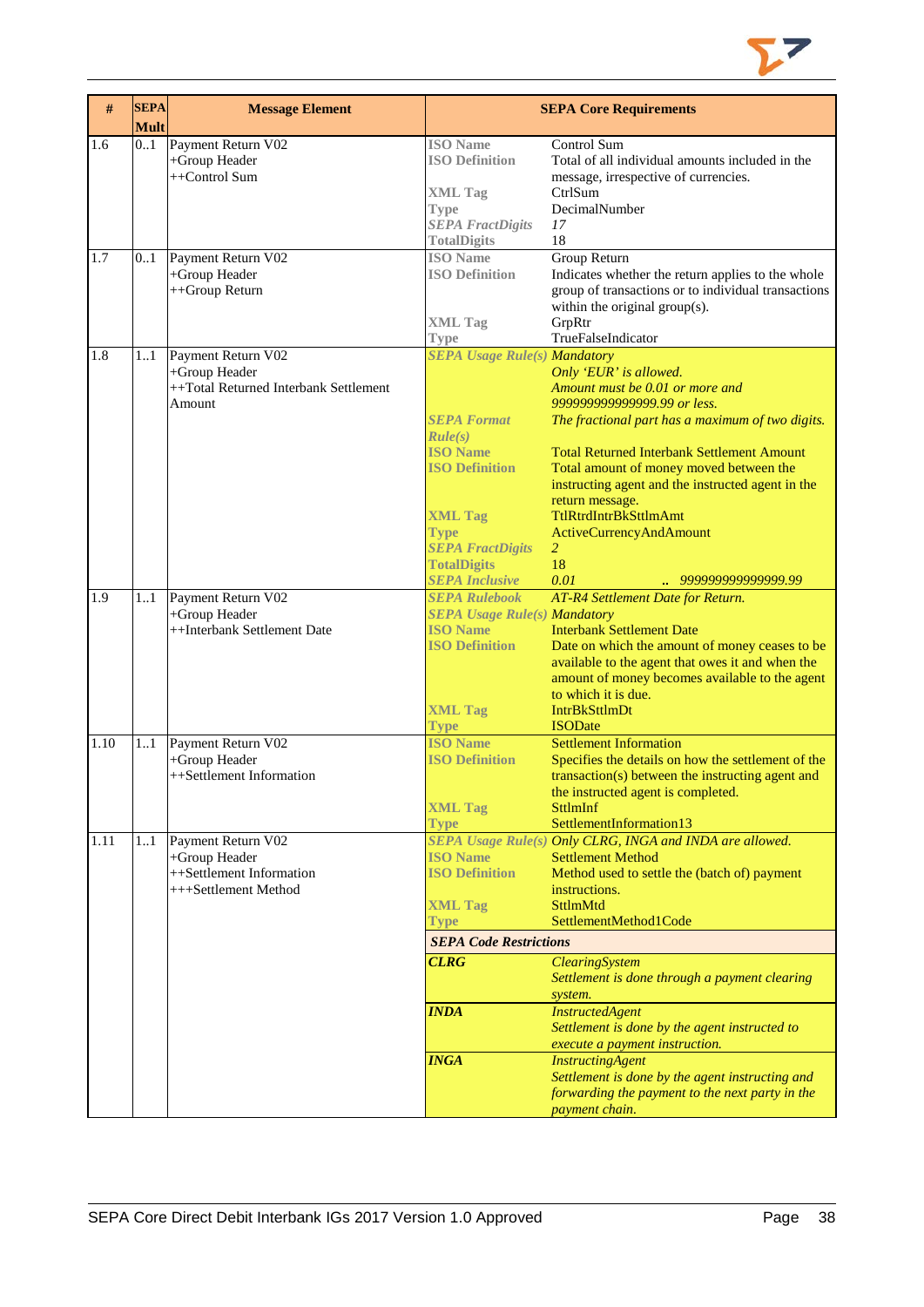

| $\#$         | <b>SEPA</b><br><b>Mult</b> | <b>Message Element</b>                                                                                             |                                                                                              | <b>SEPA Core Requirements</b>                                                                                                                                                                                                                                                                                                                                                                                                                                                                                                     |
|--------------|----------------------------|--------------------------------------------------------------------------------------------------------------------|----------------------------------------------------------------------------------------------|-----------------------------------------------------------------------------------------------------------------------------------------------------------------------------------------------------------------------------------------------------------------------------------------------------------------------------------------------------------------------------------------------------------------------------------------------------------------------------------------------------------------------------------|
| 1.12<br>1.13 | 0.1<br>0.1                 | Payment Return V02<br>+Group Header<br>++Settlement Information<br>+++Settlement Account<br>Payment Return V02     | <b>ISO Name</b><br><b>ISO Definition</b><br><b>XML Tag</b><br><b>Type</b><br><b>ISO Name</b> | SEPA Usage Rule(s) Only 'Identification' is allowed.<br><b>Settlement Account</b><br>A specific purpose account used to post debit and<br>credit entries as a result of the transaction.<br><b>SttlmAcct</b><br>CashAccount16<br><b>Clearing System</b>                                                                                                                                                                                                                                                                           |
|              |                            | +Group Header<br>++Settlement Information<br>+++Clearing System                                                    | <b>ISO Definition</b><br><b>XML Tag</b><br><b>Type</b>                                       | Specification of a pre-agreed offering between<br>clearing agents or the channel through which the<br>payment instruction is processed.<br><b>ClrSys</b><br>ClearingSystemIdentification3Choice                                                                                                                                                                                                                                                                                                                                   |
| 1.14         | 0.1                        | Payment Return V02<br>+Group Header<br>++Settlement Information<br>+++Instructing Reimbursement Agent              | <b>ISO</b> Name<br><b>ISO Definition</b><br><b>XML Tag</b><br>Type                           | <b>Instructing Reimbursement Agent</b><br>Agent through which the instructing agent will<br>reimburse the instructed agent.<br>Usage: If InstructingAgent and InstructedAgent<br>have the same reimbursement agent, then only<br>InstructingReimbursementAgent must be used.<br>InstgRmbrsmntAgt<br>BranchAndFinancialInstitutionIdentification4                                                                                                                                                                                  |
| 1.15         | 0.1                        | Payment Return V02<br>+Group Header<br>++Settlement Information<br>+++Instructing Reimbursement Agent<br>Account   | <b>ISO</b> Name<br><b>ISO Definition</b><br><b>XML Tag</b><br><b>Type</b>                    | <b>Instructing Reimbursement Agent Account</b><br>Unambiguous identification of the account of the<br>instructing reimbursement agent account at its<br>servicing agent in the payment chain.<br>InstgRmbrsmntAgtAcct<br>CashAccount16                                                                                                                                                                                                                                                                                            |
| 1.16         | 0.1                        | Payment Return V02<br>+Group Header<br>++Settlement Information<br>+++Instructed Reimbursement Agent               | <b>ISO</b> Name<br><b>ISO Definition</b><br><b>XML Tag</b><br>Type                           | <b>Instructed Reimbursement Agent</b><br>Agent at which the instructed agent will be<br>reimbursed.<br>Usage: If InstructedReimbursementAgent<br>contains a branch of the InstructedAgent, then the<br>party in InstructedAgent will claim<br>reimbursement from that branch/will be paid by<br>that branch.<br>Usage: If InstructingAgent and InstructedAgent<br>have the same reimbursement agent, then only<br>InstructingReimbursementAgent must be used.<br>InstdRmbrsmntAgt<br>BranchAndFinancialInstitutionIdentification4 |
| 1.17         |                            | 01 Payment Return V02<br>+Group Header<br>++Settlement Information<br>+++Instructed Reimbursement Agent<br>Account | <b>ISO</b> Name<br><b>ISO Definition</b><br><b>XML Tag</b><br>Type                           | Instructed Reimbursement Agent Account<br>Unambiguous identification of the account of the<br>instructed reimbursement agent account at its<br>servicing agent in the payment chain.<br>InstdRmbrsmntAgtAcct<br>CashAccount16                                                                                                                                                                                                                                                                                                     |
| 1.18         | 01                         | Payment Return V02<br>+Group Header<br>++Settlement Information<br>+++Third Reimbursement Agent                    | <b>ISO</b> Name<br><b>ISO Definition</b><br><b>XML Tag</b><br>Type                           | Third Reimbursement Agent<br>Agent at which the instructed agent will be<br>reimbursed.<br>Usage: If ThirdReimbursementAgent contains a<br>branch of the InstructedAgent, then the party in<br>InstructedAgent will claim reimbursement from<br>that branch/will be paid by that branch.<br>ThrdRmbrsmntAgt<br>BranchAndFinancialInstitutionIdentification4                                                                                                                                                                       |
| 1.19         | 01                         | Payment Return V02<br>+Group Header<br>++Settlement Information<br>+++Third Reimbursement Agent Account            | <b>ISO</b> Name<br><b>ISO Definition</b><br><b>XML</b> Tag<br>Type                           | Third Reimbursement Agent Account<br>Unambiguous identification of the account of the<br>third reimbursement agent account at its servicing<br>agent in the payment chain.<br>ThrdRmbrsmntAgtAcct<br>CashAccount16                                                                                                                                                                                                                                                                                                                |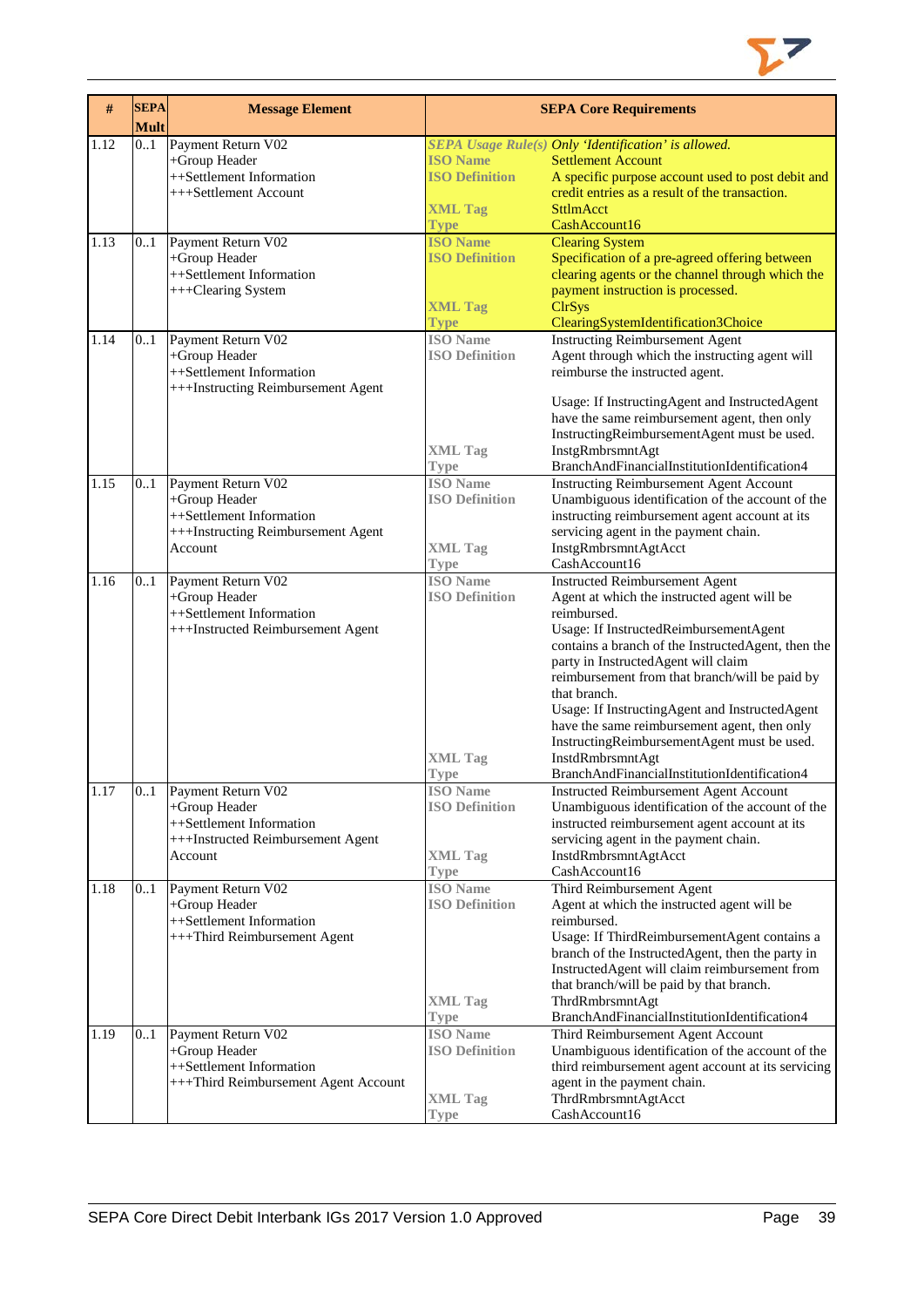

| 1.20<br>0.1<br>Payment Return V02<br>SEPA Usage Rule(s) Only BIC is allowed.<br>+Group Header<br><b>ISO Name</b><br><b>Instructing Agent</b><br><b>ISO Definition</b><br>++Instructing Agent<br>Agent that instructs the next party in the chain to<br>carry out the (set of) instruction(s).<br>Usage: The instructing agent is the party sending<br>the return message and not the party that sent the<br>original instruction that is being returned.<br><b>XML Tag</b><br>InstgAgt<br>BranchAndFinancialInstitutionIdentification4<br><b>Type</b><br>SEPA Usage Rule(s) Only BIC is allowed.<br>1.21<br>0.1<br>Payment Return V02<br><b>ISO Name</b><br>+Group Header<br><b>Instructed Agent</b><br>++Instructed Agent<br><b>ISO Definition</b><br>Agent that is instructed by the previous party in<br>the chain to carry out the (set of) instruction(s).<br>Usage: The instructed agent is the party receiving<br>the return message and not the party that received<br>the original instruction that is being returned.<br><b>XML Tag</b><br>InstdAgt<br>BranchAndFinancialInstitutionIdentification4<br><b>Type</b><br><b>SEPA Usage Rule(s) Element 'Original Group Information' must be</b><br>2.0<br>0.1<br>Payment Return V02<br>+Original Group Information<br>present either here or under '+Transaction<br>Information'<br><b>ISO Name</b><br><b>Original Group Information</b><br><b>ISO Definition</b><br>Information concerning the original group of<br>transactions, to which the message refers.<br>OrgnlGrpInf<br><b>XML Tag</b><br>OriginalGroupInformation21<br>Type<br>2.1<br><b>ISO Name</b><br>$\overline{1}$ 1<br>Payment Return V02<br><b>Original Message Identification</b><br>+Original Group Information<br>Point to point reference, as assigned by the<br><b>ISO Definition</b><br>++Original Message Identification<br>original instructing party, to unambiguously<br>identify the original message.<br><b>XML Tag</b><br>OrgnlMsgId<br>Max35Text<br><b>Type</b><br><b>ISO Length</b><br>$1 \t . 35$<br>$1-.35$<br><b>SEPA Length</b><br>Payment Return V02<br><b>ISO Name</b><br><b>Original Message Name Identification</b><br>2.2<br>11<br>+Original Group Information<br>Specifies the original message name identifier to<br><b>ISO Definition</b><br>++Original Message Name Identification<br>which the message refers.<br>OrgnlMsgNmId<br><b>XML Tag</b><br>Max35Text<br><b>Type</b><br><b>ISO Length</b><br>$1 \t . 35$<br><b>SEPA Length</b><br>$\therefore$ 35<br>2.3<br>Payment Return V02<br>Original Creation Date Time<br>0.1<br><b>ISO</b> Name<br>+Original Group Information<br><b>ISO Definition</b><br>Date and time at which the original message was<br>++Original Creation Date Time<br>created.<br><b>XML Tag</b><br>OrgnlCreDtTm<br><b>ISODateTime</b><br>Type<br>2.4<br>Payment Return V02<br><b>ISO</b> Name<br><b>Return Reason Information</b><br>0.n<br>+Original Group Information<br><b>ISO Definition</b><br>Set of elements used to provide detailed<br>++Return Reason Information<br>information on the return reason.<br>RtrRsnInf<br><b>XML Tag</b><br>ReturnReasonInformation9<br>Type<br>3.0<br>Payment Return V02<br><b>SEPA Usage Rule(s) Mandatory</b><br>1n<br><b>Transaction Information</b><br>+Transaction Information<br><b>ISO Name</b><br>Information concerning the original transactions,<br><b>ISO Definition</b> | # | <b>SEPA</b><br><b>Mult</b> | <b>Message Element</b> | <b>SEPA Core Requirements</b>       |
|--------------------------------------------------------------------------------------------------------------------------------------------------------------------------------------------------------------------------------------------------------------------------------------------------------------------------------------------------------------------------------------------------------------------------------------------------------------------------------------------------------------------------------------------------------------------------------------------------------------------------------------------------------------------------------------------------------------------------------------------------------------------------------------------------------------------------------------------------------------------------------------------------------------------------------------------------------------------------------------------------------------------------------------------------------------------------------------------------------------------------------------------------------------------------------------------------------------------------------------------------------------------------------------------------------------------------------------------------------------------------------------------------------------------------------------------------------------------------------------------------------------------------------------------------------------------------------------------------------------------------------------------------------------------------------------------------------------------------------------------------------------------------------------------------------------------------------------------------------------------------------------------------------------------------------------------------------------------------------------------------------------------------------------------------------------------------------------------------------------------------------------------------------------------------------------------------------------------------------------------------------------------------------------------------------------------------------------------------------------------------------------------------------------------------------------------------------------------------------------------------------------------------------------------------------------------------------------------------------------------------------------------------------------------------------------------------------------------------------------------------------------------------------------------------------------------------------------------------------------------------------------------------------------------------------------------------------------------------------------------------------------------------------------------------------------------------------------------------------------------------------------------------------------------------------------------------------------------------------------------------------------------------------------------------------------------------------------------------------------------------------------------------------------|---|----------------------------|------------------------|-------------------------------------|
|                                                                                                                                                                                                                                                                                                                                                                                                                                                                                                                                                                                                                                                                                                                                                                                                                                                                                                                                                                                                                                                                                                                                                                                                                                                                                                                                                                                                                                                                                                                                                                                                                                                                                                                                                                                                                                                                                                                                                                                                                                                                                                                                                                                                                                                                                                                                                                                                                                                                                                                                                                                                                                                                                                                                                                                                                                                                                                                                                                                                                                                                                                                                                                                                                                                                                                                                                                                                              |   |                            |                        |                                     |
|                                                                                                                                                                                                                                                                                                                                                                                                                                                                                                                                                                                                                                                                                                                                                                                                                                                                                                                                                                                                                                                                                                                                                                                                                                                                                                                                                                                                                                                                                                                                                                                                                                                                                                                                                                                                                                                                                                                                                                                                                                                                                                                                                                                                                                                                                                                                                                                                                                                                                                                                                                                                                                                                                                                                                                                                                                                                                                                                                                                                                                                                                                                                                                                                                                                                                                                                                                                                              |   |                            |                        |                                     |
|                                                                                                                                                                                                                                                                                                                                                                                                                                                                                                                                                                                                                                                                                                                                                                                                                                                                                                                                                                                                                                                                                                                                                                                                                                                                                                                                                                                                                                                                                                                                                                                                                                                                                                                                                                                                                                                                                                                                                                                                                                                                                                                                                                                                                                                                                                                                                                                                                                                                                                                                                                                                                                                                                                                                                                                                                                                                                                                                                                                                                                                                                                                                                                                                                                                                                                                                                                                                              |   |                            |                        |                                     |
|                                                                                                                                                                                                                                                                                                                                                                                                                                                                                                                                                                                                                                                                                                                                                                                                                                                                                                                                                                                                                                                                                                                                                                                                                                                                                                                                                                                                                                                                                                                                                                                                                                                                                                                                                                                                                                                                                                                                                                                                                                                                                                                                                                                                                                                                                                                                                                                                                                                                                                                                                                                                                                                                                                                                                                                                                                                                                                                                                                                                                                                                                                                                                                                                                                                                                                                                                                                                              |   |                            |                        |                                     |
|                                                                                                                                                                                                                                                                                                                                                                                                                                                                                                                                                                                                                                                                                                                                                                                                                                                                                                                                                                                                                                                                                                                                                                                                                                                                                                                                                                                                                                                                                                                                                                                                                                                                                                                                                                                                                                                                                                                                                                                                                                                                                                                                                                                                                                                                                                                                                                                                                                                                                                                                                                                                                                                                                                                                                                                                                                                                                                                                                                                                                                                                                                                                                                                                                                                                                                                                                                                                              |   |                            |                        |                                     |
|                                                                                                                                                                                                                                                                                                                                                                                                                                                                                                                                                                                                                                                                                                                                                                                                                                                                                                                                                                                                                                                                                                                                                                                                                                                                                                                                                                                                                                                                                                                                                                                                                                                                                                                                                                                                                                                                                                                                                                                                                                                                                                                                                                                                                                                                                                                                                                                                                                                                                                                                                                                                                                                                                                                                                                                                                                                                                                                                                                                                                                                                                                                                                                                                                                                                                                                                                                                                              |   |                            |                        |                                     |
|                                                                                                                                                                                                                                                                                                                                                                                                                                                                                                                                                                                                                                                                                                                                                                                                                                                                                                                                                                                                                                                                                                                                                                                                                                                                                                                                                                                                                                                                                                                                                                                                                                                                                                                                                                                                                                                                                                                                                                                                                                                                                                                                                                                                                                                                                                                                                                                                                                                                                                                                                                                                                                                                                                                                                                                                                                                                                                                                                                                                                                                                                                                                                                                                                                                                                                                                                                                                              |   |                            |                        |                                     |
|                                                                                                                                                                                                                                                                                                                                                                                                                                                                                                                                                                                                                                                                                                                                                                                                                                                                                                                                                                                                                                                                                                                                                                                                                                                                                                                                                                                                                                                                                                                                                                                                                                                                                                                                                                                                                                                                                                                                                                                                                                                                                                                                                                                                                                                                                                                                                                                                                                                                                                                                                                                                                                                                                                                                                                                                                                                                                                                                                                                                                                                                                                                                                                                                                                                                                                                                                                                                              |   |                            |                        |                                     |
|                                                                                                                                                                                                                                                                                                                                                                                                                                                                                                                                                                                                                                                                                                                                                                                                                                                                                                                                                                                                                                                                                                                                                                                                                                                                                                                                                                                                                                                                                                                                                                                                                                                                                                                                                                                                                                                                                                                                                                                                                                                                                                                                                                                                                                                                                                                                                                                                                                                                                                                                                                                                                                                                                                                                                                                                                                                                                                                                                                                                                                                                                                                                                                                                                                                                                                                                                                                                              |   |                            |                        |                                     |
|                                                                                                                                                                                                                                                                                                                                                                                                                                                                                                                                                                                                                                                                                                                                                                                                                                                                                                                                                                                                                                                                                                                                                                                                                                                                                                                                                                                                                                                                                                                                                                                                                                                                                                                                                                                                                                                                                                                                                                                                                                                                                                                                                                                                                                                                                                                                                                                                                                                                                                                                                                                                                                                                                                                                                                                                                                                                                                                                                                                                                                                                                                                                                                                                                                                                                                                                                                                                              |   |                            |                        |                                     |
|                                                                                                                                                                                                                                                                                                                                                                                                                                                                                                                                                                                                                                                                                                                                                                                                                                                                                                                                                                                                                                                                                                                                                                                                                                                                                                                                                                                                                                                                                                                                                                                                                                                                                                                                                                                                                                                                                                                                                                                                                                                                                                                                                                                                                                                                                                                                                                                                                                                                                                                                                                                                                                                                                                                                                                                                                                                                                                                                                                                                                                                                                                                                                                                                                                                                                                                                                                                                              |   |                            |                        |                                     |
|                                                                                                                                                                                                                                                                                                                                                                                                                                                                                                                                                                                                                                                                                                                                                                                                                                                                                                                                                                                                                                                                                                                                                                                                                                                                                                                                                                                                                                                                                                                                                                                                                                                                                                                                                                                                                                                                                                                                                                                                                                                                                                                                                                                                                                                                                                                                                                                                                                                                                                                                                                                                                                                                                                                                                                                                                                                                                                                                                                                                                                                                                                                                                                                                                                                                                                                                                                                                              |   |                            |                        |                                     |
|                                                                                                                                                                                                                                                                                                                                                                                                                                                                                                                                                                                                                                                                                                                                                                                                                                                                                                                                                                                                                                                                                                                                                                                                                                                                                                                                                                                                                                                                                                                                                                                                                                                                                                                                                                                                                                                                                                                                                                                                                                                                                                                                                                                                                                                                                                                                                                                                                                                                                                                                                                                                                                                                                                                                                                                                                                                                                                                                                                                                                                                                                                                                                                                                                                                                                                                                                                                                              |   |                            |                        |                                     |
|                                                                                                                                                                                                                                                                                                                                                                                                                                                                                                                                                                                                                                                                                                                                                                                                                                                                                                                                                                                                                                                                                                                                                                                                                                                                                                                                                                                                                                                                                                                                                                                                                                                                                                                                                                                                                                                                                                                                                                                                                                                                                                                                                                                                                                                                                                                                                                                                                                                                                                                                                                                                                                                                                                                                                                                                                                                                                                                                                                                                                                                                                                                                                                                                                                                                                                                                                                                                              |   |                            |                        |                                     |
|                                                                                                                                                                                                                                                                                                                                                                                                                                                                                                                                                                                                                                                                                                                                                                                                                                                                                                                                                                                                                                                                                                                                                                                                                                                                                                                                                                                                                                                                                                                                                                                                                                                                                                                                                                                                                                                                                                                                                                                                                                                                                                                                                                                                                                                                                                                                                                                                                                                                                                                                                                                                                                                                                                                                                                                                                                                                                                                                                                                                                                                                                                                                                                                                                                                                                                                                                                                                              |   |                            |                        |                                     |
|                                                                                                                                                                                                                                                                                                                                                                                                                                                                                                                                                                                                                                                                                                                                                                                                                                                                                                                                                                                                                                                                                                                                                                                                                                                                                                                                                                                                                                                                                                                                                                                                                                                                                                                                                                                                                                                                                                                                                                                                                                                                                                                                                                                                                                                                                                                                                                                                                                                                                                                                                                                                                                                                                                                                                                                                                                                                                                                                                                                                                                                                                                                                                                                                                                                                                                                                                                                                              |   |                            |                        |                                     |
|                                                                                                                                                                                                                                                                                                                                                                                                                                                                                                                                                                                                                                                                                                                                                                                                                                                                                                                                                                                                                                                                                                                                                                                                                                                                                                                                                                                                                                                                                                                                                                                                                                                                                                                                                                                                                                                                                                                                                                                                                                                                                                                                                                                                                                                                                                                                                                                                                                                                                                                                                                                                                                                                                                                                                                                                                                                                                                                                                                                                                                                                                                                                                                                                                                                                                                                                                                                                              |   |                            |                        |                                     |
|                                                                                                                                                                                                                                                                                                                                                                                                                                                                                                                                                                                                                                                                                                                                                                                                                                                                                                                                                                                                                                                                                                                                                                                                                                                                                                                                                                                                                                                                                                                                                                                                                                                                                                                                                                                                                                                                                                                                                                                                                                                                                                                                                                                                                                                                                                                                                                                                                                                                                                                                                                                                                                                                                                                                                                                                                                                                                                                                                                                                                                                                                                                                                                                                                                                                                                                                                                                                              |   |                            |                        |                                     |
|                                                                                                                                                                                                                                                                                                                                                                                                                                                                                                                                                                                                                                                                                                                                                                                                                                                                                                                                                                                                                                                                                                                                                                                                                                                                                                                                                                                                                                                                                                                                                                                                                                                                                                                                                                                                                                                                                                                                                                                                                                                                                                                                                                                                                                                                                                                                                                                                                                                                                                                                                                                                                                                                                                                                                                                                                                                                                                                                                                                                                                                                                                                                                                                                                                                                                                                                                                                                              |   |                            |                        |                                     |
|                                                                                                                                                                                                                                                                                                                                                                                                                                                                                                                                                                                                                                                                                                                                                                                                                                                                                                                                                                                                                                                                                                                                                                                                                                                                                                                                                                                                                                                                                                                                                                                                                                                                                                                                                                                                                                                                                                                                                                                                                                                                                                                                                                                                                                                                                                                                                                                                                                                                                                                                                                                                                                                                                                                                                                                                                                                                                                                                                                                                                                                                                                                                                                                                                                                                                                                                                                                                              |   |                            |                        |                                     |
|                                                                                                                                                                                                                                                                                                                                                                                                                                                                                                                                                                                                                                                                                                                                                                                                                                                                                                                                                                                                                                                                                                                                                                                                                                                                                                                                                                                                                                                                                                                                                                                                                                                                                                                                                                                                                                                                                                                                                                                                                                                                                                                                                                                                                                                                                                                                                                                                                                                                                                                                                                                                                                                                                                                                                                                                                                                                                                                                                                                                                                                                                                                                                                                                                                                                                                                                                                                                              |   |                            |                        |                                     |
|                                                                                                                                                                                                                                                                                                                                                                                                                                                                                                                                                                                                                                                                                                                                                                                                                                                                                                                                                                                                                                                                                                                                                                                                                                                                                                                                                                                                                                                                                                                                                                                                                                                                                                                                                                                                                                                                                                                                                                                                                                                                                                                                                                                                                                                                                                                                                                                                                                                                                                                                                                                                                                                                                                                                                                                                                                                                                                                                                                                                                                                                                                                                                                                                                                                                                                                                                                                                              |   |                            |                        |                                     |
|                                                                                                                                                                                                                                                                                                                                                                                                                                                                                                                                                                                                                                                                                                                                                                                                                                                                                                                                                                                                                                                                                                                                                                                                                                                                                                                                                                                                                                                                                                                                                                                                                                                                                                                                                                                                                                                                                                                                                                                                                                                                                                                                                                                                                                                                                                                                                                                                                                                                                                                                                                                                                                                                                                                                                                                                                                                                                                                                                                                                                                                                                                                                                                                                                                                                                                                                                                                                              |   |                            |                        |                                     |
|                                                                                                                                                                                                                                                                                                                                                                                                                                                                                                                                                                                                                                                                                                                                                                                                                                                                                                                                                                                                                                                                                                                                                                                                                                                                                                                                                                                                                                                                                                                                                                                                                                                                                                                                                                                                                                                                                                                                                                                                                                                                                                                                                                                                                                                                                                                                                                                                                                                                                                                                                                                                                                                                                                                                                                                                                                                                                                                                                                                                                                                                                                                                                                                                                                                                                                                                                                                                              |   |                            |                        |                                     |
|                                                                                                                                                                                                                                                                                                                                                                                                                                                                                                                                                                                                                                                                                                                                                                                                                                                                                                                                                                                                                                                                                                                                                                                                                                                                                                                                                                                                                                                                                                                                                                                                                                                                                                                                                                                                                                                                                                                                                                                                                                                                                                                                                                                                                                                                                                                                                                                                                                                                                                                                                                                                                                                                                                                                                                                                                                                                                                                                                                                                                                                                                                                                                                                                                                                                                                                                                                                                              |   |                            |                        |                                     |
|                                                                                                                                                                                                                                                                                                                                                                                                                                                                                                                                                                                                                                                                                                                                                                                                                                                                                                                                                                                                                                                                                                                                                                                                                                                                                                                                                                                                                                                                                                                                                                                                                                                                                                                                                                                                                                                                                                                                                                                                                                                                                                                                                                                                                                                                                                                                                                                                                                                                                                                                                                                                                                                                                                                                                                                                                                                                                                                                                                                                                                                                                                                                                                                                                                                                                                                                                                                                              |   |                            |                        |                                     |
|                                                                                                                                                                                                                                                                                                                                                                                                                                                                                                                                                                                                                                                                                                                                                                                                                                                                                                                                                                                                                                                                                                                                                                                                                                                                                                                                                                                                                                                                                                                                                                                                                                                                                                                                                                                                                                                                                                                                                                                                                                                                                                                                                                                                                                                                                                                                                                                                                                                                                                                                                                                                                                                                                                                                                                                                                                                                                                                                                                                                                                                                                                                                                                                                                                                                                                                                                                                                              |   |                            |                        |                                     |
|                                                                                                                                                                                                                                                                                                                                                                                                                                                                                                                                                                                                                                                                                                                                                                                                                                                                                                                                                                                                                                                                                                                                                                                                                                                                                                                                                                                                                                                                                                                                                                                                                                                                                                                                                                                                                                                                                                                                                                                                                                                                                                                                                                                                                                                                                                                                                                                                                                                                                                                                                                                                                                                                                                                                                                                                                                                                                                                                                                                                                                                                                                                                                                                                                                                                                                                                                                                                              |   |                            |                        |                                     |
|                                                                                                                                                                                                                                                                                                                                                                                                                                                                                                                                                                                                                                                                                                                                                                                                                                                                                                                                                                                                                                                                                                                                                                                                                                                                                                                                                                                                                                                                                                                                                                                                                                                                                                                                                                                                                                                                                                                                                                                                                                                                                                                                                                                                                                                                                                                                                                                                                                                                                                                                                                                                                                                                                                                                                                                                                                                                                                                                                                                                                                                                                                                                                                                                                                                                                                                                                                                                              |   |                            |                        |                                     |
|                                                                                                                                                                                                                                                                                                                                                                                                                                                                                                                                                                                                                                                                                                                                                                                                                                                                                                                                                                                                                                                                                                                                                                                                                                                                                                                                                                                                                                                                                                                                                                                                                                                                                                                                                                                                                                                                                                                                                                                                                                                                                                                                                                                                                                                                                                                                                                                                                                                                                                                                                                                                                                                                                                                                                                                                                                                                                                                                                                                                                                                                                                                                                                                                                                                                                                                                                                                                              |   |                            |                        |                                     |
|                                                                                                                                                                                                                                                                                                                                                                                                                                                                                                                                                                                                                                                                                                                                                                                                                                                                                                                                                                                                                                                                                                                                                                                                                                                                                                                                                                                                                                                                                                                                                                                                                                                                                                                                                                                                                                                                                                                                                                                                                                                                                                                                                                                                                                                                                                                                                                                                                                                                                                                                                                                                                                                                                                                                                                                                                                                                                                                                                                                                                                                                                                                                                                                                                                                                                                                                                                                                              |   |                            |                        |                                     |
|                                                                                                                                                                                                                                                                                                                                                                                                                                                                                                                                                                                                                                                                                                                                                                                                                                                                                                                                                                                                                                                                                                                                                                                                                                                                                                                                                                                                                                                                                                                                                                                                                                                                                                                                                                                                                                                                                                                                                                                                                                                                                                                                                                                                                                                                                                                                                                                                                                                                                                                                                                                                                                                                                                                                                                                                                                                                                                                                                                                                                                                                                                                                                                                                                                                                                                                                                                                                              |   |                            |                        |                                     |
|                                                                                                                                                                                                                                                                                                                                                                                                                                                                                                                                                                                                                                                                                                                                                                                                                                                                                                                                                                                                                                                                                                                                                                                                                                                                                                                                                                                                                                                                                                                                                                                                                                                                                                                                                                                                                                                                                                                                                                                                                                                                                                                                                                                                                                                                                                                                                                                                                                                                                                                                                                                                                                                                                                                                                                                                                                                                                                                                                                                                                                                                                                                                                                                                                                                                                                                                                                                                              |   |                            |                        |                                     |
|                                                                                                                                                                                                                                                                                                                                                                                                                                                                                                                                                                                                                                                                                                                                                                                                                                                                                                                                                                                                                                                                                                                                                                                                                                                                                                                                                                                                                                                                                                                                                                                                                                                                                                                                                                                                                                                                                                                                                                                                                                                                                                                                                                                                                                                                                                                                                                                                                                                                                                                                                                                                                                                                                                                                                                                                                                                                                                                                                                                                                                                                                                                                                                                                                                                                                                                                                                                                              |   |                            |                        |                                     |
|                                                                                                                                                                                                                                                                                                                                                                                                                                                                                                                                                                                                                                                                                                                                                                                                                                                                                                                                                                                                                                                                                                                                                                                                                                                                                                                                                                                                                                                                                                                                                                                                                                                                                                                                                                                                                                                                                                                                                                                                                                                                                                                                                                                                                                                                                                                                                                                                                                                                                                                                                                                                                                                                                                                                                                                                                                                                                                                                                                                                                                                                                                                                                                                                                                                                                                                                                                                                              |   |                            |                        |                                     |
|                                                                                                                                                                                                                                                                                                                                                                                                                                                                                                                                                                                                                                                                                                                                                                                                                                                                                                                                                                                                                                                                                                                                                                                                                                                                                                                                                                                                                                                                                                                                                                                                                                                                                                                                                                                                                                                                                                                                                                                                                                                                                                                                                                                                                                                                                                                                                                                                                                                                                                                                                                                                                                                                                                                                                                                                                                                                                                                                                                                                                                                                                                                                                                                                                                                                                                                                                                                                              |   |                            |                        |                                     |
|                                                                                                                                                                                                                                                                                                                                                                                                                                                                                                                                                                                                                                                                                                                                                                                                                                                                                                                                                                                                                                                                                                                                                                                                                                                                                                                                                                                                                                                                                                                                                                                                                                                                                                                                                                                                                                                                                                                                                                                                                                                                                                                                                                                                                                                                                                                                                                                                                                                                                                                                                                                                                                                                                                                                                                                                                                                                                                                                                                                                                                                                                                                                                                                                                                                                                                                                                                                                              |   |                            |                        |                                     |
|                                                                                                                                                                                                                                                                                                                                                                                                                                                                                                                                                                                                                                                                                                                                                                                                                                                                                                                                                                                                                                                                                                                                                                                                                                                                                                                                                                                                                                                                                                                                                                                                                                                                                                                                                                                                                                                                                                                                                                                                                                                                                                                                                                                                                                                                                                                                                                                                                                                                                                                                                                                                                                                                                                                                                                                                                                                                                                                                                                                                                                                                                                                                                                                                                                                                                                                                                                                                              |   |                            |                        |                                     |
|                                                                                                                                                                                                                                                                                                                                                                                                                                                                                                                                                                                                                                                                                                                                                                                                                                                                                                                                                                                                                                                                                                                                                                                                                                                                                                                                                                                                                                                                                                                                                                                                                                                                                                                                                                                                                                                                                                                                                                                                                                                                                                                                                                                                                                                                                                                                                                                                                                                                                                                                                                                                                                                                                                                                                                                                                                                                                                                                                                                                                                                                                                                                                                                                                                                                                                                                                                                                              |   |                            |                        |                                     |
|                                                                                                                                                                                                                                                                                                                                                                                                                                                                                                                                                                                                                                                                                                                                                                                                                                                                                                                                                                                                                                                                                                                                                                                                                                                                                                                                                                                                                                                                                                                                                                                                                                                                                                                                                                                                                                                                                                                                                                                                                                                                                                                                                                                                                                                                                                                                                                                                                                                                                                                                                                                                                                                                                                                                                                                                                                                                                                                                                                                                                                                                                                                                                                                                                                                                                                                                                                                                              |   |                            |                        |                                     |
|                                                                                                                                                                                                                                                                                                                                                                                                                                                                                                                                                                                                                                                                                                                                                                                                                                                                                                                                                                                                                                                                                                                                                                                                                                                                                                                                                                                                                                                                                                                                                                                                                                                                                                                                                                                                                                                                                                                                                                                                                                                                                                                                                                                                                                                                                                                                                                                                                                                                                                                                                                                                                                                                                                                                                                                                                                                                                                                                                                                                                                                                                                                                                                                                                                                                                                                                                                                                              |   |                            |                        |                                     |
|                                                                                                                                                                                                                                                                                                                                                                                                                                                                                                                                                                                                                                                                                                                                                                                                                                                                                                                                                                                                                                                                                                                                                                                                                                                                                                                                                                                                                                                                                                                                                                                                                                                                                                                                                                                                                                                                                                                                                                                                                                                                                                                                                                                                                                                                                                                                                                                                                                                                                                                                                                                                                                                                                                                                                                                                                                                                                                                                                                                                                                                                                                                                                                                                                                                                                                                                                                                                              |   |                            |                        |                                     |
|                                                                                                                                                                                                                                                                                                                                                                                                                                                                                                                                                                                                                                                                                                                                                                                                                                                                                                                                                                                                                                                                                                                                                                                                                                                                                                                                                                                                                                                                                                                                                                                                                                                                                                                                                                                                                                                                                                                                                                                                                                                                                                                                                                                                                                                                                                                                                                                                                                                                                                                                                                                                                                                                                                                                                                                                                                                                                                                                                                                                                                                                                                                                                                                                                                                                                                                                                                                                              |   |                            |                        |                                     |
|                                                                                                                                                                                                                                                                                                                                                                                                                                                                                                                                                                                                                                                                                                                                                                                                                                                                                                                                                                                                                                                                                                                                                                                                                                                                                                                                                                                                                                                                                                                                                                                                                                                                                                                                                                                                                                                                                                                                                                                                                                                                                                                                                                                                                                                                                                                                                                                                                                                                                                                                                                                                                                                                                                                                                                                                                                                                                                                                                                                                                                                                                                                                                                                                                                                                                                                                                                                                              |   |                            |                        |                                     |
|                                                                                                                                                                                                                                                                                                                                                                                                                                                                                                                                                                                                                                                                                                                                                                                                                                                                                                                                                                                                                                                                                                                                                                                                                                                                                                                                                                                                                                                                                                                                                                                                                                                                                                                                                                                                                                                                                                                                                                                                                                                                                                                                                                                                                                                                                                                                                                                                                                                                                                                                                                                                                                                                                                                                                                                                                                                                                                                                                                                                                                                                                                                                                                                                                                                                                                                                                                                                              |   |                            |                        |                                     |
|                                                                                                                                                                                                                                                                                                                                                                                                                                                                                                                                                                                                                                                                                                                                                                                                                                                                                                                                                                                                                                                                                                                                                                                                                                                                                                                                                                                                                                                                                                                                                                                                                                                                                                                                                                                                                                                                                                                                                                                                                                                                                                                                                                                                                                                                                                                                                                                                                                                                                                                                                                                                                                                                                                                                                                                                                                                                                                                                                                                                                                                                                                                                                                                                                                                                                                                                                                                                              |   |                            |                        |                                     |
|                                                                                                                                                                                                                                                                                                                                                                                                                                                                                                                                                                                                                                                                                                                                                                                                                                                                                                                                                                                                                                                                                                                                                                                                                                                                                                                                                                                                                                                                                                                                                                                                                                                                                                                                                                                                                                                                                                                                                                                                                                                                                                                                                                                                                                                                                                                                                                                                                                                                                                                                                                                                                                                                                                                                                                                                                                                                                                                                                                                                                                                                                                                                                                                                                                                                                                                                                                                                              |   |                            |                        |                                     |
|                                                                                                                                                                                                                                                                                                                                                                                                                                                                                                                                                                                                                                                                                                                                                                                                                                                                                                                                                                                                                                                                                                                                                                                                                                                                                                                                                                                                                                                                                                                                                                                                                                                                                                                                                                                                                                                                                                                                                                                                                                                                                                                                                                                                                                                                                                                                                                                                                                                                                                                                                                                                                                                                                                                                                                                                                                                                                                                                                                                                                                                                                                                                                                                                                                                                                                                                                                                                              |   |                            |                        |                                     |
|                                                                                                                                                                                                                                                                                                                                                                                                                                                                                                                                                                                                                                                                                                                                                                                                                                                                                                                                                                                                                                                                                                                                                                                                                                                                                                                                                                                                                                                                                                                                                                                                                                                                                                                                                                                                                                                                                                                                                                                                                                                                                                                                                                                                                                                                                                                                                                                                                                                                                                                                                                                                                                                                                                                                                                                                                                                                                                                                                                                                                                                                                                                                                                                                                                                                                                                                                                                                              |   |                            |                        |                                     |
|                                                                                                                                                                                                                                                                                                                                                                                                                                                                                                                                                                                                                                                                                                                                                                                                                                                                                                                                                                                                                                                                                                                                                                                                                                                                                                                                                                                                                                                                                                                                                                                                                                                                                                                                                                                                                                                                                                                                                                                                                                                                                                                                                                                                                                                                                                                                                                                                                                                                                                                                                                                                                                                                                                                                                                                                                                                                                                                                                                                                                                                                                                                                                                                                                                                                                                                                                                                                              |   |                            |                        |                                     |
|                                                                                                                                                                                                                                                                                                                                                                                                                                                                                                                                                                                                                                                                                                                                                                                                                                                                                                                                                                                                                                                                                                                                                                                                                                                                                                                                                                                                                                                                                                                                                                                                                                                                                                                                                                                                                                                                                                                                                                                                                                                                                                                                                                                                                                                                                                                                                                                                                                                                                                                                                                                                                                                                                                                                                                                                                                                                                                                                                                                                                                                                                                                                                                                                                                                                                                                                                                                                              |   |                            |                        |                                     |
|                                                                                                                                                                                                                                                                                                                                                                                                                                                                                                                                                                                                                                                                                                                                                                                                                                                                                                                                                                                                                                                                                                                                                                                                                                                                                                                                                                                                                                                                                                                                                                                                                                                                                                                                                                                                                                                                                                                                                                                                                                                                                                                                                                                                                                                                                                                                                                                                                                                                                                                                                                                                                                                                                                                                                                                                                                                                                                                                                                                                                                                                                                                                                                                                                                                                                                                                                                                                              |   |                            |                        |                                     |
|                                                                                                                                                                                                                                                                                                                                                                                                                                                                                                                                                                                                                                                                                                                                                                                                                                                                                                                                                                                                                                                                                                                                                                                                                                                                                                                                                                                                                                                                                                                                                                                                                                                                                                                                                                                                                                                                                                                                                                                                                                                                                                                                                                                                                                                                                                                                                                                                                                                                                                                                                                                                                                                                                                                                                                                                                                                                                                                                                                                                                                                                                                                                                                                                                                                                                                                                                                                                              |   |                            |                        |                                     |
|                                                                                                                                                                                                                                                                                                                                                                                                                                                                                                                                                                                                                                                                                                                                                                                                                                                                                                                                                                                                                                                                                                                                                                                                                                                                                                                                                                                                                                                                                                                                                                                                                                                                                                                                                                                                                                                                                                                                                                                                                                                                                                                                                                                                                                                                                                                                                                                                                                                                                                                                                                                                                                                                                                                                                                                                                                                                                                                                                                                                                                                                                                                                                                                                                                                                                                                                                                                                              |   |                            |                        |                                     |
|                                                                                                                                                                                                                                                                                                                                                                                                                                                                                                                                                                                                                                                                                                                                                                                                                                                                                                                                                                                                                                                                                                                                                                                                                                                                                                                                                                                                                                                                                                                                                                                                                                                                                                                                                                                                                                                                                                                                                                                                                                                                                                                                                                                                                                                                                                                                                                                                                                                                                                                                                                                                                                                                                                                                                                                                                                                                                                                                                                                                                                                                                                                                                                                                                                                                                                                                                                                                              |   |                            |                        |                                     |
|                                                                                                                                                                                                                                                                                                                                                                                                                                                                                                                                                                                                                                                                                                                                                                                                                                                                                                                                                                                                                                                                                                                                                                                                                                                                                                                                                                                                                                                                                                                                                                                                                                                                                                                                                                                                                                                                                                                                                                                                                                                                                                                                                                                                                                                                                                                                                                                                                                                                                                                                                                                                                                                                                                                                                                                                                                                                                                                                                                                                                                                                                                                                                                                                                                                                                                                                                                                                              |   |                            |                        |                                     |
|                                                                                                                                                                                                                                                                                                                                                                                                                                                                                                                                                                                                                                                                                                                                                                                                                                                                                                                                                                                                                                                                                                                                                                                                                                                                                                                                                                                                                                                                                                                                                                                                                                                                                                                                                                                                                                                                                                                                                                                                                                                                                                                                                                                                                                                                                                                                                                                                                                                                                                                                                                                                                                                                                                                                                                                                                                                                                                                                                                                                                                                                                                                                                                                                                                                                                                                                                                                                              |   |                            |                        |                                     |
|                                                                                                                                                                                                                                                                                                                                                                                                                                                                                                                                                                                                                                                                                                                                                                                                                                                                                                                                                                                                                                                                                                                                                                                                                                                                                                                                                                                                                                                                                                                                                                                                                                                                                                                                                                                                                                                                                                                                                                                                                                                                                                                                                                                                                                                                                                                                                                                                                                                                                                                                                                                                                                                                                                                                                                                                                                                                                                                                                                                                                                                                                                                                                                                                                                                                                                                                                                                                              |   |                            |                        | to which the return message refers. |
| <b>TxInf</b><br><b>XML Tag</b>                                                                                                                                                                                                                                                                                                                                                                                                                                                                                                                                                                                                                                                                                                                                                                                                                                                                                                                                                                                                                                                                                                                                                                                                                                                                                                                                                                                                                                                                                                                                                                                                                                                                                                                                                                                                                                                                                                                                                                                                                                                                                                                                                                                                                                                                                                                                                                                                                                                                                                                                                                                                                                                                                                                                                                                                                                                                                                                                                                                                                                                                                                                                                                                                                                                                                                                                                                               |   |                            |                        |                                     |
| PaymentTransactionInformation27<br>Type                                                                                                                                                                                                                                                                                                                                                                                                                                                                                                                                                                                                                                                                                                                                                                                                                                                                                                                                                                                                                                                                                                                                                                                                                                                                                                                                                                                                                                                                                                                                                                                                                                                                                                                                                                                                                                                                                                                                                                                                                                                                                                                                                                                                                                                                                                                                                                                                                                                                                                                                                                                                                                                                                                                                                                                                                                                                                                                                                                                                                                                                                                                                                                                                                                                                                                                                                                      |   |                            |                        |                                     |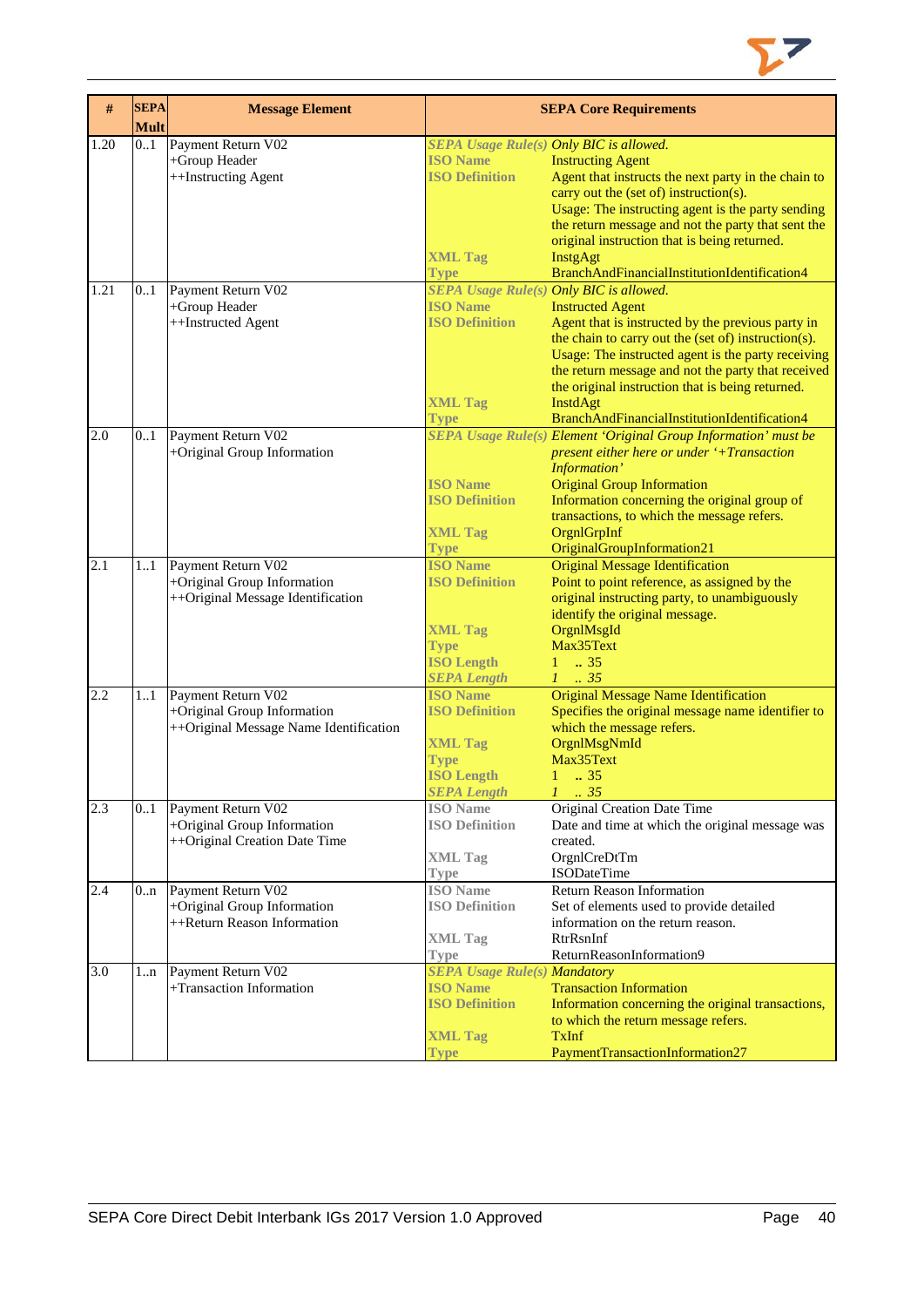

| $\#$ | <b>SEPA</b><br><b>Mult</b> | <b>Message Element</b>                                                                                                    |                                                                                                                                                                                     | <b>SEPA Core Requirements</b>                                                                                                                                                                                                                                                                                                                                                                                                                                             |
|------|----------------------------|---------------------------------------------------------------------------------------------------------------------------|-------------------------------------------------------------------------------------------------------------------------------------------------------------------------------------|---------------------------------------------------------------------------------------------------------------------------------------------------------------------------------------------------------------------------------------------------------------------------------------------------------------------------------------------------------------------------------------------------------------------------------------------------------------------------|
| 3.1  | 11                         | Payment Return V02<br>+Transaction Information<br>++Return Identification                                                 | <b>SEPA Rulebook</b><br><b>SEPA Usage Rule(s) Mandatory</b><br><b>ISO Name</b><br><b>ISO Definition</b><br><b>XML Tag</b><br><b>Type</b><br><b>ISO Length</b><br><b>SEPA Length</b> | AT-R5 Specific Reference of the Bank Initiating<br>the return/refund.<br><b>Return Identification</b><br>Unique identification, as assigned by an<br>instructing party for an instructed party, to<br>unambiguously identify the returned transaction.<br>Usage: The instructing party is the party sending<br>the return message and not the party that sent the<br>original instruction that is being returned.<br><b>RtrId</b><br>Max35Text<br>$1 \t . 35$<br>$1 \t35$ |
| 3.2  | 0.1                        | Payment Return V02<br>+Transaction Information<br>++Original Group Information                                            | <b>ISO Name</b><br><b>ISO Definition</b><br><b>XML Tag</b><br><b>Type</b>                                                                                                           | <b>SEPA Usage Rule(s) Element 'Original Group Information' must be</b><br>present either here or in '+Original Group<br>Information'.<br><b>Original Group Information</b><br>Set of elements used to provide information on<br>the original messsage.<br>OrgnlGrpInf<br>OriginalGroupInformation3                                                                                                                                                                        |
| 3.3  | 11                         | Payment Return V02<br>+Transaction Information<br>++Original Group Information<br>+++Original Message Identification      | <b>ISO Name</b><br><b>ISO Definition</b><br><b>XML Tag</b><br><b>Type</b><br><b>ISO Length</b><br><b>SEPA Length</b>                                                                | <b>Original Message Identification</b><br>Point to point reference assigned by the original<br>instructing party to unambiguously identify the<br>original group of individual transactions.<br>OrgnlMsgId<br>Max35Text<br>$1 \t . 35$<br>$1 \t35$                                                                                                                                                                                                                        |
| 3.4  | 11                         | Payment Return V02<br>+Transaction Information<br>++Original Group Information<br>+++Original Message Name Identification | <b>ISO Name</b><br><b>ISO Definition</b><br><b>XML Tag</b><br><b>Type</b><br><b>ISO Length</b><br><b>SEPA Length</b>                                                                | <b>Original Message Name Identification</b><br>Specifies the original message name identifier to<br>which the message refers, eg, pacs.003.001.01 or<br>MT103.<br>OrgnlMsgNmId<br>Max35Text<br>$1 \t . 35$<br>$1 \t35$                                                                                                                                                                                                                                                    |
| 3.5  | 0.1                        | Payment Return V02<br>+Transaction Information<br>++Original Group Information<br>+++Original Creation Date Time          | <b>ISO</b> Name<br><b>ISO Definition</b><br><b>XML Tag</b><br><b>Type</b>                                                                                                           | <b>Original Creation Date Time</b><br>Original date and time at which the message was<br>created.<br>OrgnlCreDtTm<br><b>ISODateTime</b>                                                                                                                                                                                                                                                                                                                                   |
| 3.6  | 0.1                        | Payment Return V02<br>+Transaction Information<br>++Original Instruction Identification                                   | <b>ISO Name</b><br><b>ISO Definition</b><br><b>XML Tag</b><br><b>Type</b><br><b>ISO Length</b><br><b>SEPA Length</b>                                                                | SEPA Usage Rule(s) Mandatory if provided in the original instruction.<br><b>Original Instruction Identification</b><br>Unique identification, as assigned by the original<br>instructing party for the original instructed party,<br>to unambiguously identify the original<br>instruction.<br>OrgnIInstrId<br>Max35Text<br>$1 - .35$<br>$1 \t35$                                                                                                                         |
| 3.7  | 11                         | Payment Return V02<br>+Transaction Information<br>++Original End To End Identification                                    | <b>SEPA Rulebook</b><br><b>SEPA Usage Rule(s) Mandatory</b><br><b>ISO Name</b><br><b>ISO Definition</b><br><b>XML Tag</b><br><b>Type</b><br><b>ISO Length</b><br><b>SEPA Length</b> | AT-10 Creditor's reference to the Collection.<br>Original End To End Identification<br>Unique identification, as assigned by the original<br>initiating party, to unambiguously identify the<br>original transaction.<br>OrgnlEndToEndId<br>Max35Text<br>$1 \t . 35$<br>$1 \t 35$                                                                                                                                                                                         |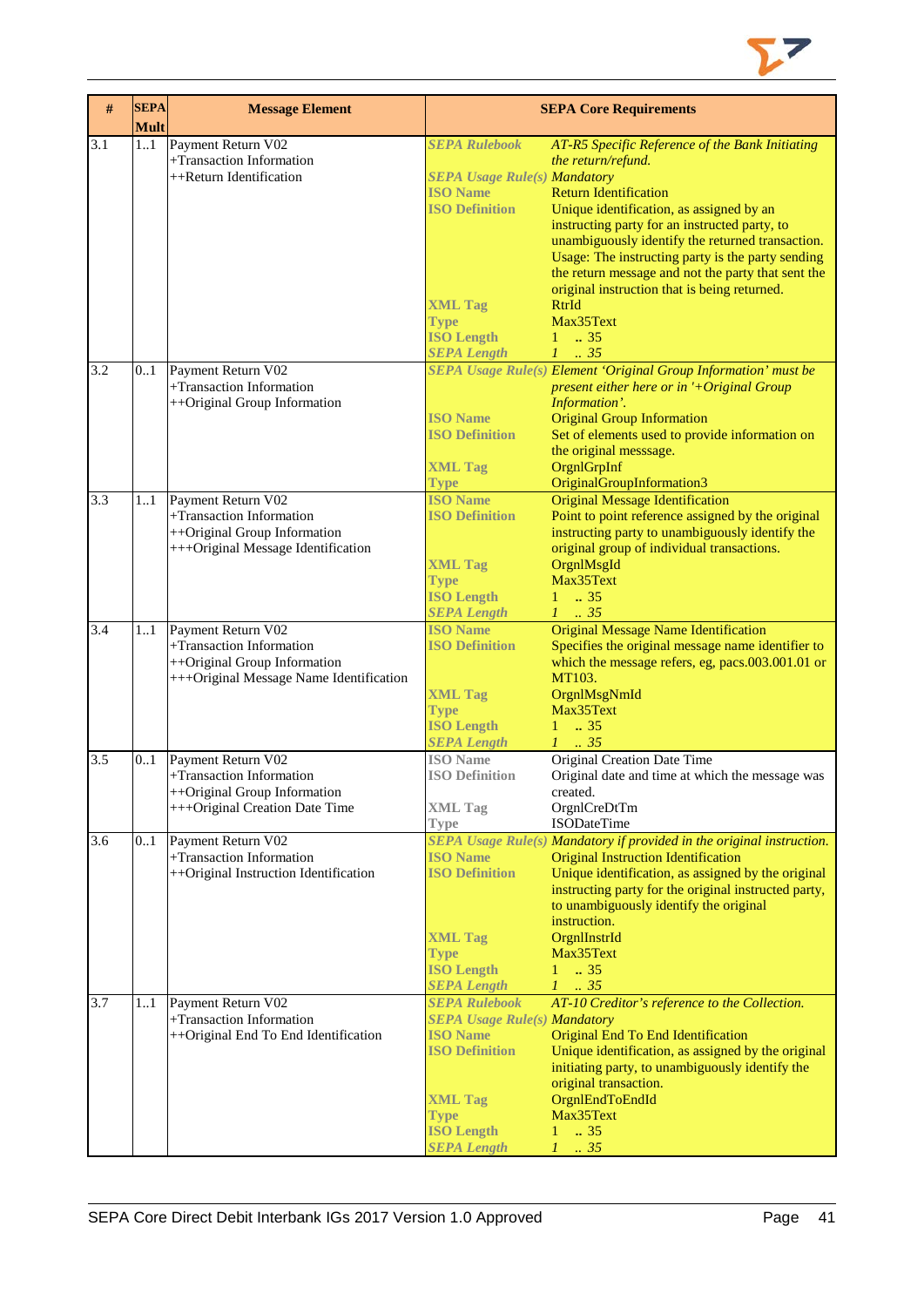

| #    | <b>SEPA</b><br><b>Mult</b> | <b>Message Element</b>                                                                   |                                                                                                                                                                                                                                                     | <b>SEPA Core Requirements</b>                                                                                                                                                                                                                                                                                                                                                                                                                                                                                                                                                                  |
|------|----------------------------|------------------------------------------------------------------------------------------|-----------------------------------------------------------------------------------------------------------------------------------------------------------------------------------------------------------------------------------------------------|------------------------------------------------------------------------------------------------------------------------------------------------------------------------------------------------------------------------------------------------------------------------------------------------------------------------------------------------------------------------------------------------------------------------------------------------------------------------------------------------------------------------------------------------------------------------------------------------|
| 3.8  | 1.1                        | Payment Return V02<br>+Transaction Information<br>++Original Transaction Identification  | <b>SEPA Rulebook</b><br><b>SEPA Usage Rule(s) Mandatory</b><br><b>ISO Name</b><br><b>ISO Definition</b><br><b>XML Tag</b><br><b>Type</b><br><b>ISO Length</b><br><b>SEPA Length</b>                                                                 | AT-43 Creditor bank's reference of the<br>Collection.<br>Must contain a reference that is meaningful to<br>the Creditor Bank and is unique over time.<br><b>Original Transaction Identification</b><br>Unique identification, as assigned by the original<br>first instructing agent, to umambiguously identify<br>the transaction.<br>OrgnlTxId<br>Max35Text<br>$1 \t . 35$<br>$1 \cdot .35$                                                                                                                                                                                                  |
| 3.9  | 01                         | Payment Return V02<br>+Transaction Information<br>++Original Clearing System Reference   | <b>ISO</b> Name<br><b>ISO Definition</b><br><b>XML Tag</b><br><b>Type</b><br><b>ISO Length</b><br><b>SEPA Length</b>                                                                                                                                | Original Clearing System Reference<br>Unique reference, as assigned by the original<br>clearing system, to unambiguously identify the<br>original instruction.<br>OrgnlClrSysRef<br>Max35Text<br>$1 \t . 35$<br>$1-.35$                                                                                                                                                                                                                                                                                                                                                                        |
| 3.10 | 11                         | Payment Return V02<br>+Transaction Information<br>++Original Interbank Settlement Amount | <b>SEPA Rulebook</b><br><b>SEPA Usage Rule(s) Mandatory</b><br><b>SEPA Format</b><br>Rule(s)<br><b>ISO Name</b><br><b>ISO Definition</b><br><b>XML Tag</b><br><b>Type</b><br><b>SEPA FractDigits</b><br><b>TotalDigits</b><br><b>SEPA Inclusive</b> | AT-06 Amount of the Collection in euro.<br>Only 'EUR' is allowed.<br>Amount must be 0.01 or more and 9999999999.99<br>or less.<br>The fractional part has a maximum of two digits.<br><b>Original Interbank Settlement Amount</b><br>Amount of money, as provided in the original<br>transaction, to be moved between the instructing<br>agent and the instructed agent.<br>OrgnIIntrBkSttlmAmt<br>ActiveOrHistoricCurrencyAndAmount<br>$\overline{2}$<br>18<br>0.01<br>999999999.99                                                                                                           |
| 3.11 | 11                         | Payment Return V02<br>+Transaction Information<br>++Returned Interbank Settlement Amount | <b>SEPA Format</b><br>Rule(s)<br><b>ISO Name</b><br><b>ISO Definition</b><br><b>XML Tag</b><br><b>Type</b><br><b>SEPA FractDigits</b><br><b>TotalDigits</b><br><b>SEPA Inclusive</b>                                                                | <b>SEPA Usage Rule(s) Only 'EUR' is allowed.</b><br>Amount must be 0.01 or more and 999999999.99<br>or less.<br>Element is equal to the sum of 'Original<br><b>Interbank Settlement Amount', 'Compensation</b><br>Amount' and 'Amount' in 'Charges Information'.<br>The fractional part has a maximum of two digits.<br><b>Returned Interbank Settlement Amount</b><br>Amount of money moved between the instructing<br>agent and the instructed agent in the returned<br>transaction.<br><b>RtrdIntrBkSttlmAmt</b><br>ActiveCurrencyAndAmount<br>$\overline{2}$<br>18<br>0.01<br>999999999.99 |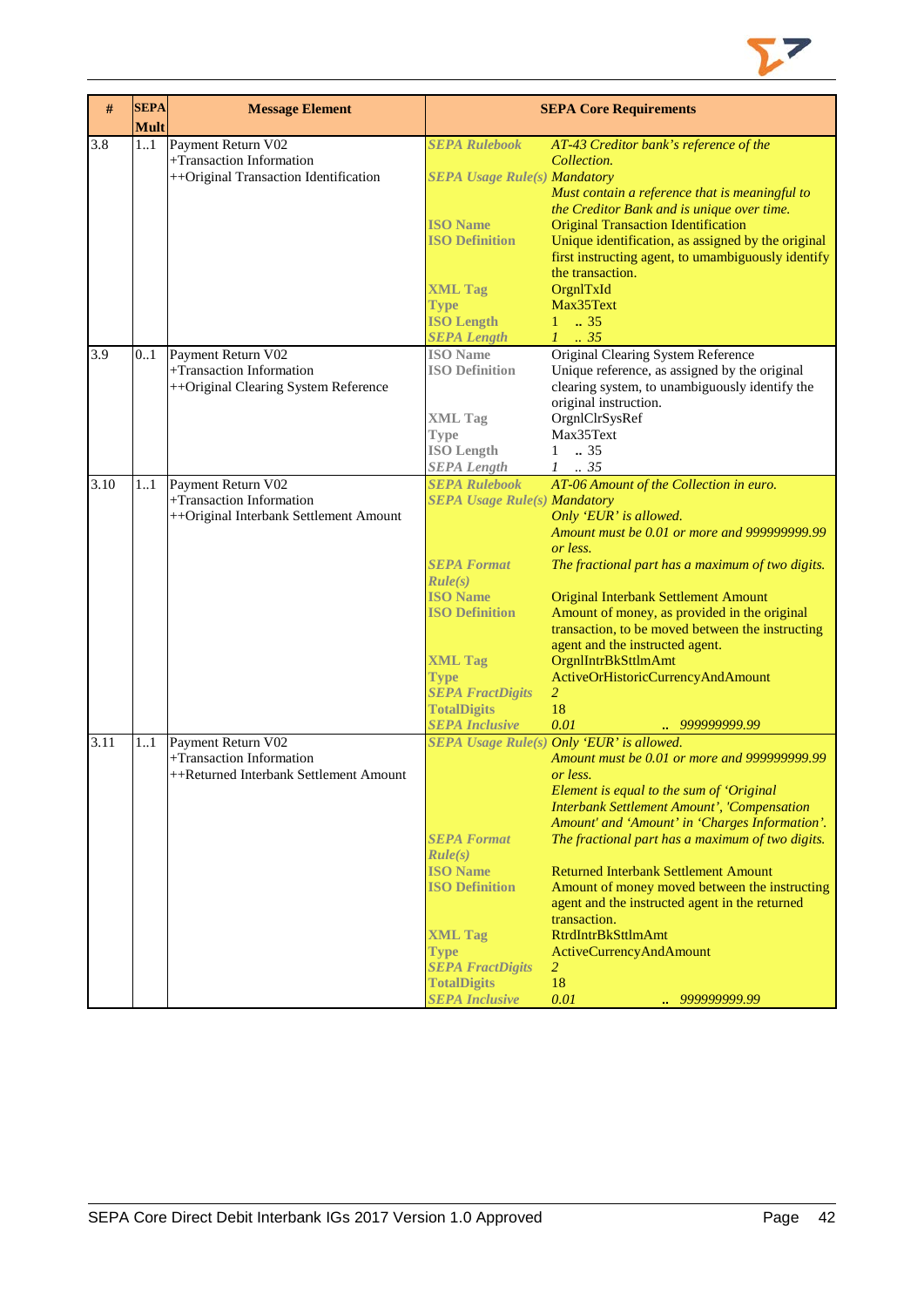

| #    | <b>SEPA</b><br><b>Mult</b> | <b>Message Element</b>                                                         |                                                                                                                                                               | <b>SEPA Core Requirements</b>                                                                                                                                                                                                                                                                                                                                                                                                                                                                                                                                              |
|------|----------------------------|--------------------------------------------------------------------------------|---------------------------------------------------------------------------------------------------------------------------------------------------------------|----------------------------------------------------------------------------------------------------------------------------------------------------------------------------------------------------------------------------------------------------------------------------------------------------------------------------------------------------------------------------------------------------------------------------------------------------------------------------------------------------------------------------------------------------------------------------|
| 3.12 | 0.1                        | Payment Return V02<br>+Transaction Information<br>++Interbank Settlement Date  | <b>ISO</b> Name<br><b>ISO Definition</b>                                                                                                                      | <b>Interbank Settlement Date</b><br>Date on which the amount of money ceases to be<br>available to the agent that owes it and when the<br>amount of money becomes available to the agent<br>to which it is due.<br>Usage: the InterbankSettlementDate is the<br>interbank settlement date of the return message,                                                                                                                                                                                                                                                           |
|      |                            |                                                                                | <b>XML Tag</b><br><b>Type</b>                                                                                                                                 | and not of the original instruction.<br>IntrBkSttlmDt<br><b>ISODate</b>                                                                                                                                                                                                                                                                                                                                                                                                                                                                                                    |
| 3.13 | 0.1                        | Payment Return V02<br>+Transaction Information<br>++Returned Instructed Amount | <b>SEPA Format</b><br>Rule(s)<br><b>ISO</b> Name                                                                                                              | $SEPA$ Usage Rule(s) Only allowed in the case an Interchange Fee is<br>included, i.e., 'Amount' under 'Charges<br>Information' is used.<br>Only 'EUR' is allowed.<br>Amount must be 0.01 or more and 9999999999.99<br>or less.<br>The fractional part has a maximum of two digits.<br><b>Returned Instructed Amount</b>                                                                                                                                                                                                                                                    |
|      |                            |                                                                                | <b>ISO Definition</b><br><b>XML Tag</b><br><b>Type</b><br><b>SEPA FractDigits</b><br><b>TotalDigits</b>                                                       | Amount of money to be moved between the<br>debtor and the creditor, before deduction of<br>charges, in the returned transaction.<br><b>RtrdInstdAmt</b><br>ActiveOrHistoricCurrencyAndAmount<br>$\overline{2}$<br>18                                                                                                                                                                                                                                                                                                                                                       |
| 3.14 | 0.1                        | Payment Return V02<br>+Transaction Information<br>++Exchange Rate              | <b>SEPA Inclusive</b><br><b>ISO</b> Name<br><b>ISO Definition</b><br><b>XML Tag</b><br><b>Type</b>                                                            | 0.01<br><i>999999999.99</i><br><b>Exchange Rate</b><br>Factor used to convert an amount from one<br>currency into another. This reflects the price at<br>which one currency was bought with another<br>currency.<br><b>XchgRate</b><br><b>BaseOneRate</b>                                                                                                                                                                                                                                                                                                                  |
|      |                            |                                                                                | <b>SEPA FractDigits</b><br><b>TotalDigits</b>                                                                                                                 | 10<br>11                                                                                                                                                                                                                                                                                                                                                                                                                                                                                                                                                                   |
| 3.15 | 0.1                        | Payment Return V02<br>+Transaction Information<br>++Compensation Amount        | <b>SEPA Rulebook</b><br><b>SEPA Format</b><br>Rule(s)<br><b>ISO Name</b><br><b>ISO Definition</b><br><b>XML Tag</b><br><b>Type</b><br><b>SEPA FractDigits</b> | AT-R6 Refund compensation recovered by the<br>Debtor bank from the Creditor bank.<br>SEPA Usage Rule(s) 'Compensation Amount' only applies to refunds,<br>which is indicated by the presence of 'Name' in<br>'Return Originator'.<br>Only 'EUR' is allowed.<br>Amount must be 0.01 or more and 9999999999.99<br>or less.<br>The fractional part has a maximum of two digits.<br><b>Compensation Amount</b><br>Amount of money asked or paid as compensation<br>for the processing of the instruction.<br>CompstnAmt<br>ActiveOrHistoricCurrencyAndAmount<br>$\overline{2}$ |
|      |                            |                                                                                | <b>TotalDigits</b><br><b>SEPA Inclusive</b>                                                                                                                   | 18<br>0.01<br>999999999.99                                                                                                                                                                                                                                                                                                                                                                                                                                                                                                                                                 |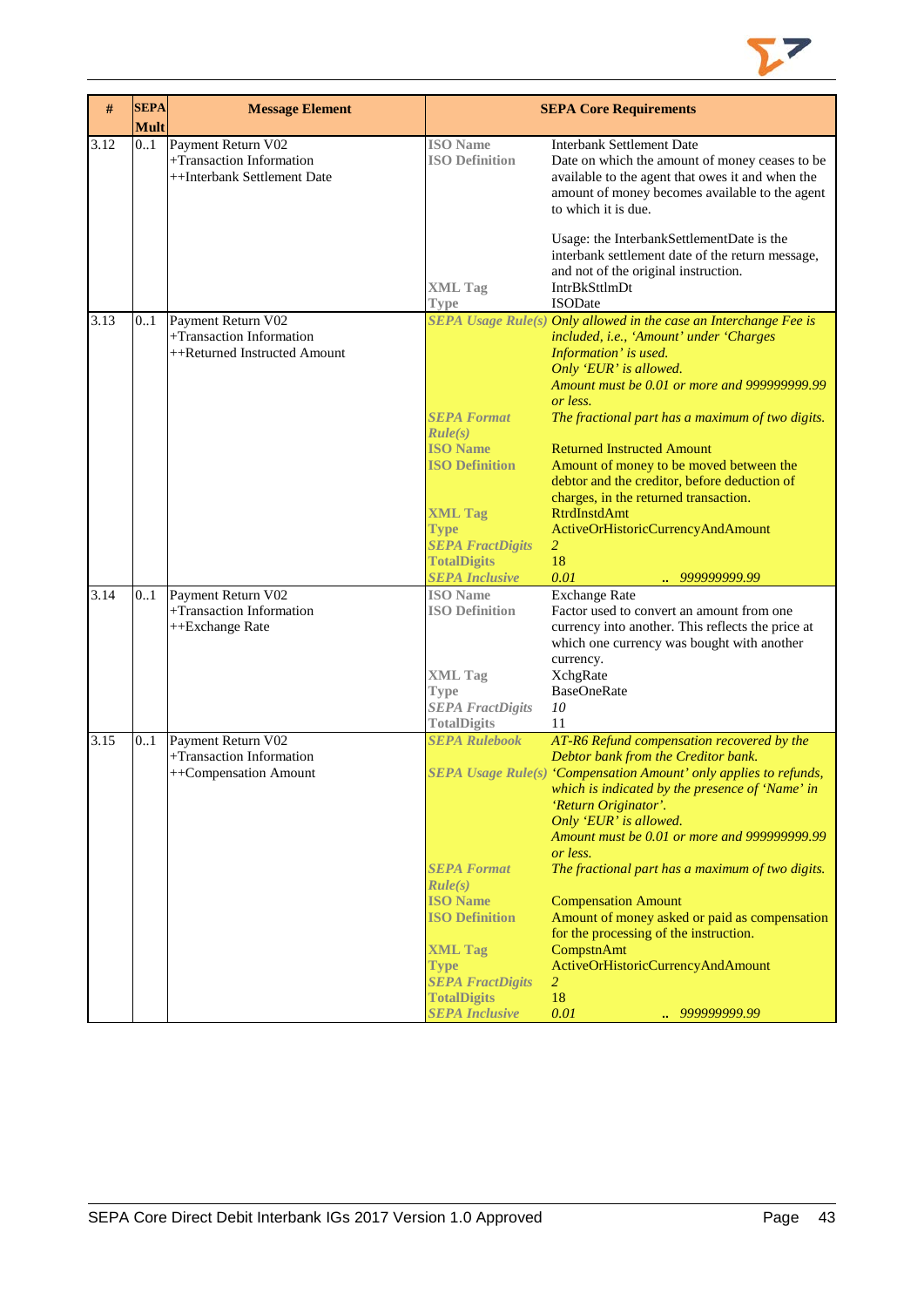

| #    | <b>SEPA</b><br><b>Mult</b> | <b>Message Element</b>                   |                               | <b>SEPA Core Requirements</b>                      |
|------|----------------------------|------------------------------------------|-------------------------------|----------------------------------------------------|
| 3.16 | 0.1                        | Payment Return V02                       |                               | SEPA Usage Rule(s) Only 'SLEV' is allowed.         |
|      |                            | +Transaction Information                 | <b>ISO Name</b>               | <b>Charge Bearer</b>                               |
|      |                            | ++Charge Bearer                          | <b>ISO Definition</b>         | Specifies which party/parties will bear the        |
|      |                            |                                          |                               | charges associated with the processing of the      |
|      |                            |                                          |                               | payment transaction.                               |
|      |                            |                                          |                               | Usage: The ChargeBearer applies to the return      |
|      |                            |                                          |                               | message, not to the original instruction.          |
|      |                            |                                          | <b>XML Tag</b>                | ChrgBr                                             |
|      |                            |                                          | <b>Type</b>                   | ChargeBearerType1Code                              |
|      |                            |                                          | <b>SEPA Code Restrictions</b> |                                                    |
|      |                            |                                          | <b>SLEV</b>                   | FollowingServiceLevel                              |
|      |                            |                                          |                               | Charges are to be applied following the rules      |
|      |                            |                                          |                               | agreed in the service level and/or scheme.         |
| 3.17 | 0.1                        | Payment Return V02                       |                               | SEPA Usage Rule(s) Only one occurrence is allowed. |
|      |                            | +Transaction Information                 | <b>ISO Name</b>               | <b>Charges Information</b>                         |
|      |                            | ++Charges Information                    | <b>ISO Definition</b>         | Provides information on the charges to be paid by  |
|      |                            |                                          |                               | the charge bearer(s) related to the processing of  |
|      |                            |                                          |                               | the return transaction.                            |
|      |                            |                                          | <b>XML Tag</b>                | ChrgsInf                                           |
|      |                            |                                          | <b>Type</b>                   | ChargesInformation5                                |
| 3.18 | 11                         | Payment Return V02                       | <b>SEPA Rulebook</b>          | AT-R8 Amount of the Interchange Fee.               |
|      |                            | +Transaction Information                 |                               | SEPA Usage Rule(s) Only 'EUR' is allowed.          |
|      |                            | ++Charges Information                    |                               | Amount must be 0.01 or more and 999999999.99       |
|      |                            | $+++A$ mount                             |                               | or less.                                           |
|      |                            |                                          | <b>SEPA Format</b><br>Rule(s) | The fractional part has a maximum of two digits.   |
|      |                            |                                          | <b>ISO</b> Name               | <b>Amount</b>                                      |
|      |                            |                                          | <b>ISO Definition</b>         | Transaction charges to be paid by the charge       |
|      |                            |                                          |                               | bearer.                                            |
|      |                            |                                          | <b>XML Tag</b>                | Amt                                                |
|      |                            |                                          | <b>Type</b>                   | ActiveOrHistoricCurrencyAndAmount                  |
|      |                            |                                          | <b>SEPA FractDigits</b>       | $\overline{2}$                                     |
|      |                            |                                          | <b>TotalDigits</b>            | 18                                                 |
|      |                            |                                          | <b>SEPA Inclusive</b>         | 0.01<br>999999999.99                               |
| 3.19 | 11                         | Payment Return V02                       | <b>ISO Name</b>               | Party                                              |
|      |                            | +Transaction Information                 | <b>ISO Definition</b>         | Party that takes the transaction charges or to     |
|      |                            | ++Charges Information<br>$+++$ Party     |                               | which the transaction charges are due.<br>Pty      |
|      |                            |                                          | <b>XML Tag</b><br><b>Type</b> | BranchAndFinancialInstitutionIdentification4       |
| 3.20 | 11                         | Payment Return V02                       | <b>SEPA Rulebook</b>          | AT-13 BIC of the Debtor Bank.                      |
|      |                            | +Transaction Information                 | <b>ISO Name</b>               | <b>Financial Institution Identification</b>        |
|      |                            | ++Charges Information                    | <b>ISO Definition</b>         | Unique and unambiguous identification of a         |
|      |                            | $+++$ Party                              |                               | financial institution, as assigned under an        |
|      |                            | ++++Financial Institution Identification |                               | internationally recognised or proprietary          |
|      |                            |                                          |                               | identification scheme.                             |
|      |                            |                                          | <b>XML Tag</b>                | FinInstnId                                         |
|      |                            |                                          | <b>Type</b>                   | FinancialInstitutionIdentification7                |
| 3.21 | 0.1                        | Payment Return V02                       | <b>ISO</b> Name               | <b>Branch Identification</b>                       |
|      |                            | +Transaction Information                 | <b>ISO Definition</b>         | Identifies a specific branch of a financial        |
|      |                            | ++Charges Information                    |                               | institution.                                       |
|      |                            | $+++$ Party                              |                               |                                                    |
|      |                            | ++++Branch Identification                |                               | Usage: This component should be used in case       |
|      |                            |                                          |                               | the identification information in the financial    |
|      |                            |                                          |                               | institution component does not provide             |
|      |                            |                                          |                               | identification up to branch level.                 |
|      |                            |                                          | <b>XML Tag</b>                | <b>BrnchId</b>                                     |
|      |                            |                                          | <b>Type</b>                   | BranchData2                                        |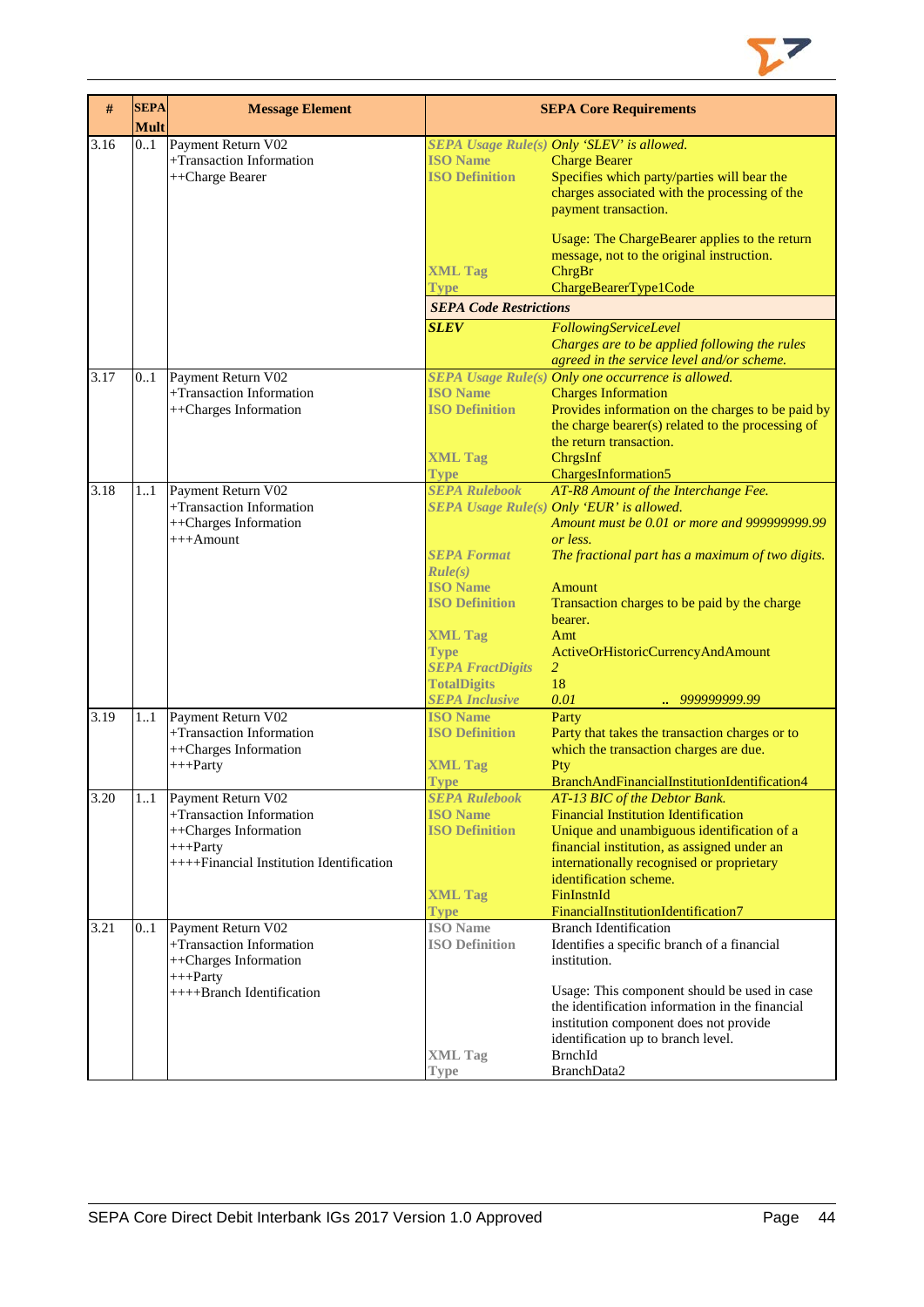

| #    | <b>SEPA</b><br><b>Mult</b> | <b>Message Element</b>                         |                                                | <b>SEPA Core Requirements</b>                                                                            |
|------|----------------------------|------------------------------------------------|------------------------------------------------|----------------------------------------------------------------------------------------------------------|
| 3.22 | 0.1                        | Payment Return V02                             | SEPA Usage Rule(s) Only BIC is allowed.        |                                                                                                          |
|      |                            | +Transaction Information                       | <b>ISO Name</b>                                | <b>Instructing Agent</b>                                                                                 |
|      |                            | ++Instructing Agent                            | <b>ISO Definition</b>                          | Agent that instructs the next party in the chain to                                                      |
|      |                            |                                                |                                                | carry out the (set of) instruction(s).                                                                   |
|      |                            |                                                |                                                | Usage: The instructing agent is the party sending<br>the return message and not the party that sent the  |
|      |                            |                                                |                                                | original instruction that is being returned.                                                             |
|      |                            |                                                | <b>XML Tag</b>                                 | InstgAgt                                                                                                 |
|      |                            |                                                | <b>Type</b>                                    | BranchAndFinancialInstitutionIdentification4                                                             |
| 3.23 | 0.1                        | Payment Return V02                             | <b>SEPA Usage Rule(s) Only BIC is allowed.</b> |                                                                                                          |
|      |                            | +Transaction Information                       | <b>ISO Name</b>                                | <b>Instructed Agent</b>                                                                                  |
|      |                            | ++Instructed Agent                             | <b>ISO Definition</b>                          | Agent that is instructed by the previous party in<br>the chain to carry out the (set of) instruction(s). |
|      |                            |                                                |                                                | Usage: The instructed agent is the party receiving                                                       |
|      |                            |                                                |                                                | the return message and not the party that received                                                       |
|      |                            |                                                |                                                | the original instruction that is being returned.                                                         |
|      |                            |                                                | <b>XML Tag</b>                                 | InstdAgt<br>BranchAndFinancialInstitutionIdentification4                                                 |
|      |                            |                                                | <b>Type</b>                                    |                                                                                                          |
| 3.24 | 11                         | Payment Return V02<br>+Transaction Information | <b>SEPA Usage Rule(s) Mandatory</b>            |                                                                                                          |
|      |                            | ++Return Reason Information                    |                                                | Only one occurrence of 'Return Reason                                                                    |
|      |                            |                                                | <b>ISO Name</b>                                | Information' is allowed.<br><b>Return Reason Information</b>                                             |
|      |                            |                                                | <b>ISO Definition</b>                          |                                                                                                          |
|      |                            |                                                |                                                | Set of elements used to provide detailed<br>information on the return reason.                            |
|      |                            |                                                |                                                | <b>RtrRsnInf</b>                                                                                         |
|      |                            |                                                | <b>XML Tag</b>                                 |                                                                                                          |
| 3.25 | 11                         | Payment Return V02                             | <b>Type</b><br><b>SEPA Rulebook</b>            | ReturnReasonInformation9<br>AT-R2 Identification of the type of party                                    |
|      |                            | +Transaction Information                       |                                                | initiating the "R" message.                                                                              |
|      |                            | ++Return Reason Information                    | <b>SEPA Usage Rule(s) Mandatory</b>            |                                                                                                          |
|      |                            | +++Originator                                  |                                                | Limited to BIC to identify the bank originating                                                          |
|      |                            |                                                |                                                | the return (including the refusal returned after                                                         |
|      |                            |                                                |                                                | settlement) or to 'Name' to identify the Debtor in                                                       |
|      |                            |                                                |                                                | case of refunds.                                                                                         |
|      |                            |                                                |                                                | 'Name' is limited to 70 characters in length.                                                            |
|      |                            |                                                | <b>ISO Name</b>                                | Originator                                                                                               |
|      |                            |                                                | <b>ISO Definition</b>                          | Party that issues the return.                                                                            |
|      |                            |                                                | <b>XML Tag</b>                                 | Orgtr                                                                                                    |
|      |                            |                                                | <b>Type</b>                                    | PartyIdentification32                                                                                    |
| 3.26 |                            | 11 Payment Return V02                          |                                                | <b>SEPA Rulebook</b> AT-R3 Reason Code for Non-Acceptance.                                               |
|      |                            | +Transaction Information                       | <b>SEPA Usage Rule(s) Mandatory</b>            |                                                                                                          |
|      |                            | ++Return Reason Information                    | <b>ISO Name</b>                                | Reason                                                                                                   |
|      |                            | +++Reason                                      | <b>ISO Definition</b>                          | Specifies the reason for the return.                                                                     |
|      |                            |                                                | <b>XML Tag</b>                                 | <b>Rsn</b>                                                                                               |
|      |                            |                                                | <b>Type</b>                                    | ReturnReason5Choice                                                                                      |
|      | 11                         |                                                | <b>XML Tag</b>                                 | xs:choice                                                                                                |
| 3.27 | 11                         | Payment Return V02                             | <b>SEPA Rulebook</b>                           | See Message Element Specifications below.                                                                |
|      |                            | +Transaction Information                       | <b>ISO Name</b>                                | Code                                                                                                     |
|      |                            | ++Return Reason Information                    | <b>ISO Definition</b>                          | Reason for the return, as published in an external                                                       |
|      |                            | +++Reason                                      |                                                | reason code list.                                                                                        |
|      |                            | $+++Code$                                      | <b>XML Tag</b>                                 | C <sub>d</sub>                                                                                           |
|      |                            |                                                | <b>Type</b>                                    | ExternalReturnReason1Code                                                                                |
|      |                            |                                                | <b>ISO Length</b>                              | $1 \dots 4$                                                                                              |
|      |                            |                                                | <b>SEPA Length</b>                             | $1 \dots 4$                                                                                              |
| 3.28 | 11                         | Payment Return V02                             | <b>ISO</b> Name                                | Proprietary                                                                                              |
|      |                            | +Transaction Information                       | <b>ISO Definition</b>                          | Reason for the return, in a proprietary form.                                                            |
|      |                            | ++Return Reason Information                    | <b>XML</b> Tag                                 | Prtry                                                                                                    |
|      |                            | +++Reason                                      | <b>Type</b>                                    | Max35Text                                                                                                |
|      |                            | ++++Proprietary                                | <b>ISO Length</b>                              | .35<br>1                                                                                                 |
|      |                            |                                                | <b>SEPA Length</b>                             | $1 \t . 35$                                                                                              |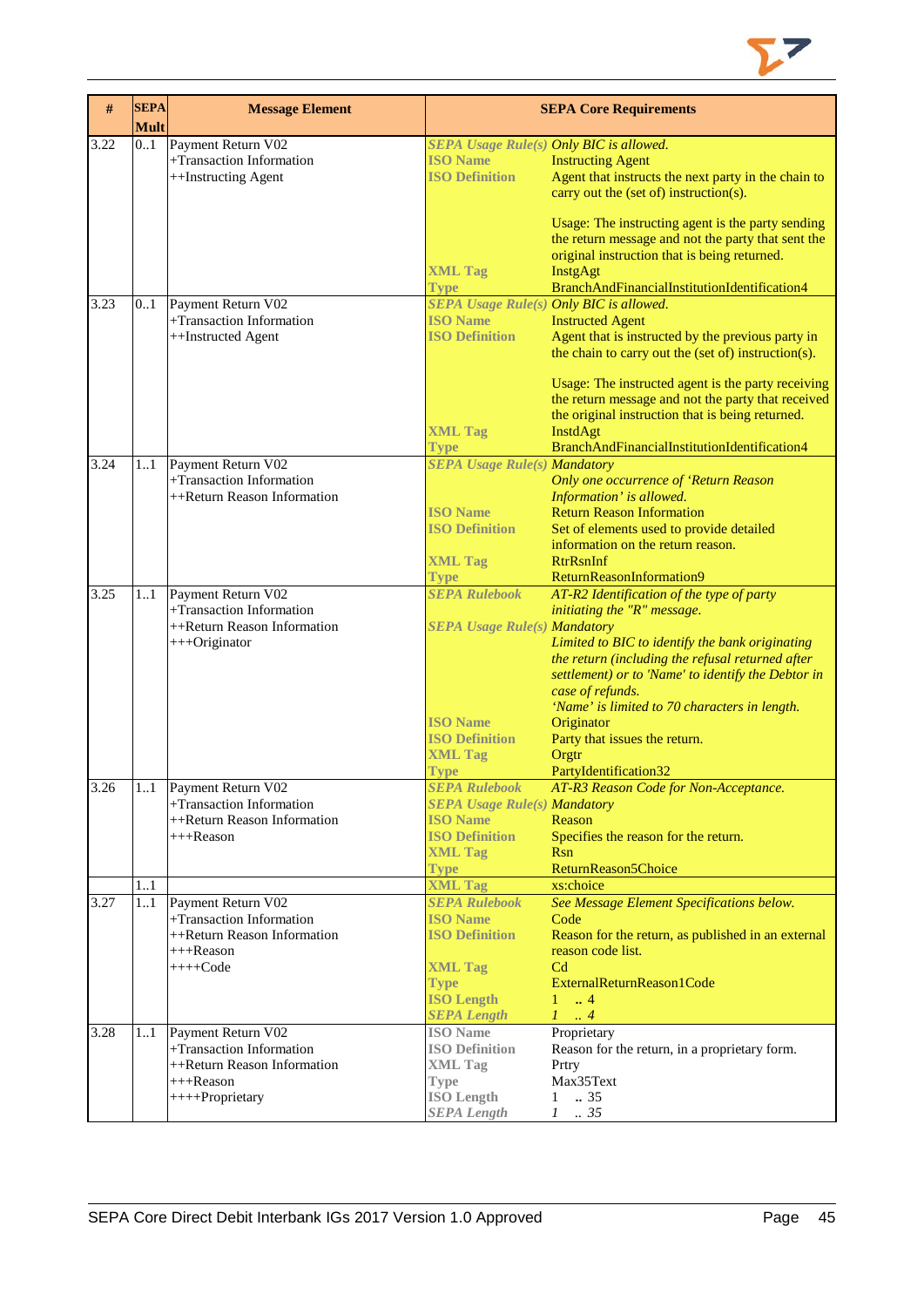

| $\#$ | <b>SEPA</b><br><b>Mult</b> | <b>Message Element</b>                                                                                                  |                                                                                                                                                     | <b>SEPA Core Requirements</b>                                                                                                                                                                                                                                                                                                                                                                                                                                                             |
|------|----------------------------|-------------------------------------------------------------------------------------------------------------------------|-----------------------------------------------------------------------------------------------------------------------------------------------------|-------------------------------------------------------------------------------------------------------------------------------------------------------------------------------------------------------------------------------------------------------------------------------------------------------------------------------------------------------------------------------------------------------------------------------------------------------------------------------------------|
| 3.29 | 0.n                        | Payment Return V02<br>+Transaction Information<br>++Return Reason Information<br>+++Additional Information              | <b>ISO</b> Name<br><b>ISO Definition</b><br><b>XML Tag</b><br><b>Type</b><br><b>ISO Length</b><br><b>SEPA</b> Length                                | <b>Additional Information</b><br>Further details on the return reason.<br>AddtlInf<br>Max105Text<br>$1 \quad .105$<br>$1 \quad .105$                                                                                                                                                                                                                                                                                                                                                      |
| 3.30 | 11                         | Payment Return V02<br>+Transaction Information<br>++Original Transaction Reference                                      | <b>SEPA Rulebook</b><br><b>SEPA Usage Rule(s) Mandatory</b><br><b>ISO Name</b><br><b>ISO Definition</b><br><b>XML Tag</b><br>Type                   | An exact copy of all attributes of the received<br>DS-04 which is being returned.<br>The message elements under 'Original<br>Transaction Reference' must be populated with<br>the same value as the message elements of the<br>original instruction, as defined within the<br>following elements.<br><b>Original Transaction Reference</b><br>Set of key elements used to identify the original<br>transaction that is being referred to.<br>OrgnITxRef<br>OriginalTransactionReference13 |
| 3.31 | 0.1                        | Payment Return V02<br>+Transaction Information<br>++Original Transaction Reference<br>+++Interbank Settlement Amount    | <b>ISO</b> Name<br><b>ISO Definition</b><br><b>XML Tag</b><br><b>Type</b><br><b>SEPA FractDigits</b><br><b>TotalDigits</b><br><b>SEPA</b> Inclusive | <b>Interbank Settlement Amount</b><br>Amount of money moved between the instructing<br>agent and the instructed agent.<br><b>IntrBkSttlmAmt</b><br>ActiveOrHistoricCurrencyAndAmount<br>5<br>18<br>0                                                                                                                                                                                                                                                                                      |
| 3.32 | 0.1                        | Payment Return V02<br>+Transaction Information<br>++Original Transaction Reference<br>$+++$ Amount                      | <b>ISO</b> Name<br><b>ISO Definition</b><br><b>XML Tag</b><br>Type                                                                                  | Amount<br>Amount of money to be moved between the<br>debtor and creditor, before deduction of charges,<br>expressed in the currency as ordered by the<br>initiating party.<br>Amt<br>AmountType3Choice                                                                                                                                                                                                                                                                                    |
| 3.33 | 0.1                        | Payment Return V02<br>+Transaction Information<br>++Original Transaction Reference<br>+++Interbank Settlement Date      | <b>SEPA Rulebook</b><br><b>ISO</b> Name<br><b>ISO Definition</b><br><b>XML Tag</b><br><b>Type</b>                                                   | AT-26 Settlement date of the Collection.<br><b>Interbank Settlement Date</b><br>Date on which the amount of money ceases to be<br>available to the agent that owes it and when the<br>amount of money becomes available to the agent<br>to which it is due.<br><b>IntrBkSttlmDt</b><br><b>ISODate</b>                                                                                                                                                                                     |
| 3.34 | 01                         | Payment Return V02<br>+Transaction Information<br>++Original Transaction Reference<br>+++Requested Collection Date      | <b>SEPA Rulebook</b><br><b>ISO Name</b><br><b>ISO Definition</b><br><b>XML Tag</b><br><b>Type</b>                                                   | AT-11 Due date of the Collection.<br><b>Requested Collection Date</b><br>Date and time at which the creditor requests that<br>the amount of money is to be collected from the<br>debtor.<br>ReqdColltnDt<br><b>ISODate</b>                                                                                                                                                                                                                                                                |
| 3.35 | 01                         | Payment Return V02<br>+Transaction Information<br>++Original Transaction Reference<br>+++Requested Execution Date       | <b>ISO</b> Name<br><b>ISO Definition</b><br><b>XML Tag</b><br>Type                                                                                  | <b>Requested Execution Date</b><br>Date at which the initiating party requests the<br>clearing agent to process the payment.<br>Usage: This is the date on which the debtor's<br>account is to be debited. If payment by cheque,<br>the date when the cheque must be generated by<br>the bank.<br>ReqdExctnDt<br><b>ISODate</b>                                                                                                                                                           |
| 3.36 | 11                         | Payment Return V02<br>+Transaction Information<br>++Original Transaction Reference<br>+++Creditor Scheme Identification | <b>SEPA Rulebook</b><br><b>ISO Name</b><br><b>ISO Definition</b><br><b>XML Tag</b><br><b>Type</b>                                                   | AT-02 Identifier of the Creditor.<br><b>Creditor Scheme Identification</b><br>Credit party that signs the mandate.<br>CdtrSchmeId<br>PartyIdentification32                                                                                                                                                                                                                                                                                                                                |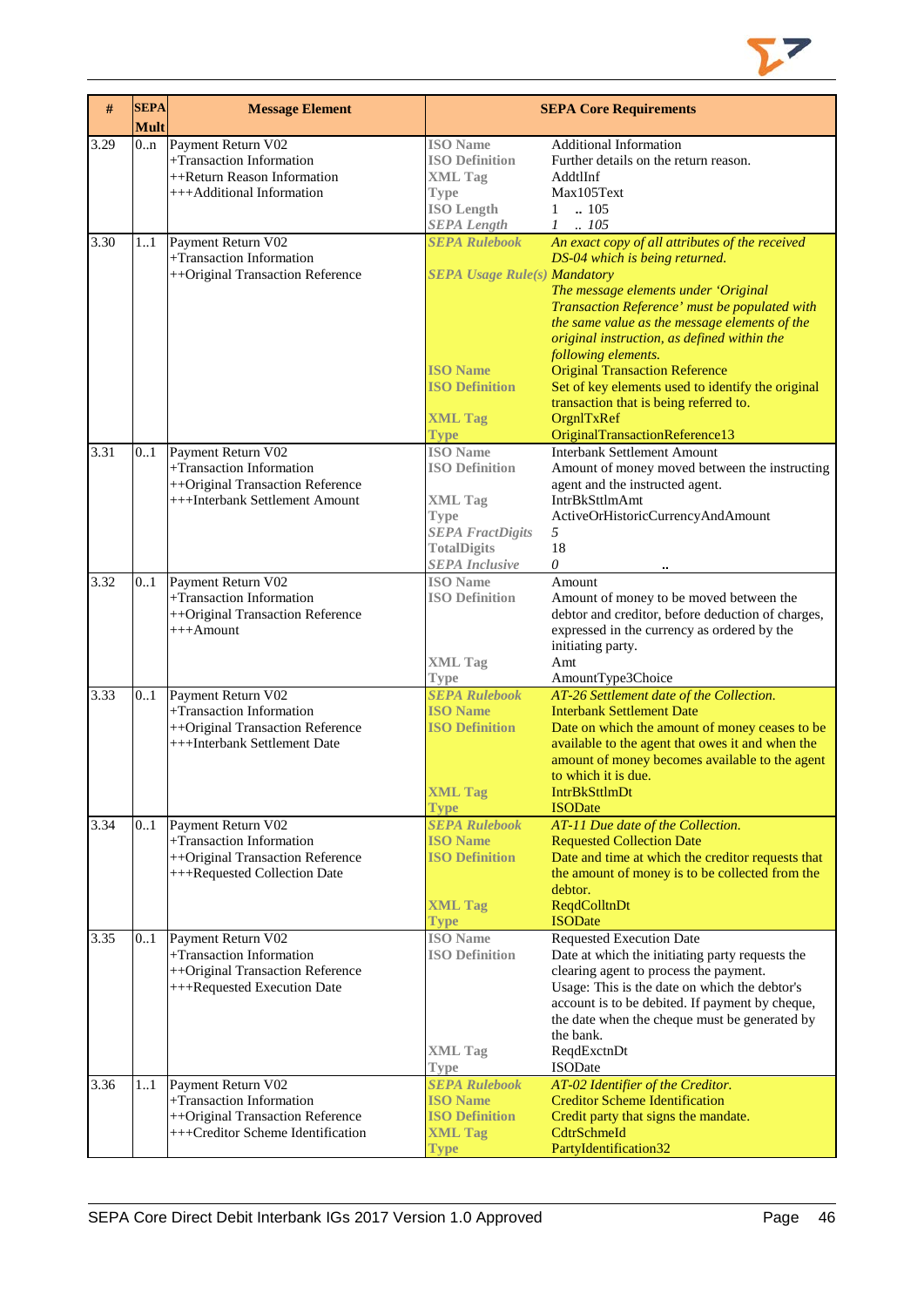

| #    | <b>SEPA</b><br><b>Mult</b> | <b>Message Element</b>                                                                                               |                                                                                                   | <b>SEPA Core Requirements</b>                                                                                                                                                                                                                                                                                                                                                                                                                                                                                                                                                                                                                                                                                             |
|------|----------------------------|----------------------------------------------------------------------------------------------------------------------|---------------------------------------------------------------------------------------------------|---------------------------------------------------------------------------------------------------------------------------------------------------------------------------------------------------------------------------------------------------------------------------------------------------------------------------------------------------------------------------------------------------------------------------------------------------------------------------------------------------------------------------------------------------------------------------------------------------------------------------------------------------------------------------------------------------------------------------|
| 3.37 | 0.1                        | Payment Return V02<br>+Transaction Information<br>++Original Transaction Reference<br>+++Settlement Information      | <b>ISO Name</b><br><b>ISO Definition</b><br><b>XML Tag</b>                                        | <b>Settlement Information</b><br>Specifies the details on how the settlement of the<br>original transaction(s) between the instructing<br>agent and the instructed agent was completed.<br>SttlmInf                                                                                                                                                                                                                                                                                                                                                                                                                                                                                                                       |
| 3.38 | 01                         | Payment Return V02<br>+Transaction Information<br>++Original Transaction Reference<br>+++Payment Type Information    | <b>Type</b><br><b>SEPA Rulebook</b><br><b>ISO Name</b><br><b>ISO Definition</b><br><b>XML Tag</b> | SettlementInformation13<br>AT-20 Identification code of the Scheme.<br>AT-21 Transaction / Sequence Type.<br>AT-59 Category purpose of the Collection.<br><b>Payment Type Information</b><br>Set of elements used to further specify the type of<br>transaction.<br>PmtTpInf                                                                                                                                                                                                                                                                                                                                                                                                                                              |
| 3.39 | 0.1                        | Payment Return V02<br>+Transaction Information<br>++Original Transaction Reference<br>+++Payment Method              | <b>Type</b><br><b>ISO</b> Name<br><b>ISO Definition</b><br><b>XML Tag</b><br><b>Type</b>          | PaymentTypeInformation22<br>Payment Method<br>Specifies the means of payment that will be used<br>to move the amount of money.<br>PmtMtd<br>PaymentMethod4Code                                                                                                                                                                                                                                                                                                                                                                                                                                                                                                                                                            |
| 3.40 | 11                         | Payment Return V02<br>+Transaction Information<br>++Original Transaction Reference<br>+++Mandate Related Information | <b>SEPA Rulebook</b><br><b>ISO Name</b><br><b>ISO Definition</b><br><b>XML Tag</b><br><b>Type</b> | AT-01 Unique Mandate reference.<br>AT-16 Placeholder for the electronic signature<br>data, if applicable.<br>AT-17 The type of Mandate (paper or e-<br>mandate).<br>AT-18 Identifier of the original Creditor who<br>issued the Mandate.<br>AT-19 Unique mandate reference as given by the<br>original creditor who issued the mandate.<br>AT-24 Reason for Amendment of the Mandate.<br>AT-25 Signing date of the Mandate.<br>AT-60 Reference of the validation made by the<br>Debtor Bank (if present in DS-03).<br><b>Mandate Related Information</b><br>Set of elements used to provide further details of<br>the mandate signed between the creditor and the<br>debtor.<br>MndtRltdInf<br>MandateRelatedInformation6 |
| 3.41 | 0.1                        | Payment Return V02<br>+Transaction Information<br>++Original Transaction Reference<br>+++Remittance Information      | <b>SEPA Rulebook</b><br><b>ISO Name</b><br><b>ISO Definition</b><br><b>XML Tag</b><br><b>Type</b> | AT-22 Remittance information.<br><b>Remittance Information</b><br>Information supplied to enable the matching of<br>an entry with the items that the transfer is<br>intended to settle, such as commercial invoices in<br>an accounts' receivable system.<br>RmtInf<br>RemittanceInformation5                                                                                                                                                                                                                                                                                                                                                                                                                             |
| 3.42 | 0.1                        | Payment Return V02<br>+Transaction Information<br>++Original Transaction Reference<br>+++Ultimate Debtor             | <b>SEPA Rulebook</b><br><b>ISO Name</b><br><b>ISO Definition</b><br><b>XML Tag</b><br><b>Type</b> | AT-15 Name of the Debtor Reference Party.<br>AT-37 Identification code of the Debtor<br>Reference Party.<br><b>Ultimate Debtor</b><br>Ultimate party that owes an amount of money to<br>the (ultimate) creditor.<br><b>UltmtDbtr</b><br>PartyIdentification32                                                                                                                                                                                                                                                                                                                                                                                                                                                             |
| 3.43 | 0.1                        | Payment Return V02<br>+Transaction Information<br>++Original Transaction Reference<br>$+++Dektor$                    | <b>SEPA Rulebook</b><br><b>ISO Name</b><br><b>ISO Definition</b><br><b>XML Tag</b><br><b>Type</b> | AT-14 Name of the Debtor.<br>AT-09 Address of the Debtor.<br>AT-27 Debtor identification.<br><b>Debtor</b><br>Party that owes an amount of money to the<br>(ultimate) creditor.<br><b>Dbtr</b><br>PartyIdentification32                                                                                                                                                                                                                                                                                                                                                                                                                                                                                                   |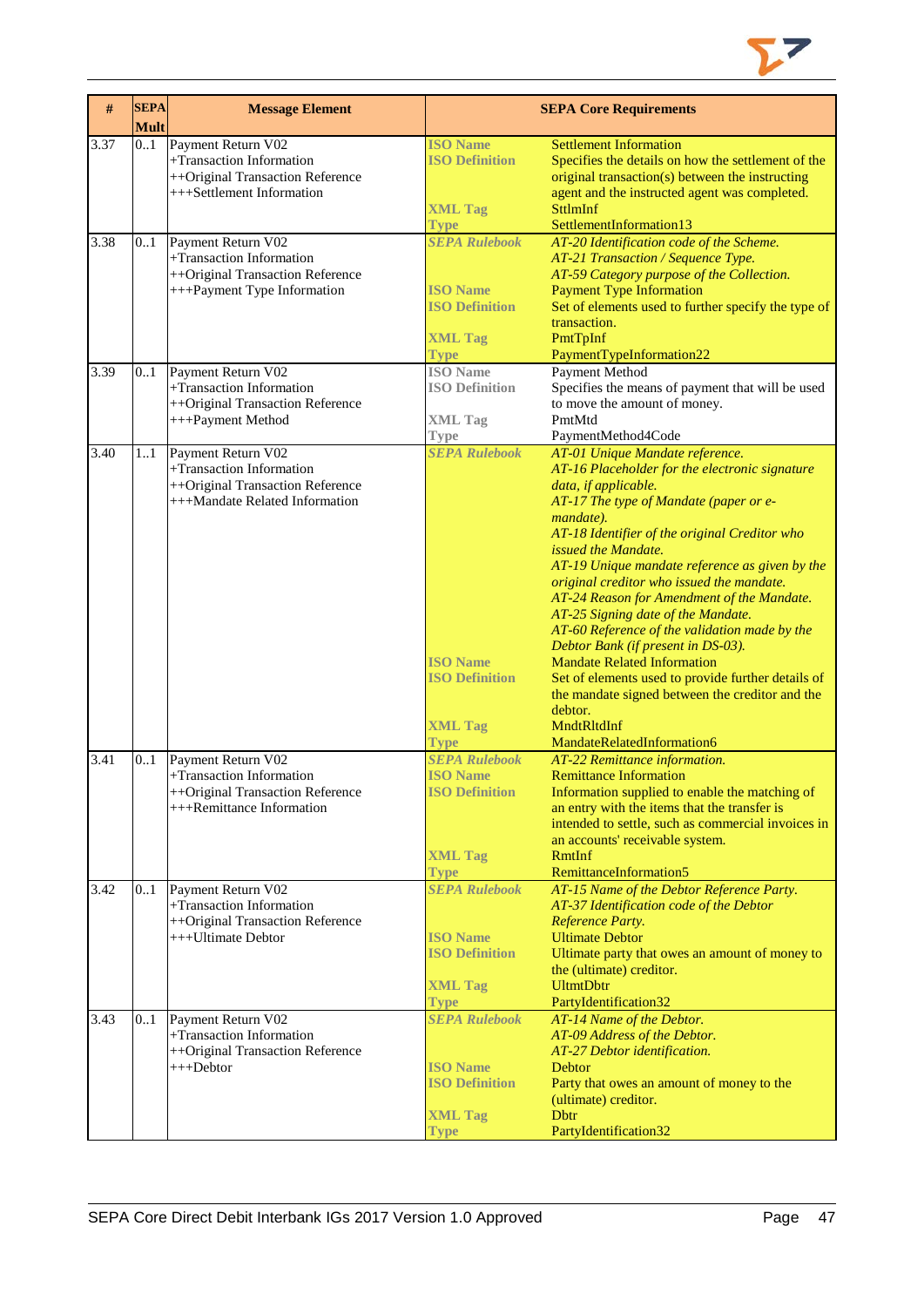

| $\#$ | <b>SEPA</b><br><b>Mult</b> | <b>Message Element</b>                                                                                          |                                                                                                   | <b>SEPA Core Requirements</b>                                                                                                                                                                                                                          |
|------|----------------------------|-----------------------------------------------------------------------------------------------------------------|---------------------------------------------------------------------------------------------------|--------------------------------------------------------------------------------------------------------------------------------------------------------------------------------------------------------------------------------------------------------|
| 3.44 | 0.1                        | Payment Return V02<br>+Transaction Information<br>++Original Transaction Reference<br>+++Debtor Account         | <b>SEPA Rulebook</b><br><b>ISO Name</b><br><b>ISO Definition</b><br><b>XML Tag</b><br>Type        | AT-07 Account number (IBAN) of the Debtor.<br><b>Debtor Account</b><br>Unambiguous identification of the account of the<br>debtor to which a debit entry will be made as a<br>result of the transaction.<br><b>DbtrAcct</b><br>CashAccount16           |
| 3.45 | 0.1                        | Payment Return V02<br>+Transaction Information<br>++Original Transaction Reference<br>+++Debtor Agent           | <b>SEPA Rulebook</b><br><b>ISO Name</b><br><b>ISO Definition</b><br><b>XML Tag</b><br><b>Type</b> | AT-13 BIC of the Debtor Bank.<br><b>Debtor Agent</b><br>Financial institution servicing an account for the<br>debtor.<br>DbtrAgt<br>BranchAndFinancialInstitutionIdentification4                                                                       |
| 3.46 | 01                         | Payment Return V02<br>+Transaction Information<br>++Original Transaction Reference<br>+++Debtor Agent Account   | <b>ISO</b> Name<br><b>ISO Definition</b><br><b>XML Tag</b><br>Type                                | Debtor Agent Account<br>Unambiguous identification of the account of the<br>debtor agent at its servicing agent in the payment<br>chain.<br>DbtrAgtAcct<br>CashAccount16                                                                               |
| 3.47 | 0.1                        | Payment Return V02<br>+Transaction Information<br>++Original Transaction Reference<br>+++Creditor Agent         | <b>SEPA Rulebook</b><br><b>ISO Name</b><br><b>ISO Definition</b><br><b>XML Tag</b><br><b>Type</b> | AT-12 BIC of the Creditor Bank.<br><b>Creditor Agent</b><br>Financial institution servicing an account for the<br>creditor.<br>CdtrAgt<br>BranchAndFinancialInstitutionIdentification4                                                                 |
| 3.48 | 0.1                        | Payment Return V02<br>+Transaction Information<br>++Original Transaction Reference<br>+++Creditor Agent Account | <b>ISO</b> Name<br><b>ISO Definition</b><br><b>XML Tag</b><br><b>Type</b>                         | <b>Creditor Agent Account</b><br>Unambiguous identification of the account of the<br>creditor agent at its servicing agent to which a<br>credit entry will be made as a result of the<br>payment transaction.<br>CdtrAgtAcct<br>CashAccount16          |
| 3.49 | 0.1                        | Payment Return V02<br>+Transaction Information<br>++Original Transaction Reference<br>$++$ Creditor             | <b>SEPA Rulebook</b><br><b>ISO Name</b><br><b>ISO Definition</b><br><b>XML Tag</b><br><b>Type</b> | AT-03 Name of the Creditor.<br>AT-05 Address of the Creditor.<br>Creditor<br>Party to which an amount of money is due.<br>Cdtr<br>PartyIdentification32                                                                                                |
| 3.50 | 0.1                        | Payment Return V02<br>+Transaction Information<br>++Original Transaction Reference<br>+++Creditor Account       | <b>SEPA Rulebook</b><br><b>ISO Name</b><br><b>ISO Definition</b><br><b>XML Tag</b><br><b>Type</b> | AT-04 Account number (IBAN) of the Creditor.<br><b>Creditor Account</b><br>Unambiguous identification of the account of the<br>creditor to which a credit entry will be posted as a<br>result of the payment transaction.<br>CdtrAcct<br>CashAccount16 |
| 3.51 | 0.1                        | Payment Return V02<br>+Transaction Information<br>++Original Transaction Reference<br>+++Ultimate Creditor      | <b>SEPA Rulebook</b><br><b>ISO Name</b><br><b>ISO Definition</b><br><b>XML Tag</b><br><b>Type</b> | AT-38 Name of the Creditor Reference Party.<br>AT-39 Identification code of the Creditor<br>Reference Party.<br><b>Ultimate Creditor</b><br>Ultimate party to which an amount of money is<br>due.<br><b>UltmtCdtr</b><br>PartyIdentification32         |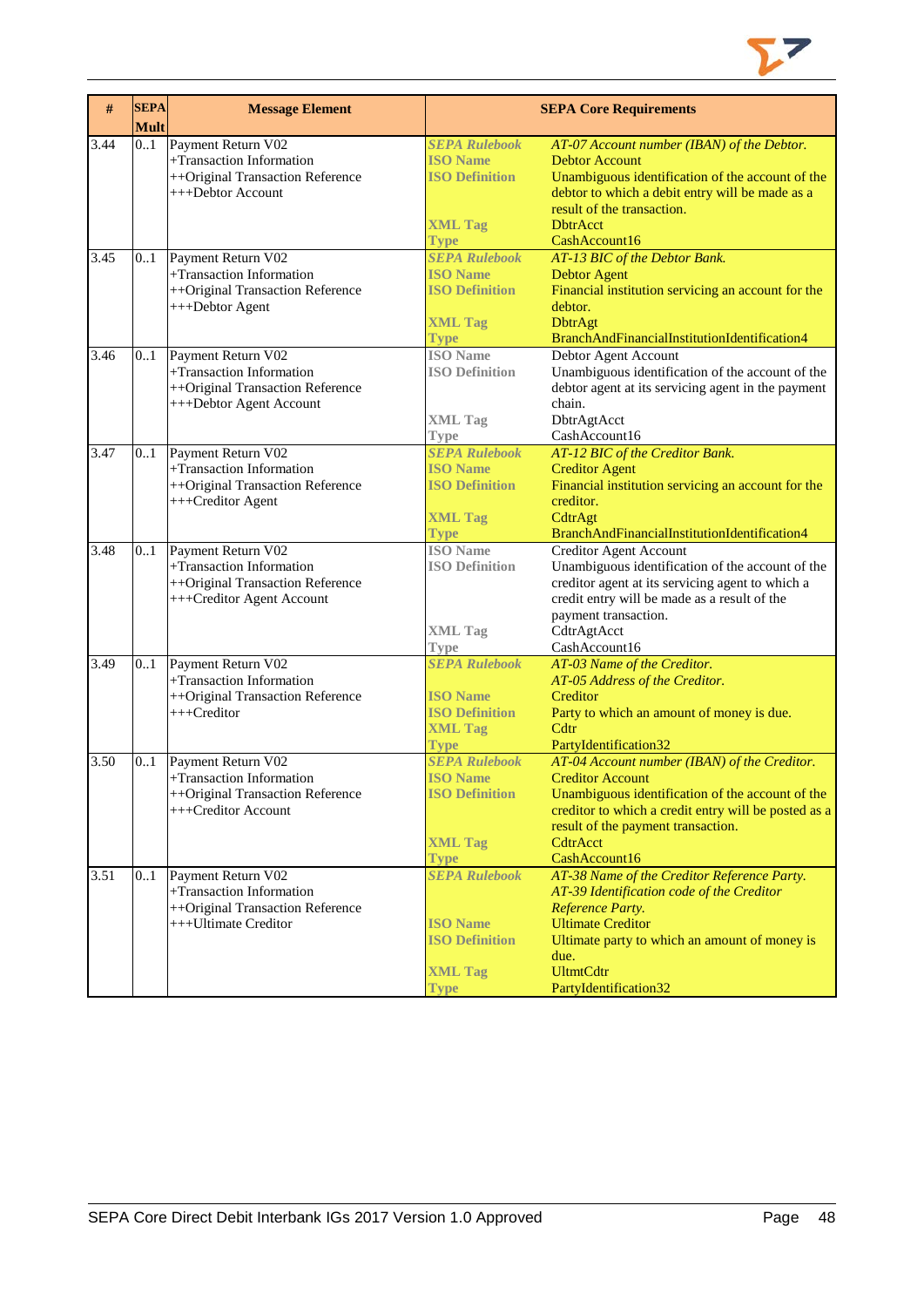

# **2.2.2 Message Element Specifications**

The reasons for an interbank **Return** specified in the Rulebook are mapped to the ISO codes as follows:

| <b>ISO</b><br>Code | <b>ISO Name</b>                             | SEPA Reason as specified in the<br><b>Rulebook</b>                                                          |
|--------------------|---------------------------------------------|-------------------------------------------------------------------------------------------------------------|
| AC01               | IncorrectAccountNumber                      | Account identifier incorrect (i.e. invalid<br><b>IBAN</b> )                                                 |
| ACO4               | ClosedAccountNumber                         | <b>Account closed</b>                                                                                       |
| AC <sub>06</sub>   | BlockedAccount                              | <b>Account blocked</b>                                                                                      |
|                    |                                             | Account blocked for direct debit by the<br><b>Debtor</b>                                                    |
| AG01               | TransactionForbidden                        | Direct debit forbidden on this account for<br>regulatory reasons                                            |
| AG02               | InvalidBankOperationCode                    | Operation code/transaction<br>code/sequence type incorrect, invalid file<br>format                          |
|                    |                                             | Usage Rule: To be used to indicate an<br>incorrect<br>'operation<br>code/transaction<br>code/sequence type' |
| AM04               | InsufficientFunds                           | <b>Insufficient funds</b>                                                                                   |
| AM05               | Duplication                                 | <b>Duplicate collection</b>                                                                                 |
| BE <sub>05</sub>   | UnrecognisedInitiatingParty                 | <b>Identifier of the Creditor incorrect</b>                                                                 |
| MD <sub>01</sub>   | NoMandate                                   | No valid Mandate                                                                                            |
| MD07               | <b>EndCustomerDeceased</b>                  | <b>Debtor deceased</b>                                                                                      |
| <b>MS02</b>        | NotSpecifiedReasonCustomer<br>Generated     | <b>Refusal by the Debtor</b>                                                                                |
| <b>MS03</b>        | NotSpecifiedReasonAgentGenerated            | Reason not specified                                                                                        |
| RC <sub>01</sub>   | BankIdentifierIncorrect                     | Bank identifier incorrect (i.e. invalid BIC)                                                                |
| <b>RR01</b>        | Missing Debtor Account Or<br>Identification | <b>Regulatory Reason</b>                                                                                    |
| <b>RR02</b>        | Missing Debtor Name Or Address              | <b>Regulatory Reason</b>                                                                                    |
| RR <sub>03</sub>   | Missing Creditor Name Or Address            | <b>Regulatory Reason</b>                                                                                    |
| RR <sub>04</sub>   | RegulatoryReason                            | <b>Regulatory Reason</b>                                                                                    |
| <b>SL01</b>        | Specific Service Offered By Debtor<br>Agent | Due to specific service offered by the<br>Debtor Bank.                                                      |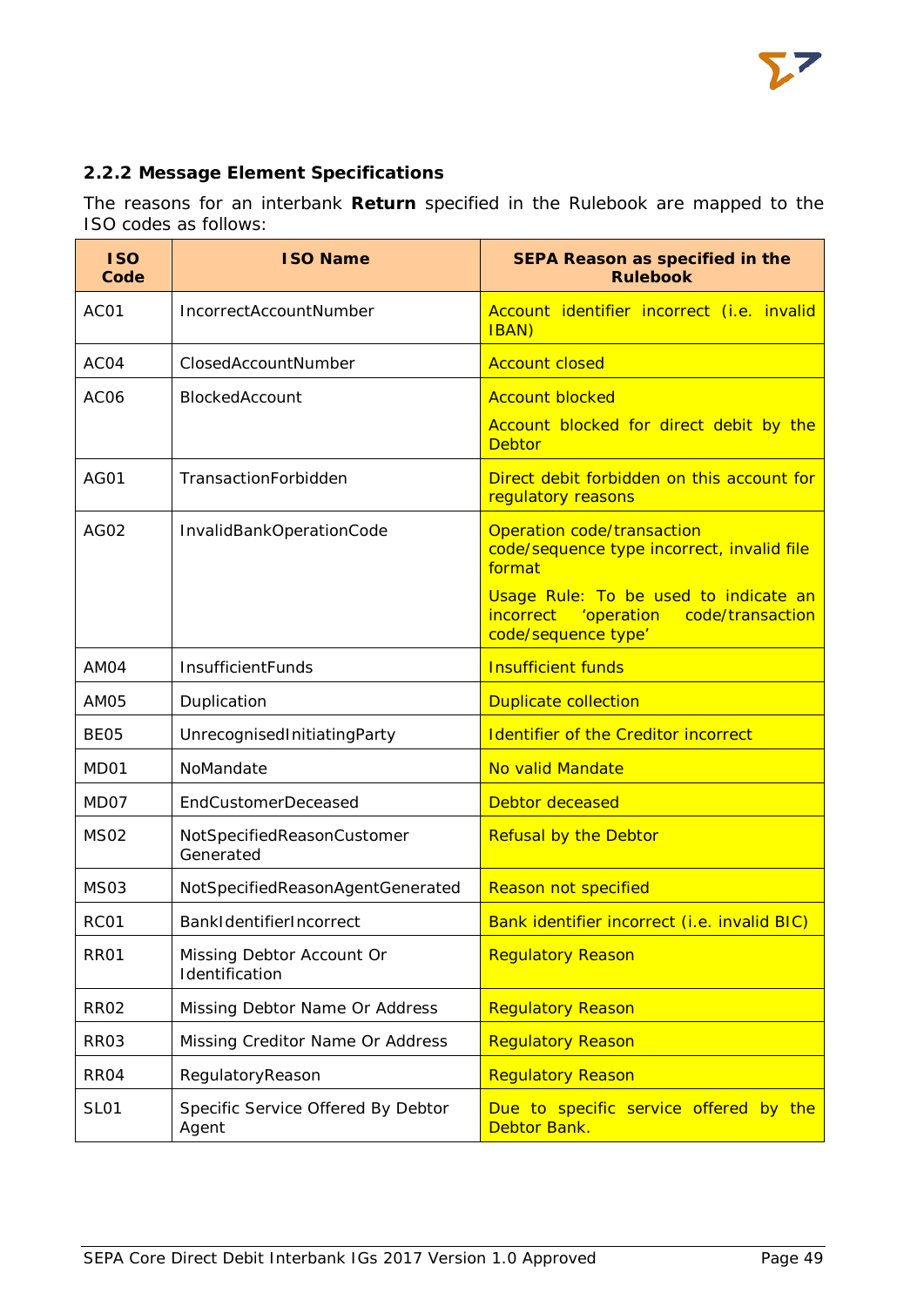

The reasons for an interbank **Refund** specified in the Rulebook are mapped to the ISO codes as follows:

| <b>ISO Code</b> | <b>ISO Name</b>            | <b>SEPA Reason as specified in the</b><br><b>Rulebook</b> |  |
|-----------------|----------------------------|-----------------------------------------------------------|--|
| MD01            | NoMandate                  | Unauthorised transaction                                  |  |
| MD06            | RefundRequestByEndCustomer | <b>Disputed authorised transaction</b>                    |  |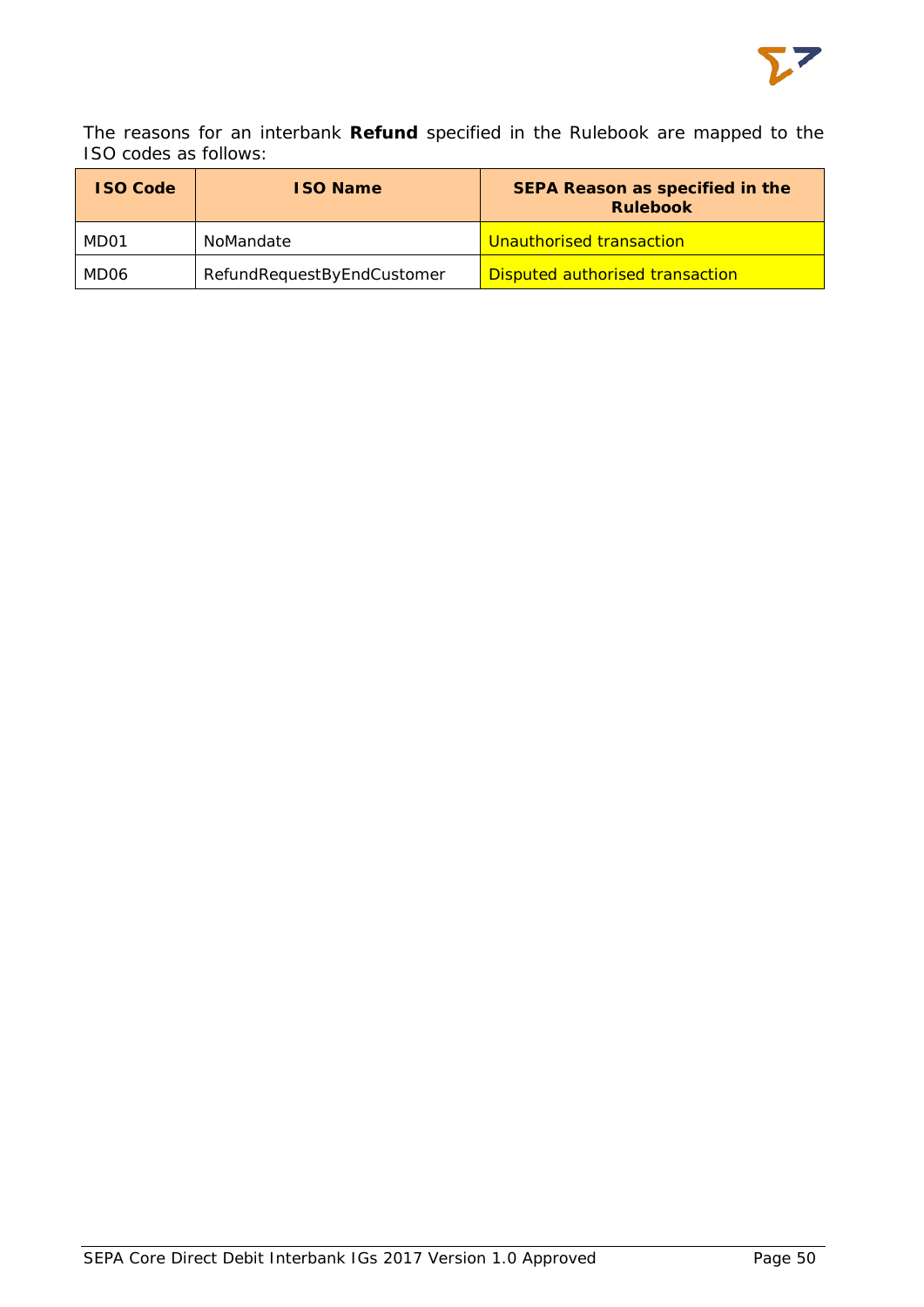

# **2.3 Interbank Direct Debit Reject Dataset (DS-05)**

## **2.3.1 Use of the FI to FI Payment Status Report (pacs.002.001.03)**

When the code 'RJCT' is used in 'Status Reason' the message transports the Direct Debit Rejection instruction between banks, directly or through intermediaries.

The message caters for bulk and single reject instructions.

**Note**: Attribute AT-R1 in DS-05 is implied by the 'Message Name', 'pacs.002.001.03', the 'Original Message Name Identification', 'pacs.003.001.02' and 'Status' set to 'RJCT'.

**Note**: Attribute AT-R4 'Settlement Date for the Reject, Return or Refund' is not applicable.

**Note**: Message elements under 'Original Transaction Reference' sequence are based on DS-04 attributes.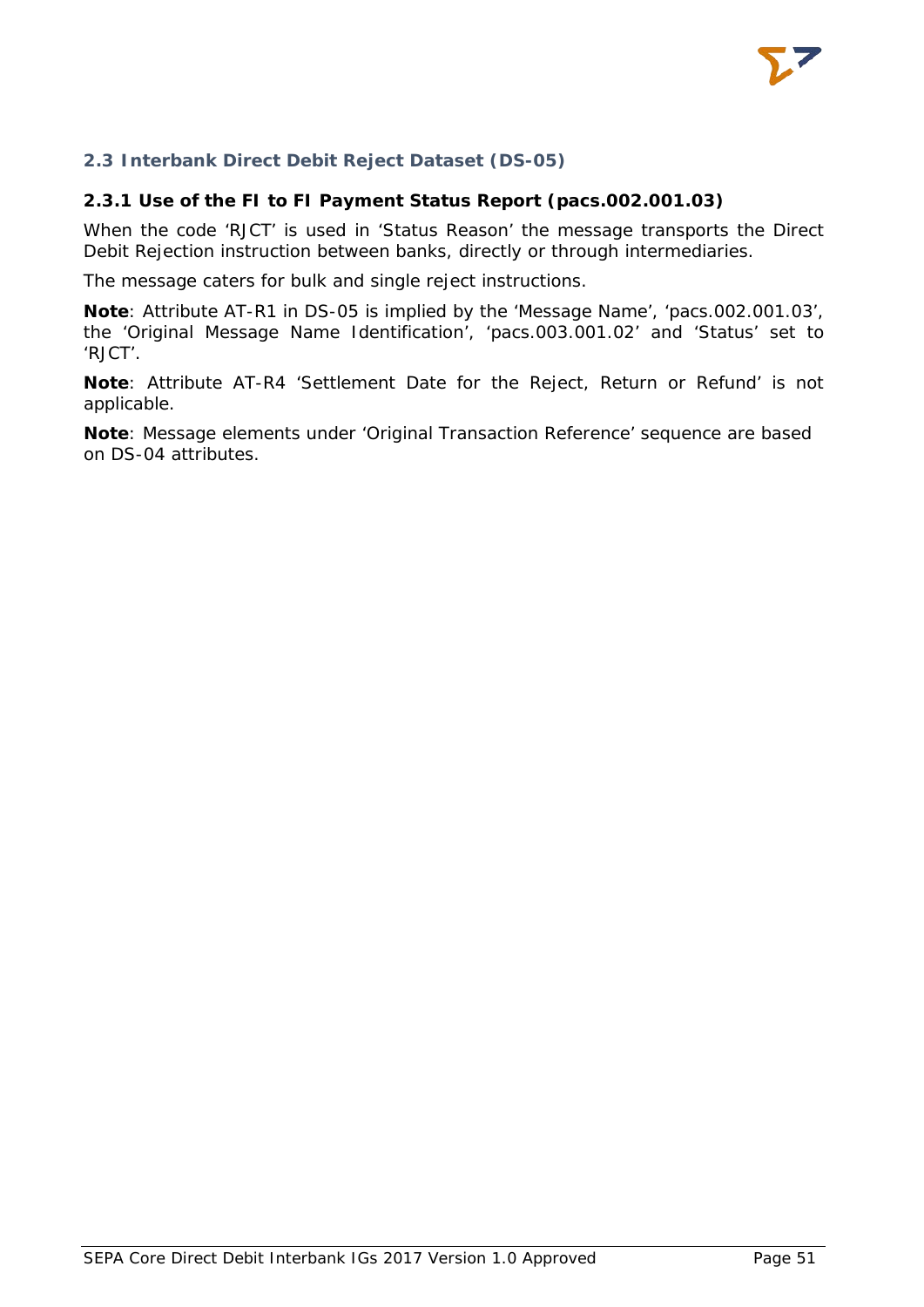

| Document<br><b>XML Tag</b><br>Document<br><b>Document</b><br><b>Type</b><br>FITo FIPayment Status Report V03<br><b>ISO Name</b><br>FITo FIPayment Status Report V03<br>11<br><b>ISO Definition</b><br>The PaymentInitiationStatusReport message is<br>sent by an instructed agent to the payment<br>initiator. It is used to inform this party about the<br>positive or negative status of an instruction<br>(either single, group or file). It is also used to<br>report on a pending instruction.<br><b>FIToFIPmtStsRpt</b><br><b>XML Tag</b><br>FIToFIPaymentStatusReportV03<br><b>Type</b><br><b>ISO Name</b><br>FITo FIPayment Status Report V03<br><b>Group Header</b><br>1.0<br>11<br><b>ISO Definition</b><br>Set of characteristics shared by all individual<br>+Group Header<br>transactions included in the status report<br>message.<br><b>XML Tag</b><br>GrpHdr<br>GroupHeader37<br><b>Type</b><br><b>SEPA Rulebook</b><br>AT-R5 Specific reference of the bank which<br>1.1<br>FITo FIPayment Status Report V03<br>11<br>+Group Header<br>initiated the Rejection.<br>++Message Identification<br><b>ISO Name</b><br><b>Message Identification</b><br><b>ISO Definition</b><br>Point to point reference, as assigned by the<br>instructing party, and sent to the next party in the<br>chain to unambiguously identify the message.<br>Usage: The instructing party has to make sure<br>that MessageIdentification is unique per<br>instructed party for a pre-agreed period.<br><b>XML Tag</b><br>MsgId<br>Max35Text<br><b>Type</b><br><b>ISO Length</b><br>$1 \t . 35$<br>$1-.35$<br><b>SEPA Length</b><br><b>Creation Date Time</b><br><b>ISO Name</b><br>1.2<br>FITo FIPayment Status Report V03<br>11<br>+Group Header<br><b>ISO Definition</b><br>Date and time at which the message was created.<br>++Creation Date Time<br><b>XML Tag</b><br>CreDtTm<br><b>ISODateTime</b><br><b>Type</b><br><b>SEPA Usage Rule(s) Only BIC is allowed.</b><br>0.1<br>FITo FIPayment Status Report V03<br><b>ISO Name</b><br>+Group Header<br><b>Instructing Agent</b><br>++Instructing Agent<br><b>ISO Definition</b><br>Agent that instructs the next party in the chain to<br>carry out the (set of) instruction(s).<br>Usage: The instructing agent is the party sending<br>the status message and not the party that sent the<br>original instruction that is being reported on.<br><b>XML Tag</b><br>InstgAgt<br>BranchAndFinancialInstitutionIdentification4<br><b>Type</b><br><b>SEPA Usage Rule(s) Only BIC is allowed.</b><br>FITo FIPayment Status Report V03<br>1.4<br>0.1<br><b>ISO Name</b><br>+Group Header<br><b>Instructed Agent</b><br><b>ISO Definition</b><br>++Instructed Agent<br>Agent that is instructed by the previous party in<br>the chain to carry out the (set of) instruction(s).<br>Usage: The instructed agent is the party receiving<br>the status message and not the party that received<br>the original instruction that is being reported on.<br><b>XML Tag</b><br><b>InstdAgt</b><br>BranchAndFinancialInstitutionIdentification4<br><b>Type</b> | #   | <b>SEPA</b><br><b>Mult</b> | <b>Message Element</b>           |                 | <b>SEPA Core Requirements</b>                |
|-----------------------------------------------------------------------------------------------------------------------------------------------------------------------------------------------------------------------------------------------------------------------------------------------------------------------------------------------------------------------------------------------------------------------------------------------------------------------------------------------------------------------------------------------------------------------------------------------------------------------------------------------------------------------------------------------------------------------------------------------------------------------------------------------------------------------------------------------------------------------------------------------------------------------------------------------------------------------------------------------------------------------------------------------------------------------------------------------------------------------------------------------------------------------------------------------------------------------------------------------------------------------------------------------------------------------------------------------------------------------------------------------------------------------------------------------------------------------------------------------------------------------------------------------------------------------------------------------------------------------------------------------------------------------------------------------------------------------------------------------------------------------------------------------------------------------------------------------------------------------------------------------------------------------------------------------------------------------------------------------------------------------------------------------------------------------------------------------------------------------------------------------------------------------------------------------------------------------------------------------------------------------------------------------------------------------------------------------------------------------------------------------------------------------------------------------------------------------------------------------------------------------------------------------------------------------------------------------------------------------------------------------------------------------------------------------------------------------------------------------------------------------------------------------------------------------------------------------------------------------------------------------------------------------------------------------------------------------------------------------------------------------------------------------------------------------------------------------|-----|----------------------------|----------------------------------|-----------------|----------------------------------------------|
|                                                                                                                                                                                                                                                                                                                                                                                                                                                                                                                                                                                                                                                                                                                                                                                                                                                                                                                                                                                                                                                                                                                                                                                                                                                                                                                                                                                                                                                                                                                                                                                                                                                                                                                                                                                                                                                                                                                                                                                                                                                                                                                                                                                                                                                                                                                                                                                                                                                                                                                                                                                                                                                                                                                                                                                                                                                                                                                                                                                                                                                                                               |     |                            |                                  |                 |                                              |
|                                                                                                                                                                                                                                                                                                                                                                                                                                                                                                                                                                                                                                                                                                                                                                                                                                                                                                                                                                                                                                                                                                                                                                                                                                                                                                                                                                                                                                                                                                                                                                                                                                                                                                                                                                                                                                                                                                                                                                                                                                                                                                                                                                                                                                                                                                                                                                                                                                                                                                                                                                                                                                                                                                                                                                                                                                                                                                                                                                                                                                                                                               |     |                            |                                  |                 |                                              |
|                                                                                                                                                                                                                                                                                                                                                                                                                                                                                                                                                                                                                                                                                                                                                                                                                                                                                                                                                                                                                                                                                                                                                                                                                                                                                                                                                                                                                                                                                                                                                                                                                                                                                                                                                                                                                                                                                                                                                                                                                                                                                                                                                                                                                                                                                                                                                                                                                                                                                                                                                                                                                                                                                                                                                                                                                                                                                                                                                                                                                                                                                               |     |                            |                                  |                 |                                              |
|                                                                                                                                                                                                                                                                                                                                                                                                                                                                                                                                                                                                                                                                                                                                                                                                                                                                                                                                                                                                                                                                                                                                                                                                                                                                                                                                                                                                                                                                                                                                                                                                                                                                                                                                                                                                                                                                                                                                                                                                                                                                                                                                                                                                                                                                                                                                                                                                                                                                                                                                                                                                                                                                                                                                                                                                                                                                                                                                                                                                                                                                                               |     |                            |                                  |                 |                                              |
|                                                                                                                                                                                                                                                                                                                                                                                                                                                                                                                                                                                                                                                                                                                                                                                                                                                                                                                                                                                                                                                                                                                                                                                                                                                                                                                                                                                                                                                                                                                                                                                                                                                                                                                                                                                                                                                                                                                                                                                                                                                                                                                                                                                                                                                                                                                                                                                                                                                                                                                                                                                                                                                                                                                                                                                                                                                                                                                                                                                                                                                                                               |     |                            |                                  |                 |                                              |
|                                                                                                                                                                                                                                                                                                                                                                                                                                                                                                                                                                                                                                                                                                                                                                                                                                                                                                                                                                                                                                                                                                                                                                                                                                                                                                                                                                                                                                                                                                                                                                                                                                                                                                                                                                                                                                                                                                                                                                                                                                                                                                                                                                                                                                                                                                                                                                                                                                                                                                                                                                                                                                                                                                                                                                                                                                                                                                                                                                                                                                                                                               |     |                            |                                  |                 |                                              |
|                                                                                                                                                                                                                                                                                                                                                                                                                                                                                                                                                                                                                                                                                                                                                                                                                                                                                                                                                                                                                                                                                                                                                                                                                                                                                                                                                                                                                                                                                                                                                                                                                                                                                                                                                                                                                                                                                                                                                                                                                                                                                                                                                                                                                                                                                                                                                                                                                                                                                                                                                                                                                                                                                                                                                                                                                                                                                                                                                                                                                                                                                               |     |                            |                                  |                 |                                              |
|                                                                                                                                                                                                                                                                                                                                                                                                                                                                                                                                                                                                                                                                                                                                                                                                                                                                                                                                                                                                                                                                                                                                                                                                                                                                                                                                                                                                                                                                                                                                                                                                                                                                                                                                                                                                                                                                                                                                                                                                                                                                                                                                                                                                                                                                                                                                                                                                                                                                                                                                                                                                                                                                                                                                                                                                                                                                                                                                                                                                                                                                                               |     |                            |                                  |                 |                                              |
|                                                                                                                                                                                                                                                                                                                                                                                                                                                                                                                                                                                                                                                                                                                                                                                                                                                                                                                                                                                                                                                                                                                                                                                                                                                                                                                                                                                                                                                                                                                                                                                                                                                                                                                                                                                                                                                                                                                                                                                                                                                                                                                                                                                                                                                                                                                                                                                                                                                                                                                                                                                                                                                                                                                                                                                                                                                                                                                                                                                                                                                                                               |     |                            |                                  |                 |                                              |
|                                                                                                                                                                                                                                                                                                                                                                                                                                                                                                                                                                                                                                                                                                                                                                                                                                                                                                                                                                                                                                                                                                                                                                                                                                                                                                                                                                                                                                                                                                                                                                                                                                                                                                                                                                                                                                                                                                                                                                                                                                                                                                                                                                                                                                                                                                                                                                                                                                                                                                                                                                                                                                                                                                                                                                                                                                                                                                                                                                                                                                                                                               |     |                            |                                  |                 |                                              |
|                                                                                                                                                                                                                                                                                                                                                                                                                                                                                                                                                                                                                                                                                                                                                                                                                                                                                                                                                                                                                                                                                                                                                                                                                                                                                                                                                                                                                                                                                                                                                                                                                                                                                                                                                                                                                                                                                                                                                                                                                                                                                                                                                                                                                                                                                                                                                                                                                                                                                                                                                                                                                                                                                                                                                                                                                                                                                                                                                                                                                                                                                               |     |                            |                                  |                 |                                              |
|                                                                                                                                                                                                                                                                                                                                                                                                                                                                                                                                                                                                                                                                                                                                                                                                                                                                                                                                                                                                                                                                                                                                                                                                                                                                                                                                                                                                                                                                                                                                                                                                                                                                                                                                                                                                                                                                                                                                                                                                                                                                                                                                                                                                                                                                                                                                                                                                                                                                                                                                                                                                                                                                                                                                                                                                                                                                                                                                                                                                                                                                                               |     |                            |                                  |                 |                                              |
|                                                                                                                                                                                                                                                                                                                                                                                                                                                                                                                                                                                                                                                                                                                                                                                                                                                                                                                                                                                                                                                                                                                                                                                                                                                                                                                                                                                                                                                                                                                                                                                                                                                                                                                                                                                                                                                                                                                                                                                                                                                                                                                                                                                                                                                                                                                                                                                                                                                                                                                                                                                                                                                                                                                                                                                                                                                                                                                                                                                                                                                                                               |     |                            |                                  |                 |                                              |
|                                                                                                                                                                                                                                                                                                                                                                                                                                                                                                                                                                                                                                                                                                                                                                                                                                                                                                                                                                                                                                                                                                                                                                                                                                                                                                                                                                                                                                                                                                                                                                                                                                                                                                                                                                                                                                                                                                                                                                                                                                                                                                                                                                                                                                                                                                                                                                                                                                                                                                                                                                                                                                                                                                                                                                                                                                                                                                                                                                                                                                                                                               |     |                            |                                  |                 |                                              |
|                                                                                                                                                                                                                                                                                                                                                                                                                                                                                                                                                                                                                                                                                                                                                                                                                                                                                                                                                                                                                                                                                                                                                                                                                                                                                                                                                                                                                                                                                                                                                                                                                                                                                                                                                                                                                                                                                                                                                                                                                                                                                                                                                                                                                                                                                                                                                                                                                                                                                                                                                                                                                                                                                                                                                                                                                                                                                                                                                                                                                                                                                               |     |                            |                                  |                 |                                              |
|                                                                                                                                                                                                                                                                                                                                                                                                                                                                                                                                                                                                                                                                                                                                                                                                                                                                                                                                                                                                                                                                                                                                                                                                                                                                                                                                                                                                                                                                                                                                                                                                                                                                                                                                                                                                                                                                                                                                                                                                                                                                                                                                                                                                                                                                                                                                                                                                                                                                                                                                                                                                                                                                                                                                                                                                                                                                                                                                                                                                                                                                                               |     |                            |                                  |                 |                                              |
|                                                                                                                                                                                                                                                                                                                                                                                                                                                                                                                                                                                                                                                                                                                                                                                                                                                                                                                                                                                                                                                                                                                                                                                                                                                                                                                                                                                                                                                                                                                                                                                                                                                                                                                                                                                                                                                                                                                                                                                                                                                                                                                                                                                                                                                                                                                                                                                                                                                                                                                                                                                                                                                                                                                                                                                                                                                                                                                                                                                                                                                                                               |     |                            |                                  |                 |                                              |
|                                                                                                                                                                                                                                                                                                                                                                                                                                                                                                                                                                                                                                                                                                                                                                                                                                                                                                                                                                                                                                                                                                                                                                                                                                                                                                                                                                                                                                                                                                                                                                                                                                                                                                                                                                                                                                                                                                                                                                                                                                                                                                                                                                                                                                                                                                                                                                                                                                                                                                                                                                                                                                                                                                                                                                                                                                                                                                                                                                                                                                                                                               |     |                            |                                  |                 |                                              |
|                                                                                                                                                                                                                                                                                                                                                                                                                                                                                                                                                                                                                                                                                                                                                                                                                                                                                                                                                                                                                                                                                                                                                                                                                                                                                                                                                                                                                                                                                                                                                                                                                                                                                                                                                                                                                                                                                                                                                                                                                                                                                                                                                                                                                                                                                                                                                                                                                                                                                                                                                                                                                                                                                                                                                                                                                                                                                                                                                                                                                                                                                               |     |                            |                                  |                 |                                              |
|                                                                                                                                                                                                                                                                                                                                                                                                                                                                                                                                                                                                                                                                                                                                                                                                                                                                                                                                                                                                                                                                                                                                                                                                                                                                                                                                                                                                                                                                                                                                                                                                                                                                                                                                                                                                                                                                                                                                                                                                                                                                                                                                                                                                                                                                                                                                                                                                                                                                                                                                                                                                                                                                                                                                                                                                                                                                                                                                                                                                                                                                                               |     |                            |                                  |                 |                                              |
|                                                                                                                                                                                                                                                                                                                                                                                                                                                                                                                                                                                                                                                                                                                                                                                                                                                                                                                                                                                                                                                                                                                                                                                                                                                                                                                                                                                                                                                                                                                                                                                                                                                                                                                                                                                                                                                                                                                                                                                                                                                                                                                                                                                                                                                                                                                                                                                                                                                                                                                                                                                                                                                                                                                                                                                                                                                                                                                                                                                                                                                                                               |     |                            |                                  |                 |                                              |
|                                                                                                                                                                                                                                                                                                                                                                                                                                                                                                                                                                                                                                                                                                                                                                                                                                                                                                                                                                                                                                                                                                                                                                                                                                                                                                                                                                                                                                                                                                                                                                                                                                                                                                                                                                                                                                                                                                                                                                                                                                                                                                                                                                                                                                                                                                                                                                                                                                                                                                                                                                                                                                                                                                                                                                                                                                                                                                                                                                                                                                                                                               |     |                            |                                  |                 |                                              |
|                                                                                                                                                                                                                                                                                                                                                                                                                                                                                                                                                                                                                                                                                                                                                                                                                                                                                                                                                                                                                                                                                                                                                                                                                                                                                                                                                                                                                                                                                                                                                                                                                                                                                                                                                                                                                                                                                                                                                                                                                                                                                                                                                                                                                                                                                                                                                                                                                                                                                                                                                                                                                                                                                                                                                                                                                                                                                                                                                                                                                                                                                               |     |                            |                                  |                 |                                              |
|                                                                                                                                                                                                                                                                                                                                                                                                                                                                                                                                                                                                                                                                                                                                                                                                                                                                                                                                                                                                                                                                                                                                                                                                                                                                                                                                                                                                                                                                                                                                                                                                                                                                                                                                                                                                                                                                                                                                                                                                                                                                                                                                                                                                                                                                                                                                                                                                                                                                                                                                                                                                                                                                                                                                                                                                                                                                                                                                                                                                                                                                                               |     |                            |                                  |                 |                                              |
|                                                                                                                                                                                                                                                                                                                                                                                                                                                                                                                                                                                                                                                                                                                                                                                                                                                                                                                                                                                                                                                                                                                                                                                                                                                                                                                                                                                                                                                                                                                                                                                                                                                                                                                                                                                                                                                                                                                                                                                                                                                                                                                                                                                                                                                                                                                                                                                                                                                                                                                                                                                                                                                                                                                                                                                                                                                                                                                                                                                                                                                                                               |     |                            |                                  |                 |                                              |
|                                                                                                                                                                                                                                                                                                                                                                                                                                                                                                                                                                                                                                                                                                                                                                                                                                                                                                                                                                                                                                                                                                                                                                                                                                                                                                                                                                                                                                                                                                                                                                                                                                                                                                                                                                                                                                                                                                                                                                                                                                                                                                                                                                                                                                                                                                                                                                                                                                                                                                                                                                                                                                                                                                                                                                                                                                                                                                                                                                                                                                                                                               |     |                            |                                  |                 |                                              |
|                                                                                                                                                                                                                                                                                                                                                                                                                                                                                                                                                                                                                                                                                                                                                                                                                                                                                                                                                                                                                                                                                                                                                                                                                                                                                                                                                                                                                                                                                                                                                                                                                                                                                                                                                                                                                                                                                                                                                                                                                                                                                                                                                                                                                                                                                                                                                                                                                                                                                                                                                                                                                                                                                                                                                                                                                                                                                                                                                                                                                                                                                               |     |                            |                                  |                 |                                              |
|                                                                                                                                                                                                                                                                                                                                                                                                                                                                                                                                                                                                                                                                                                                                                                                                                                                                                                                                                                                                                                                                                                                                                                                                                                                                                                                                                                                                                                                                                                                                                                                                                                                                                                                                                                                                                                                                                                                                                                                                                                                                                                                                                                                                                                                                                                                                                                                                                                                                                                                                                                                                                                                                                                                                                                                                                                                                                                                                                                                                                                                                                               |     |                            |                                  |                 |                                              |
|                                                                                                                                                                                                                                                                                                                                                                                                                                                                                                                                                                                                                                                                                                                                                                                                                                                                                                                                                                                                                                                                                                                                                                                                                                                                                                                                                                                                                                                                                                                                                                                                                                                                                                                                                                                                                                                                                                                                                                                                                                                                                                                                                                                                                                                                                                                                                                                                                                                                                                                                                                                                                                                                                                                                                                                                                                                                                                                                                                                                                                                                                               |     |                            |                                  |                 |                                              |
|                                                                                                                                                                                                                                                                                                                                                                                                                                                                                                                                                                                                                                                                                                                                                                                                                                                                                                                                                                                                                                                                                                                                                                                                                                                                                                                                                                                                                                                                                                                                                                                                                                                                                                                                                                                                                                                                                                                                                                                                                                                                                                                                                                                                                                                                                                                                                                                                                                                                                                                                                                                                                                                                                                                                                                                                                                                                                                                                                                                                                                                                                               | 1.3 |                            |                                  |                 |                                              |
|                                                                                                                                                                                                                                                                                                                                                                                                                                                                                                                                                                                                                                                                                                                                                                                                                                                                                                                                                                                                                                                                                                                                                                                                                                                                                                                                                                                                                                                                                                                                                                                                                                                                                                                                                                                                                                                                                                                                                                                                                                                                                                                                                                                                                                                                                                                                                                                                                                                                                                                                                                                                                                                                                                                                                                                                                                                                                                                                                                                                                                                                                               |     |                            |                                  |                 |                                              |
|                                                                                                                                                                                                                                                                                                                                                                                                                                                                                                                                                                                                                                                                                                                                                                                                                                                                                                                                                                                                                                                                                                                                                                                                                                                                                                                                                                                                                                                                                                                                                                                                                                                                                                                                                                                                                                                                                                                                                                                                                                                                                                                                                                                                                                                                                                                                                                                                                                                                                                                                                                                                                                                                                                                                                                                                                                                                                                                                                                                                                                                                                               |     |                            |                                  |                 |                                              |
|                                                                                                                                                                                                                                                                                                                                                                                                                                                                                                                                                                                                                                                                                                                                                                                                                                                                                                                                                                                                                                                                                                                                                                                                                                                                                                                                                                                                                                                                                                                                                                                                                                                                                                                                                                                                                                                                                                                                                                                                                                                                                                                                                                                                                                                                                                                                                                                                                                                                                                                                                                                                                                                                                                                                                                                                                                                                                                                                                                                                                                                                                               |     |                            |                                  |                 |                                              |
|                                                                                                                                                                                                                                                                                                                                                                                                                                                                                                                                                                                                                                                                                                                                                                                                                                                                                                                                                                                                                                                                                                                                                                                                                                                                                                                                                                                                                                                                                                                                                                                                                                                                                                                                                                                                                                                                                                                                                                                                                                                                                                                                                                                                                                                                                                                                                                                                                                                                                                                                                                                                                                                                                                                                                                                                                                                                                                                                                                                                                                                                                               |     |                            |                                  |                 |                                              |
|                                                                                                                                                                                                                                                                                                                                                                                                                                                                                                                                                                                                                                                                                                                                                                                                                                                                                                                                                                                                                                                                                                                                                                                                                                                                                                                                                                                                                                                                                                                                                                                                                                                                                                                                                                                                                                                                                                                                                                                                                                                                                                                                                                                                                                                                                                                                                                                                                                                                                                                                                                                                                                                                                                                                                                                                                                                                                                                                                                                                                                                                                               |     |                            |                                  |                 |                                              |
|                                                                                                                                                                                                                                                                                                                                                                                                                                                                                                                                                                                                                                                                                                                                                                                                                                                                                                                                                                                                                                                                                                                                                                                                                                                                                                                                                                                                                                                                                                                                                                                                                                                                                                                                                                                                                                                                                                                                                                                                                                                                                                                                                                                                                                                                                                                                                                                                                                                                                                                                                                                                                                                                                                                                                                                                                                                                                                                                                                                                                                                                                               |     |                            |                                  |                 |                                              |
|                                                                                                                                                                                                                                                                                                                                                                                                                                                                                                                                                                                                                                                                                                                                                                                                                                                                                                                                                                                                                                                                                                                                                                                                                                                                                                                                                                                                                                                                                                                                                                                                                                                                                                                                                                                                                                                                                                                                                                                                                                                                                                                                                                                                                                                                                                                                                                                                                                                                                                                                                                                                                                                                                                                                                                                                                                                                                                                                                                                                                                                                                               |     |                            |                                  |                 |                                              |
|                                                                                                                                                                                                                                                                                                                                                                                                                                                                                                                                                                                                                                                                                                                                                                                                                                                                                                                                                                                                                                                                                                                                                                                                                                                                                                                                                                                                                                                                                                                                                                                                                                                                                                                                                                                                                                                                                                                                                                                                                                                                                                                                                                                                                                                                                                                                                                                                                                                                                                                                                                                                                                                                                                                                                                                                                                                                                                                                                                                                                                                                                               |     |                            |                                  |                 |                                              |
|                                                                                                                                                                                                                                                                                                                                                                                                                                                                                                                                                                                                                                                                                                                                                                                                                                                                                                                                                                                                                                                                                                                                                                                                                                                                                                                                                                                                                                                                                                                                                                                                                                                                                                                                                                                                                                                                                                                                                                                                                                                                                                                                                                                                                                                                                                                                                                                                                                                                                                                                                                                                                                                                                                                                                                                                                                                                                                                                                                                                                                                                                               |     |                            |                                  |                 |                                              |
|                                                                                                                                                                                                                                                                                                                                                                                                                                                                                                                                                                                                                                                                                                                                                                                                                                                                                                                                                                                                                                                                                                                                                                                                                                                                                                                                                                                                                                                                                                                                                                                                                                                                                                                                                                                                                                                                                                                                                                                                                                                                                                                                                                                                                                                                                                                                                                                                                                                                                                                                                                                                                                                                                                                                                                                                                                                                                                                                                                                                                                                                                               |     |                            |                                  |                 |                                              |
|                                                                                                                                                                                                                                                                                                                                                                                                                                                                                                                                                                                                                                                                                                                                                                                                                                                                                                                                                                                                                                                                                                                                                                                                                                                                                                                                                                                                                                                                                                                                                                                                                                                                                                                                                                                                                                                                                                                                                                                                                                                                                                                                                                                                                                                                                                                                                                                                                                                                                                                                                                                                                                                                                                                                                                                                                                                                                                                                                                                                                                                                                               |     |                            |                                  |                 |                                              |
|                                                                                                                                                                                                                                                                                                                                                                                                                                                                                                                                                                                                                                                                                                                                                                                                                                                                                                                                                                                                                                                                                                                                                                                                                                                                                                                                                                                                                                                                                                                                                                                                                                                                                                                                                                                                                                                                                                                                                                                                                                                                                                                                                                                                                                                                                                                                                                                                                                                                                                                                                                                                                                                                                                                                                                                                                                                                                                                                                                                                                                                                                               |     |                            |                                  |                 |                                              |
|                                                                                                                                                                                                                                                                                                                                                                                                                                                                                                                                                                                                                                                                                                                                                                                                                                                                                                                                                                                                                                                                                                                                                                                                                                                                                                                                                                                                                                                                                                                                                                                                                                                                                                                                                                                                                                                                                                                                                                                                                                                                                                                                                                                                                                                                                                                                                                                                                                                                                                                                                                                                                                                                                                                                                                                                                                                                                                                                                                                                                                                                                               |     |                            |                                  |                 |                                              |
|                                                                                                                                                                                                                                                                                                                                                                                                                                                                                                                                                                                                                                                                                                                                                                                                                                                                                                                                                                                                                                                                                                                                                                                                                                                                                                                                                                                                                                                                                                                                                                                                                                                                                                                                                                                                                                                                                                                                                                                                                                                                                                                                                                                                                                                                                                                                                                                                                                                                                                                                                                                                                                                                                                                                                                                                                                                                                                                                                                                                                                                                                               |     |                            |                                  |                 |                                              |
|                                                                                                                                                                                                                                                                                                                                                                                                                                                                                                                                                                                                                                                                                                                                                                                                                                                                                                                                                                                                                                                                                                                                                                                                                                                                                                                                                                                                                                                                                                                                                                                                                                                                                                                                                                                                                                                                                                                                                                                                                                                                                                                                                                                                                                                                                                                                                                                                                                                                                                                                                                                                                                                                                                                                                                                                                                                                                                                                                                                                                                                                                               |     |                            |                                  |                 |                                              |
|                                                                                                                                                                                                                                                                                                                                                                                                                                                                                                                                                                                                                                                                                                                                                                                                                                                                                                                                                                                                                                                                                                                                                                                                                                                                                                                                                                                                                                                                                                                                                                                                                                                                                                                                                                                                                                                                                                                                                                                                                                                                                                                                                                                                                                                                                                                                                                                                                                                                                                                                                                                                                                                                                                                                                                                                                                                                                                                                                                                                                                                                                               |     |                            |                                  |                 |                                              |
|                                                                                                                                                                                                                                                                                                                                                                                                                                                                                                                                                                                                                                                                                                                                                                                                                                                                                                                                                                                                                                                                                                                                                                                                                                                                                                                                                                                                                                                                                                                                                                                                                                                                                                                                                                                                                                                                                                                                                                                                                                                                                                                                                                                                                                                                                                                                                                                                                                                                                                                                                                                                                                                                                                                                                                                                                                                                                                                                                                                                                                                                                               | 2.0 | 11                         | FITo FIPayment Status Report V03 | <b>ISO Name</b> | <b>Original Group Information And Status</b> |
| +Original Group Information And Status<br><b>ISO Definition</b><br>Original group information concerning the group                                                                                                                                                                                                                                                                                                                                                                                                                                                                                                                                                                                                                                                                                                                                                                                                                                                                                                                                                                                                                                                                                                                                                                                                                                                                                                                                                                                                                                                                                                                                                                                                                                                                                                                                                                                                                                                                                                                                                                                                                                                                                                                                                                                                                                                                                                                                                                                                                                                                                                                                                                                                                                                                                                                                                                                                                                                                                                                                                                            |     |                            |                                  |                 |                                              |
| of transactions, to which the status report                                                                                                                                                                                                                                                                                                                                                                                                                                                                                                                                                                                                                                                                                                                                                                                                                                                                                                                                                                                                                                                                                                                                                                                                                                                                                                                                                                                                                                                                                                                                                                                                                                                                                                                                                                                                                                                                                                                                                                                                                                                                                                                                                                                                                                                                                                                                                                                                                                                                                                                                                                                                                                                                                                                                                                                                                                                                                                                                                                                                                                                   |     |                            |                                  |                 |                                              |
| message refers to.<br>OrgnlGrpInfAndSts<br><b>XML Tag</b>                                                                                                                                                                                                                                                                                                                                                                                                                                                                                                                                                                                                                                                                                                                                                                                                                                                                                                                                                                                                                                                                                                                                                                                                                                                                                                                                                                                                                                                                                                                                                                                                                                                                                                                                                                                                                                                                                                                                                                                                                                                                                                                                                                                                                                                                                                                                                                                                                                                                                                                                                                                                                                                                                                                                                                                                                                                                                                                                                                                                                                     |     |                            |                                  |                 |                                              |
| OriginalGroupInformation20<br><b>Type</b>                                                                                                                                                                                                                                                                                                                                                                                                                                                                                                                                                                                                                                                                                                                                                                                                                                                                                                                                                                                                                                                                                                                                                                                                                                                                                                                                                                                                                                                                                                                                                                                                                                                                                                                                                                                                                                                                                                                                                                                                                                                                                                                                                                                                                                                                                                                                                                                                                                                                                                                                                                                                                                                                                                                                                                                                                                                                                                                                                                                                                                                     |     |                            |                                  |                 |                                              |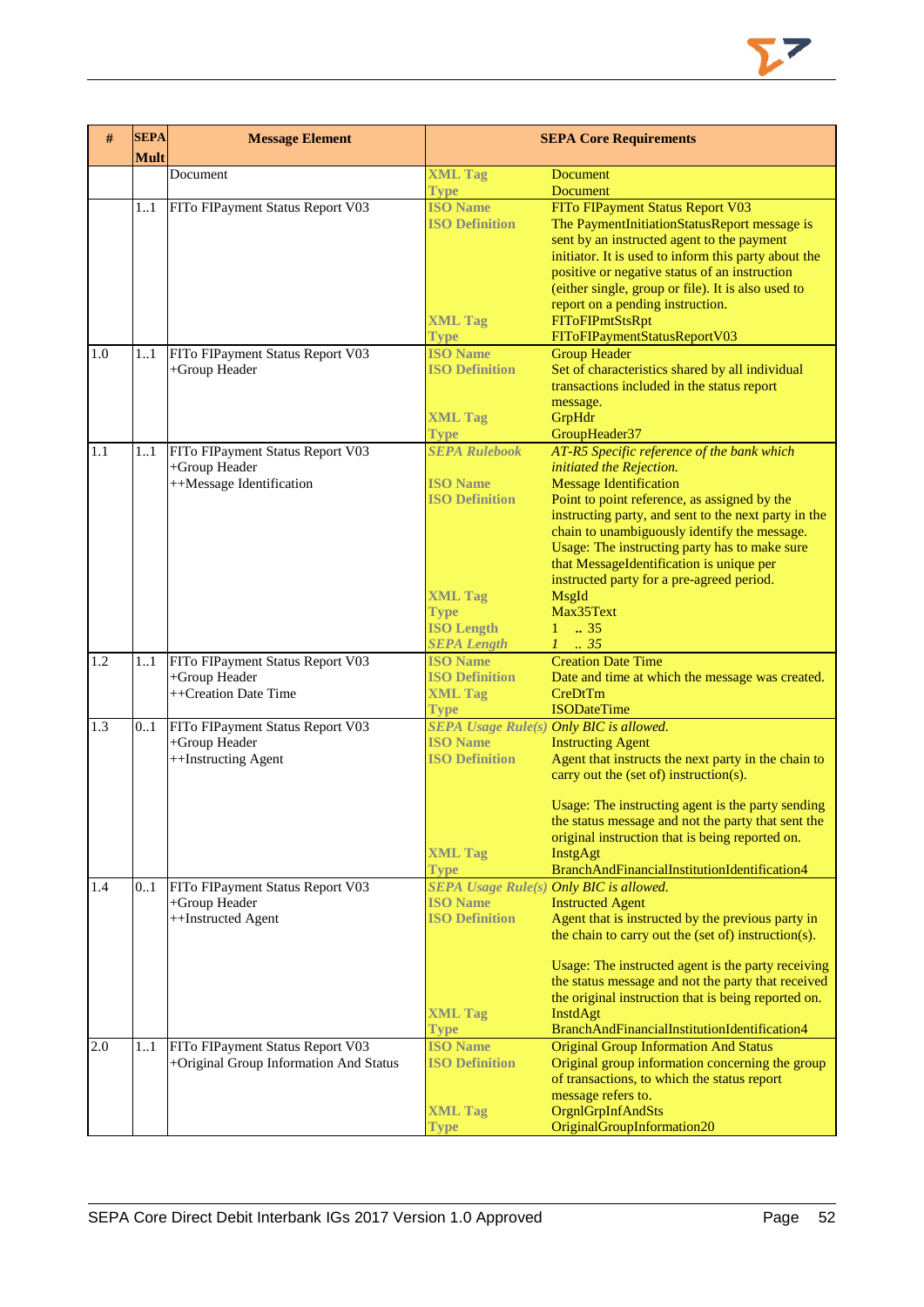

| #   | <b>SEPA</b><br><b>Mult</b> | <b>Message Element</b>                                                                                               |                                                                                                                            | <b>SEPA Core Requirements</b>                                                                                                                                                                                                                                                                                                                                                                                   |
|-----|----------------------------|----------------------------------------------------------------------------------------------------------------------|----------------------------------------------------------------------------------------------------------------------------|-----------------------------------------------------------------------------------------------------------------------------------------------------------------------------------------------------------------------------------------------------------------------------------------------------------------------------------------------------------------------------------------------------------------|
| 2.1 | 11                         | FITo FIPayment Status Report V03<br>+Original Group Information And Status<br>++Original Message Identification      | <b>ISO Name</b><br><b>ISO Definition</b>                                                                                   | <b>Original Message Identification</b><br>Point to point reference, as assigned by the<br>original instructing party, to unambiguously<br>identify the original message.                                                                                                                                                                                                                                        |
|     |                            |                                                                                                                      | <b>XML Tag</b><br><b>Type</b><br><b>ISO Length</b><br><b>SEPA Length</b>                                                   | OrgnlMsgId<br>Max35Text<br>$1 \t . 35$<br>$1-.35$                                                                                                                                                                                                                                                                                                                                                               |
| 2.2 | 11                         | FITo FIPayment Status Report V03<br>+Original Group Information And Status<br>++Original Message Name Identification | <b>ISO Name</b><br><b>ISO Definition</b><br><b>XML Tag</b><br><b>Type</b><br><b>ISO Length</b>                             | <b>Original Message Name Identification</b><br>Specifies the original message name identifier to<br>which the message refers.<br>OrgnlMsgNmId<br>Max35Text<br>$1 \t . 35$                                                                                                                                                                                                                                       |
| 2.3 | 0.1                        | FITo FIPayment Status Report V03<br>+Original Group Information And Status<br>++Original Creation Date Time          | <b>SEPA Length</b><br><b>ISO</b> Name<br><b>ISO Definition</b><br><b>XML Tag</b><br>Type                                   | $1 \t . 35$<br><b>Original Creation Date Time</b><br>Date and time at which the original message was<br>created.<br>OrgnlCreDtTm<br><b>ISODateTime</b>                                                                                                                                                                                                                                                          |
| 2.4 | 0.1                        | FITo FIPayment Status Report V03<br>+Original Group Information And Status<br>++Original Number Of Transactions      | <b>ISO</b> Name<br><b>ISO Definition</b><br><b>XML Tag</b><br><b>Type</b><br><b>Pattern</b>                                | <b>Original Number Of Transactions</b><br>Number of individual transactions contained in<br>the original message.<br>OrgnlNbOfTxs<br>Max15NumericText<br>$[0-9]{1,15}$                                                                                                                                                                                                                                          |
| 2.5 | 0.1                        | FITo FIPayment Status Report V03<br>+Original Group Information And Status<br>++Original Control Sum                 | <b>ISO</b> Name<br><b>ISO Definition</b><br><b>XML Tag</b><br><b>Type</b><br><b>SEPA FractDigits</b><br><b>TotalDigits</b> | Original Control Sum<br>Total of all individual amounts included in the<br>original message, irrespective of currencies.<br>OrgnlCtrlSum<br>DecimalNumber<br>17<br>18                                                                                                                                                                                                                                           |
| 2.6 | 0.1                        | FITo FIPayment Status Report V03<br>+Original Group Information And Status<br>++Group Status                         | <b>SEPA Rulebook</b><br><b>ISO Name</b><br><b>ISO Definition</b><br><b>XML Tag</b><br>Type                                 | AT-R1 Type of R Message.<br>SEPA Usage Rule(s) Only 'RJCT' and 'PART' are allowed.<br><b>Group Status</b><br>Specifies the status of a group of transactions.<br>GrpSts<br>TransactionGroupStatus3Code                                                                                                                                                                                                          |
|     |                            |                                                                                                                      | <b>SEPA Code Restrictions</b><br><b>PART</b><br><b>RJCT</b>                                                                | PartiallyAccepted<br>A number of transactions have been accepted,<br>whereas another number of transactions have not<br>yet achieved 'accepted' status.<br>Rejected<br>Payment initiation or individual transaction<br>included in the payment initiation has been<br>rejected.                                                                                                                                 |
| 2.7 | 0.1                        | FITo FIPayment Status Report V03<br>+Original Group Information And Status<br>++Status Reason Information            | <b>ISO</b> Name<br><b>ISO Definition</b><br><b>XML Tag</b><br><b>Type</b>                                                  | SEPA Usage Rule(s) Only one occurrence of 'Status Reason<br>Information' is allowed.<br>'Status Reason Information' must be present<br>either in 'Original Group Information and<br>Status' or in 'Transaction Information and<br>Status'.<br><b>Status Reason Information</b><br>Set of elements used to provide detailed<br>information on the status reason.<br><b>StsRsnInf</b><br>StatusReasonInformation8 |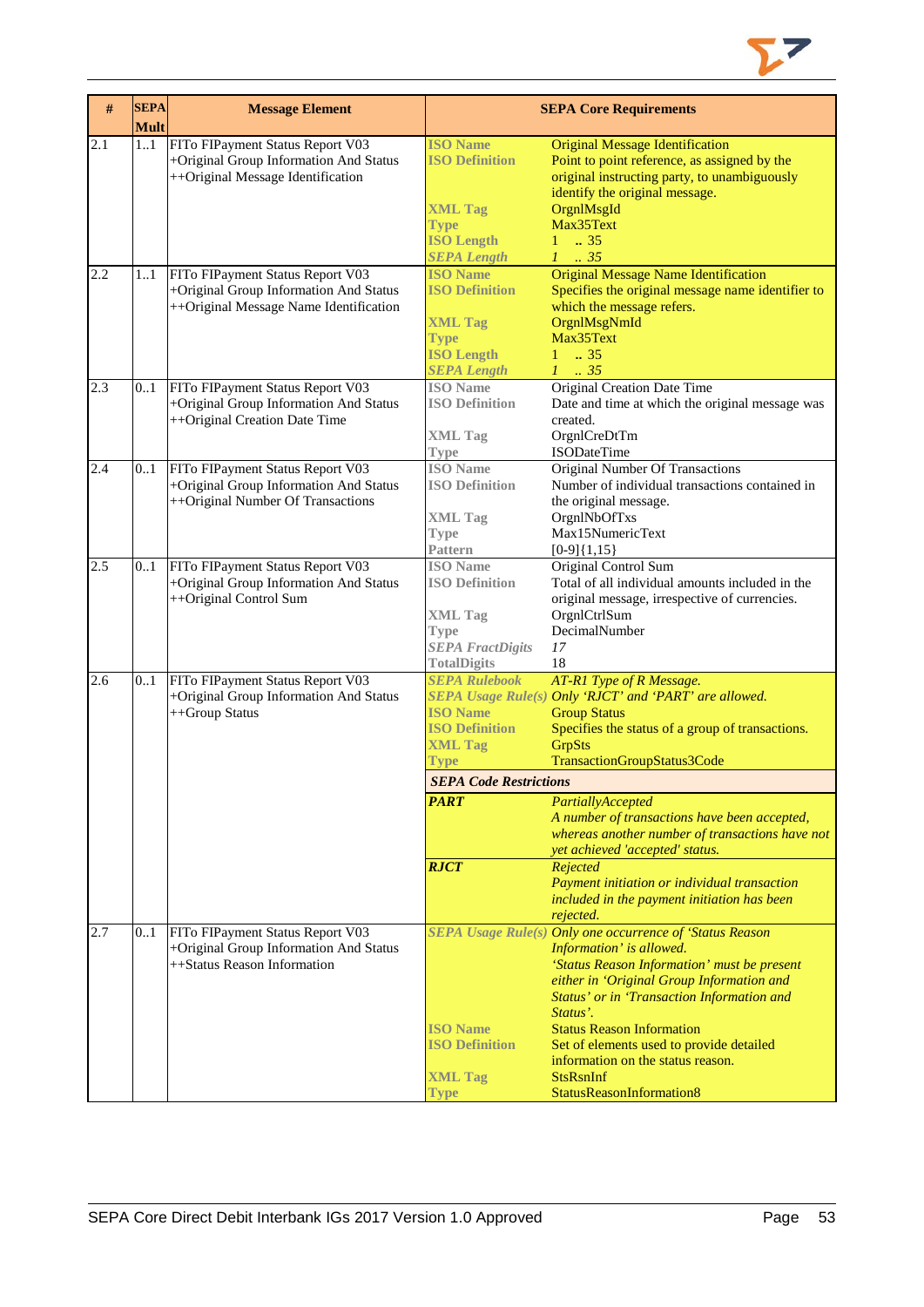

| #    | <b>SEPA</b><br><b>Mult</b> | <b>Message Element</b>                                                     |                                                        | <b>SEPA Core Requirements</b>                                               |
|------|----------------------------|----------------------------------------------------------------------------|--------------------------------------------------------|-----------------------------------------------------------------------------|
| 2.8  | 11                         | FITo FIPayment Status Report V03                                           | <b>SEPA Rulebook</b>                                   | AT-R2 Identification of the Type of Party that                              |
|      |                            | +Original Group Information And Status                                     |                                                        | initiated the reject.                                                       |
|      |                            | ++Status Reason Information                                                | <b>SEPA Usage Rule(s) Mandatory</b>                    |                                                                             |
|      |                            | +++Originator                                                              |                                                        | Limited to BIC to identify the Bank or CSM                                  |
|      |                            |                                                                            |                                                        | originating the status or to 'Name' to indicate                             |
|      |                            |                                                                            |                                                        | the CSM when it has no BIC.                                                 |
|      |                            |                                                                            |                                                        | 'Name' is limited to 70 characters in length.                               |
|      |                            |                                                                            | <b>ISO Name</b>                                        | Originator                                                                  |
|      |                            |                                                                            | <b>ISO Definition</b>                                  | Party that issues the status.                                               |
|      |                            |                                                                            | <b>XML Tag</b><br><b>Type</b>                          | Orgtr                                                                       |
| 2.9  |                            |                                                                            | <b>SEPA Rulebook</b>                                   | PartyIdentification32                                                       |
|      | 11                         | FITo FIPayment Status Report V03<br>+Original Group Information And Status |                                                        | AT-R3 Reason Code for Non-Acceptance.                                       |
|      |                            | ++Status Reason Information                                                | <b>SEPA Usage Rule(s) Mandatory</b><br><b>ISO Name</b> | Reason                                                                      |
|      |                            | $+++$ Reason                                                               | <b>ISO Definition</b>                                  | Specifies the reason for the status report.                                 |
|      |                            |                                                                            | <b>XML Tag</b>                                         | <b>Rsn</b>                                                                  |
|      |                            |                                                                            | <b>Type</b>                                            | StatusReason6Choice                                                         |
|      | 11                         |                                                                            | <b>XML Tag</b>                                         | xs:choice                                                                   |
| 2.10 | 1.1                        | FITo FIPayment Status Report V03                                           | <b>SEPA Rulebook</b>                                   | See Message Element Specifications below.                                   |
|      |                            | +Original Group Information And Status                                     | <b>ISO Name</b>                                        | Code                                                                        |
|      |                            | ++Status Reason Information                                                | <b>ISO Definition</b>                                  | Reason for the status, as published in an external                          |
|      |                            | $+++$ Reason                                                               |                                                        | reason code list.                                                           |
|      |                            | $++++Code$                                                                 | <b>XML Tag</b>                                         | C <sub>d</sub>                                                              |
|      |                            |                                                                            | <b>Type</b>                                            | ExternalStatusReason1Code                                                   |
|      |                            |                                                                            | <b>ISO Length</b>                                      | $\mathbf{1}$<br>$\,$ . 4                                                    |
|      |                            |                                                                            | <b>SEPA Length</b>                                     | $1 \dots 4$                                                                 |
| 2.11 | 11                         | FITo FIPayment Status Report V03                                           | <b>ISO</b> Name                                        | Proprietary                                                                 |
|      |                            | +Original Group Information And Status                                     | <b>ISO Definition</b>                                  | Reason for the status, in a proprietary form.                               |
|      |                            | ++Status Reason Information                                                | <b>XML Tag</b>                                         | Prtry<br>Max35Text                                                          |
|      |                            | +++Reason                                                                  | <b>Type</b><br><b>ISO Length</b>                       | .35<br>$\mathbf{1}$                                                         |
|      |                            | ++++Proprietary                                                            | <b>SEPA Length</b>                                     | $1 \t . 35$                                                                 |
| 2.12 | 0n                         | FITo FIPayment Status Report V03                                           | <b>ISO</b> Name                                        | <b>Additional Information</b>                                               |
|      |                            | +Original Group Information And Status                                     | <b>ISO Definition</b>                                  | Further details on the status reason.                                       |
|      |                            | ++Status Reason Information                                                |                                                        |                                                                             |
|      |                            | +++Additional Information                                                  |                                                        | Usage: Additional information can be used for                               |
|      |                            |                                                                            |                                                        | several purposes such as the reporting of repaired                          |
|      |                            |                                                                            |                                                        | information.                                                                |
|      |                            |                                                                            | <b>XML</b> Tag                                         | AddtlInf                                                                    |
|      |                            |                                                                            | <b>Type</b>                                            | Max105Text                                                                  |
|      |                            |                                                                            | <b>ISO</b> Length                                      | 1<br>105                                                                    |
|      |                            |                                                                            | <b>SEPA Length</b>                                     | $\mathcal{I}$<br>.105                                                       |
| 2.13 | 0 <sub>nn</sub>            | FITo FIPayment Status Report V03                                           | <b>ISO</b> Name                                        | Number Of Transactions Per Status                                           |
|      |                            | +Original Group Information And Status                                     | <b>ISO Definition</b>                                  | Detailed information on the number of                                       |
|      |                            | ++Number Of Transactions Per Status                                        |                                                        | transactions for each identical transaction status.                         |
|      |                            |                                                                            | <b>XML Tag</b>                                         | <b>NbOfTxsPerSts</b>                                                        |
| 3.0  |                            | FITo FIPayment Status Report V03                                           | <b>Type</b><br><b>ISO Name</b>                         | NumberOfTransactionsPerStatus3<br><b>Transaction Information And Status</b> |
|      | 0 <sub>nn</sub>            | +Transaction Information And Status                                        | <b>ISO Definition</b>                                  | Information concerning the original transactions,                           |
|      |                            |                                                                            |                                                        | to which the status report message refers.                                  |
|      |                            |                                                                            | <b>XML Tag</b>                                         | <b>TxInfAndSts</b>                                                          |
|      |                            |                                                                            | <b>Type</b>                                            | PaymentTransactionInformation26                                             |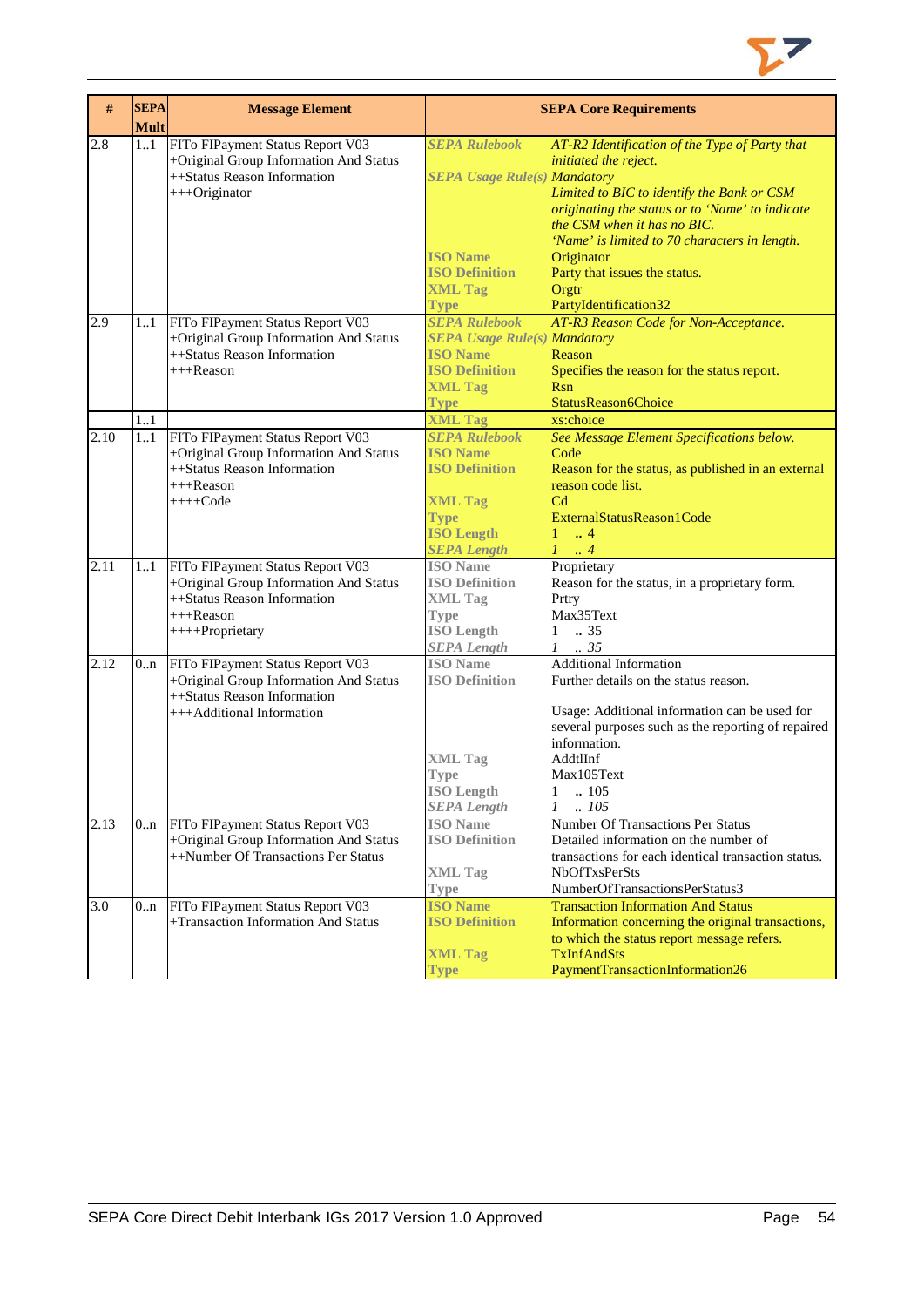

| #   | <b>SEPA</b><br><b>Mult</b> | <b>Message Element</b>                |                                     | <b>SEPA Core Requirements</b>                                         |
|-----|----------------------------|---------------------------------------|-------------------------------------|-----------------------------------------------------------------------|
| 3.1 | 1.1                        | FITo FIPayment Status Report V03      | <b>SEPA Rulebook</b>                | AT-R5 Specific reference of the bank that                             |
|     |                            | +Transaction Information And Status   |                                     | initiated the reject.                                                 |
|     |                            | ++Status Identification               | <b>SEPA Usage Rule(s) Mandatory</b> |                                                                       |
|     |                            |                                       | <b>ISO Name</b>                     | <b>Status Identification</b>                                          |
|     |                            |                                       | <b>ISO Definition</b>               | Unique identification, as assigned by an                              |
|     |                            |                                       |                                     | instructing party for an instructed party, to                         |
|     |                            |                                       |                                     | unambiguously identify the reported status.                           |
|     |                            |                                       |                                     | Usage: The instructing party is the party sending                     |
|     |                            |                                       |                                     | the status message and not the party that sent the                    |
|     |                            |                                       |                                     | original instruction that is being reported on.                       |
|     |                            |                                       | <b>XML Tag</b>                      | <b>StsId</b>                                                          |
|     |                            |                                       | <b>Type</b>                         | Max35Text                                                             |
|     |                            |                                       | <b>ISO Length</b>                   | $1 - .35$                                                             |
|     |                            |                                       | <b>SEPA Length</b>                  | $1-.35$                                                               |
| 3.2 | 01                         | FITo FIPayment Status Report V03      |                                     | SEPA Usage Rule(s) Mandatory if provided in the original instruction. |
|     |                            | +Transaction Information And Status   | <b>ISO Name</b>                     | <b>Original Instruction Identification</b>                            |
|     |                            | ++Original Instruction Identification | <b>ISO Definition</b>               | Unique identification, as assigned by the original                    |
|     |                            |                                       |                                     | instructing party for the original instructed party,                  |
|     |                            |                                       |                                     | to unambiguously identify the original                                |
|     |                            |                                       |                                     | instruction.                                                          |
|     |                            |                                       | <b>XML Tag</b>                      | OrgnIInstrId                                                          |
|     |                            |                                       | <b>Type</b>                         | Max35Text                                                             |
|     |                            |                                       | <b>ISO Length</b>                   | 135                                                                   |
|     |                            |                                       | <b>SEPA Length</b>                  | $1-.35$                                                               |
| 3.3 | 11                         | FITo FIPayment Status Report V03      | <b>SEPA Rulebook</b>                | AT-10 Creditor's reference of the Collection.                         |
|     |                            | +Transaction Information And Status   | <b>SEPA Usage Rule(s) Mandatory</b> |                                                                       |
|     |                            | ++Original End To End Identification  | <b>ISO Name</b>                     | Original End To End Identification                                    |
|     |                            |                                       | <b>ISO Definition</b>               | Unique identification, as assigned by the original                    |
|     |                            |                                       |                                     | initiating party, to unambiguously identify the                       |
|     |                            |                                       |                                     | original transaction.                                                 |
|     |                            |                                       | <b>XML Tag</b>                      | OrgnlEndToEndId                                                       |
|     |                            |                                       | <b>Type</b>                         | Max35Text                                                             |
|     |                            |                                       | <b>ISO Length</b>                   | $1 \t . 35$                                                           |
|     |                            |                                       | <b>SEPA Length</b>                  | $1-.35$                                                               |
| 3.4 | 1.1                        | FITo FIPayment Status Report V03      | <b>SEPA Rulebook</b>                | AT-43 Creditor Bank's reference of the                                |
|     |                            | +Transaction Information And Status   |                                     | Collection.                                                           |
|     |                            | ++Original Transaction Identification | <b>SEPA Usage Rule(s) Mandatory</b> |                                                                       |
|     |                            |                                       |                                     | Must contain a reference that is unique over                          |
|     |                            |                                       |                                     | time.                                                                 |
|     |                            |                                       | <b>ISO Name</b>                     | <b>Original Transaction Identification</b>                            |
|     |                            |                                       | <b>ISO Definition</b>               | Unique identification, as assigned by the original                    |
|     |                            |                                       |                                     | first instructing agent, to unambiguously identify                    |
|     |                            |                                       |                                     | the transaction.                                                      |
|     |                            |                                       | <b>XML Tag</b>                      | OrgnITxId                                                             |
|     |                            |                                       | <b>Type</b>                         | Max35Text                                                             |
|     |                            |                                       | <b>ISO Length</b>                   | $1 \t . 35$                                                           |
|     |                            |                                       | <b>SEPA Length</b>                  | $1 \t35$                                                              |
| 3.5 | 01                         | FITo FIPayment Status Report V03      | <b>SEPA Rulebook</b>                | AT-R1 Type of R message.                                              |
|     |                            | +Transaction Information And Status   |                                     | SEPA Usage Rule(s) Only 'RJCT' is allowed.                            |
|     |                            | ++Transaction Status                  | <b>ISO Name</b>                     | <b>Transaction Status</b>                                             |
|     |                            |                                       | <b>ISO Definition</b>               | Specifies the status of a transaction, in a coded                     |
|     |                            |                                       |                                     | form.                                                                 |
|     |                            |                                       | <b>XML Tag</b>                      | <b>TxSts</b>                                                          |
|     |                            |                                       | <b>Type</b>                         | TransactionIndividualStatus3Code                                      |
|     |                            |                                       | <b>SEPA Code Restrictions</b>       |                                                                       |
|     |                            |                                       |                                     |                                                                       |
|     |                            |                                       | <b>RJCT</b>                         | Rejected                                                              |
|     |                            |                                       |                                     | Payment initiation or individual transaction                          |
|     |                            |                                       |                                     | included in the payment initiation has been                           |
|     |                            |                                       |                                     | rejected.                                                             |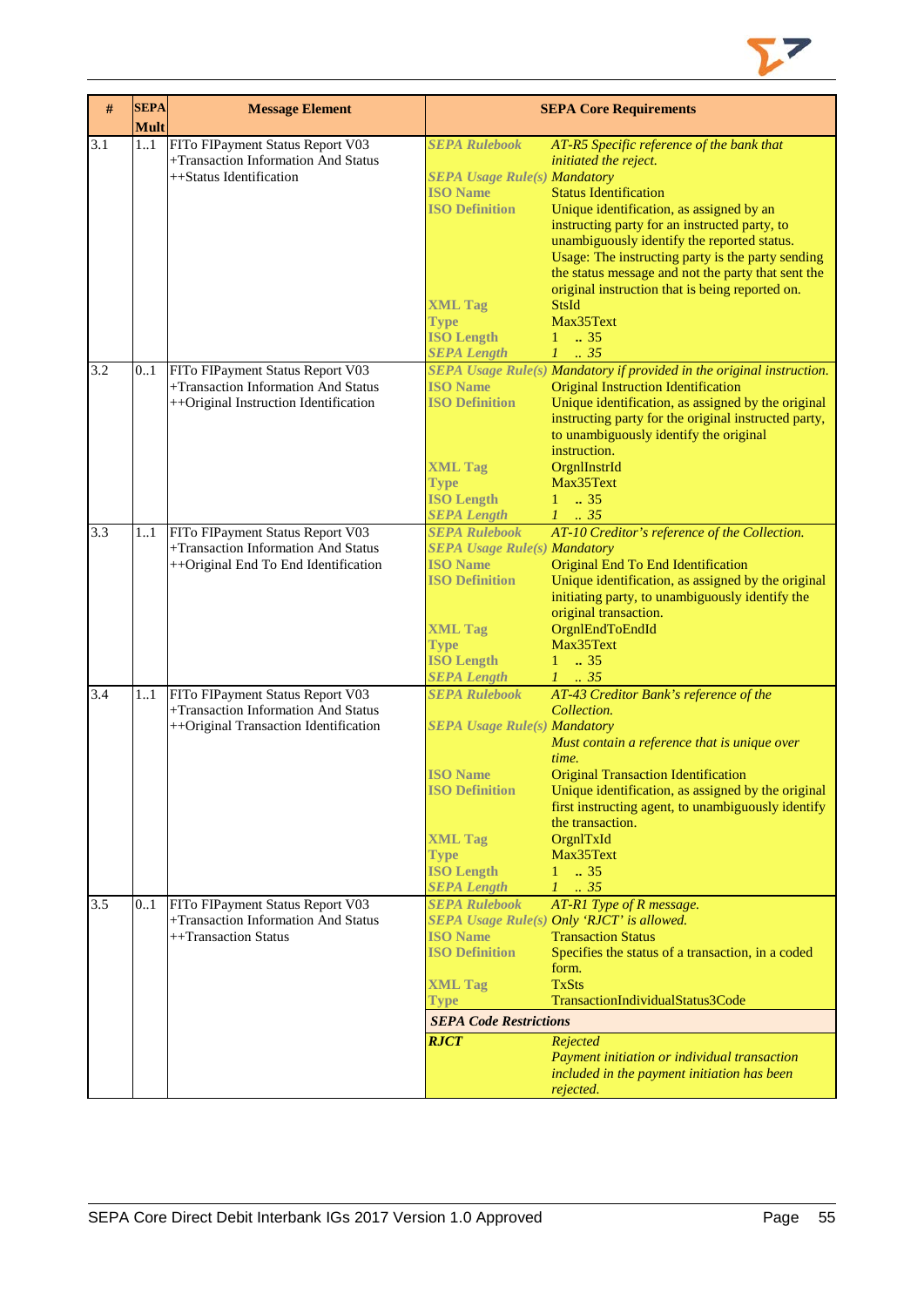

| #    | <b>SEPA</b><br><b>Mult</b> | <b>Message Element</b>                                                                                                                    |                                                                                                                                                                | <b>SEPA Core Requirements</b>                                                                                                                                                                                                                                                                                                                                                 |
|------|----------------------------|-------------------------------------------------------------------------------------------------------------------------------------------|----------------------------------------------------------------------------------------------------------------------------------------------------------------|-------------------------------------------------------------------------------------------------------------------------------------------------------------------------------------------------------------------------------------------------------------------------------------------------------------------------------------------------------------------------------|
| 3.6  | 0.1                        | FITo FIPayment Status Report V03<br>+Transaction Information And Status<br>++Status Reason Information                                    | <b>ISO</b> Name<br><b>ISO Definition</b><br><b>XML Tag</b><br><b>Type</b>                                                                                      | SEPA Usage Rule(s) Only one occurrence is allowed.<br>'Status Reason Information' must be present<br>either in 'Original Group Information and<br>Status' or in 'Transaction Information and<br>Status'.<br><b>Status Reason Information</b><br>Set of elements used to provide detailed<br>information on the status reason.<br><b>StsRsnInf</b><br>StatusReasonInformation8 |
| 3.7  | 1.1                        | FITo FIPayment Status Report V03<br>+Transaction Information And Status<br>++Status Reason Information<br>+++Originator                   | <b>SEPA Rulebook</b><br><b>SEPA Usage Rule(s) Mandatory</b><br><b>ISO Name</b><br><b>ISO Definition</b><br><b>XML Tag</b><br><b>Type</b>                       | AT-R2 Identification of the type of party that<br>initiated the reject.<br>Limited to BIC to identify the bank or, CSM<br>originating the status or to 'Name' to indicate<br>the Debtor or CSM when it has no BIC.<br>'Name' is limited to 70 characters in length.<br>Originator<br>Party that issues the status.<br>Orgtr<br>PartyIdentification32                          |
| 3.8  | 11                         | FITo FIPayment Status Report V03<br>+Transaction Information And Status<br>++Status Reason Information<br>$+++$ Reason                    | <b>SEPA Rulebook</b><br><b>SEPA Usage Rule(s) Mandatory</b><br><b>ISO Name</b><br><b>ISO Definition</b><br><b>XML Tag</b><br><b>Type</b>                       | AT-R3 Reason Code for Non-Acceptance.<br>Reason<br>Specifies the reason for the status report.<br>Rsn<br>StatusReason6Choice                                                                                                                                                                                                                                                  |
| 3.9  | 1.1<br>11                  | FITo FIPayment Status Report V03<br>+Transaction Information And Status<br>++Status Reason Information<br>$+++$ Reason<br>$+++Code$       | <b>XML Tag</b><br><b>SEPA Rulebook</b><br><b>ISO Name</b><br><b>ISO Definition</b><br><b>XML Tag</b><br><b>Type</b><br><b>ISO Length</b><br><b>SEPA Length</b> | xs:choice<br>See Message Element Specifications below.<br>Code<br>Reason for the status, as published in an external<br>reason code list.<br>C <sub>d</sub><br>ExternalStatusReason1Code<br>$1 \t  4$<br>$1 \ldots 4$                                                                                                                                                         |
| 3.10 | 11                         | FITo FIPayment Status Report V03<br>+Transaction Information And Status<br>++Status Reason Information<br>$+++$ Reason<br>++++Proprietary | <b>ISO</b> Name<br><b>ISO Definition</b><br><b>XML Tag</b><br><b>Type</b><br><b>ISO</b> Length<br><b>SEPA Length</b>                                           | Proprietary<br>Reason for the status, in a proprietary form.<br>Prtry<br>Max35Text<br>1<br>.35<br>.35<br>1                                                                                                                                                                                                                                                                    |
| 3.11 | 0.n                        | FITo FIPayment Status Report V03<br>+Transaction Information And Status<br>++Status Reason Information<br>+++Additional Information       | <b>ISO</b> Name<br><b>ISO Definition</b><br><b>XML</b> Tag<br><b>Type</b><br><b>ISO Length</b><br><b>SEPA Length</b>                                           | <b>Additional Information</b><br>Further details on the status reason.<br>Usage: Additional information can be used for<br>several purposes such as the reporting of repaired<br>information.<br>AddtlInf<br>Max105Text<br>.105<br>$\mathbf{1}$<br>$\mathcal{I}$<br>.105                                                                                                      |
| 3.12 | 01                         | FITo FIPayment Status Report V03<br>+Transaction Information And Status<br>++Charges Information                                          | <b>ISO Name</b><br><b>ISO Definition</b><br><b>XML Tag</b><br><b>Type</b>                                                                                      | SEPA Usage Rule(s) Only one occurrence is allowed.<br><b>Charges Information</b><br>Provides information on the charges related to the<br>processing of the rejection of the instruction.<br>Usage: This is passed on for information<br>purposes only. Settlement of the charges will be<br>done separately.<br>ChrgsInf<br>ChargesInformation5                              |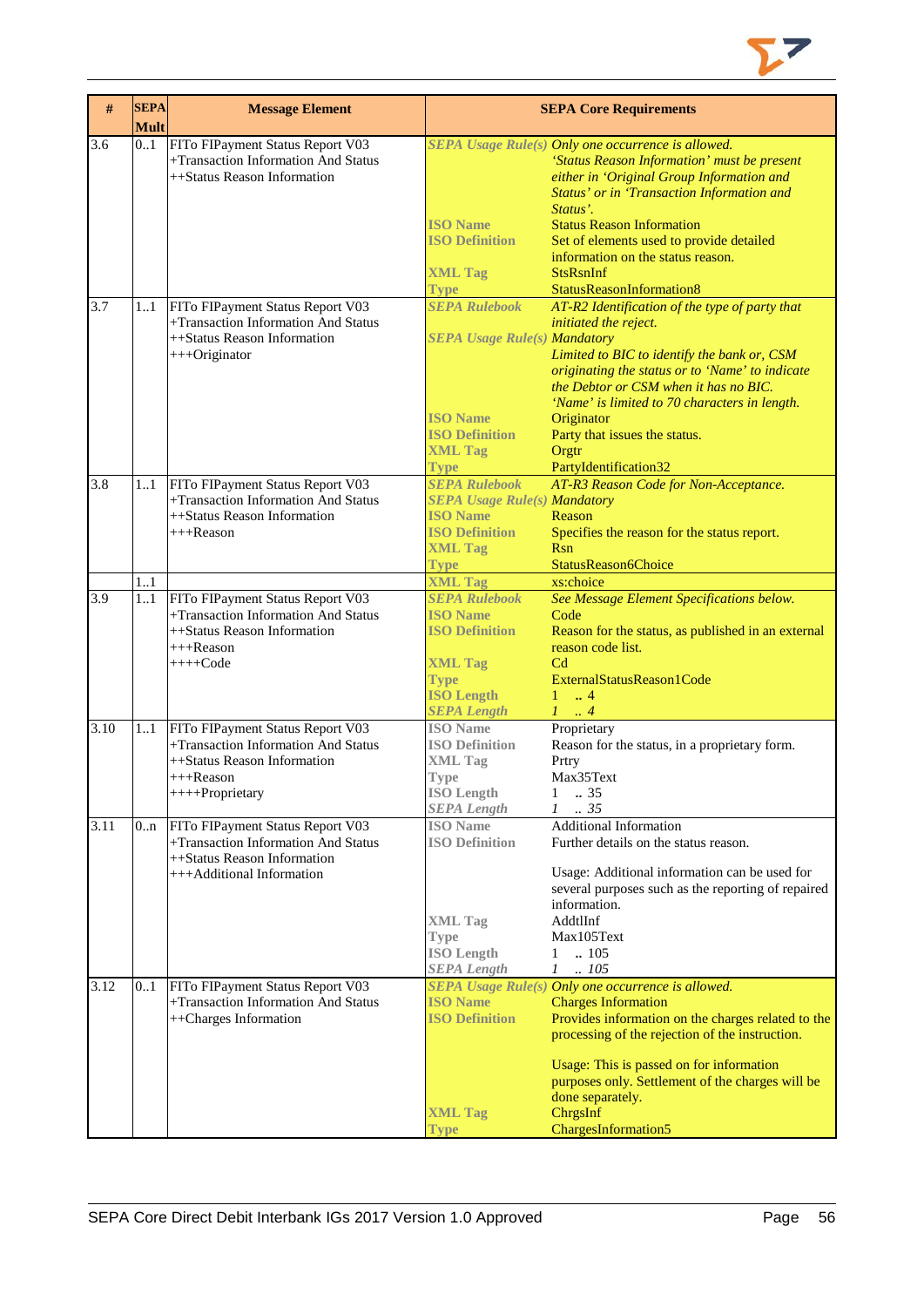

| $\#$ | <b>SEPA</b><br><b>Mult</b> | <b>Message Element</b>                                                                                                                                      |                                                                                                                                                               | <b>SEPA Core Requirements</b>                                                                                                                                                                                                                                                                                                                              |
|------|----------------------------|-------------------------------------------------------------------------------------------------------------------------------------------------------------|---------------------------------------------------------------------------------------------------------------------------------------------------------------|------------------------------------------------------------------------------------------------------------------------------------------------------------------------------------------------------------------------------------------------------------------------------------------------------------------------------------------------------------|
| 3.13 | 11                         | FITo FIPayment Status Report V03<br>+Transaction Information And Status<br>++Charges Information<br>$+++A$ mount                                            | <b>SEPA Rulebook</b><br><b>SEPA Format</b><br>Rule(s)<br><b>ISO Name</b><br><b>ISO Definition</b><br><b>XML Tag</b><br><b>Type</b><br><b>SEPA FractDigits</b> | AT-R8 Amount of the Interchange Fee.<br>SEPA Usage Rule(s) Only 'EUR' is allowed.<br>Amount must be 0.01 or more and 999999999.99<br>or less.<br>The fractional part has a maximum of two digits.<br>Amount<br>Transaction charges to be paid by the charge<br>bearer.<br>Amt<br>ActiveOrHistoricCurrencyAndAmount<br>$\overline{2}$                       |
|      |                            |                                                                                                                                                             | <b>TotalDigits</b><br><b>SEPA Inclusive</b>                                                                                                                   | 18<br>0.01<br>., 999999999.99                                                                                                                                                                                                                                                                                                                              |
| 3.14 | 11                         | FITo FIPayment Status Report V03<br>+Transaction Information And Status<br>++Charges Information<br>$++$ Party                                              | <b>ISO Name</b><br><b>ISO Definition</b><br><b>XML Tag</b>                                                                                                    | Party<br>Party that takes the transaction charges or to<br>which the transaction charges are due.<br>Pty                                                                                                                                                                                                                                                   |
| 3.15 | 1.1                        | FITo FIPayment Status Report V03<br>+Transaction Information And Status<br>++Charges Information<br>$+++$ Party<br>++++Financial Institution Identification | <b>Type</b><br><b>SEPA Rulebook</b><br>SEPA Usage Rule(s) Only BIC is allowed.<br><b>ISO</b> Name<br><b>ISO Definition</b><br><b>XML Tag</b><br><b>Type</b>   | BranchAndFinancialInstitutionIdentification4<br>AT-13 BIC of the Debtor Bank.<br><b>Financial Institution Identification</b><br>Unique and unambiguous identification of a<br>financial institution, as assigned under an<br>internationally recognised or proprietary<br>identification scheme.<br>FinInstnId<br>FinancialInstitutionIdentification7      |
| 3.16 | 0.1                        | FITo FIPayment Status Report V03<br>+Transaction Information And Status<br>++Charges Information<br>$+++$ Party<br>++++Branch Identification                | <b>ISO</b> Name<br><b>ISO Definition</b><br><b>XML Tag</b><br><b>Type</b>                                                                                     | <b>Branch Identification</b><br>Identifies a specific branch of a financial<br>institution.<br>Usage: This component should be used in case<br>the identification information in the financial<br>institution component does not provide<br>identification up to branch level.<br><b>BrnchId</b><br>BranchData2                                            |
| 3.17 | 0.1                        | FITo FIPayment Status Report V03<br>+Transaction Information And Status<br>++Acceptance Date Time                                                           | <b>ISO</b> Name<br><b>ISO Definition</b><br><b>XML</b> Tag<br>Type                                                                                            | Acceptance Date Time<br>Point in time when the payment order from the<br>initiating party meets the processing conditions of<br>the account servicing agent. This means that the<br>account servicing agent has received the payment<br>order and has applied checks such as<br>authorisation, availability of funds.<br>AccptncDtTm<br><b>ISODateTime</b> |
| 3.18 | 01                         | FITo FIPayment Status Report V03<br>+Transaction Information And Status<br>++Account Servicer Reference                                                     | <b>ISO</b> Name<br><b>ISO Definition</b><br><b>XML Tag</b><br><b>Type</b><br><b>ISO Length</b><br><b>SEPA</b> Length                                          | <b>Account Servicer Reference</b><br>Unique reference, as assigned by the account<br>servicing institution, to unambiguously identify<br>the instruction.<br>AcctSvcrRef<br>Max35Text<br>$1 \t . 35$<br>$1-.35$                                                                                                                                            |
| 3.19 | 01                         | FITo FIPayment Status Report V03<br>+Transaction Information And Status<br>++Clearing System Reference                                                      | <b>ISO</b> Name<br><b>ISO Definition</b><br><b>XML Tag</b><br>Type<br><b>ISO Length</b><br><b>SEPA</b> Length                                                 | Clearing System Reference<br>Unique reference, as assigned by a clearing<br>system, to unambiguously identify the<br>instruction.<br>ClrSysRef<br>Max35Text<br>$\ldots$ 35<br>$\mathbf{1}$<br>.35<br>$\mathcal{I}$                                                                                                                                         |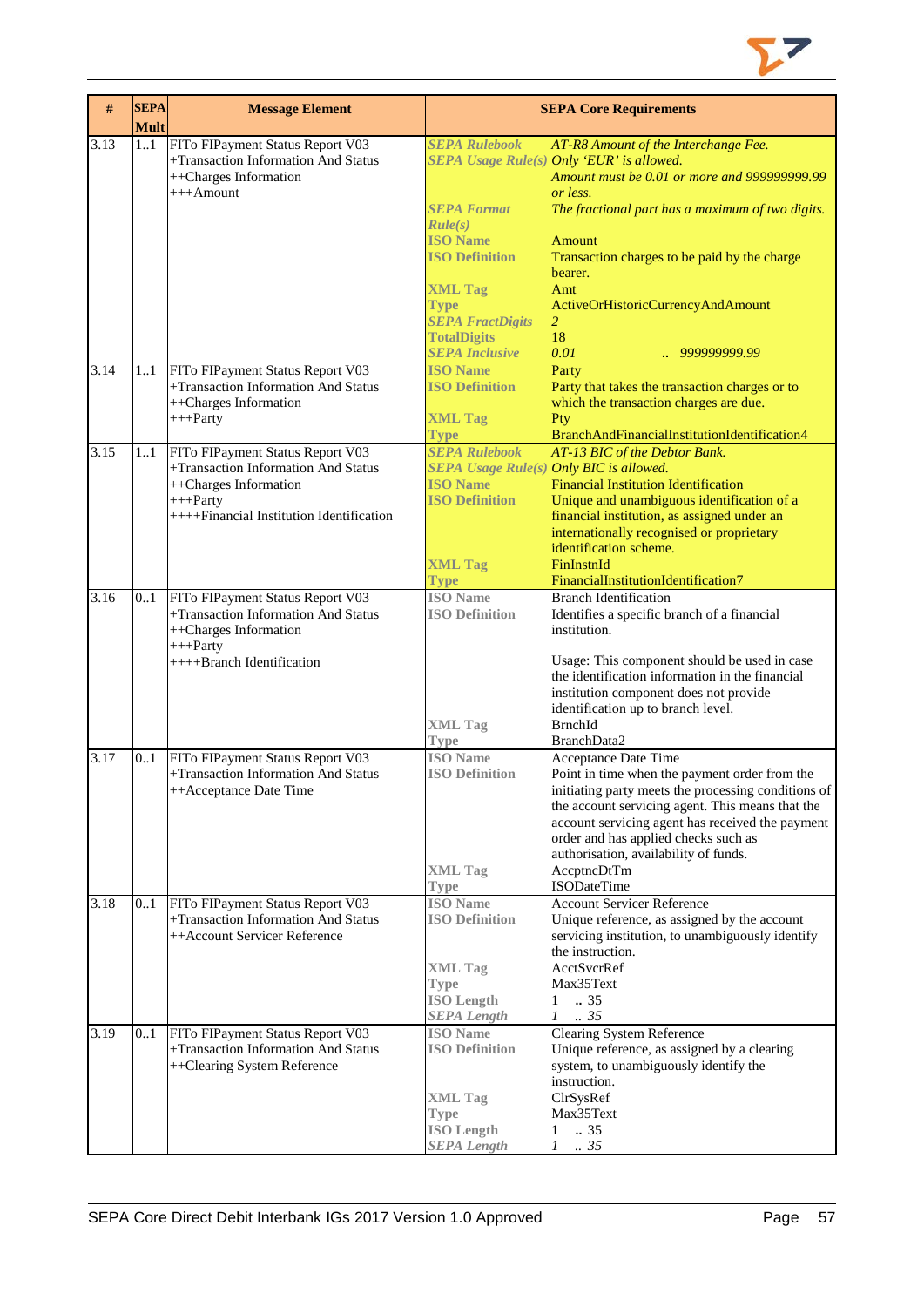

| #    | <b>SEPA</b><br><b>Mult</b> | <b>Message Element</b>                                                  |                                          | <b>SEPA Core Requirements</b>                                                                |
|------|----------------------------|-------------------------------------------------------------------------|------------------------------------------|----------------------------------------------------------------------------------------------|
| 3.20 | 01                         | FITo FIPayment Status Report V03                                        | SEPA Usage Rule(s) Only BIC is allowed.  |                                                                                              |
|      |                            | +Transaction Information And Status                                     | <b>ISO Name</b>                          | <b>Instructing Agent</b>                                                                     |
|      |                            | ++Instructing Agent                                                     | <b>ISO Definition</b>                    | Agent that instructs the next party in the chain to                                          |
|      |                            |                                                                         |                                          | carry out the (set of) instruction(s).                                                       |
|      |                            |                                                                         |                                          | Usage: The instructing agent is the party sending                                            |
|      |                            |                                                                         |                                          | the status message and not the party that sent the                                           |
|      |                            |                                                                         |                                          | original instruction that is being reported on.                                              |
|      |                            |                                                                         | <b>XML Tag</b>                           | <b>InstgAgt</b>                                                                              |
|      |                            |                                                                         | <b>Type</b>                              | BranchAndFinancialInstitutionIdentification4                                                 |
| 3.21 | 0.1                        | FITo FIPayment Status Report V03                                        |                                          | <b>SEPA Usage Rule(s) Only BIC is allowed.</b>                                               |
|      |                            | +Transaction Information And Status                                     | <b>ISO Name</b>                          | <b>Instructed Agent</b>                                                                      |
|      |                            | ++Instructed Agent                                                      | <b>ISO Definition</b>                    | Agent that is instructed by the previous party in                                            |
|      |                            |                                                                         |                                          | the chain to carry out the (set of) instruction(s).                                          |
|      |                            |                                                                         |                                          | Usage: The instructed agent is the party receiving                                           |
|      |                            |                                                                         |                                          | the status message and not the party that received                                           |
|      |                            |                                                                         |                                          | the original instruction that is being reported on.                                          |
|      |                            |                                                                         | <b>XML Tag</b>                           | <b>InstdAgt</b>                                                                              |
|      |                            |                                                                         | <b>Type</b>                              | BranchAndFinancialInstitutionIdentification4                                                 |
| 3.22 | 11                         | FITo FIPayment Status Report V03                                        | <b>SEPA Rulebook</b>                     | An exact copy of all attributes of the received                                              |
|      |                            | +Transaction Information And Status                                     |                                          | DS-04 which is being rejected.                                                               |
|      |                            | ++Original Transaction Reference                                        | <b>SEPA Usage Rule(s) Mandatory</b>      |                                                                                              |
|      |                            |                                                                         |                                          | The message elements under 'Original                                                         |
|      |                            |                                                                         |                                          | Transaction Reference' must be populated with                                                |
|      |                            |                                                                         |                                          | the same value as the message elements of the                                                |
|      |                            |                                                                         |                                          | original instruction, as defined within the                                                  |
|      |                            |                                                                         | <b>ISO Name</b>                          | following elements.<br><b>Original Transaction Reference</b>                                 |
|      |                            |                                                                         | <b>ISO Definition</b>                    | Set of key elements used to identify the original                                            |
|      |                            |                                                                         |                                          | transaction that is being referred to.                                                       |
|      |                            |                                                                         | <b>XML Tag</b>                           | OrgnITxRef                                                                                   |
|      |                            |                                                                         | <b>Type</b>                              | OriginalTransactionReference13                                                               |
| 3.23 | 0.1                        | FITo FIPayment Status Report V03                                        | <b>SEPA Rulebook</b>                     | AT-06 Amount of the Collection in euro.                                                      |
|      |                            | +Transaction Information And Status                                     | <b>ISO Name</b>                          | <b>Interbank Settlement Amount</b>                                                           |
|      |                            | ++Original Transaction Reference                                        | <b>ISO Definition</b>                    | Amount of money moved between the instructing                                                |
|      |                            | +++Interbank Settlement Amount                                          |                                          | agent and the instructed agent.                                                              |
|      |                            |                                                                         | <b>XML Tag</b>                           | <b>IntrBkSttlmAmt</b>                                                                        |
|      |                            |                                                                         | <b>Type</b>                              | ActiveOrHistoricCurrencyAndAmount                                                            |
|      |                            |                                                                         | <b>SEPA FractDigits</b>                  | 5                                                                                            |
|      |                            |                                                                         | <b>TotalDigits</b>                       | 18                                                                                           |
|      |                            |                                                                         | <b>SEPA Inclusive</b>                    | 0                                                                                            |
| 3.24 | 0.1                        | FITo FIPayment Status Report V03<br>+Transaction Information And Status | <b>ISO</b> Name<br><b>ISO Definition</b> | Amount                                                                                       |
|      |                            | ++Original Transaction Reference                                        |                                          | Amount of money to be moved between the<br>debtor and creditor, before deduction of charges, |
|      |                            | $+++A$ mount                                                            |                                          | expressed in the currency as ordered by the                                                  |
|      |                            |                                                                         |                                          | initiating party.                                                                            |
|      |                            |                                                                         | <b>XML Tag</b>                           | Amt                                                                                          |
|      |                            |                                                                         | <b>Type</b>                              | AmountType3Choice                                                                            |
| 3.25 | 0.1                        | FITo FIPayment Status Report V03                                        | <b>SEPA Rulebook</b>                     | AT-26 Settlement date of the Collection.                                                     |
|      |                            | +Transaction Information And Status                                     | <b>ISO Name</b>                          | <b>Interbank Settlement Date</b>                                                             |
|      |                            | ++Original Transaction Reference                                        | <b>ISO Definition</b>                    | Date on which the amount of money ceases to be                                               |
|      |                            | +++Interbank Settlement Date                                            |                                          | available to the agent that owes it and when the                                             |
|      |                            |                                                                         |                                          | amount of money becomes available to the agent                                               |
|      |                            |                                                                         |                                          | to which it is due.                                                                          |
|      |                            |                                                                         | <b>XML Tag</b>                           | IntrBkSttlmDt                                                                                |
|      |                            |                                                                         | <b>Type</b>                              | <b>ISODate</b>                                                                               |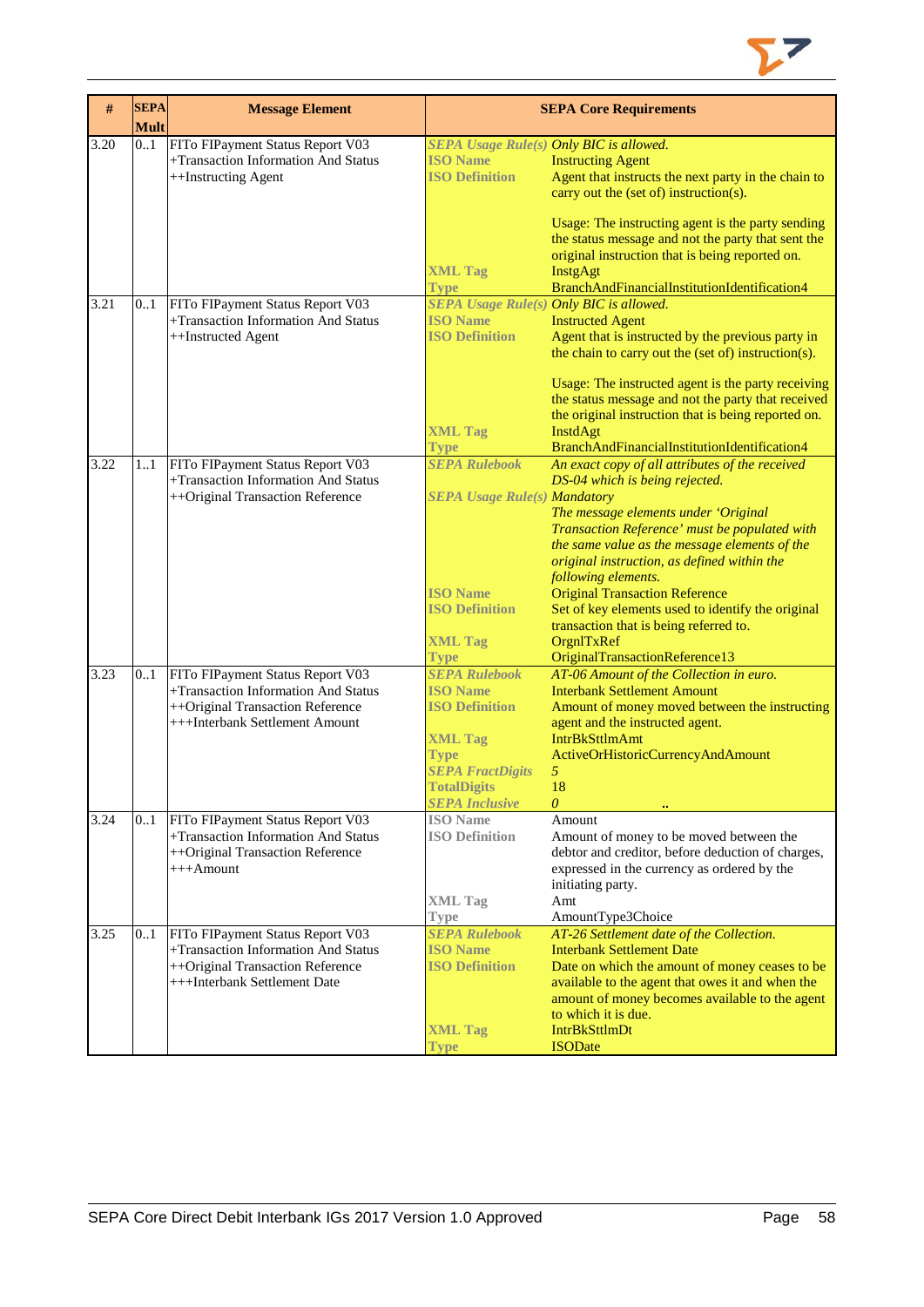

| $\#$ | <b>SEPA</b><br><b>Mult</b> | <b>Message Element</b>                                                                                                                           |                                                                                                   | <b>SEPA Core Requirements</b>                                                                                                                                                                                                                                                                                                                                                                                                                                                                                                                                                                                                                                                                                        |
|------|----------------------------|--------------------------------------------------------------------------------------------------------------------------------------------------|---------------------------------------------------------------------------------------------------|----------------------------------------------------------------------------------------------------------------------------------------------------------------------------------------------------------------------------------------------------------------------------------------------------------------------------------------------------------------------------------------------------------------------------------------------------------------------------------------------------------------------------------------------------------------------------------------------------------------------------------------------------------------------------------------------------------------------|
| 3.26 | 0.1                        | FITo FIPayment Status Report V03<br>+Transaction Information And Status<br>++Original Transaction Reference<br>+++Requested Collection Date      | <b>SEPA Rulebook</b><br><b>ISO Name</b><br><b>ISO Definition</b><br><b>XML Tag</b><br><b>Type</b> | AT-11 Due date of the Collection.<br><b>Requested Collection Date</b><br>Date and time at which the creditor requests that<br>the amount of money is to be collected from the<br>debtor.<br>ReqdColltnDt<br><b>ISODate</b>                                                                                                                                                                                                                                                                                                                                                                                                                                                                                           |
| 3.27 | 01                         | FITo FIPayment Status Report V03<br>+Transaction Information And Status<br>++Original Transaction Reference<br>+++Requested Execution Date       | <b>ISO</b> Name<br><b>ISO Definition</b><br><b>XML Tag</b><br><b>Type</b>                         | <b>Requested Execution Date</b><br>Date at which the initiating party requests the<br>clearing agent to process the payment.<br>Usage: This is the date on which the debtor's<br>account is to be debited. If payment by cheque,<br>the date when the cheque must be generated by<br>the bank.<br>ReqdExctnDt<br><b>ISODate</b>                                                                                                                                                                                                                                                                                                                                                                                      |
| 3.28 | 11                         | FITo FIPayment Status Report V03<br>+Transaction Information And Status<br>++Original Transaction Reference<br>+++Creditor Scheme Identification | <b>SEPA Rulebook</b><br><b>ISO Name</b><br><b>ISO Definition</b><br><b>XML Tag</b><br><b>Type</b> | AT-02 Identifier of the Creditor.<br><b>Creditor Scheme Identification</b><br>Credit party that signs the mandate.<br>CdtrSchmeId<br>PartyIdentification32                                                                                                                                                                                                                                                                                                                                                                                                                                                                                                                                                           |
| 3.29 | 0.1                        | FITo FIPayment Status Report V03<br>+Transaction Information And Status<br>++Original Transaction Reference<br>+++Settlement Information         | <b>ISO Name</b><br><b>ISO Definition</b><br><b>XML Tag</b><br><b>Type</b>                         | <b>Settlement Information</b><br>Specifies the details on how the settlement of the<br>original transaction(s) between the instructing<br>agent and the instructed agent was completed.<br><b>SttlmInf</b><br>SettlementInformation13                                                                                                                                                                                                                                                                                                                                                                                                                                                                                |
| 3.30 | 0.1                        | FITo FIPayment Status Report V03<br>+Transaction Information And Status<br>++Original Transaction Reference<br>+++Payment Type Information       | <b>SEPA Rulebook</b><br><b>ISO Name</b><br><b>ISO Definition</b><br><b>XML Tag</b><br><b>Type</b> | AT-20 Identification code of the Scheme.<br>AT-21 Transaction / Sequence Type.<br>AT-59 Category purpose of the Collection.<br><b>Payment Type Information</b><br>Set of elements used to further specify the type of<br>transaction.<br>PmtTpInf<br>PaymentTypeInformation22                                                                                                                                                                                                                                                                                                                                                                                                                                        |
| 3.31 | 0.1                        | FITo FIPayment Status Report V03<br>+Transaction Information And Status<br>++Original Transaction Reference<br>+++Payment Method                 | <b>ISO</b> Name<br><b>ISO Definition</b><br><b>XML Tag</b><br><b>Type</b>                         | Payment Method<br>Specifies the means of payment that will be used<br>to move the amount of money.<br>PmtMtd<br>PaymentMethod4Code                                                                                                                                                                                                                                                                                                                                                                                                                                                                                                                                                                                   |
| 3.32 | 11                         | FITo FIPayment Status Report V03<br>+Transaction Information And Status<br>++Original Transaction Reference<br>+++Mandate Related Information    | <b>SEPA Rulebook</b><br><b>ISO Name</b><br><b>ISO Definition</b><br><b>XML Tag</b><br><b>Type</b> | AT-01 Unique Mandate reference.<br>AT-16 Placeholder for the electronic signature, if<br>applicable.<br>AT-17 The type of Mandate (paper or e-<br>Mandate).<br>AT-18 Identifier of the original Creditor who<br>issued the Mandate.<br>AT-19 Unique mandate reference as given by the<br>original creditor who issued the mandate.<br>AT-24 Reason for Amendment of the Mandate.<br>AT-25 Signing date of the Mandate.<br>AT-60 Reference of the validation made by the<br>Debtor Bank (if present in DS-03).<br><b>Mandate Related Information</b><br>Set of elements used to provide further details of<br>the mandate signed between the creditor and the<br>debtor.<br>MndtRltdInf<br>MandateRelatedInformation6 |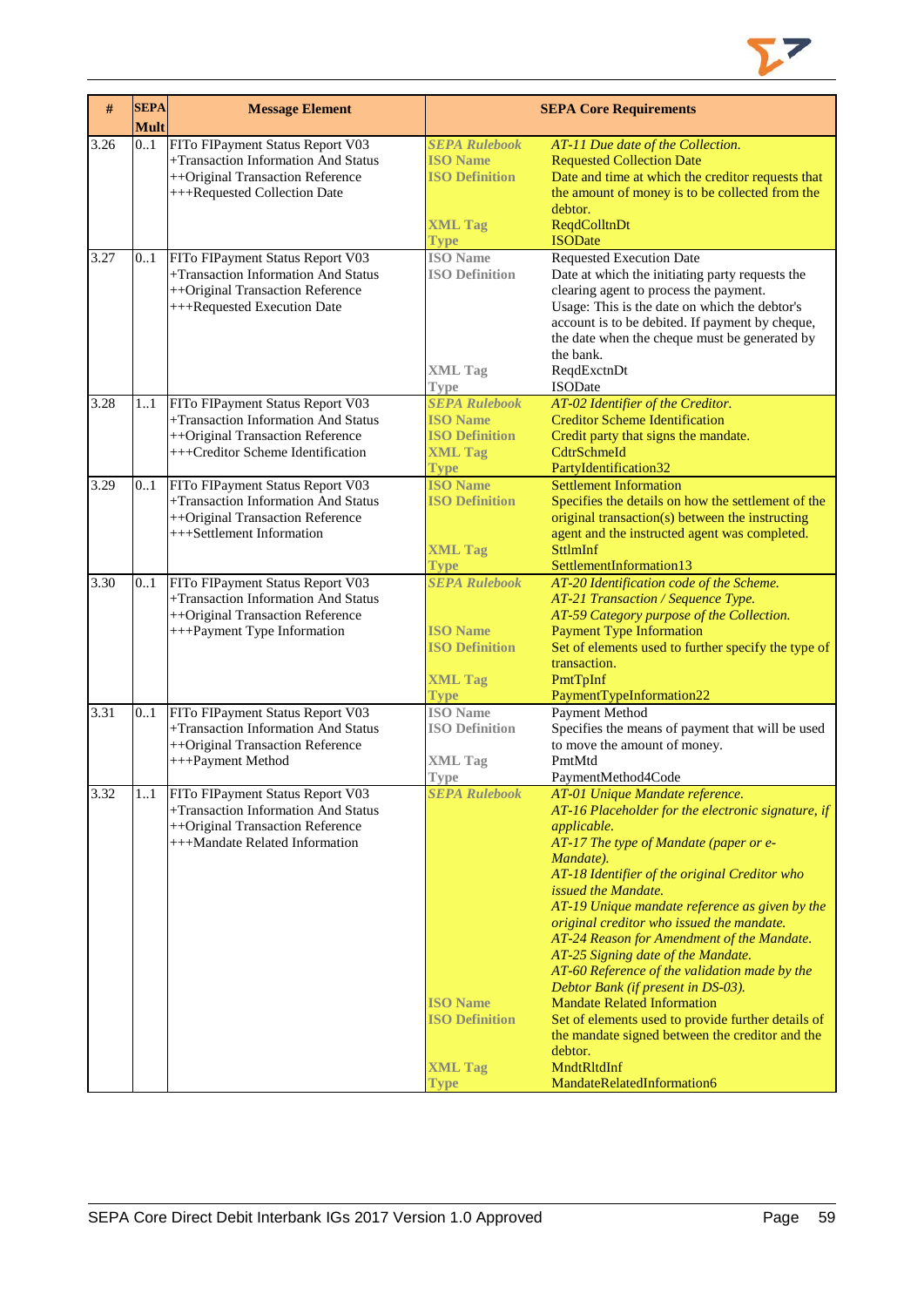

| #    | <b>SEPA</b><br><b>Mult</b> | <b>Message Element</b>                                                                                                                   |                                                                                                   | <b>SEPA Core Requirements</b>                                                                                                                                                                                                                                                                 |
|------|----------------------------|------------------------------------------------------------------------------------------------------------------------------------------|---------------------------------------------------------------------------------------------------|-----------------------------------------------------------------------------------------------------------------------------------------------------------------------------------------------------------------------------------------------------------------------------------------------|
| 3.33 | 0.1                        | FITo FIPayment Status Report V03<br>+Transaction Information And Status<br>++Original Transaction Reference<br>+++Remittance Information | <b>SEPA Rulebook</b><br><b>ISO Name</b><br><b>ISO Definition</b><br><b>XML Tag</b><br><b>Type</b> | AT-22 Remittance information.<br><b>Remittance Information</b><br>Information supplied to enable the matching of<br>an entry with the items that the transfer is<br>intended to settle, such as commercial invoices in<br>an accounts' receivable system.<br>RmtInf<br>RemittanceInformation5 |
| 3.34 | 0.1                        | FITo FIPayment Status Report V03<br>+Transaction Information And Status<br>++Original Transaction Reference<br>+++Ultimate Debtor        | <b>SEPA Rulebook</b><br><b>ISO Name</b><br><b>ISO Definition</b><br><b>XML Tag</b><br><b>Type</b> | AT-15 Name of the Debtor Reference Party.<br>AT-37 Identification code of the Debtor<br>Reference Party.<br><b>Ultimate Debtor</b><br>Ultimate party that owes an amount of money to<br>the (ultimate) creditor.<br><b>UltmtDbtr</b><br>PartyIdentification32                                 |
| 3.35 | 0.1                        | FITo FIPayment Status Report V03<br>+Transaction Information And Status<br>++Original Transaction Reference<br>$+++Dektor$               | <b>SEPA Rulebook</b><br><b>ISO Name</b><br><b>ISO Definition</b><br><b>XML Tag</b><br><b>Type</b> | AT-14 Name of the Debtor.<br>AT-09 Address of the Debtor.<br>AT-27 Debtor identification code.<br>Debtor<br>Party that owes an amount of money to the<br>(ultimate) creditor.<br><b>D</b> btr<br>PartyIdentification32                                                                        |
| 3.36 | 0.1                        | FITo FIPayment Status Report V03<br>+Transaction Information And Status<br>++Original Transaction Reference<br>+++Debtor Account         | <b>SEPA Rulebook</b><br><b>ISO Name</b><br><b>ISO Definition</b><br><b>XML Tag</b><br><b>Type</b> | AT-07 Account number (IBAN) of the Debtor.<br><b>Debtor Account</b><br>Unambiguous identification of the account of the<br>debtor to which a debit entry will be made as a<br>result of the transaction.<br><b>DbtrAcct</b><br>CashAccount16                                                  |
| 3.37 | 0.1                        | FITo FIPayment Status Report V03<br>+Transaction Information And Status<br>++Original Transaction Reference<br>+++Debtor Agent           | <b>SEPA Rulebook</b><br><b>ISO Name</b><br><b>ISO Definition</b><br><b>XML Tag</b><br><b>Type</b> | AT-13 BIC of the Debtor Bank.<br><b>Debtor Agent</b><br>Financial institution servicing an account for the<br>debtor.<br><b>DbtrAgt</b><br>BranchAndFinancialInstitutionIdentification4                                                                                                       |
| 3.38 | 0.1                        | FITo FIPayment Status Report V03<br>+Transaction Information And Status<br>++Original Transaction Reference<br>+++Debtor Agent Account   | <b>ISO</b> Name<br><b>ISO Definition</b><br><b>XML Tag</b><br>Type                                | Debtor Agent Account<br>Unambiguous identification of the account of the<br>debtor agent at its servicing agent in the payment<br>chain.<br>DbtrAgtAcct<br>CashAccount16                                                                                                                      |
| 3.39 | 0.1                        | FITo FIPayment Status Report V03<br>+Transaction Information And Status<br>++Original Transaction Reference<br>+++Creditor Agent         | <b>SEPA Rulebook</b><br><b>ISO</b> Name<br><b>ISO Definition</b><br><b>XML Tag</b><br><b>Type</b> | AT-12 BIC of the Creditor Bank.<br><b>Creditor Agent</b><br>Financial institution servicing an account for the<br>creditor.<br>CdtrAgt<br>BranchAndFinancialInstitutionIdentification4                                                                                                        |
| 3.40 | 01                         | FITo FIPayment Status Report V03<br>+Transaction Information And Status<br>++Original Transaction Reference<br>+++Creditor Agent Account | <b>ISO</b> Name<br><b>ISO Definition</b><br><b>XML Tag</b><br><b>Type</b>                         | <b>Creditor Agent Account</b><br>Unambiguous identification of the account of the<br>creditor agent at its servicing agent to which a<br>credit entry will be made as a result of the<br>payment transaction.<br>CdtrAgtAcct<br>CashAccount16                                                 |
| 3.41 | 01                         | FITo FIPayment Status Report V03<br>+Transaction Information And Status<br>++Original Transaction Reference<br>$+++Creditor$             | <b>SEPA Rulebook</b><br><b>ISO Name</b><br><b>ISO Definition</b><br><b>XML Tag</b><br>Type        | AT-03 Name of the Creditor.<br>AT-05 Address of the Creditor.<br>Creditor<br>Party to which an amount of money is due.<br>Cdtr<br>PartyIdentification32                                                                                                                                       |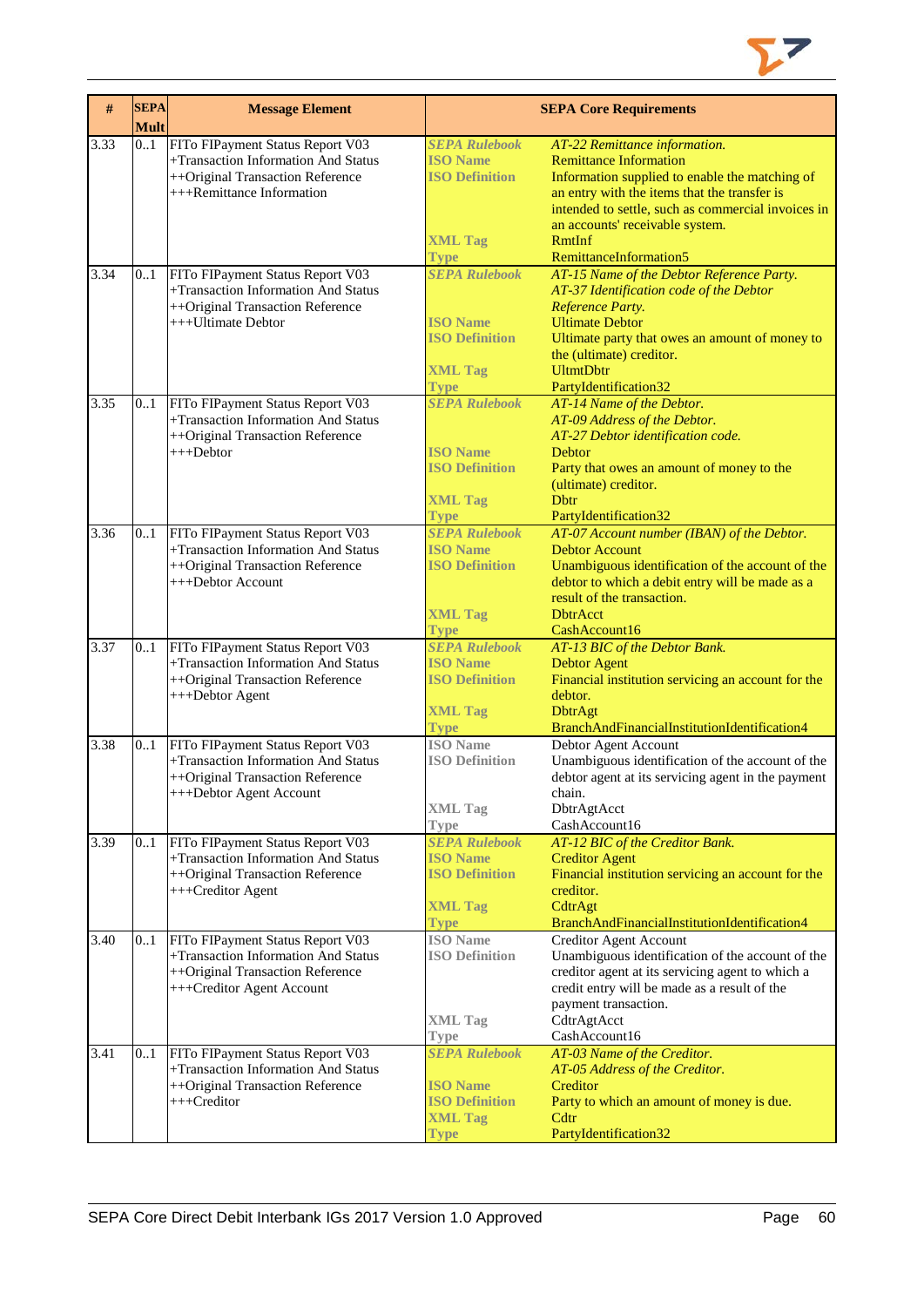

| #    | <b>SEPA</b> | <b>Message Element</b>              |                       | <b>SEPA Core Requirements</b>                        |
|------|-------------|-------------------------------------|-----------------------|------------------------------------------------------|
|      | <b>Mult</b> |                                     |                       |                                                      |
| 3.42 | 0.1         | FITo FIPayment Status Report V03    | <b>SEPA Rulebook</b>  | AT-04 Account number (IBAN) of the Creditor.         |
|      |             | +Transaction Information And Status | <b>ISO Name</b>       | <b>Creditor Account</b>                              |
|      |             | ++Original Transaction Reference    | <b>ISO Definition</b> | Unambiguous identification of the account of the     |
|      |             | $++$ Creditor Account               |                       | creditor to which a credit entry will be posted as a |
|      |             |                                     |                       | result of the payment transaction.                   |
|      |             |                                     | <b>XML Tag</b>        | <b>CdtrAcct</b>                                      |
|      |             |                                     | <b>Type</b>           | CashAccount16                                        |
| 3.43 | 0.1         | FITo FIP ayment Status Report V03   | <b>SEPA Rulebook</b>  | AT-38 Name of the Creditor Reference Party.          |
|      |             | +Transaction Information And Status |                       | AT-39 Identification code of the Creditor            |
|      |             | ++Original Transaction Reference    |                       | Reference Party.                                     |
|      |             | $+++$ Ultimate Creditor             | <b>ISO Name</b>       | <b>Ultimate Creditor</b>                             |
|      |             |                                     | <b>ISO Definition</b> | Ultimate party to which an amount of money is        |
|      |             |                                     |                       | due.                                                 |
|      |             |                                     | <b>XML Tag</b>        | <b>UltmtCdtr</b>                                     |
|      |             |                                     | <b>Type</b>           | PartyIdentification32                                |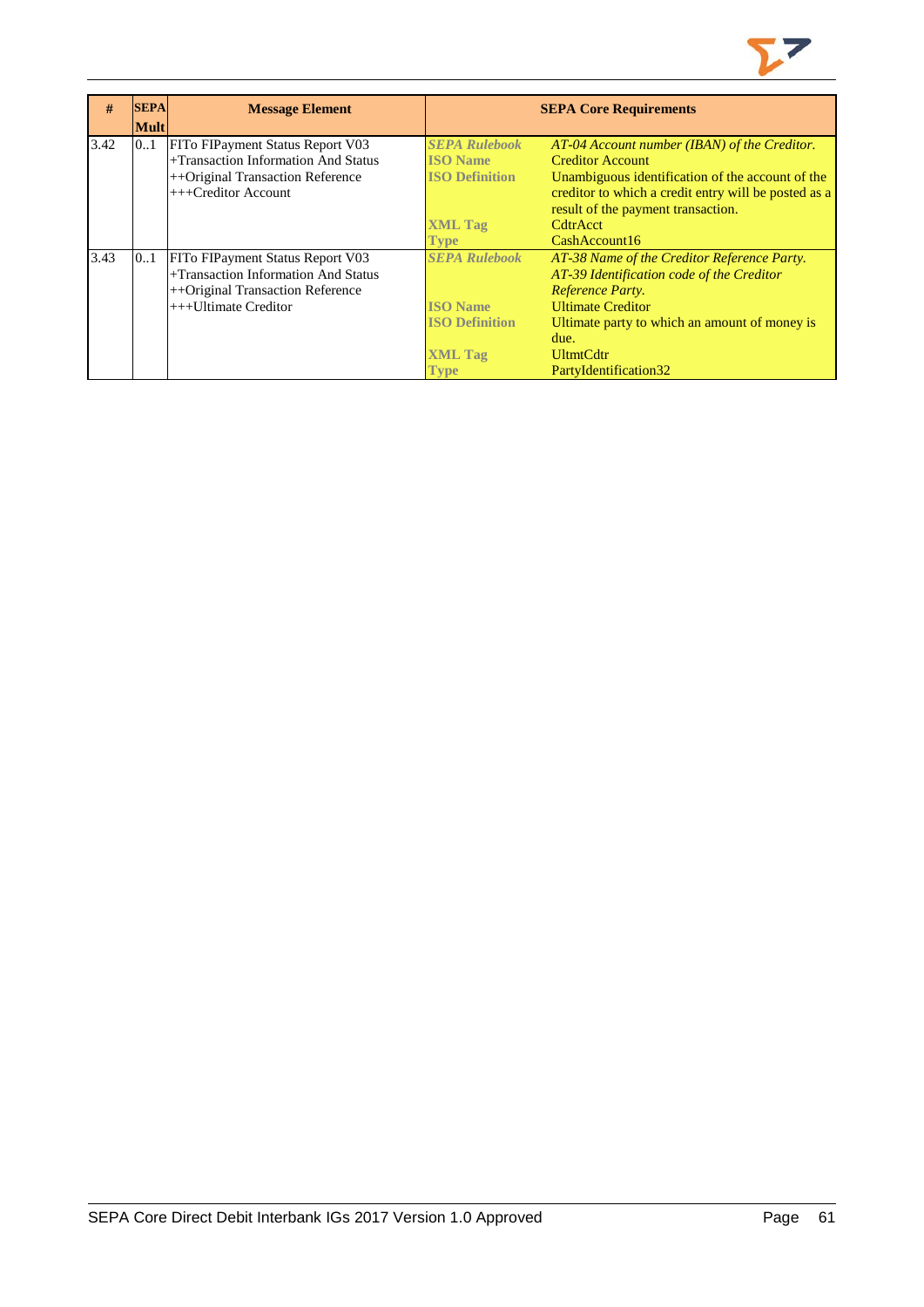# **2.3.2 Message Element Specifications**

The reasons for an interbank **reject** specified in the Rulebook are mapped to the ISO codes as follows:

| <b>ISO Code</b>  | <b>ISO Name</b>                          | <b>SEPA Reason as specified in</b><br>the Rulebook                                                              |
|------------------|------------------------------------------|-----------------------------------------------------------------------------------------------------------------|
| AC <sub>01</sub> | IncorrectAccountNumber                   | Account identifier incorrect (i.e.<br>invalid IBAN)                                                             |
| AC <sub>04</sub> | ClosedAccountNumber                      | <b>Account closed</b>                                                                                           |
| AC <sub>06</sub> | BlockedAccount                           | <b>Account blocked</b>                                                                                          |
|                  |                                          | Account blocked for direct debit by<br>the Debtor                                                               |
| AG01             | TransactionForbidden                     | Direct debit forbidden on this<br>account for regulatory reasons                                                |
| AG02             | InvalidBankOperationCode                 | Operation code/transaction<br>code/sequence type incorrect,<br>invalid file format                              |
|                  |                                          | <b>Usage Rule: To be used to indicate</b><br>an incorrect 'operation<br>code/transaction code/sequence<br>type' |
| AM04             | InsufficientFunds                        | <b>Insufficient funds</b>                                                                                       |
| AM05             | Duplication                              | <b>Duplicate collection</b>                                                                                     |
| BE <sub>05</sub> | UnrecognisedInitiatingParty              | <b>Identifier of the Creditor Incorrect</b>                                                                     |
| FF <sub>01</sub> | InvalidFileFormat                        | Operation/transaction code<br>incorrect, invalid file format                                                    |
|                  |                                          | <b>Usage Rule: To be used to indicate</b><br>an invalid file format.                                            |
| MD01             | NoMandate                                | No valid Mandate                                                                                                |
| MD <sub>02</sub> | MissingMandatoryInfomationInMandate      | Mandate data missing or incorrect                                                                               |
| MD07             | <b>EndCustomerDeceased</b>               | Debtor deceased                                                                                                 |
| MS <sub>02</sub> | NotSpecifiedReasonCustomerGenerated      | <b>Refusal by the Debtor</b>                                                                                    |
| MS03             | NotSpecifiedReasonAgentGenerated         | <b>Reason not specified</b>                                                                                     |
| RC01             | BankIdentifierIncorrect                  | Bank identifier incorrect (i.e.<br>invalid BIC)                                                                 |
| <b>RR01</b>      | Missing Debtor Account Or Identification | <b>Regulatory Reason</b>                                                                                        |
| <b>RR02</b>      | Missing Debtor Name Or Address           | Regulatory Reason                                                                                               |
| RR03             | Missing Creditor Name Or Address         | <b>Regulatory Reason</b>                                                                                        |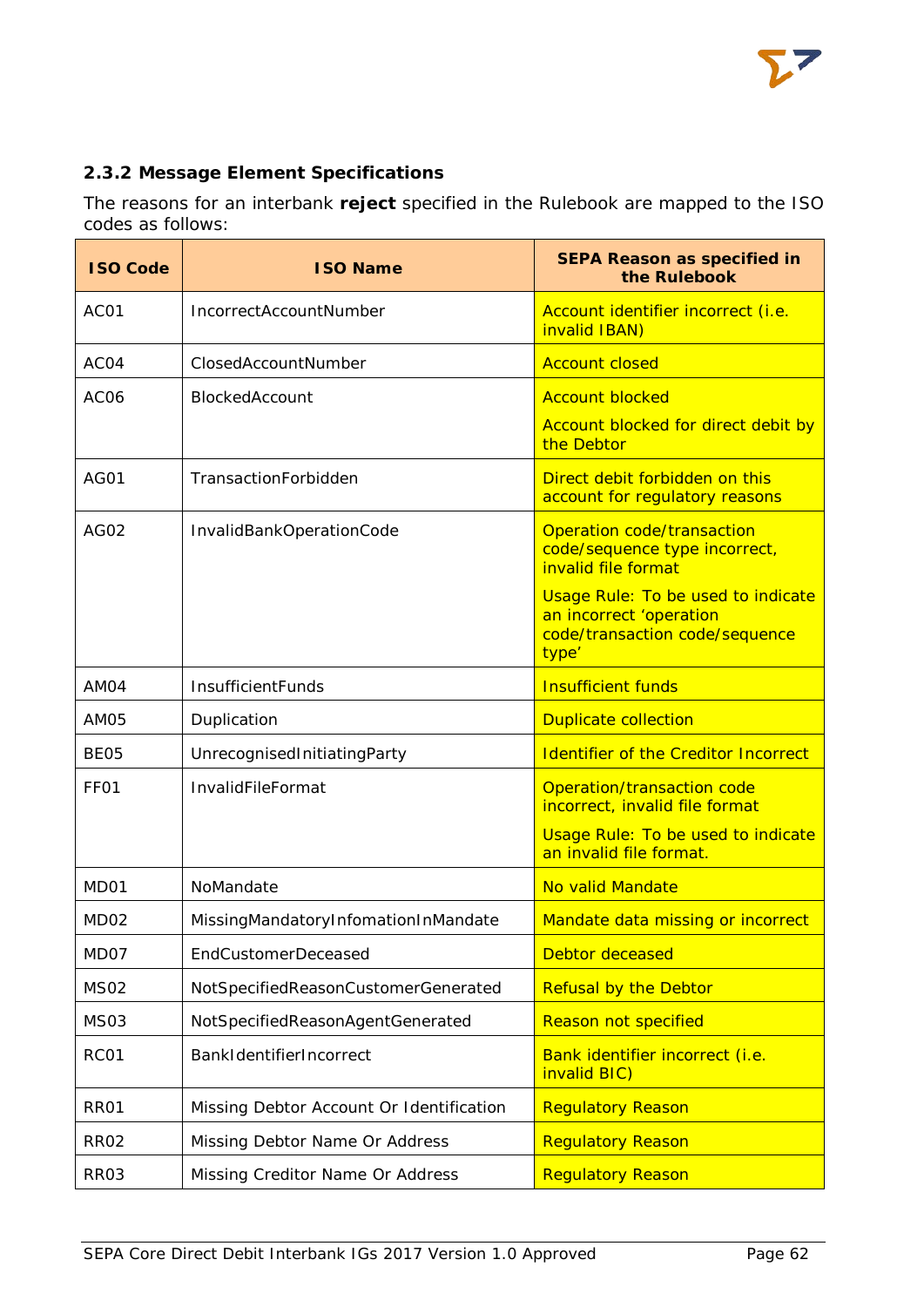

| <b>ISO Code</b>  | <b>ISO Name</b>                          | <b>SEPA Reason as specified in</b><br>the Rulebook           |
|------------------|------------------------------------------|--------------------------------------------------------------|
| RR <sub>04</sub> | RegulatoryReason                         | <b>Regulatory Reason</b>                                     |
| SL <sub>01</sub> | Specific Service Offered By Debtor Agent | Due to specific Service offered by<br>the Debtor Bank.       |
| <b>DNOR</b>      | Debtor bank is not registered            | Debtor bank is not registered<br>under this BIC in the CSM   |
| <b>CNOR</b>      | Creditor bank is not registered          | Creditor bank is not registered<br>under this BIC in the CSM |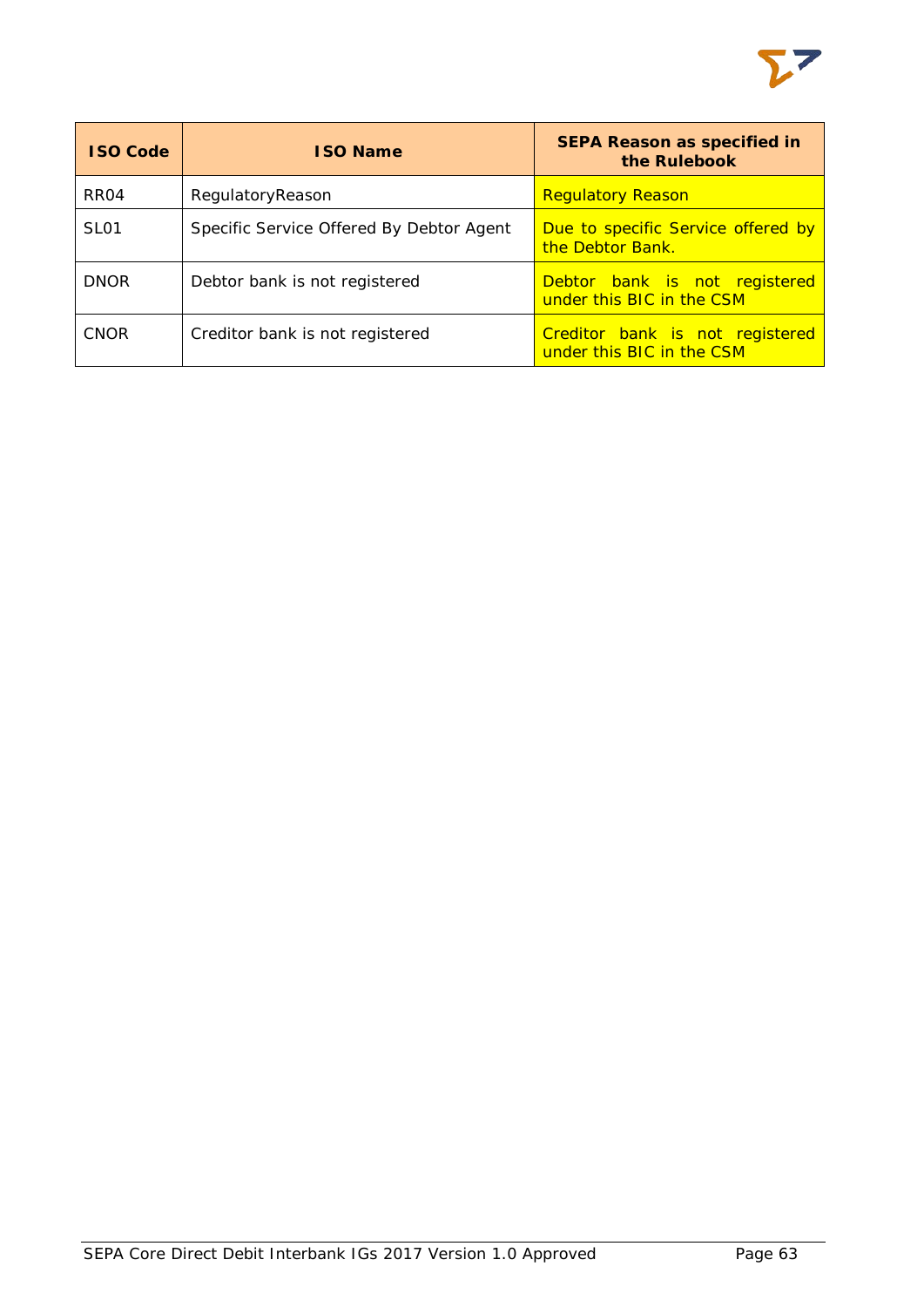

## **2.4 Interbank Reversal Instruction for a Collection (DS-07)**

### **2.4.1 Use of the Payment Reversal (pacs.007.001.02)**

The message is used to transport the Interbank Reversal Instruction for a Collection sent by the Creditor bank to the Debtor bank, directly or through intermediaries.

The message caters for bulk and single reversal instructions.

**Note**: Attribute AT-R1 in DS-07 is indicated by the 'Message Name', 'pacs.007.001.02' and the 'Original Message Name Identification, 'pacs.003.001.02'.

**Note**: Attribute AT-R2 is indicated by the combination of the Reversal 'Originator' with the Reversal 'Reason'.

**Note**: 'Original' message elements are based on DS-04 attributes.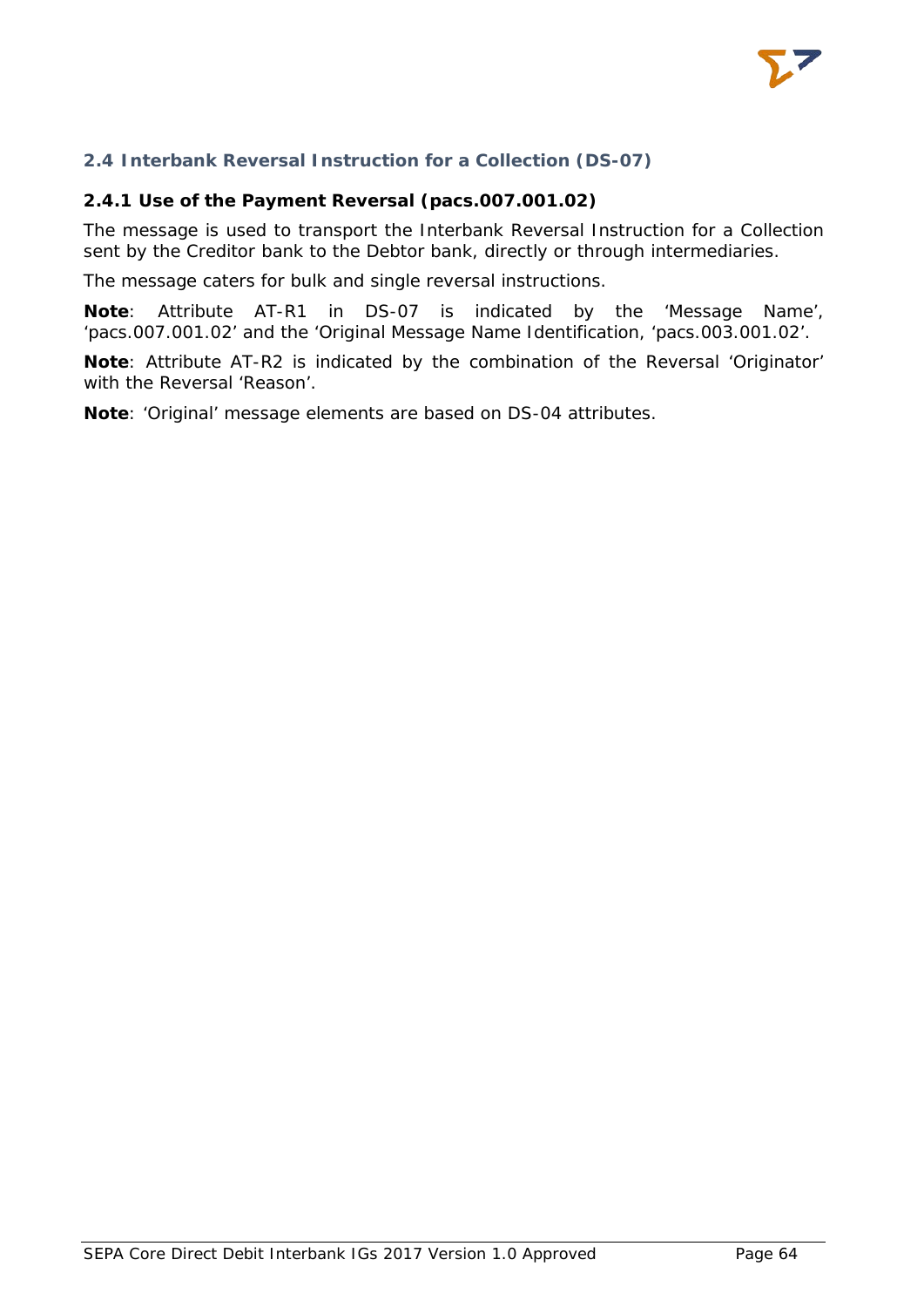| #   | <b>SEPA</b><br><b>Mult</b> | <b>Message Element</b>                    | <b>SEPA Core Requirements</b>            |                                                                                          |
|-----|----------------------------|-------------------------------------------|------------------------------------------|------------------------------------------------------------------------------------------|
|     |                            | Document                                  | <b>XML Tag</b>                           | Document                                                                                 |
|     |                            |                                           | <b>Type</b>                              | <b>Document</b>                                                                          |
|     | 1.1                        | FITo FIPayment Reversal V02               | <b>ISO Name</b>                          | FITo FIPayment Reversal V02                                                              |
|     |                            |                                           | <b>ISO Definition</b>                    | The FIToFIPaymentReversal message is sent by                                             |
|     |                            |                                           |                                          | an agent to the next party in the payment chain. It                                      |
|     |                            |                                           |                                          | is used to reverse a payment previously executed.                                        |
|     |                            |                                           | <b>XML Tag</b>                           | <b>FIToFIPmtRvsl</b>                                                                     |
|     |                            |                                           | <b>Type</b>                              | FIToFIPaymentReversalV02                                                                 |
| 1.0 | 1.1                        | FITo FIPayment Reversal V02               | <b>ISO Name</b><br><b>ISO Definition</b> | <b>Group Header</b>                                                                      |
|     |                            | +Group Header                             |                                          | Set of characteristics shared by all individual<br>transactions included in the message. |
|     |                            |                                           | <b>XML Tag</b>                           | GrpHdr                                                                                   |
|     |                            |                                           | <b>Type</b>                              | GroupHeader41                                                                            |
| 1.1 | 11                         | FITo FIPayment Reversal V02               | <b>ISO Name</b>                          | <b>Message Identification</b>                                                            |
|     |                            | +Group Header                             | <b>ISO Definition</b>                    | Point to point reference, as assigned by the                                             |
|     |                            | ++Message Identification                  |                                          | instructing party, and sent to the next party in the                                     |
|     |                            |                                           |                                          | chain to unambiguously identify the message.                                             |
|     |                            |                                           |                                          | Usage: The instructing party has to make sure                                            |
|     |                            |                                           |                                          | that MessageIdentification is unique per                                                 |
|     |                            |                                           |                                          | instructed party for a pre-agreed period.                                                |
|     |                            |                                           | <b>XML Tag</b>                           | MsgId                                                                                    |
|     |                            |                                           | <b>Type</b>                              | Max35Text                                                                                |
|     |                            |                                           | <b>ISO Length</b>                        | $1 \t . 35$                                                                              |
|     |                            |                                           | <b>SEPA Length</b>                       | $1 \t35$                                                                                 |
| 1.2 | 11                         | FITo FIPayment Reversal V02               | <b>ISO Name</b>                          | <b>Creation Date Time</b>                                                                |
|     |                            | +Group Header                             | <b>ISO Definition</b>                    | Date and time at which the message was created.                                          |
|     |                            | ++Creation Date Time                      | <b>XML Tag</b>                           | CreDtTm<br><b>ISODateTime</b>                                                            |
| 1.3 | 0.2                        | FITo FIPayment Reversal V02               | <b>Type</b><br><b>ISO</b> Name           | Authorisation                                                                            |
|     |                            | +Group Header                             | <b>ISO Definition</b>                    | User identification or any user key to be used to                                        |
|     |                            | ++Authorisation                           |                                          | check whether the initiating party is allowed to                                         |
|     |                            |                                           |                                          | initiate transactions from the account specified in                                      |
|     |                            |                                           |                                          | the message.                                                                             |
|     |                            |                                           |                                          | Usage: The content is not of a technical nature,                                         |
|     |                            |                                           |                                          | but reflects the organisational structure at the                                         |
|     |                            |                                           |                                          | initiating side.                                                                         |
|     |                            |                                           |                                          | The authorisation element can typically be used                                          |
|     |                            |                                           |                                          | in relay scenarios, payment initiations, payment                                         |
|     |                            |                                           |                                          | returns or payment reversals that are initiated on                                       |
|     |                            |                                           |                                          | behalf of a party different from the initiating                                          |
|     |                            |                                           | <b>XML Tag</b>                           | party.<br>Authstn                                                                        |
|     |                            |                                           | <b>Type</b>                              | Authorisation1Choice                                                                     |
| 1.4 | 0.1                        | FITo FIPayment Reversal V02               | <b>ISO</b> Name                          | <b>Batch Booking</b>                                                                     |
|     |                            | +Group Header                             | <b>ISO Definition</b>                    | Identifies whether a single entry per individual                                         |
|     |                            | ++Batch Booking                           |                                          | transaction or a batch entry for the sum of the                                          |
|     |                            |                                           |                                          | amounts of all transactions within the group of a                                        |
|     |                            |                                           |                                          | message is requested.                                                                    |
|     |                            |                                           |                                          | Usage: Batch booking is used to request and not                                          |
|     |                            |                                           |                                          | order a possible batch booking.                                                          |
|     |                            |                                           | <b>XML Tag</b>                           | <b>BtchBookg</b>                                                                         |
|     |                            |                                           | <b>Type</b>                              | BatchBookingIndicator                                                                    |
| 1.5 | 11                         | FITo FIPayment Reversal V02               | <b>ISO Name</b><br><b>ISO Definition</b> | <b>Number Of Transactions</b><br>Number of individual transactions contained in          |
|     |                            | +Group Header<br>++Number Of Transactions |                                          |                                                                                          |
|     |                            |                                           | <b>XML Tag</b>                           | the message.<br><b>NbOfTxs</b>                                                           |
|     |                            |                                           | <b>Type</b>                              | Max15NumericText                                                                         |
|     |                            |                                           | Pattern                                  | $[0-9]{1,15}$                                                                            |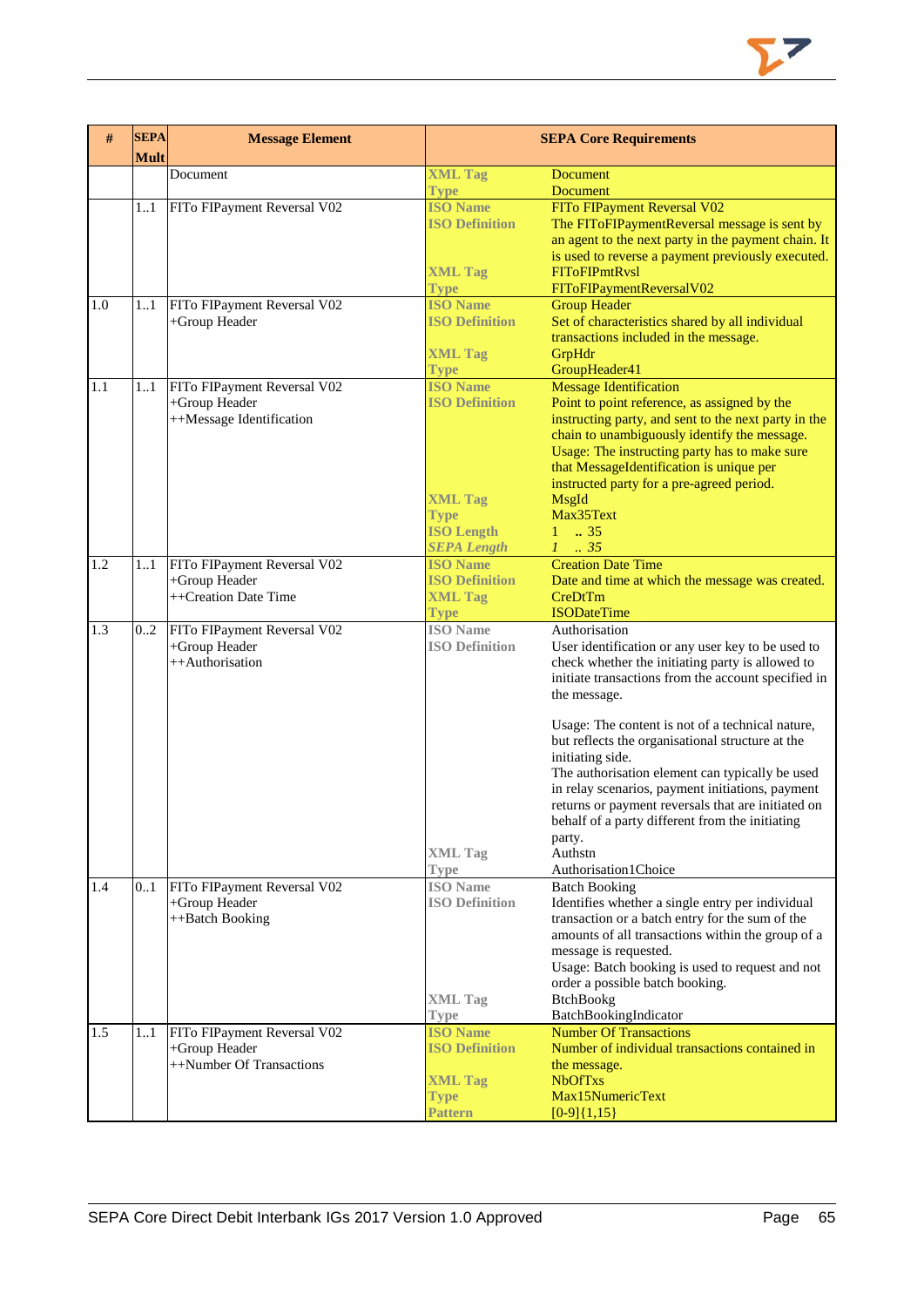

| $\#$ | <b>SEPA</b><br><b>Mult</b> | <b>Message Element</b>                |                                     | <b>SEPA Core Requirements</b>                      |
|------|----------------------------|---------------------------------------|-------------------------------------|----------------------------------------------------|
| 1.6  | 0.1                        | FITo FIPayment Reversal V02           | <b>ISO</b> Name                     | Control Sum                                        |
|      |                            | +Group Header                         | <b>ISO Definition</b>               | Total of all individual amounts included in the    |
|      |                            | $++Control Sum$                       |                                     | message, irrespective of currencies.               |
|      |                            |                                       | <b>XML Tag</b>                      | CtrlSum                                            |
|      |                            |                                       | Type                                | DecimalNumber                                      |
|      |                            |                                       | <b>SEPA FractDigits</b>             | 17                                                 |
|      |                            |                                       | <b>TotalDigits</b>                  | 18                                                 |
| 1.7  | 11                         | FITo FIPayment Reversal V02           | <b>SEPA Usage Rule(s) Mandatory</b> |                                                    |
|      |                            | +Group Header                         |                                     | Only 'false' is allowed.                           |
|      |                            | ++Group Reversal                      | <b>ISO Name</b>                     | <b>Group Reversal</b>                              |
|      |                            |                                       | <b>ISO Definition</b>               | Indicates whether the reversal applies to the      |
|      |                            |                                       |                                     | whole group of transactions or to individual       |
|      |                            |                                       |                                     | transactions within the original group.            |
|      |                            |                                       | <b>XML Tag</b>                      | <b>GrpRvsl</b>                                     |
|      |                            |                                       | <b>Type</b>                         | TrueFalseIndicator                                 |
| 1.8  | 11                         | FITo FIPayment Reversal V02           | <b>SEPA Rulebook</b>                | AT-44 Amount of the reversal in euro.              |
|      |                            | +Group Header                         | <b>SEPA Usage Rule(s) Mandatory</b> |                                                    |
|      |                            | ++Total Reversed Interbank Settlement |                                     | Only 'EUR' is allowed.                             |
|      |                            | Amount                                |                                     | Amount must be 0.01 or more and                    |
|      |                            |                                       |                                     | 999999999999999.99 or less.                        |
|      |                            |                                       | <b>SEPA Format</b>                  | The fractional part has a maximum of two digits.   |
|      |                            |                                       | Rule(s)                             |                                                    |
|      |                            |                                       | <b>ISO Name</b>                     | <b>Total Reversed Interbank Settlement Amount</b>  |
|      |                            |                                       | <b>ISO Definition</b>               | Total amount of money moved between the            |
|      |                            |                                       |                                     | instructing agent and the instructed agent in the  |
|      |                            |                                       |                                     | reversal message.                                  |
|      |                            |                                       | <b>XML Tag</b>                      | TtlRvsdIntrBkSttlmAmt                              |
|      |                            |                                       | <b>Type</b>                         | <b>ActiveCurrencyAndAmount</b>                     |
|      |                            |                                       | <b>SEPA FractDigits</b>             | 2                                                  |
|      |                            |                                       | <b>TotalDigits</b>                  | 18                                                 |
|      |                            |                                       | <b>SEPA Inclusive</b>               | 0.01<br>999999999999999.99                         |
| 1.9  | 11                         | FITo FIPayment Reversal V02           | <b>SEPA Rulebook</b>                | AT-R4- Settlement Date for the reversal            |
|      |                            | +Group Header                         |                                     | <i>instruction.</i>                                |
|      |                            | ++Interbank Settlement Date           | <b>SEPA Usage Rule(s) Mandatory</b> |                                                    |
|      |                            |                                       | <b>ISO Name</b>                     | <b>Interbank Settlement Date</b>                   |
|      |                            |                                       | <b>ISO Definition</b>               | Date on which the amount of money ceases to be     |
|      |                            |                                       |                                     | available to the agent that owes it and when the   |
|      |                            |                                       |                                     | amount of money becomes available to the agent     |
|      |                            |                                       |                                     | to which it is due.                                |
|      |                            |                                       | <b>XML Tag</b>                      | <b>IntrBkSttlmDt</b>                               |
|      |                            |                                       | <b>Type</b>                         | <b>ISODate</b>                                     |
| 1.10 | 11                         | FITo FIPayment Reversal V02           | <b>ISO</b> Name                     | <b>Settlement Information</b>                      |
|      |                            | +Group Header                         | <b>ISO Definition</b>               | Specifies the details on how the settlement of the |
|      |                            | ++Settlement Information              |                                     | transaction(s) between the instructing agent and   |
|      |                            |                                       |                                     | the instructed agent is completed.                 |
|      |                            |                                       | <b>XML Tag</b>                      | <b>SttlmInf</b>                                    |
|      |                            |                                       | <b>Type</b>                         | SettlementInformation13                            |
| 1.11 | 1.1                        | FITo FIPayment Reversal V02           | <b>SEPA Rulebook</b>                | Only CLRG, INGA and INDA are allowed.              |
|      |                            | +Group Header                         | <b>ISO Name</b>                     | <b>Settlement Method</b>                           |
|      |                            | ++Settlement Information              | <b>ISO Definition</b>               | Method used to settle the (batch of) payment       |
|      |                            | +++Settlement Method                  |                                     | instructions.                                      |
|      |                            |                                       | <b>XML Tag</b>                      | <b>SttlmMtd</b>                                    |
|      |                            |                                       | <b>Type</b>                         | SettlementMethod1Code                              |
|      |                            |                                       | <b>SEPA Code Restrictions</b>       |                                                    |
|      |                            |                                       | <b>CLRG</b>                         | ClearingSystem                                     |
|      |                            |                                       |                                     | Settlement is done through a payment clearing      |
|      |                            |                                       |                                     | system.                                            |
|      |                            |                                       | <b>INDA</b>                         | <b>InstructedAgent</b>                             |
|      |                            |                                       |                                     | Settlement is done by the agent instructed to      |
|      |                            |                                       |                                     |                                                    |
|      |                            |                                       |                                     | execute a payment instruction.                     |
|      |                            |                                       | <b>INGA</b>                         | <b>InstructingAgent</b>                            |
|      |                            |                                       |                                     | Settlement is done by the agent instructing and    |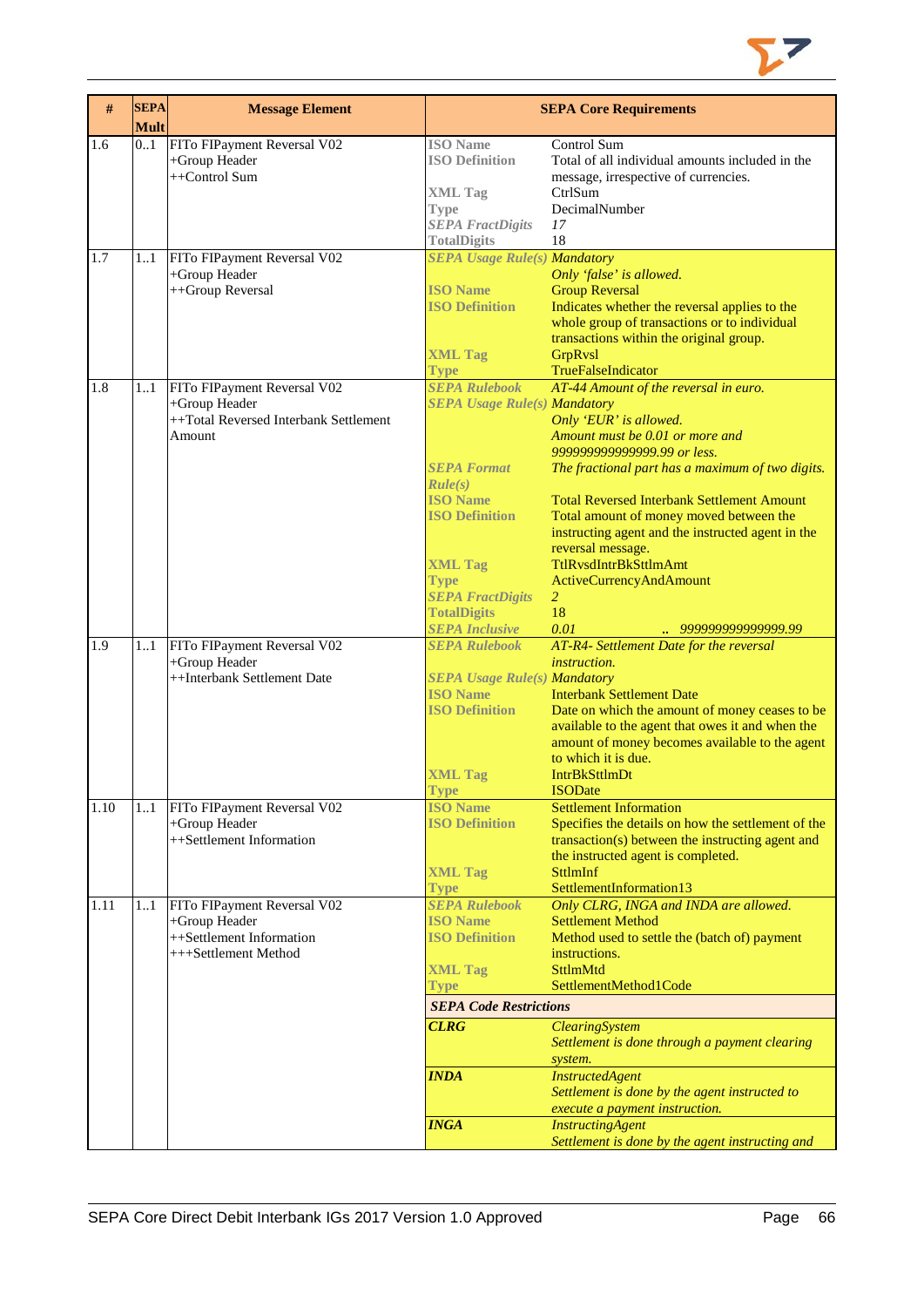

| #    | <b>SEPA</b><br><b>Mult</b> | <b>Message Element</b>                       | <b>SEPA Core Requirements</b>  |                                                                                                |  |  |
|------|----------------------------|----------------------------------------------|--------------------------------|------------------------------------------------------------------------------------------------|--|--|
|      |                            |                                              |                                | <b>SEPA Code Restrictions</b>                                                                  |  |  |
|      |                            |                                              |                                | forwarding the payment to the next party in the                                                |  |  |
|      |                            |                                              |                                | payment chain.                                                                                 |  |  |
| 1.12 | 01                         | FITo FIPayment Reversal V02                  | <b>SEPA Rulebook</b>           | Only 'Identification' is allowed.                                                              |  |  |
|      |                            | +Group Header                                | <b>ISO Name</b>                | <b>Settlement Account</b>                                                                      |  |  |
|      |                            | ++Settlement Information                     | <b>ISO Definition</b>          | A specific purpose account used to post debit and                                              |  |  |
|      |                            | +++Settlement Account                        |                                | credit entries as a result of the transaction.                                                 |  |  |
|      |                            |                                              | <b>XML Tag</b>                 | <b>SttlmAcct</b>                                                                               |  |  |
|      |                            |                                              | <b>Type</b>                    | CashAccount16                                                                                  |  |  |
| 1.13 | 0.1                        | FITo FIPayment Reversal V02                  | <b>ISO Name</b>                | <b>Clearing System</b>                                                                         |  |  |
|      |                            | +Group Header                                | <b>ISO Definition</b>          | Specification of a pre-agreed offering between                                                 |  |  |
|      |                            | ++Settlement Information                     |                                | clearing agents or the channel through which the                                               |  |  |
|      |                            | +++Clearing System                           |                                | payment instruction is processed.                                                              |  |  |
|      |                            |                                              | <b>XML Tag</b>                 | <b>ClrSys</b>                                                                                  |  |  |
|      |                            |                                              | <b>Type</b>                    | ClearingSystemIdentification3Choice                                                            |  |  |
| 1.14 | 0.1                        | FITo FIPayment Reversal V02                  | <b>ISO</b> Name                | <b>Instructing Reimbursement Agent</b>                                                         |  |  |
|      |                            | +Group Header                                | <b>ISO Definition</b>          | Agent through which the instructing agent will                                                 |  |  |
|      |                            | ++Settlement Information                     |                                | reimburse the instructed agent.                                                                |  |  |
|      |                            | +++Instructing Reimbursement Agent           |                                |                                                                                                |  |  |
|      |                            |                                              |                                | Usage: If InstructingAgent and InstructedAgent<br>have the same reimbursement agent, then only |  |  |
|      |                            |                                              |                                | InstructingReimbursementAgent must be used.                                                    |  |  |
|      |                            |                                              | <b>XML Tag</b>                 | InstgRmbrsmntAgt                                                                               |  |  |
|      |                            |                                              | <b>Type</b>                    | BranchAndFinancialInstitutionIdentification4                                                   |  |  |
| 1.15 | 0.1                        | FITo FIPayment Reversal V02                  | <b>ISO</b> Name                | <b>Instructing Reimbursement Agent Account</b>                                                 |  |  |
|      |                            | +Group Header                                | <b>ISO Definition</b>          | Unambiguous identification of the account of the                                               |  |  |
|      |                            | ++Settlement Information                     |                                | instructing reimbursement agent account at its                                                 |  |  |
|      |                            | +++Instructing Reimbursement Agent           |                                | servicing agent in the payment chain.                                                          |  |  |
|      |                            | Account                                      | <b>XML Tag</b>                 | InstgRmbrsmntAgtAcct                                                                           |  |  |
|      |                            |                                              | <b>Type</b>                    | CashAccount16                                                                                  |  |  |
| 1.16 | 01                         | FITo FIPayment Reversal V02                  | <b>ISO</b> Name                | <b>Instructed Reimbursement Agent</b>                                                          |  |  |
|      |                            | +Group Header                                | <b>ISO Definition</b>          | Agent at which the instructed agent will be                                                    |  |  |
|      |                            | ++Settlement Information                     |                                | reimbursed.                                                                                    |  |  |
|      |                            | +++Instructed Reimbursement Agent            |                                | Usage: If InstructedReimbursementAgent                                                         |  |  |
|      |                            |                                              |                                | contains a branch of the InstructedAgent, then the                                             |  |  |
|      |                            |                                              |                                | party in InstructedAgent will claim                                                            |  |  |
|      |                            |                                              |                                | reimbursement from that branch/will be paid by                                                 |  |  |
|      |                            |                                              |                                | that branch.                                                                                   |  |  |
|      |                            |                                              |                                | Usage: If InstructingAgent and InstructedAgent                                                 |  |  |
|      |                            |                                              |                                | have the same reimbursement agent, then only                                                   |  |  |
|      |                            |                                              |                                | InstructingReimbursementAgent must be used.                                                    |  |  |
|      |                            |                                              | <b>XML</b> Tag                 | InstdRmbrsmntAgt                                                                               |  |  |
| 1.17 | 0.1                        |                                              | <b>Type</b><br><b>ISO</b> Name | BranchAndFinancialInstitutionIdentification4                                                   |  |  |
|      |                            | FITo FIPayment Reversal V02<br>+Group Header | <b>ISO Definition</b>          | Instructed Reimbursement Agent Account<br>Unambiguous identification of the account of the     |  |  |
|      |                            | ++Settlement Information                     |                                | instructed reimbursement agent account at its                                                  |  |  |
|      |                            | +++Instructed Reimbursement Agent            |                                | servicing agent in the payment chain.                                                          |  |  |
|      |                            | Account                                      | <b>XML Tag</b>                 | InstdRmbrsmntAgtAcct                                                                           |  |  |
|      |                            |                                              | Type                           | CashAccount16                                                                                  |  |  |
| 1.18 | 0.1                        | FITo FIPayment Reversal V02                  | <b>ISO</b> Name                | Third Reimbursement Agent                                                                      |  |  |
|      |                            | +Group Header                                | <b>ISO Definition</b>          | Agent at which the instructed agent will be                                                    |  |  |
|      |                            | ++Settlement Information                     |                                | reimbursed.                                                                                    |  |  |
|      |                            | +++Third Reimbursement Agent                 |                                | Usage: If ThirdReimbursementAgent contains a                                                   |  |  |
|      |                            |                                              |                                | branch of the InstructedAgent, then the party in                                               |  |  |
|      |                            |                                              |                                | InstructedAgent will claim reimbursement from                                                  |  |  |
|      |                            |                                              |                                | that branch/will be paid by that branch.                                                       |  |  |
|      |                            |                                              | <b>XML Tag</b>                 | ThrdRmbrsmntAgt                                                                                |  |  |
|      |                            |                                              | <b>Type</b>                    | BranchAndFinancialInstitutionIdentification4                                                   |  |  |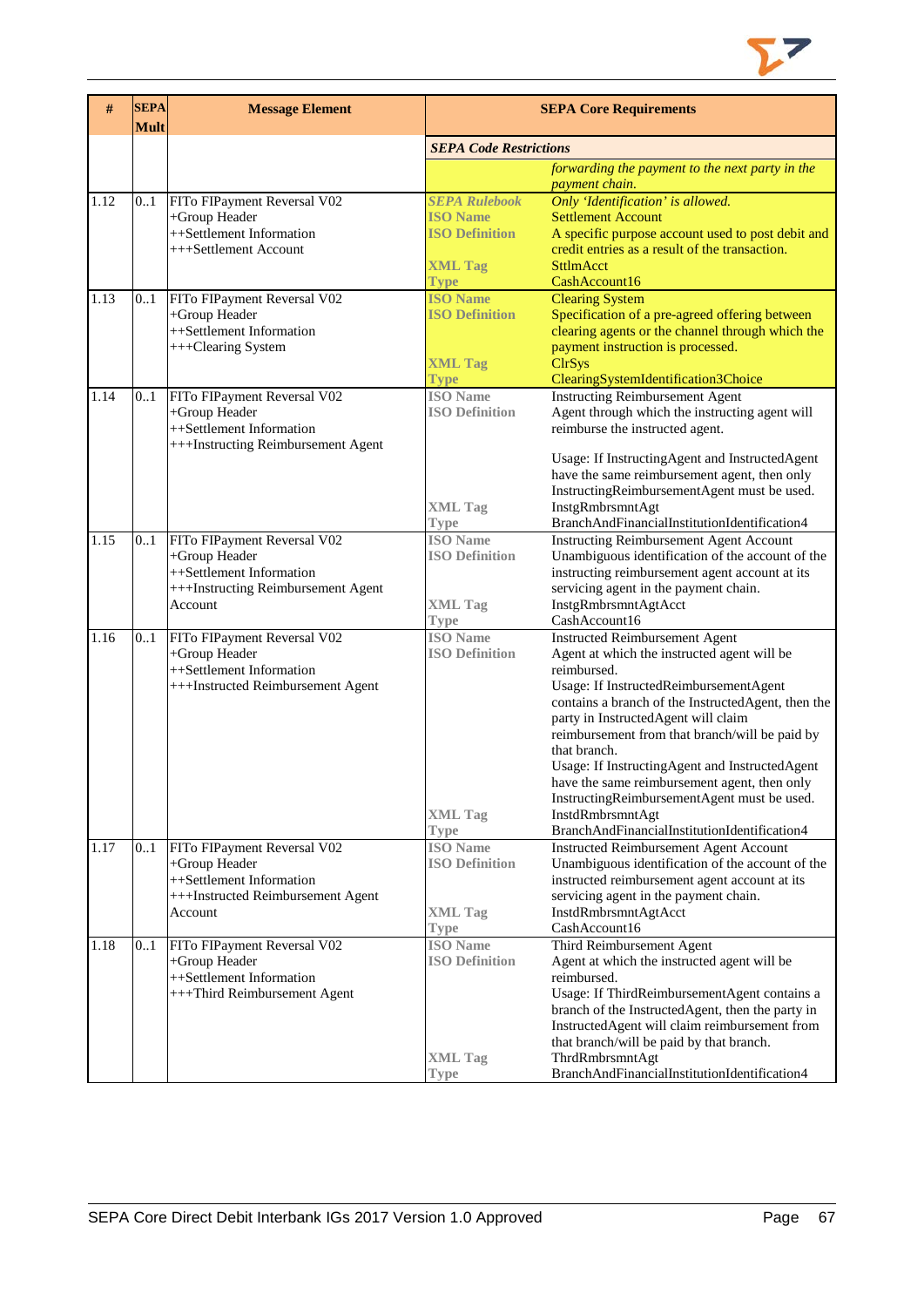

| #    | <b>SEPA</b><br><b>Mult</b> | <b>Message Element</b>                                                                                           | <b>SEPA Core Requirements</b>                                                                                        |                                                                                                                                                                                                                                                                                                                                                                      |
|------|----------------------------|------------------------------------------------------------------------------------------------------------------|----------------------------------------------------------------------------------------------------------------------|----------------------------------------------------------------------------------------------------------------------------------------------------------------------------------------------------------------------------------------------------------------------------------------------------------------------------------------------------------------------|
| 1.19 | 0.1                        | FITo FIPayment Reversal V02<br>+Group Header<br>++Settlement Information<br>+++Third Reimbursement Agent Account | <b>ISO</b> Name<br><b>ISO Definition</b><br><b>XML Tag</b><br><b>Type</b>                                            | Third Reimbursement Agent Account<br>Unambiguous identification of the account of the<br>third reimbursement agent account at its servicing<br>agent in the payment chain.<br>ThrdRmbrsmntAgtAcct<br>CashAccount16                                                                                                                                                   |
| 1.20 | 0.1                        | FITo FIPayment Reversal V02<br>+Group Header<br>++Instructing Agent                                              | SEPA Usage Rule(s) Only BIC is allowed.<br><b>ISO Name</b><br><b>ISO Definition</b><br><b>XML Tag</b><br><b>Type</b> | <b>Instructing Agent</b><br>Agent that instructs the next party in the chain to<br>carry out the (set of) instruction(s).<br>Usage: The instructing agent is the party sending<br>the reversal message and not the party that sent<br>the original instruction that is being reversed.<br>InstgAgt<br>BranchAndFinancialInstitutionIdentification4                   |
| 1.21 | 0.1                        | FITo FIPayment Reversal V02<br>+Group Header<br>++Instructed Agent                                               | SEPA Usage Rule(s) Only BIC is allowed.<br><b>ISO Name</b><br><b>ISO Definition</b><br><b>XML Tag</b><br><b>Type</b> | <b>Instructed Agent</b><br>Agent that is instructed by the previous party in<br>the chain to carry out the (set of) instruction(s).<br>Usage: The instructed agent is the party receiving<br>the reversal message and not the party that<br>received the original instruction that is being<br>reversed.<br>InstdAgt<br>BranchAndFinancialInstitutionIdentification4 |
| 2.0  | 11                         | FITo FIPayment Reversal V02<br>+Original Group Information                                                       | <b>ISO Name</b><br><b>ISO Definition</b><br><b>XML Tag</b><br><b>Type</b>                                            | <b>Original Group Information</b><br>Information concerning the original group of<br>transactions, to which the message refers.<br>OrgnlGrpInf<br>OriginalGroupInformation22                                                                                                                                                                                         |
| 2.1  | 11                         | FITo FIPayment Reversal V02<br>+Original Group Information<br>++Original Message Identification                  | <b>ISO</b> Name<br><b>ISO Definition</b><br><b>XML Tag</b><br><b>Type</b><br><b>ISO Length</b><br><b>SEPA Length</b> | <b>Original Message Identification</b><br>Point to point reference, as assigned by the<br>original instructing party, to unambiguously<br>identify the original message.<br>OrgnlMsgId<br>Max35Text<br>$1 \t . 35$<br>$1 \t35$                                                                                                                                       |
| 2.2  |                            | 11 FITo FIPayment Reversal V02<br>+Original Group Information<br>++Original Message Name Identification          | <b>ISO Name</b><br><b>ISO Definition</b><br><b>XML Tag</b><br><b>Type</b><br><b>ISO Length</b><br><b>SEPA Length</b> | <b>Original Message Name Identification</b><br>Specifies the original message name identifier to<br>which the message refers.<br>OrgnlMsgNmId<br>Max35Text<br>$1 \t . 35$<br>$1 \cdot .35$                                                                                                                                                                           |
| 2.3  | 01                         | FITo FIPayment Reversal V02<br>+Original Group Information<br>++Original Creation Date Time                      | <b>ISO</b> Name<br><b>ISO Definition</b><br><b>XML Tag</b><br>Type                                                   | Original Creation Date Time<br>Date and time at which the original message was<br>created.<br>OrgnlCreDtTm<br><b>ISODateTime</b>                                                                                                                                                                                                                                     |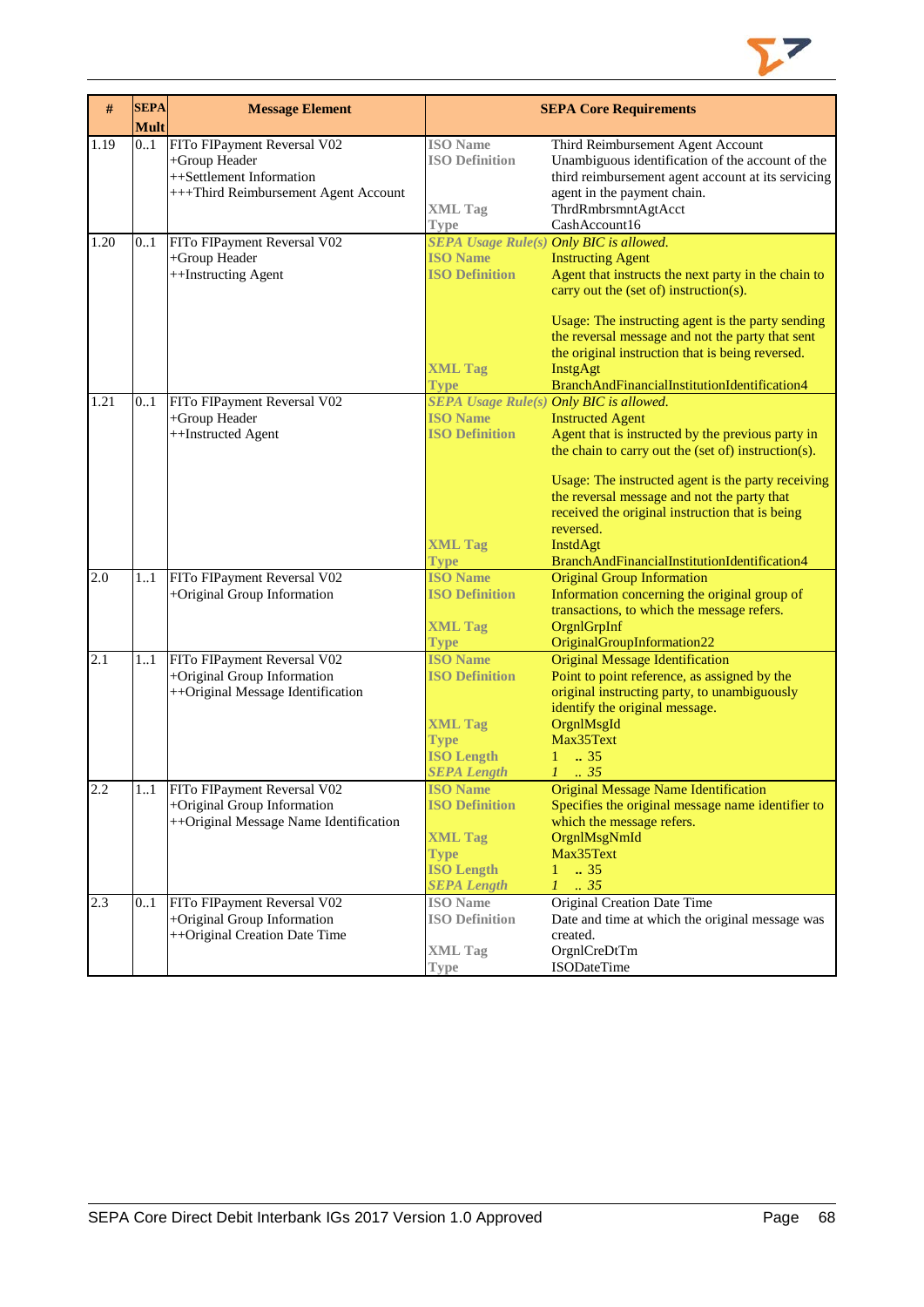

| $\#$             | <b>SEPA</b><br><b>Mult</b> | <b>Message Element</b>                                                                                                                                                                 | <b>SEPA Core Requirements</b>                                                                                                                                                                              |                                                                                                                                                                                                                                                                                                                                                                                                                                                                                                                                |  |
|------------------|----------------------------|----------------------------------------------------------------------------------------------------------------------------------------------------------------------------------------|------------------------------------------------------------------------------------------------------------------------------------------------------------------------------------------------------------|--------------------------------------------------------------------------------------------------------------------------------------------------------------------------------------------------------------------------------------------------------------------------------------------------------------------------------------------------------------------------------------------------------------------------------------------------------------------------------------------------------------------------------|--|
| 2.4              | 0.1                        | FITo FIPayment Reversal V02<br>+Original Group Information<br>++Reversal Reason Information                                                                                            | <b>ISO</b> Name<br><b>ISO Definition</b><br><b>XML Tag</b><br><b>Type</b>                                                                                                                                  | SEPA Usage Rule(s) 'Reversal Reason Information' must be present<br>either in 'Original Group Information' or<br>'Transaction Information'.<br>'Reversal Reason Information' is to be used to<br>indicate reversal reason of one or more<br><i>individual transactions.</i><br>Only one occurrence of 'Reversal Reason<br>Information' is allowed.<br><b>Reversal Reason Information</b><br>Set of elements used to provide detailed<br>information on the reversal reason.<br><b>RyslRsnInf</b><br>ReversalReasonInformation6 |  |
| 2.5              | 0.1                        | FITo FIPayment Reversal V02<br>+Original Group Information<br>++Reversal Reason Information<br>+++Originator                                                                           | <b>SEPA Rulebook</b><br><b>ISO Name</b><br><b>ISO Definition</b><br><b>XML Tag</b><br><b>Type</b>                                                                                                          | AT-R2 Identification of the type of party that<br><i>initiated the reversal.</i><br>SEPA Usage Rule(s) 'Originator' must be present either in 'Original<br>Group Information' or 'Transaction<br>Information'.<br>'Name' is limited to 70 characters in length.<br>Limited to BIC (for the Creditor Bank) or 'Name'<br>(for the Creditor).<br>Originator<br>Party that issues the reversal.<br>Orgtr<br>PartyIdentification32                                                                                                  |  |
| 2.6              | 0.1                        | FITo FIPayment Reversal V02<br>+Original Group Information<br>++Reversal Reason Information<br>+++Reason                                                                               | <b>SEPA Rulebook</b><br><b>ISO Name</b><br><b>ISO Definition</b><br><b>XML Tag</b><br><b>Type</b>                                                                                                          | AT-31 Reason Code for Reversal.<br>SEPA Usage Rule(s) 'Reason' must be present either in 'Original<br>Group Information' or 'Transaction<br>Information'.<br>Reason<br>Specifies the reason for the reversal.<br><b>R</b> sn<br>ReversalReason4Choice                                                                                                                                                                                                                                                                          |  |
| 2.7<br>2.8       | 11<br>11<br>11             | FITo FIPayment Reversal V02<br>+Original Group Information<br>++Reversal Reason Information<br>$+++$ Reason<br>$+++Code$<br>FITo FIPayment Reversal V02<br>+Original Group Information | <b>XML Tag</b><br><b>SEPA Rulebook</b><br><b>ISO Name</b><br><b>ISO Definition</b><br><b>XML Tag</b><br><b>Type</b><br><b>ISO Length</b><br><b>SEPA Length</b><br><b>ISO</b> Name<br><b>ISO Definition</b> | xs:choice<br>See Message Element Specifications Below.<br>Code<br>Reason for the reversal, as published in an<br>external reason code list.<br>C <sub>d</sub><br>ExternalReversalReason1Code<br>4<br>$1 \ldots 4$<br>Proprietary<br>Reason for the reversal, in a proprietary form.                                                                                                                                                                                                                                            |  |
|                  |                            | ++Reversal Reason Information<br>$+++$ Reason<br>++++Proprietary                                                                                                                       | <b>XML</b> Tag<br><b>Type</b><br><b>ISO Length</b><br><b>SEPA Length</b>                                                                                                                                   | Prtry<br>Max35Text<br>.35<br>$\mathbf{1}$<br>.35<br>$\mathcal{I}$                                                                                                                                                                                                                                                                                                                                                                                                                                                              |  |
| 2.9              | 0n                         | FITo FIPayment Reversal V02<br>+Original Group Information<br>++Reversal Reason Information<br>+++Additional Information                                                               | <b>ISO</b> Name<br><b>ISO Definition</b><br><b>XML Tag</b><br><b>Type</b><br><b>ISO Length</b><br><b>SEPA Length</b>                                                                                       | <b>Additional Information</b><br>Further details on the reversal reason.<br>AddtlInf<br>Max105Text<br>.105<br>$\mathbf{1}$<br>$1 \quad .105$                                                                                                                                                                                                                                                                                                                                                                                   |  |
| $\overline{3.0}$ | 1n                         | FITo FIPayment Reversal V02<br>+Transaction Information                                                                                                                                | <b>SEPA Usage Rule(s) Mandatory</b><br><b>ISO Name</b><br><b>ISO Definition</b><br><b>XML Tag</b><br><b>Type</b>                                                                                           | <b>Transaction Information</b><br>Information concerning the original transactions,<br>to which the reversal message refers.<br><b>TxInf</b><br>PaymentTransactionInformation29                                                                                                                                                                                                                                                                                                                                                |  |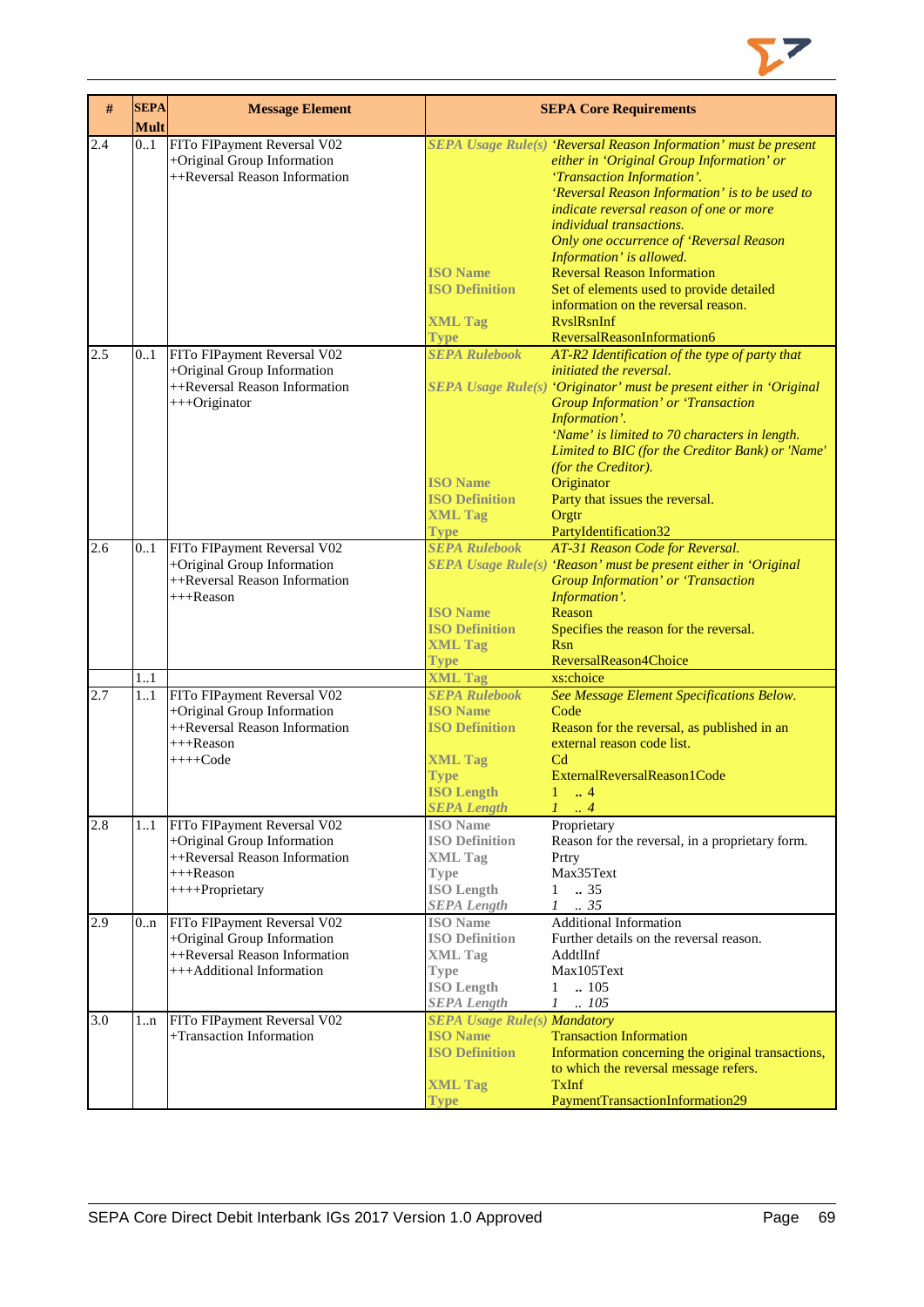

| #   | <b>SEPA</b><br><b>Mult</b> | <b>Message Element</b>                                                                           |                                                                                                                                                                                     | <b>SEPA Core Requirements</b>                                                                                                                                                                                                                                                                                                                                                                                                                                                                                            |
|-----|----------------------------|--------------------------------------------------------------------------------------------------|-------------------------------------------------------------------------------------------------------------------------------------------------------------------------------------|--------------------------------------------------------------------------------------------------------------------------------------------------------------------------------------------------------------------------------------------------------------------------------------------------------------------------------------------------------------------------------------------------------------------------------------------------------------------------------------------------------------------------|
| 3.1 | 11                         | FITo FIPayment Reversal V02<br>+Transaction Information<br>++Reversal Identification             | <b>SEPA Rulebook</b><br><b>SEPA Usage Rule(s) Mandatory</b><br><b>ISO Name</b><br><b>ISO Definition</b><br><b>XML Tag</b><br><b>Type</b>                                            | AT-R7 Specific reference of the Creditor Bank for<br>the reversal.<br>Must contain a reference that is meaningful to<br>the Creditor Bank.<br><b>Reversal Identification</b><br>Unique identification, as assigned by an<br>instructing party for an instructed party, to<br>unambiguously identify the reversed transaction.<br>Usage: The instructing party is the party sending<br>the reversal message and not the party that sent<br>the original instruction that is being reversed.<br><b>RvslId</b><br>Max35Text |
| 3.2 | 0.1                        | FITo FIPayment Reversal V02                                                                      | <b>ISO Length</b><br><b>SEPA Length</b>                                                                                                                                             | $1 \t . 35$<br>$1 \t 35$<br>SEPA Usage Rule(s) Mandatory if provided in the original instruction.                                                                                                                                                                                                                                                                                                                                                                                                                        |
|     |                            | +Transaction Information<br>++Original Instruction Identification                                | <b>ISO Name</b><br><b>ISO Definition</b><br><b>XML Tag</b><br><b>Type</b><br><b>ISO Length</b><br><b>SEPA Length</b>                                                                | <b>Original Instruction Identification</b><br>Unique identification, as assigned by the original<br>instructing party for the original instructed party,<br>to unambiguously identify the original<br>instruction.<br>OrgnIInstrId<br>Max35Text<br>$1 \t . 35$<br>$1-.35$                                                                                                                                                                                                                                                |
| 3.3 | 11                         | FITo FIPayment Reversal V02<br>+Transaction Information<br>++Original End To End Identification  | <b>SEPA Rulebook</b><br><b>SEPA Usage Rule(s) Mandatory</b><br><b>ISO</b> Name<br><b>ISO Definition</b><br><b>XML Tag</b><br><b>Type</b><br><b>ISO Length</b><br><b>SEPA Length</b> | AT-10 Creditor's reference to the direct debit<br>Collection.<br>Original End To End Identification<br>Unique identification, as assigned by the original<br>initiating party, to unambiguously identify the<br>original transaction.<br>OrgnlEndToEndId<br>Max35Text<br>$1 \t . 35$<br>$1 \t35$                                                                                                                                                                                                                         |
| 3.4 | 11                         | FITo FIPayment Reversal V02<br>+Transaction Information<br>++Original Transaction Identification | <b>SEPA Rulebook</b><br><b>SEPA Usage Rule(s) Mandatory</b><br><b>ISO Name</b><br><b>ISO Definition</b><br><b>XML Tag</b><br><b>Type</b><br><b>ISO Length</b><br><b>SEPA Length</b> | AT-43 Creditor Bank Reference of the collection.<br>Must contain a reference that is meaningful to<br>the Creditor Bank and is unique over time.<br><b>Original Transaction Identification</b><br>Unique identification, as assigned by the original<br>first instructing agent, to umambiguously identify<br>the transaction.<br>OrgnITxId<br>Max35Text<br>$\ldots$ 35<br>$1 -$<br>$1-.35$                                                                                                                              |
| 3.5 | 01                         | FITo FIPayment Reversal V02<br>+Transaction Information<br>++Original Clearing System Reference  | <b>ISO</b> Name<br><b>ISO Definition</b><br><b>XML</b> Tag<br>Type<br><b>ISO Length</b><br><b>SEPA Length</b>                                                                       | Original Clearing System Reference<br>Unique reference, as assigned by the original<br>clearing system, to unambiguously identify the<br>original instruction.<br>OrgnlClrSysRef<br>Max35Text<br>.35<br>1<br>$\mathcal{I}$<br>.35                                                                                                                                                                                                                                                                                        |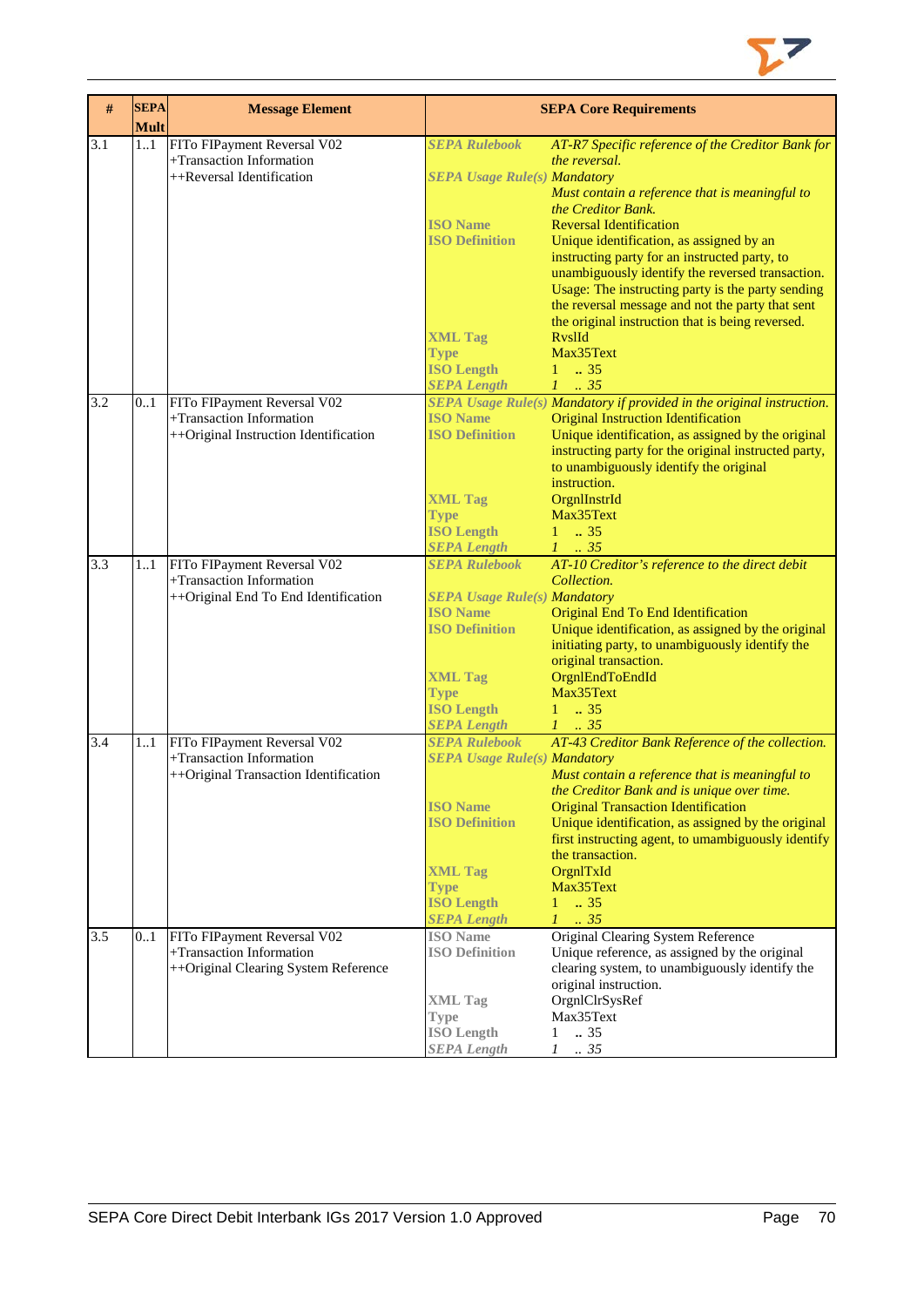

| #   | <b>SEPA</b><br><b>Mult</b> | <b>Message Element</b>                                                                            |                                                                                                                                                                                                              | <b>SEPA Core Requirements</b>                                                                                                                                                                                                                                                                                                                                                                                                                                                                                                                                                                                                                |
|-----|----------------------------|---------------------------------------------------------------------------------------------------|--------------------------------------------------------------------------------------------------------------------------------------------------------------------------------------------------------------|----------------------------------------------------------------------------------------------------------------------------------------------------------------------------------------------------------------------------------------------------------------------------------------------------------------------------------------------------------------------------------------------------------------------------------------------------------------------------------------------------------------------------------------------------------------------------------------------------------------------------------------------|
| 3.6 | 0.1                        | FITo FIPayment Reversal V02<br>+Transaction Information<br>++Original Interbank Settlement Amount | <b>SEPA Rulebook</b><br><b>SEPA Format</b><br>Rule(s)<br><b>ISO Name</b><br><b>ISO Definition</b><br><b>XML Tag</b><br><b>Type</b><br><b>SEPA FractDigits</b><br><b>TotalDigits</b><br><b>SEPA Inclusive</b> | AT-06 Amount of the Collection in euro.<br>SEPA Usage Rule(s) Only 'EUR' is allowed.<br>Amount must be 0.01 or more and 999999999.99<br>or less.<br>The fractional part has a maximum of two digits.<br><b>Original Interbank Settlement Amount</b><br>Amount of money, as provided in the original<br>transaction, to be moved between the instructing<br>agent and the instructed agent.<br><b>OrgnIIntrBkSttlmAmt</b><br>ActiveOrHistoricCurrencyAndAmount<br>2<br>18<br>0.01<br>999999999.99                                                                                                                                             |
| 3.7 | 11                         | FITo FIPayment Reversal V02<br>+Transaction Information<br>++Reversed Interbank Settlement Amount | <b>SEPA Rulebook</b><br><b>SEPA Format</b><br>Rule(s)<br><b>ISO Name</b><br><b>ISO Definition</b><br><b>XML Tag</b><br><b>Type</b><br><b>SEPA FractDigits</b><br><b>TotalDigits</b><br><b>SEPA Inclusive</b> | AT-44 Amount of the reversal in euro.<br>SEPA Usage Rule(s) 'Reversed Interbank Settlement Amount must be<br>the same as the Amount of the Collection (AT-06)<br>plus any charges.<br>Only 'EUR' is allowed.<br>Amount must be 0.01 or more and 999999999.99<br>or less.<br>The fractional part has a maximum of two digits.<br><b>Reversed Interbank Settlement Amount</b><br>Amount of money moved between the instructing<br>agent and the instructed agent in the reversed<br>transaction.<br><b>RysdIntrBkSttlmAmt</b><br><b>ActiveCurrencyAndAmount</b><br>$\overline{2}$<br>18<br>0.01<br>999999999.99<br>$\mathcal{L}_{\mathcal{A}}$ |
| 3.8 | 0.1                        | FITo FIPayment Reversal V02<br>+Transaction Information<br>++Interbank Settlement Date            | <b>ISO</b> Name<br><b>ISO Definition</b><br><b>XML Tag</b><br><b>Type</b>                                                                                                                                    | <b>Interbank Settlement Date</b><br>Date on which the amount of money ceases to be<br>available to the agent that owes it and when the<br>amount of money becomes available to the agent<br>to which it is due.<br>Usage: The Interbank Settlement Date is the<br>interbank settlement date of the reversal message,<br>and not of the original instruction.<br>IntrBkSttlmDt<br><b>ISODate</b>                                                                                                                                                                                                                                              |
| 3.9 | 0.1                        | FITo FIPayment Reversal V02<br>+Transaction Information<br>++Reversed Instructed Amount           | <b>SEPA Format</b><br>Rule(s)<br><b>ISO Name</b><br><b>ISO Definition</b><br><b>XML Tag</b><br><b>Type</b><br><b>SEPA FractDigits</b><br><b>TotalDigits</b><br><b>SEPA Inclusive</b>                         | SEPA Usage Rule(s) Only allowed in the case an Interchange Fee is<br>included, i.e., 'Amount' under 'Charges<br>Information' is used.<br>Only 'EUR' is allowed.<br>Amount must be 0.01 or more and 999999999.99<br>or less.<br>The fractional part has a maximum of two digits.<br><b>Reversed Instructed Amount</b><br>Amount of money to be moved between the<br>debtor and the creditor, before deduction of<br>charges, in the reversed transaction.<br><b>RysdInstdAmt</b><br>ActiveOrHistoricCurrencyAndAmount<br>$\overline{2}$<br>18<br>0.01<br>999999999.99<br>ш                                                                    |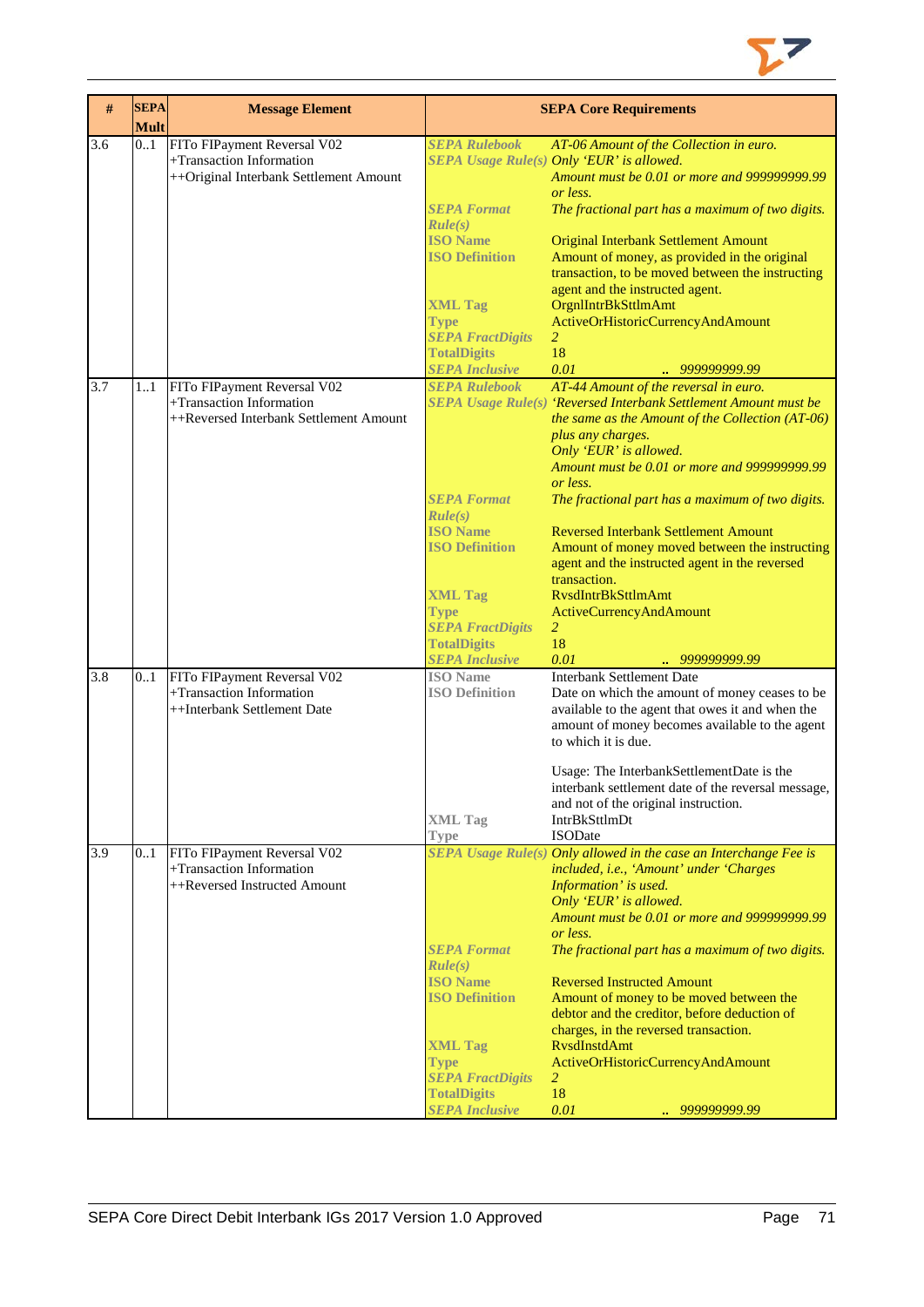

| #            | <b>SEPA</b><br><b>Mult</b> | <b>Message Element</b>                                                                                                          | <b>SEPA Core Requirements</b>                                                                                                                                                                                                   |                                                                                                                                                                                                                                                                                                                                                                                                                                                                 |  |
|--------------|----------------------------|---------------------------------------------------------------------------------------------------------------------------------|---------------------------------------------------------------------------------------------------------------------------------------------------------------------------------------------------------------------------------|-----------------------------------------------------------------------------------------------------------------------------------------------------------------------------------------------------------------------------------------------------------------------------------------------------------------------------------------------------------------------------------------------------------------------------------------------------------------|--|
| 3.10         | 01                         | FITo FIPayment Reversal V02<br>+Transaction Information<br>++Exchange Rate                                                      | <b>ISO</b> Name<br><b>ISO Definition</b><br><b>XML Tag</b><br><b>Type</b><br><b>SEPA FractDigits</b><br><b>TotalDigits</b>                                                                                                      | <b>Exchange Rate</b><br>Factor used to convert an amount from one<br>currency into another. This reflects the price at<br>which one currency was bought with another<br>currency.<br><b>XchgRate</b><br><b>BaseOneRate</b><br>10<br>11                                                                                                                                                                                                                          |  |
| 3.11         | 01                         | FITo FIPayment Reversal V02<br>+Transaction Information<br>++Compensation Amount                                                | <b>ISO</b> Name<br><b>ISO Definition</b><br><b>XML Tag</b><br><b>Type</b><br><b>SEPA FractDigits</b><br><b>TotalDigits</b><br><b>SEPA Inclusive</b>                                                                             | <b>Compensation Amount</b><br>Amount of money asked or paid as compensation<br>for the processing of the instruction.<br>CompstnAmt<br>ActiveOrHistoricCurrencyAndAmount<br>5<br>18<br>0                                                                                                                                                                                                                                                                        |  |
| 3.12         | 0.1                        | FITo FIPayment Reversal V02<br>+Transaction Information<br>++Charge Bearer                                                      | <b>ISO Name</b><br><b>ISO Definition</b><br><b>XML Tag</b><br>Type<br><b>SEPA Code Restrictions</b><br><b>SLEV</b>                                                                                                              | SEPA Usage Rule(s) Only 'SLEV' is allowed.<br><b>Charge Bearer</b><br>Specifies if the creditor and/or debtor will bear<br>the charges associated with the processing of the<br>payment transaction.<br>Usage: The ChargeBearer applies to the reversal<br>message, not to the original instruction.<br>ChrgBr<br>ChargeBearerType1Code<br>FollowingServiceLevel<br>Charges are to be applied following the rules<br>agreed in the service level and/or scheme. |  |
| 3.13         | 0.1                        | FITo FIPayment Reversal V02<br>+Transaction Information<br>++Charges Information                                                | <b>ISO Name</b><br><b>ISO Definition</b><br><b>XML Tag</b><br><b>Type</b>                                                                                                                                                       | SEPA Usage Rule(s) Only one occurrence is allowed.<br><b>Charges Information</b><br>Provides information on the charges to be paid by<br>the charge bearer(s) related to the processing of<br>the reversal transaction.<br>ChrgsInf<br>ChargesInformation5                                                                                                                                                                                                      |  |
| 3.14<br>3.15 | 1.1<br>11                  | FITo FIPayment Reversal V02<br>+Transaction Information<br>++Charges Information<br>$+++$ Amount<br>FITo FIPayment Reversal V02 | <b>SEPA Rulebook</b><br><b>SEPA Format</b><br>Rule(s)<br><b>ISO Name</b><br><b>ISO Definition</b><br><b>XML Tag</b><br><b>Type</b><br><b>SEPA FractDigits</b><br><b>TotalDigits</b><br><b>SEPA Inclusive</b><br><b>ISO Name</b> | AT-R8 Amount of the Interchange Fee.<br><b>SEPA Usage Rule(s) Only 'EUR' is allowed.</b><br>Amount must be 0.01 or more and 9999999999.99<br>or less.<br>The fractional part has a maximum of two digits.<br>Amount<br>Transaction charges to be paid by the charge<br>bearer.<br>Amt<br>ActiveOrHistoricCurrencyAndAmount<br>$\overline{2}$<br>18<br>0.01<br>999999999.99<br>u.<br>Party                                                                       |  |
|              |                            | +Transaction Information<br>++Charges Information<br>$+++$ Party                                                                | <b>ISO Definition</b><br><b>XML Tag</b><br><b>Type</b>                                                                                                                                                                          | Party that takes the transaction charges or to<br>which the transaction charges are due.<br>Pty<br>BranchAndFinancialInstitutionIdentification4                                                                                                                                                                                                                                                                                                                 |  |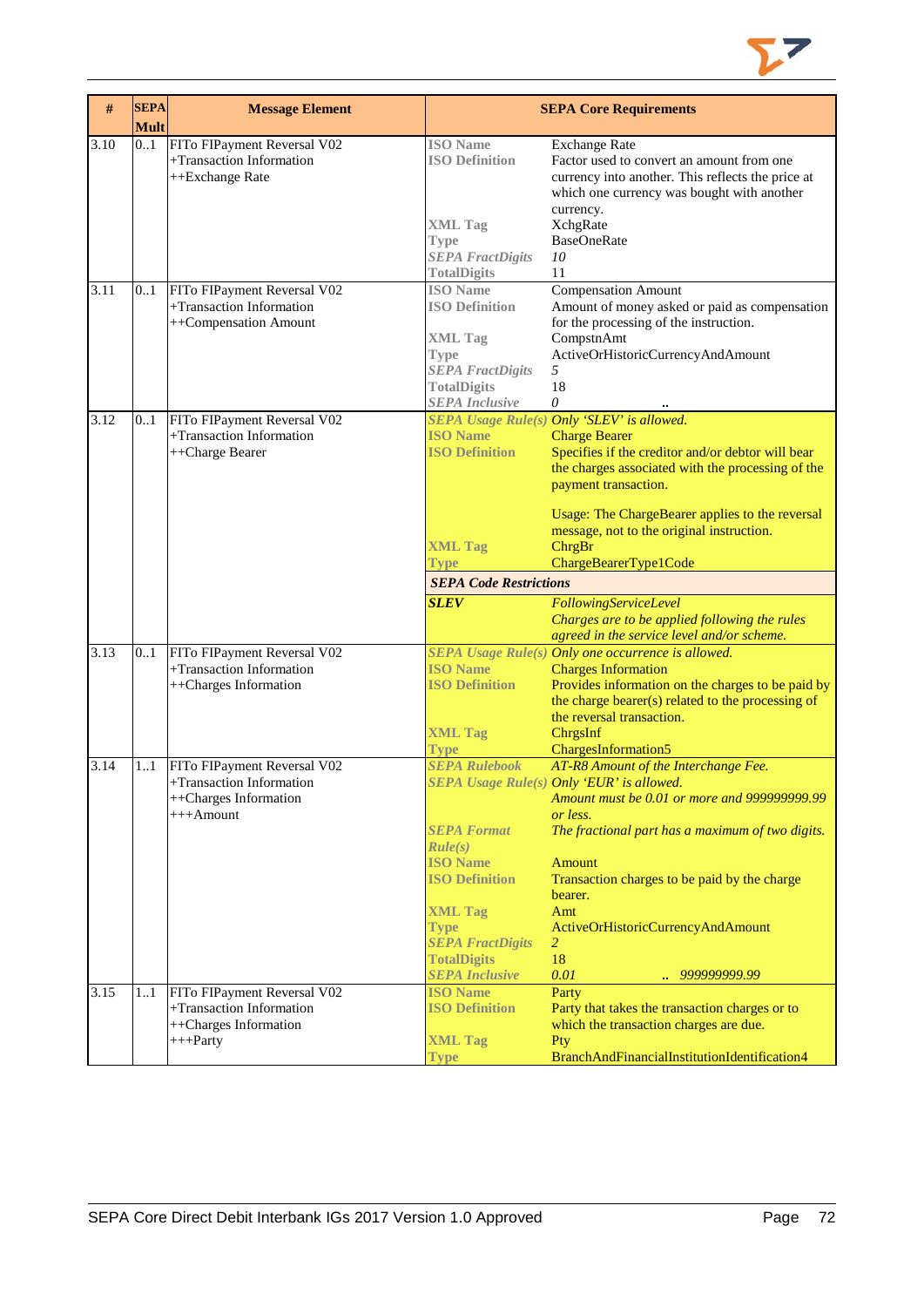

| #    | <b>SEPA</b><br><b>Mult</b> | <b>Message Element</b>                                                                                                                        | <b>SEPA Core Requirements</b>                                    |                                                                                                                                                                                                                                                                                             |  |
|------|----------------------------|-----------------------------------------------------------------------------------------------------------------------------------------------|------------------------------------------------------------------|---------------------------------------------------------------------------------------------------------------------------------------------------------------------------------------------------------------------------------------------------------------------------------------------|--|
| 3.16 | 1.1                        | FITo FIPayment Reversal V02<br>+Transaction Information<br>++Charges Information<br>$+++$ Party<br>$++++Financial Institution Identification$ | <b>SEPA Rulebook</b><br><b>ISO Name</b><br><b>ISO Definition</b> | AT-13 BIC of the Debtor Bank.<br>SEPA Usage Rule(s) Only BIC is allowed.<br><b>Financial Institution Identification</b><br>Unique and unambiguous identification of a<br>financial institution, as assigned under an<br>internationally recognised or proprietary<br>identification scheme. |  |
|      |                            |                                                                                                                                               | <b>XML Tag</b><br><b>Type</b>                                    | FinInstnId<br>FinancialInstitutionIdentification7                                                                                                                                                                                                                                           |  |
| 3.17 | 01                         | FITo FIPayment Reversal V02<br>+Transaction Information<br>++Charges Information<br>$+++$ Party<br>++++Branch Identification                  | <b>ISO</b> Name<br><b>ISO Definition</b>                         | <b>Branch Identification</b><br>Identifies a specific branch of a financial<br>institution.<br>Usage: This component should be used in case                                                                                                                                                 |  |
|      |                            |                                                                                                                                               | <b>XML Tag</b>                                                   | the identification information in the financial<br>institution component does not provide<br>identification up to branch level.<br>BrnchId                                                                                                                                                  |  |
|      |                            |                                                                                                                                               | Type                                                             | BranchData2                                                                                                                                                                                                                                                                                 |  |
| 3.18 | 0.1                        | FITo FIPayment Reversal V02                                                                                                                   |                                                                  | SEPA Usage Rule(s) Only BIC is allowed.                                                                                                                                                                                                                                                     |  |
|      |                            | +Transaction Information                                                                                                                      | <b>ISO Name</b>                                                  | <b>Instructing Agent</b>                                                                                                                                                                                                                                                                    |  |
|      |                            | ++Instructing Agent                                                                                                                           | <b>ISO Definition</b>                                            | Agent that instructs the next party in the chain to<br>carry out the (set of) instruction(s).                                                                                                                                                                                               |  |
|      |                            |                                                                                                                                               |                                                                  | Usage: The instructing agent is the party sending<br>the reversal message and not the party that sent<br>the original instruction that is being reversed.                                                                                                                                   |  |
|      |                            |                                                                                                                                               | <b>XML Tag</b><br><b>Type</b>                                    | InstgAgt<br>BranchAndFinancialInstitutionIdentification4                                                                                                                                                                                                                                    |  |
| 3.19 | 0.1                        | FITo FIPayment Reversal V02                                                                                                                   | SEPA Usage Rule(s) Only BIC is allowed.                          |                                                                                                                                                                                                                                                                                             |  |
|      |                            | +Transaction Information                                                                                                                      | <b>ISO Name</b>                                                  | <b>Instructed Agent</b>                                                                                                                                                                                                                                                                     |  |
|      |                            | ++Instructed Agent                                                                                                                            | <b>ISO Definition</b>                                            | Agent that is instructed by the previous party in<br>the chain to carry out the (set of) instruction(s).                                                                                                                                                                                    |  |
|      |                            |                                                                                                                                               |                                                                  | Usage: The instructed agent is the party receiving<br>the reversal message and not the party that                                                                                                                                                                                           |  |
|      |                            |                                                                                                                                               |                                                                  | received the original instruction that is being                                                                                                                                                                                                                                             |  |
|      |                            |                                                                                                                                               |                                                                  | reversed.                                                                                                                                                                                                                                                                                   |  |
|      |                            |                                                                                                                                               | <b>XML Tag</b>                                                   | InstdAgt                                                                                                                                                                                                                                                                                    |  |
|      |                            |                                                                                                                                               | <b>Type</b>                                                      | BranchAndFinancialInstitutionIdentification4                                                                                                                                                                                                                                                |  |
| 3.20 | 01                         | FITo FIPayment Reversal V02<br>+Transaction Information                                                                                       |                                                                  | $SEPA$ Usage Rule $(s)$ 'Reversal Reason Information' must be present                                                                                                                                                                                                                       |  |
|      |                            | ++Reversal Reason Information                                                                                                                 |                                                                  | either in 'Original Group Information' or<br>'Transaction Information'.                                                                                                                                                                                                                     |  |
|      |                            |                                                                                                                                               |                                                                  | 'Reversal Reason Information' is to be used to                                                                                                                                                                                                                                              |  |
|      |                            |                                                                                                                                               |                                                                  | indicate a reversal reason of the individual                                                                                                                                                                                                                                                |  |
|      |                            |                                                                                                                                               |                                                                  | transaction.                                                                                                                                                                                                                                                                                |  |
|      |                            |                                                                                                                                               |                                                                  | Only one occurrence of 'Reversal Reason                                                                                                                                                                                                                                                     |  |
|      |                            |                                                                                                                                               |                                                                  | Information' is allowed.                                                                                                                                                                                                                                                                    |  |
|      |                            |                                                                                                                                               | <b>ISO</b> Name                                                  | <b>Reversal Reason Information</b>                                                                                                                                                                                                                                                          |  |
|      |                            |                                                                                                                                               | <b>ISO Definition</b>                                            | Set of elements used to provide detailed<br>information on the reversal reason.                                                                                                                                                                                                             |  |
|      |                            |                                                                                                                                               | <b>XML Tag</b>                                                   | <b>RyslRsnInf</b>                                                                                                                                                                                                                                                                           |  |
|      |                            |                                                                                                                                               | <b>Type</b>                                                      | ReversalReasonInformation6                                                                                                                                                                                                                                                                  |  |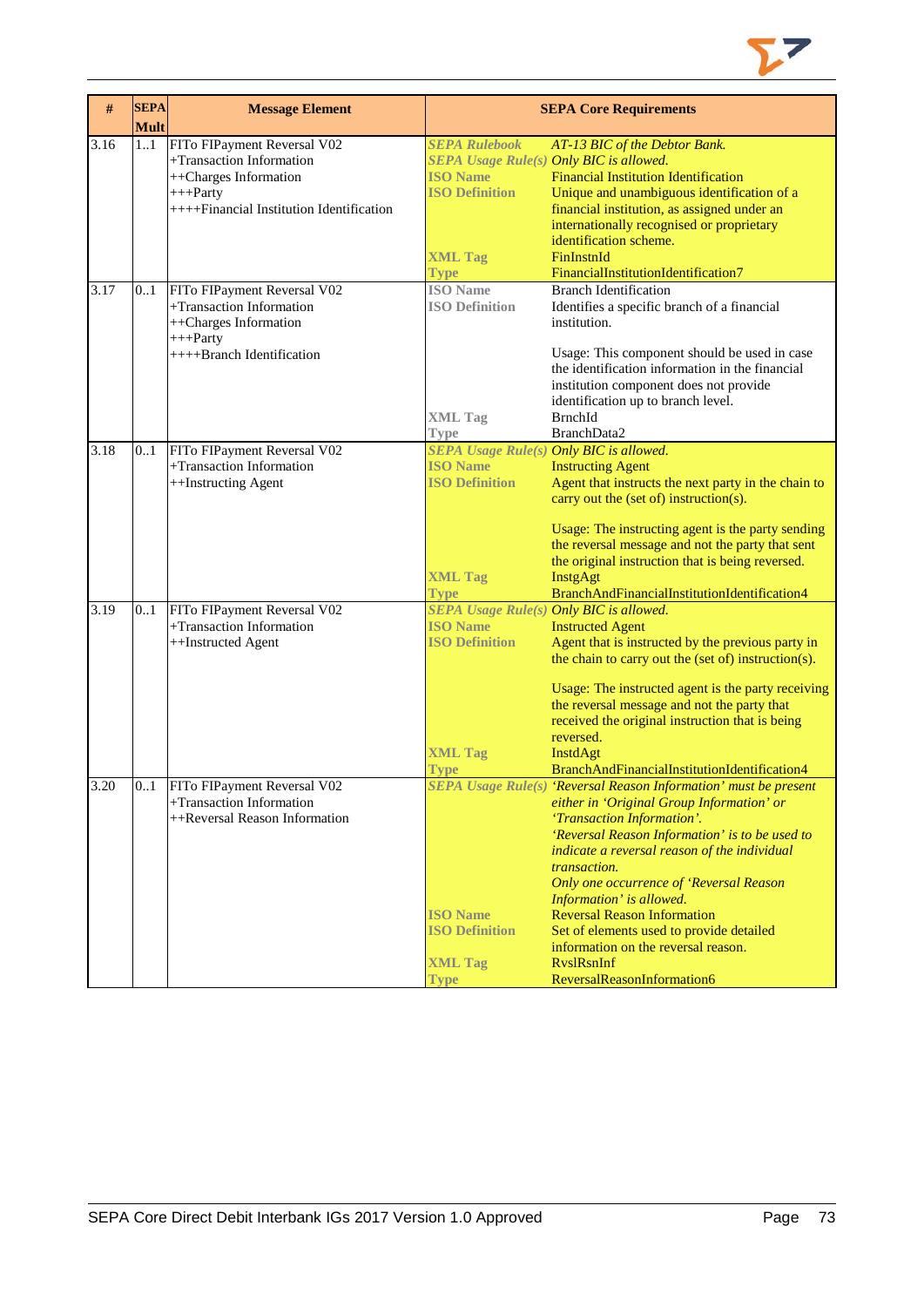

| $\#$ | <b>SEPA</b><br><b>Mult</b> | <b>Message Element</b>                                                                                                        | <b>SEPA Core Requirements</b>                                                                                                                       |                                                                                                                                                                                                                                                                                                                                                                                                                                                                                  |  |
|------|----------------------------|-------------------------------------------------------------------------------------------------------------------------------|-----------------------------------------------------------------------------------------------------------------------------------------------------|----------------------------------------------------------------------------------------------------------------------------------------------------------------------------------------------------------------------------------------------------------------------------------------------------------------------------------------------------------------------------------------------------------------------------------------------------------------------------------|--|
| 3.21 | 0.1                        | FITo FIPayment Reversal V02<br>+Transaction Information<br>++Reversal Reason Information<br>+++Originator                     | <b>SEPA Rulebook</b>                                                                                                                                | AT-R2 Identification of the type of party that<br>initiated the reversal.<br>SEPA Usage Rule(s) 'Originator' must be present either in 'Original<br><b>Group Information' or 'Transaction</b><br>Information'.<br>'Name' is limited to 70 characters in length.                                                                                                                                                                                                                  |  |
|      |                            |                                                                                                                               | <b>ISO</b> Name<br><b>ISO Definition</b><br><b>XML Tag</b><br><b>Type</b>                                                                           | Limited to BIC (for the Creditor Bank) or 'Name'<br>(for the Creditor).<br>Originator<br>Party that issues the reversal.<br>Orgtr<br>PartyIdentification32                                                                                                                                                                                                                                                                                                                       |  |
| 3.22 | 0.1                        | FITo FIPayment Reversal V02<br>+Transaction Information<br>++Reversal Reason Information<br>+++Reason                         | <b>ISO Name</b><br><b>ISO Definition</b><br><b>XML Tag</b><br><b>Type</b>                                                                           | SEPA Usage Rule(s) 'Reason' must be present either in 'Original<br>Group Information' or 'Transaction<br>Information'.<br>Reason<br>Specifies the reason for the reversal.<br><b>Rsn</b><br>ReversalReason4Choice                                                                                                                                                                                                                                                                |  |
|      | 11                         |                                                                                                                               | <b>XML Tag</b>                                                                                                                                      | xs:choice                                                                                                                                                                                                                                                                                                                                                                                                                                                                        |  |
| 3.23 | 1.1                        | FITo FIPayment Reversal V02<br>+Transaction Information<br>++Reversal Reason Information<br>$+++$ Reason<br>$+++Code$         | <b>SEPA Rulebook</b><br><b>ISO Name</b><br><b>ISO Definition</b><br><b>XML Tag</b><br><b>Type</b><br><b>ISO Length</b><br><b>SEPA Length</b>        | AT-31 Reason Code for Reversal.<br>See Message Element Specifications below.<br>Code<br>Reason for the reversal, as published in an<br>external reason code list.<br>C <sub>d</sub><br>ExternalReversalReason1Code<br>$1 \t . 4$<br>$1 \dots 4$                                                                                                                                                                                                                                  |  |
| 3.24 | 11                         | FITo FIPayment Reversal V02<br>+Transaction Information<br>++Reversal Reason Information<br>+++Reason<br>++++Proprietary      | <b>ISO</b> Name<br><b>ISO Definition</b><br><b>XML Tag</b><br><b>Type</b><br><b>ISO Length</b><br><b>SEPA Length</b>                                | Proprietary<br>Reason for the reversal, in a proprietary form.<br>Prtry<br>Max35Text<br>$1 \t . 35$<br>$1 \t . 35$                                                                                                                                                                                                                                                                                                                                                               |  |
| 3.25 | 0 <sub>nn</sub>            | FITo FIPayment Reversal V02<br>+Transaction Information<br>++Reversal Reason Information<br>+++Additional Information         | <b>ISO</b> Name<br><b>ISO Definition</b><br><b>XML Tag</b><br><b>Type</b><br><b>ISO Length</b><br><b>SEPA</b> Length                                | <b>Additional Information</b><br>Further details on the reversal reason.<br>AddtlInf<br>Max105Text<br>$1 \quad . \quad 105$<br>$\therefore$ 105                                                                                                                                                                                                                                                                                                                                  |  |
| 3.26 | 11                         | FITo FIPayment Reversal V02<br>+Transaction Information<br>++Original Transaction Reference                                   | <b>SEPA Rulebook</b><br><b>SEPA Usage Rule(s) Mandatory</b><br><b>ISO Name</b><br><b>ISO Definition</b><br><b>XML Tag</b><br><b>Type</b>            | An exact copy of all attributes of the received<br>DS-04 being reversed.<br>The message elements under 'Original<br>Transaction Reference' must be populated with<br>the same value as the message elements of the<br>original instruction, as defined within the<br>following elements.<br><b>Original Transaction Reference</b><br>Set of key elements used to identify the original<br>transaction that is being referred to.<br>OrgnITxRef<br>OriginalTransactionReference13 |  |
| 3.27 | 0.1                        | FITo FIPayment Reversal V02<br>+Transaction Information<br>++Original Transaction Reference<br>+++Interbank Settlement Amount | <b>ISO</b> Name<br><b>ISO Definition</b><br><b>XML</b> Tag<br><b>Type</b><br><b>SEPA FractDigits</b><br><b>TotalDigits</b><br><b>SEPA</b> Inclusive | <b>Interbank Settlement Amount</b><br>Amount of money moved between the instructing<br>agent and the instructed agent.<br>IntrBkSttlmAmt<br>ActiveOrHistoricCurrencyAndAmount<br>5<br>18<br>0                                                                                                                                                                                                                                                                                    |  |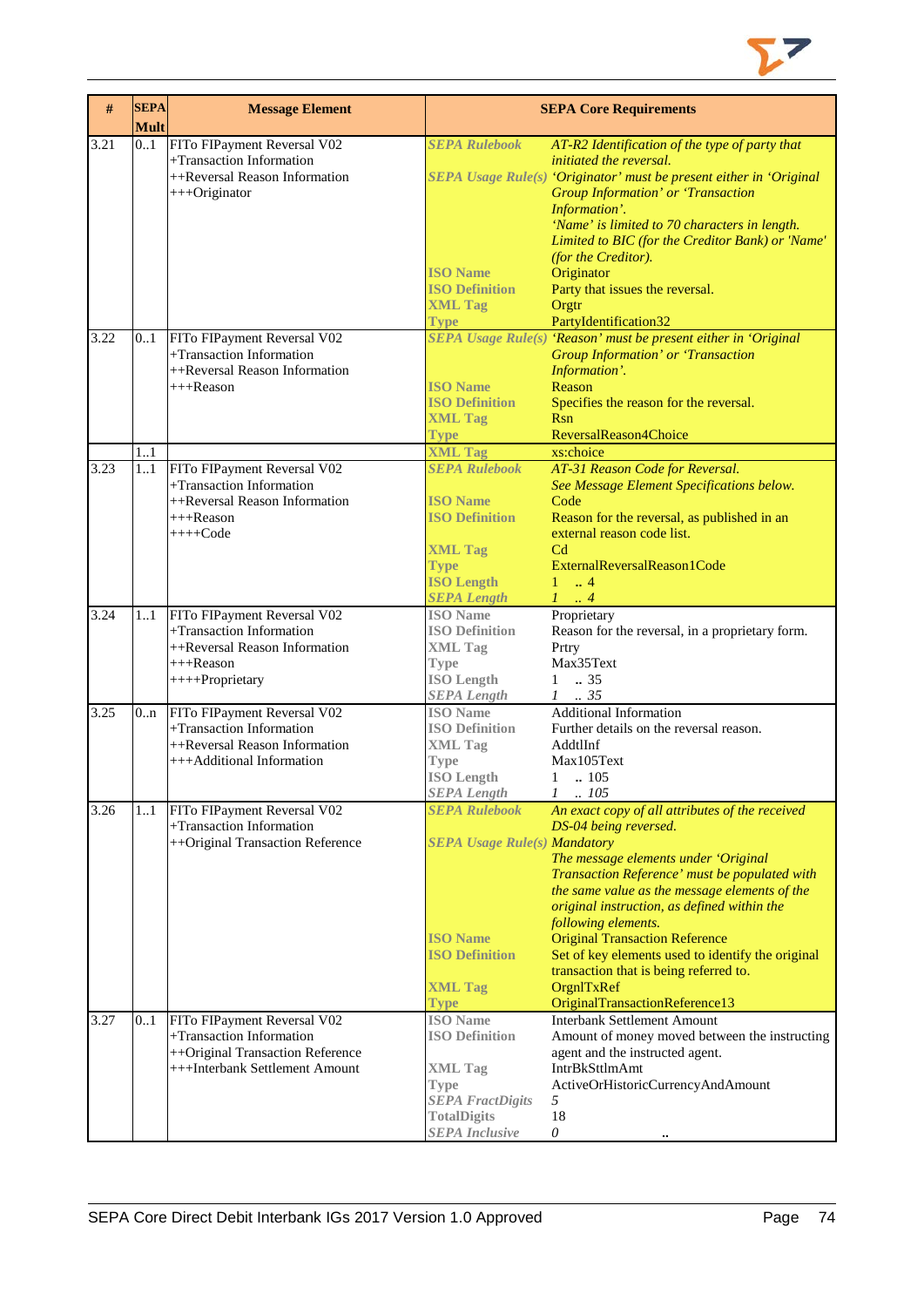

| #    | <b>SEPA</b> | <b>Message Element</b>                                                                                                           | <b>SEPA Core Requirements</b>                                                                     |                                                                                                                                                                                                                                                                                                                                 |  |
|------|-------------|----------------------------------------------------------------------------------------------------------------------------------|---------------------------------------------------------------------------------------------------|---------------------------------------------------------------------------------------------------------------------------------------------------------------------------------------------------------------------------------------------------------------------------------------------------------------------------------|--|
|      | <b>Mult</b> |                                                                                                                                  |                                                                                                   |                                                                                                                                                                                                                                                                                                                                 |  |
| 3.28 | 01          | FITo FIPayment Reversal V02<br>+Transaction Information<br>++Original Transaction Reference<br>$+++$ Amount                      | <b>ISO</b> Name<br><b>ISO Definition</b>                                                          | Amount<br>Amount of money to be moved between the<br>debtor and creditor, before deduction of charges,<br>expressed in the currency as ordered by the<br>initiating party.                                                                                                                                                      |  |
|      |             |                                                                                                                                  | <b>XML Tag</b><br><b>Type</b>                                                                     | Amt<br>AmountType3Choice                                                                                                                                                                                                                                                                                                        |  |
| 3.29 | 0.1         | FITo FIPayment Reversal V02<br>+Transaction Information<br>++Original Transaction Reference<br>+++Interbank Settlement Date      | <b>SEPA Rulebook</b><br><b>ISO Name</b><br><b>ISO Definition</b><br><b>XML Tag</b><br><b>Type</b> | AT-26 Settlement date of the Collection.<br><b>Interbank Settlement Date</b><br>Date on which the amount of money ceases to be<br>available to the agent that owes it and when the<br>amount of money becomes available to the agent<br>to which it is due.<br><b>IntrBkSttlmDt</b><br><b>ISODate</b>                           |  |
| 3.30 | 01          | FITo FIPayment Reversal V02                                                                                                      | <b>SEPA Rulebook</b>                                                                              | AT-11 Due date of the Collection.                                                                                                                                                                                                                                                                                               |  |
|      |             | +Transaction Information<br>++Original Transaction Reference<br>+++Requested Collection Date                                     | <b>ISO Name</b><br><b>ISO Definition</b>                                                          | <b>Requested Collection Date</b><br>Date and time at which the creditor requests that<br>the amount of money is to be collected from the<br>debtor.                                                                                                                                                                             |  |
|      |             |                                                                                                                                  | <b>XML Tag</b><br><b>Type</b>                                                                     | <b>ReqdColltnDt</b><br><b>ISODate</b>                                                                                                                                                                                                                                                                                           |  |
| 3.31 | 0.1         | FITo FIPayment Reversal V02<br>+Transaction Information<br>++Original Transaction Reference<br>+++Requested Execution Date       | <b>ISO</b> Name<br><b>ISO Definition</b><br><b>XML Tag</b><br><b>Type</b>                         | <b>Requested Execution Date</b><br>Date at which the initiating party requests the<br>clearing agent to process the payment.<br>Usage: This is the date on which the debtor's<br>account is to be debited. If payment by cheque,<br>the date when the cheque must be generated by<br>the bank.<br>ReqdExctnDt<br><b>ISODate</b> |  |
| 3.32 | 11          | FITo FIPayment Reversal V02<br>+Transaction Information<br>++Original Transaction Reference<br>+++Creditor Scheme Identification | <b>SEPA Rulebook</b><br><b>ISO Name</b><br><b>ISO Definition</b><br><b>XML Tag</b><br><b>Type</b> | AT-02 Identifier of the Creditor.<br><b>Creditor Scheme Identification</b><br>Credit party that signs the mandate.<br>CdtrSchmeId<br>PartyIdentification32                                                                                                                                                                      |  |
| 3.33 | 0.1         | FITo FIPayment Reversal V02<br>+Transaction Information<br>++Original Transaction Reference<br>+++Settlement Information         | <b>ISO Name</b><br><b>ISO Definition</b><br><b>XML Tag</b><br><b>Type</b>                         | <b>Settlement Information</b><br>Specifies the details on how the settlement of the<br>original transaction(s) between the instructing<br>agent and the instructed agent was completed.<br><b>SttlmInf</b><br>SettlementInformation13                                                                                           |  |
| 3.34 | 0.1         | FITo FIPayment Reversal V02<br>+Transaction Information<br>++Original Transaction Reference<br>+++Payment Type Information       | <b>SEPA Rulebook</b><br><b>ISO Name</b><br><b>ISO Definition</b><br><b>XML Tag</b><br><b>Type</b> | AT-20 Identification code of the Scheme.<br>AT-21 Transaction / Sequence Type.<br>AT-59 Category purpose of the Collection.<br><b>Payment Type Information</b><br>Set of elements used to further specify the type of<br>transaction.<br>PmtTpInf<br>PaymentTypeInformation22                                                   |  |
| 3.35 | 01          | FITo FIPayment Reversal V02<br>+Transaction Information<br>++Original Transaction Reference<br>+++Payment Method                 | <b>ISO</b> Name<br><b>ISO Definition</b><br><b>XML Tag</b><br><b>Type</b>                         | Payment Method<br>Specifies the means of payment that will be used<br>to move the amount of money.<br>PmtMtd<br>PaymentMethod4Code                                                                                                                                                                                              |  |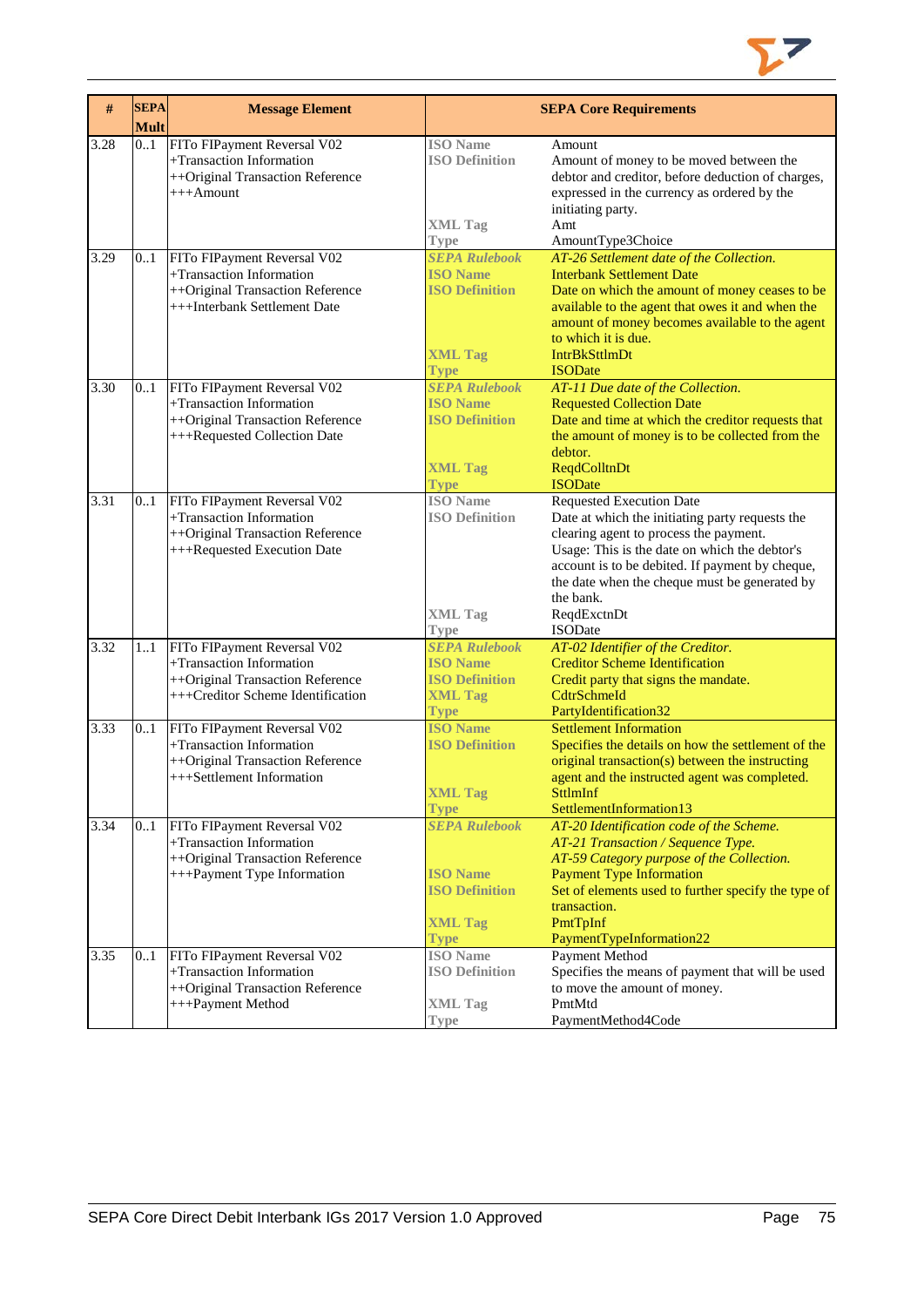

| $\#$ | <b>SEPA</b><br><b>Mult</b> | <b>Message Element</b>                                                                                                        | <b>SEPA Core Requirements</b>                                                                                    |                                                                                                                                                                                                                                                                                                                                                                                                                                                                                                                                                                                                                                                                                        |  |  |
|------|----------------------------|-------------------------------------------------------------------------------------------------------------------------------|------------------------------------------------------------------------------------------------------------------|----------------------------------------------------------------------------------------------------------------------------------------------------------------------------------------------------------------------------------------------------------------------------------------------------------------------------------------------------------------------------------------------------------------------------------------------------------------------------------------------------------------------------------------------------------------------------------------------------------------------------------------------------------------------------------------|--|--|
| 3.36 | 11                         | FITo FIPayment Reversal V02<br>+Transaction Information<br>++Original Transaction Reference<br>+++Mandate Related Information | <b>SEPA Rulebook</b><br><b>ISO Name</b><br><b>ISO Definition</b><br><b>XML Tag</b>                               | AT-01 Unique Mandate reference.<br>AT-16 Placeholder for the electronic signature, if<br>applicable.<br>AT-17 The type of Mandate (paper or e-<br>Mandate).<br>AT-18 Identifier of the original Creditor who<br>issued the Mandate.<br>AT-19 Unique mandate reference as given by the<br>original creditor who issued the mandate.<br>AT-24 Reason for Amendment of the Mandate.<br>AT-25 Signing date of the Mandate.<br>AT-60 Reference of the validation made by the<br>Debtor Bank (if present in DS-03).<br><b>Mandate Related Information</b><br>Set of elements used to provide further details of<br>the mandate signed between the creditor and the<br>debtor.<br>MndtRltdInf |  |  |
| 3.37 | 0.1                        | FITo FIPayment Reversal V02<br>+Transaction Information<br>++Original Transaction Reference<br>$+++$ Remittance Information   | <b>Type</b><br><b>SEPA Rulebook</b><br><b>ISO Name</b><br><b>ISO Definition</b><br><b>XML Tag</b><br><b>Type</b> | MandateRelatedInformation6<br>AT-22 Remittance information.<br><b>Remittance Information</b><br>Information supplied to enable the matching of<br>an entry with the items that the transfer is<br>intended to settle, such as commercial invoices in<br>an accounts' receivable system.<br><b>RmtInf</b><br>RemittanceInformation5                                                                                                                                                                                                                                                                                                                                                     |  |  |
| 3.38 | 0.1                        | FITo FIPayment Reversal V02<br>+Transaction Information<br>++Original Transaction Reference<br>+++Ultimate Debtor             | <b>SEPA Rulebook</b><br><b>ISO Name</b><br><b>ISO Definition</b><br><b>XML Tag</b><br><b>Type</b>                | AT-15 Name of the Debtor Reference Party.<br>AT-37 Identification code of the Debtor<br>Reference Party.<br><b>Ultimate Debtor</b><br>Ultimate party that owes an amount of money to<br>the (ultimate) creditor.<br><b>UltmtDbtr</b><br>PartyIdentification32                                                                                                                                                                                                                                                                                                                                                                                                                          |  |  |
| 3.39 | 0.1                        | FITo FIPayment Reversal V02<br>+Transaction Information<br>++Original Transaction Reference<br>$+++$ Debtor                   | <b>SEPA Rulebook</b><br><b>ISO Name</b><br><b>ISO Definition</b><br><b>XML Tag</b><br><b>Type</b>                | AT-14 Name of the Debtor.<br>AT-09 Address of the Debtor.<br>AT-27 Debtor identification code.<br>Debtor<br>Party that owes an amount of money to the<br>(ultimate) creditor.<br>Dbtr<br>PartyIdentification32                                                                                                                                                                                                                                                                                                                                                                                                                                                                         |  |  |
| 3.40 | 0.1                        | FITo FIPayment Reversal V02<br>+Transaction Information<br>++Original Transaction Reference<br>+++Debtor Account              | <b>SEPA Rulebook</b><br><b>ISO Name</b><br><b>ISO Definition</b><br><b>XML Tag</b><br><b>Type</b>                | AT-07 Account number (IBAN) of the Debtor.<br><b>Debtor Account</b><br>Unambiguous identification of the account of the<br>debtor to which a debit entry will be made as a<br>result of the transaction.<br><b>DbtrAcct</b><br>CashAccount16                                                                                                                                                                                                                                                                                                                                                                                                                                           |  |  |
| 3.41 | 0.1                        | FITo FIPayment Reversal V02<br>+Transaction Information<br>++Original Transaction Reference<br>+++Debtor Agent                | <b>SEPA Rulebook</b><br><b>ISO Name</b><br><b>ISO Definition</b><br><b>XML Tag</b><br><b>Type</b>                | AT-13 BIC of the Debtor Bank.<br><b>Debtor Agent</b><br>Financial institution servicing an account for the<br>debtor.<br><b>DbtrAgt</b><br>BranchAndFinancialInstitutionIdentification4                                                                                                                                                                                                                                                                                                                                                                                                                                                                                                |  |  |
| 3.42 | 0.1                        | FITo FIPayment Reversal V02<br>+Transaction Information<br>++Original Transaction Reference<br>+++Debtor Agent Account        | <b>ISO</b> Name<br><b>ISO Definition</b><br><b>XML</b> Tag<br><b>Type</b>                                        | Debtor Agent Account<br>Unambiguous identification of the account of the<br>debtor agent at its servicing agent in the payment<br>chain.<br>DbtrAgtAcct<br>CashAccount16                                                                                                                                                                                                                                                                                                                                                                                                                                                                                                               |  |  |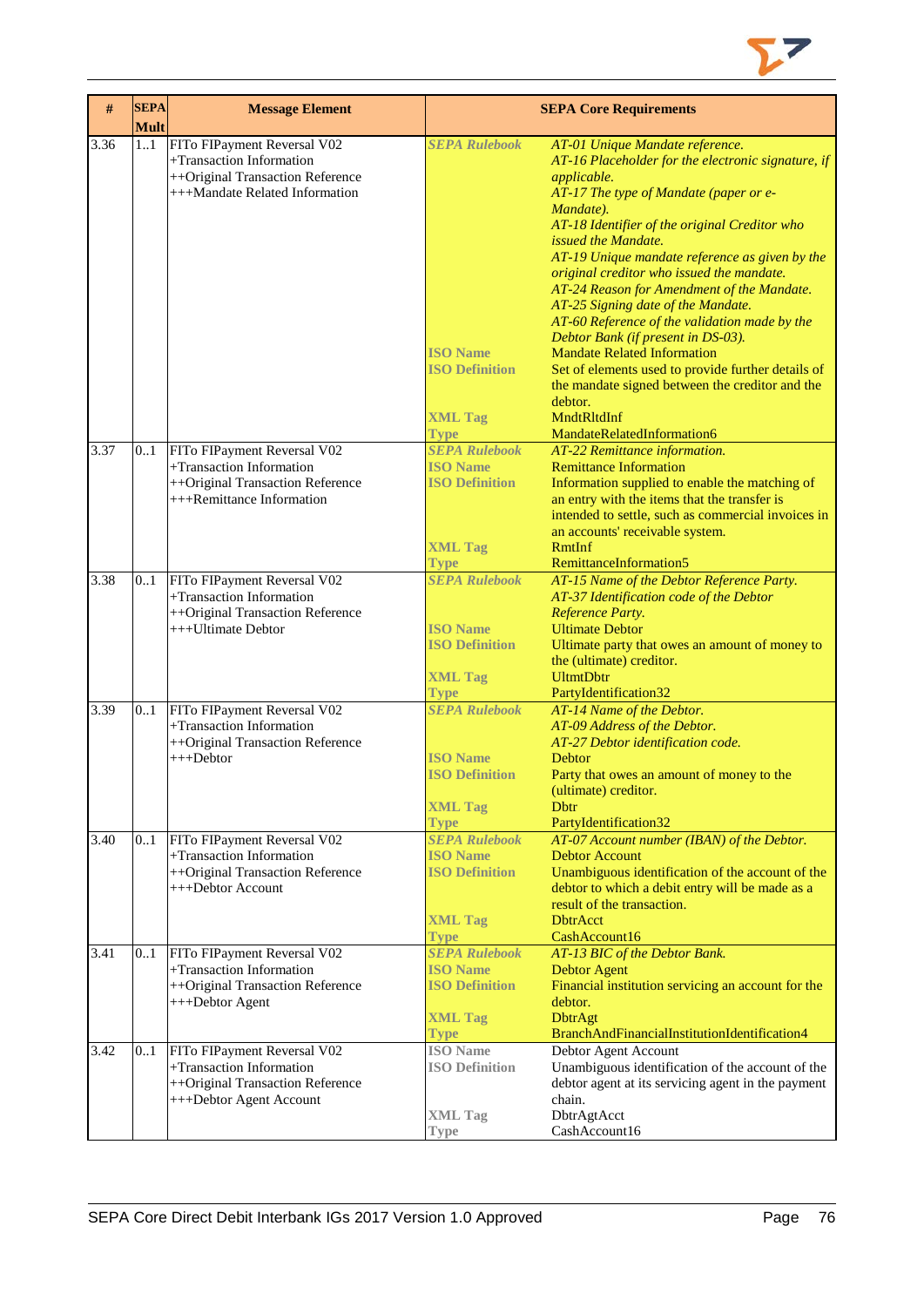

| #                 | <b>SEPA</b> | <b>Message Element</b>                                  | <b>SEPA Core Requirements</b>           |                                                                 |  |  |
|-------------------|-------------|---------------------------------------------------------|-----------------------------------------|-----------------------------------------------------------------|--|--|
|                   | <b>Mult</b> |                                                         |                                         |                                                                 |  |  |
| $\overline{3.43}$ | 0.1         | FITo FIPayment Reversal V02<br>+Transaction Information | <b>SEPA Rulebook</b><br><b>ISO</b> Name | AT-12 BIC of the Creditor Bank.                                 |  |  |
|                   |             |                                                         | <b>ISO Definition</b>                   | <b>Creditor Agent</b>                                           |  |  |
|                   |             | ++Original Transaction Reference<br>+++Creditor Agent   |                                         | Financial institution servicing an account for the<br>creditor. |  |  |
|                   |             |                                                         | <b>XML Tag</b>                          | CdtrAgt                                                         |  |  |
|                   |             |                                                         | <b>Type</b>                             | BranchAndFinancialInstitutionIdentification4                    |  |  |
| 3.44              | 0.1         | FITo FIPayment Reversal V02                             | <b>ISO</b> Name                         | Creditor Agent Account                                          |  |  |
|                   |             | +Transaction Information                                | <b>ISO Definition</b>                   | Unambiguous identification of the account of the                |  |  |
|                   |             | ++Original Transaction Reference                        |                                         | creditor agent at its servicing agent to which a                |  |  |
|                   |             | +++Creditor Agent Account                               |                                         | credit entry will be made as a result of the                    |  |  |
|                   |             |                                                         |                                         | payment transaction.                                            |  |  |
|                   |             |                                                         | <b>XML Tag</b>                          | CdtrAgtAcct                                                     |  |  |
|                   |             |                                                         | <b>Type</b>                             | CashAccount16                                                   |  |  |
| 3.45              | 0.1         | FITo FIPayment Reversal V02                             | <b>SEPA Rulebook</b>                    | AT-03 Name of the Creditor.                                     |  |  |
|                   |             | +Transaction Information                                |                                         | AT-05 Address of the Creditor.                                  |  |  |
|                   |             | ++Original Transaction Reference                        | <b>ISO</b> Name                         | Creditor                                                        |  |  |
|                   |             | +++Creditor                                             | <b>ISO Definition</b>                   | Party to which an amount of money is due.                       |  |  |
|                   |             |                                                         | <b>XML Tag</b>                          | Cdtr                                                            |  |  |
|                   |             |                                                         | <b>Type</b>                             | PartyIdentification32                                           |  |  |
| 3.46              | 0.1         | FITo FIPayment Reversal V02                             | <b>SEPA Rulebook</b>                    | AT-04 Account number (IBAN) of the Creditor.                    |  |  |
|                   |             | +Transaction Information                                | <b>ISO</b> Name                         | <b>Creditor Account</b>                                         |  |  |
|                   |             | ++Original Transaction Reference                        | <b>ISO Definition</b>                   | Unambiguous identification of the account of the                |  |  |
|                   |             | +++Creditor Account                                     |                                         | creditor to which a credit entry will be posted as a            |  |  |
|                   |             |                                                         |                                         | result of the payment transaction.                              |  |  |
|                   |             |                                                         | <b>XML Tag</b>                          | CdtrAcct                                                        |  |  |
|                   |             |                                                         | <b>Type</b>                             | CashAccount16                                                   |  |  |
| 3.47              | 01          | FITo FIPayment Reversal V02                             | <b>SEPA Rulebook</b>                    | AT-38 Name of the Creditor Reference Party.                     |  |  |
|                   |             | +Transaction Information                                |                                         | AT-39 Identification code of the Creditor                       |  |  |
|                   |             | ++Original Transaction Reference                        |                                         | Reference Party.                                                |  |  |
|                   |             | +++Ultimate Creditor                                    | <b>ISO</b> Name                         | <b>Ultimate Creditor</b>                                        |  |  |
|                   |             |                                                         | <b>ISO Definition</b>                   | Ultimate party to which an amount of money is                   |  |  |
|                   |             |                                                         |                                         | due.                                                            |  |  |
|                   |             |                                                         | <b>XML Tag</b>                          | <b>UltmtCdtr</b>                                                |  |  |
|                   |             |                                                         | <b>Type</b>                             | PartyIdentification32                                           |  |  |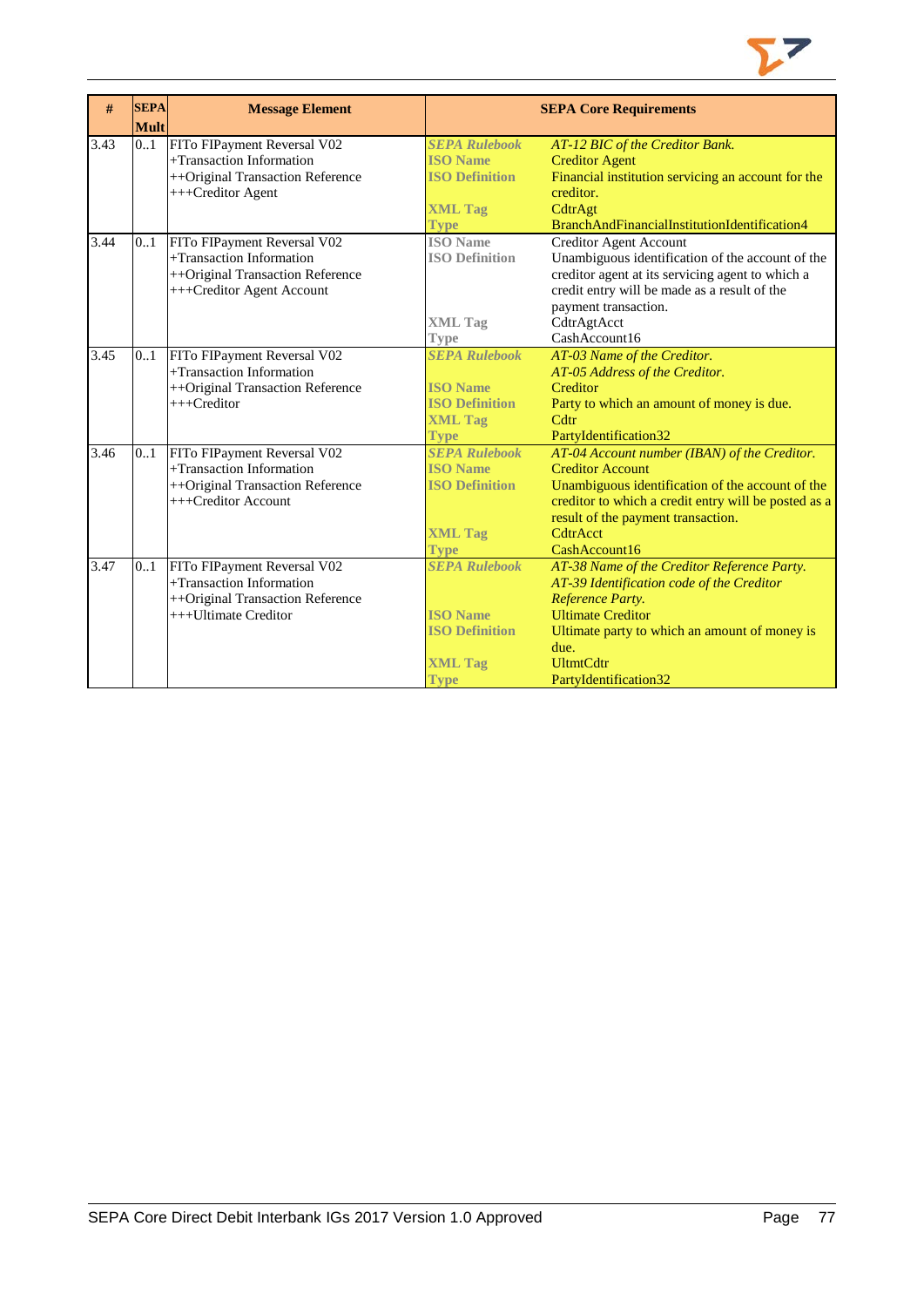## **2.4.2 Message Element Specifications**

Reasons for an interbank reversal present in the Rulebook are mapped to the ISO codes as follows:

| <b>ISO</b><br>Code | <b>ISO Name</b>                     | SEPA Reason as specified in the<br><b>Rulebook</b> |
|--------------------|-------------------------------------|----------------------------------------------------|
| AM05               | Duplication                         | Duplicate entry                                    |
| MS <sub>02</sub>   | NotSpecifiedReasonCustomerGenerated | Reason not specified                               |
| MS <sub>03</sub>   | NotSpecifiedReasonAgentGenerated    | <b>Reason not specified</b>                        |